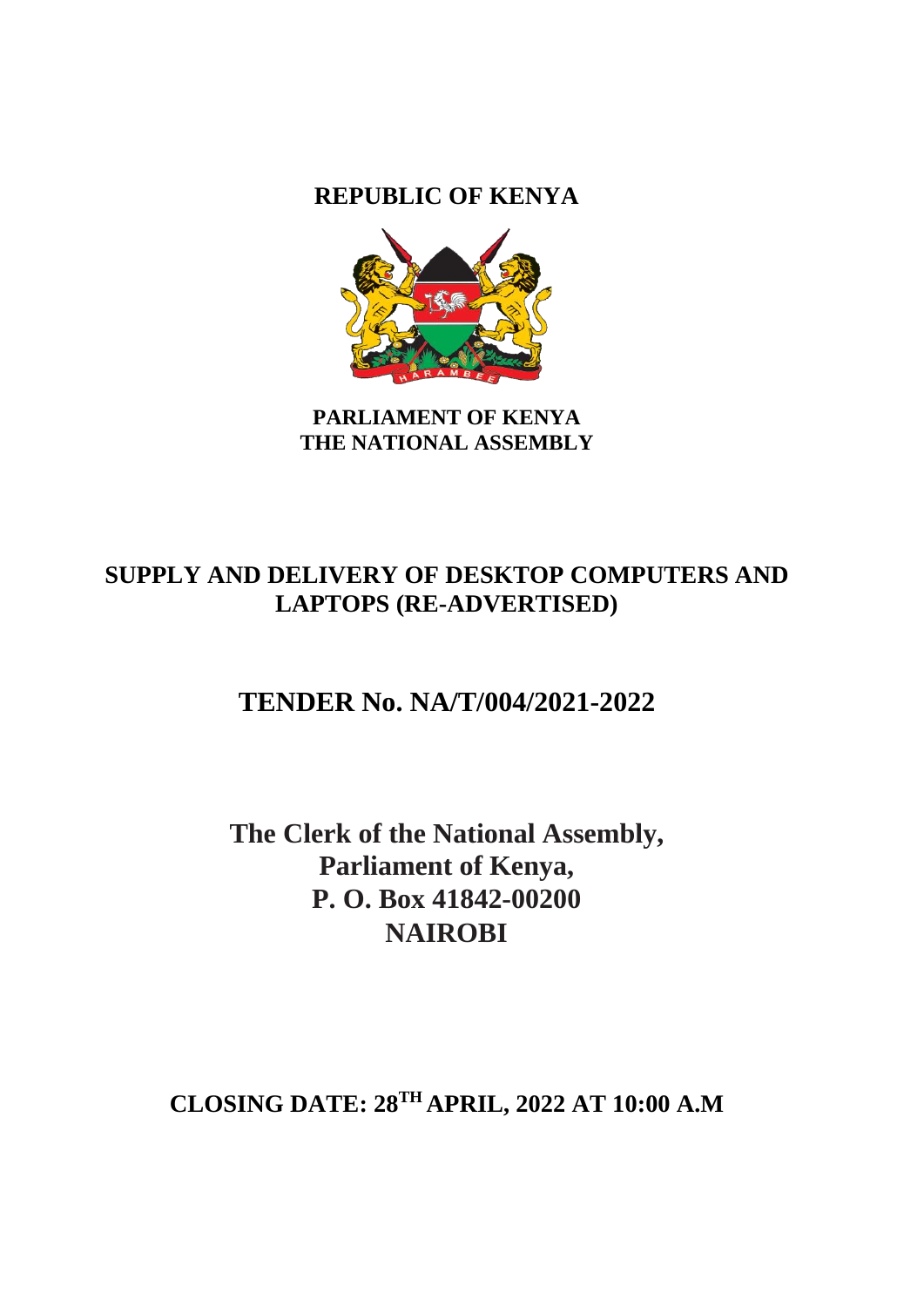# **TABLE OF CONTENTS**

| $\mathbf{A}$   |                                                                                |  |
|----------------|--------------------------------------------------------------------------------|--|
| $\mathbf{1}$   |                                                                                |  |
| 2              |                                                                                |  |
| 3              |                                                                                |  |
| $\overline{4}$ |                                                                                |  |
| B.             |                                                                                |  |
| 1.             |                                                                                |  |
| 6              |                                                                                |  |
| 7              |                                                                                |  |
| $\mathbf C$    |                                                                                |  |
| 8              |                                                                                |  |
| 9              |                                                                                |  |
| 10             |                                                                                |  |
| 11             |                                                                                |  |
| 12             |                                                                                |  |
| 13             |                                                                                |  |
| 14             |                                                                                |  |
| 15             | Documents Establishing the Eligibility and Conformity of the Goods and Related |  |
|                |                                                                                |  |
| 16<br>17       | Documents Establishing the Eligibility and Qualifications of the Tenderer  15  |  |
| 18             |                                                                                |  |
| 19             |                                                                                |  |
| D.             |                                                                                |  |
| 20             |                                                                                |  |
| 21             |                                                                                |  |
| 22             |                                                                                |  |
| 23             |                                                                                |  |
| 24             |                                                                                |  |
|                |                                                                                |  |
| E              |                                                                                |  |
| 25             |                                                                                |  |
| 26<br>27       |                                                                                |  |
| 28             |                                                                                |  |
| 29             |                                                                                |  |
| 30             |                                                                                |  |
| 31             |                                                                                |  |
| 32             |                                                                                |  |
| 33             |                                                                                |  |
| 34             |                                                                                |  |
| 35             |                                                                                |  |
| 36.            |                                                                                |  |
| 37.            |                                                                                |  |
| 38.            |                                                                                |  |
| 39.            | Procuring Entity's Right to Accept Any Tender, and to Reject Any or All  25    |  |
| F.             |                                                                                |  |
| 40.            |                                                                                |  |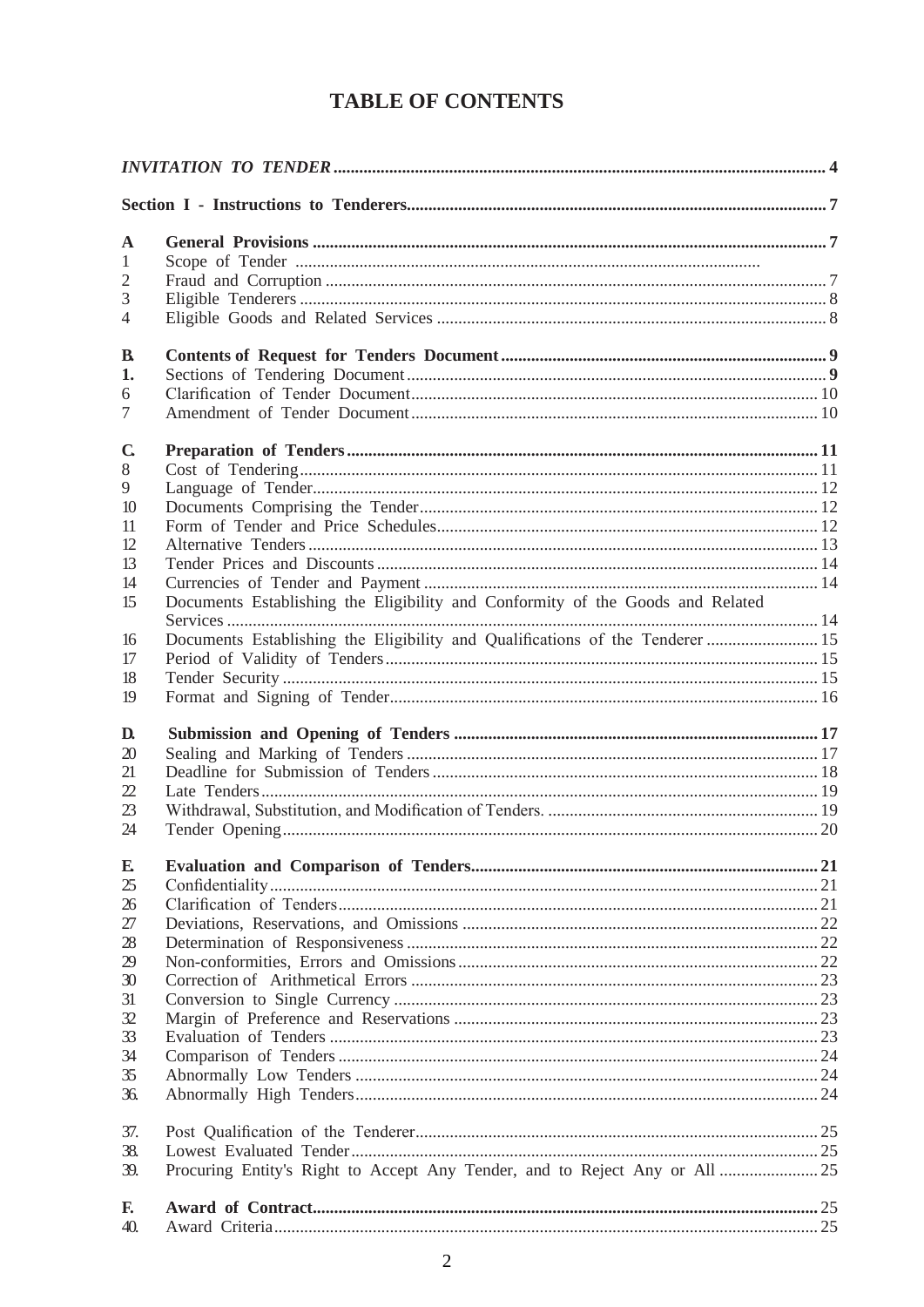| 41.                                                                    |  |
|------------------------------------------------------------------------|--|
| 42.                                                                    |  |
| 43.                                                                    |  |
| 44.                                                                    |  |
| 45.<br>46.                                                             |  |
| 47.                                                                    |  |
| 48.                                                                    |  |
|                                                                        |  |
|                                                                        |  |
|                                                                        |  |
|                                                                        |  |
|                                                                        |  |
|                                                                        |  |
|                                                                        |  |
|                                                                        |  |
|                                                                        |  |
|                                                                        |  |
|                                                                        |  |
|                                                                        |  |
|                                                                        |  |
|                                                                        |  |
|                                                                        |  |
|                                                                        |  |
|                                                                        |  |
|                                                                        |  |
|                                                                        |  |
|                                                                        |  |
|                                                                        |  |
|                                                                        |  |
|                                                                        |  |
| 2.                                                                     |  |
| 3.                                                                     |  |
| 4.                                                                     |  |
| 5.                                                                     |  |
|                                                                        |  |
|                                                                        |  |
|                                                                        |  |
|                                                                        |  |
|                                                                        |  |
|                                                                        |  |
|                                                                        |  |
|                                                                        |  |
| FORM No. 5 - PERFORMANCE SECURITY [Option 1- Unconditional Demand Bank |  |
|                                                                        |  |
|                                                                        |  |
|                                                                        |  |
|                                                                        |  |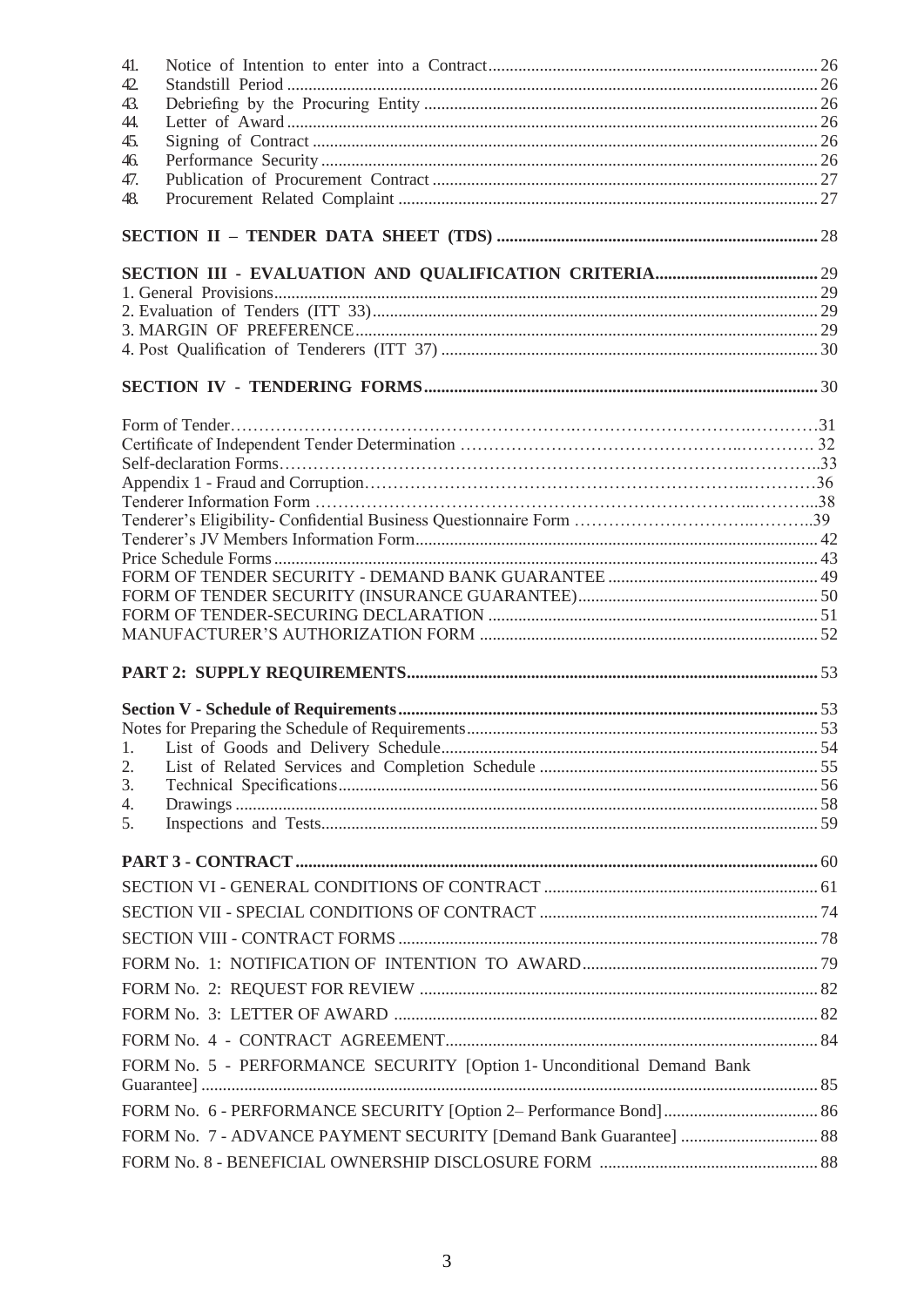# **INVITATION TO TENDER**

# <span id="page-3-0"></span>**PROCURING ENTITY: The National Assembly**

# **CONTRACT NAME AND DESCRIPTION: Supply and Delivery of Desktop Computers and Laptops. REF No: NA/T/004/2021-2022**

- 1. The National Assembly invites sealed tenders for the Supply and Delivery of Desktop Computers and Laptops.
- 2. Tendering will be conducted under open competitive method (National) using a standardized tender document. Tendering is open to all qualified and interested Tenderers.
- 3. Tenderers will be allowed to tender for one or more lots.
- 4. Qualified and interested tenderers may obtain further information and inspect the tender documents during office hours, **0800 to 1700** hours at the address given below.
- 5. A complete set of tender documents may be purchased or obtained by interested tenders upon payment of non-refundable fees of Kenya shillings One thousand in cash or Banker's Cheque and payable to the address given below. Tender documents may be obtained electronically from the Website *[www.parliament.go.ke](http://www.parliament.go.ke/).* Tender documents obtained electronically will be free of charge.
- 6. Tender documents may be viewed and downloaded for free from the commission website *[www.parliament.go.ke](http://www.parliament.go.ke/)* or from the Public Procurement Information portal *[www.tenders.go.ke](http://www.tenders.go.ke/)* Tenderers who download the tender document must forward their particulars immediately to *[procurementna.2042@gmail.com](mailto:procurementna.2042@gmail.com)* to facilitate any further clarification or addendum.
- 7. All Tenders must be accompanied by a tender security of **Kshs. 400,000.00** (Kenya Shilling Four Hundred Thousand Only) in the form of Unconditional Bank Guarantee from a reputable bank in Kenya and valid for **120 days** from the date of tender opening.
- 8. The Tenderer shall chronologically serialize all pages of the tender documents submitted.
- 9. Completed tenders must be delivered to the address below on or before **28 th April, 2022 at 10.00 am** (Kenyan time).
- 10. Electronic Tenders will not be permitted.
- 11. Tenders will be opened immediately after the deadline date and time specified above or any dead line date and time specified later. Tenders will be publicly opened in the presence of the Tenderers' designated representatives who choose to attend at the address below.
- 12. Late tenders will be rejected.
- 13. The addresses referred to above are:

## **a. Address for obtaining further information and for purchasing tender documents**

- i. The National Assembly
- ii. Physical address for hand Courier Delivery to an office or Tender Box (Protection House, 13<sup>th</sup> Floor, at the junction of Parliament Road and Haile Selassie Avenue, Nairobi)
- iii. P.O BOX 41842-00100 Nairobi.
- iv. Clerk, The National Assembly, *[clerk@parliament.go.ke](mailto:clerk@parliament.go.ke)*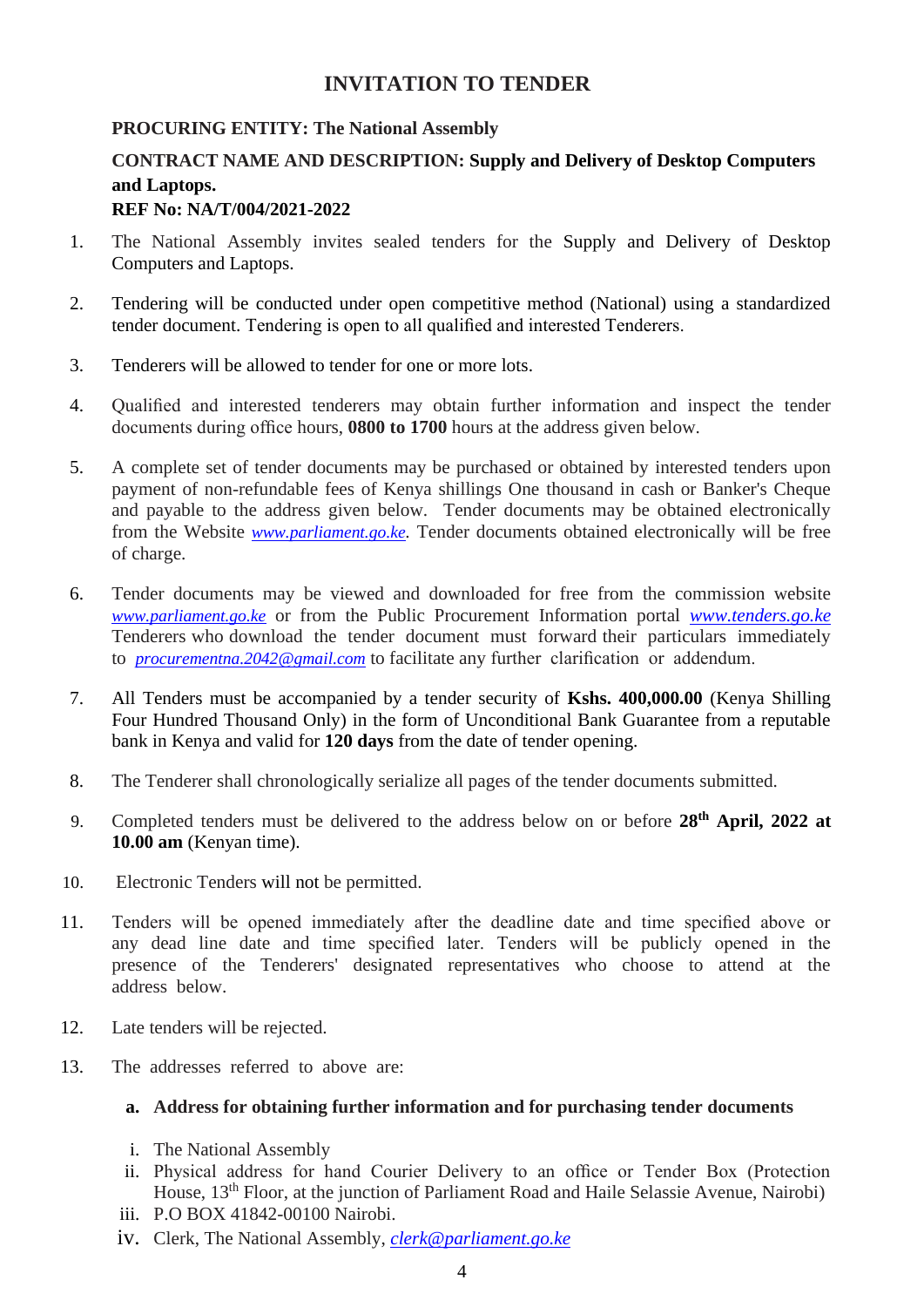# **A. Address for Submission of Tenders.**

- 1) Name of Procuring Entity: The National Assembly
- 2) Postal Address: P.O BOX 41842-00100 Nairobi<br>3) Physical address for hand Courier Delivery
- 3) Physical address for hand Courier Delivery to an office or Tender Box (Protection House, 13th Floor, at the junction of Parliament Road and Haile Selassie Avenue, Nairobi)

# **B. Address for Opening of Tenders.**

- 1) Name of Procuring Entity: The National Assembly
- 2) Physical address for the location (Protection House,  $13<sup>th</sup>$  Floor, at the junction of Parliament Road and Haile Selassie Avenue, Nairobi)

# **CLERK, NATIONAL ASSEMBLY 14 th April, 2022**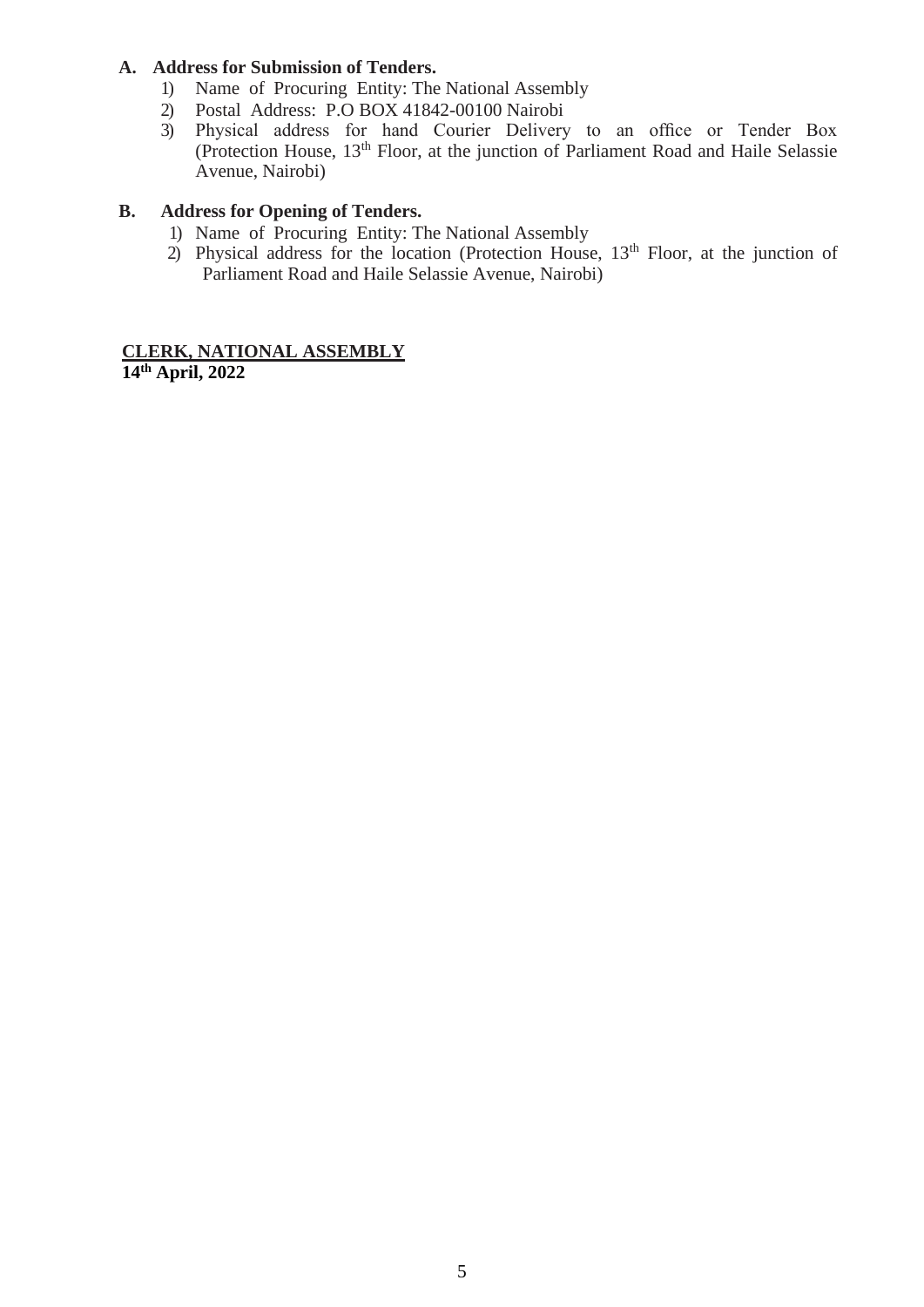# **PART 1 - TENDERING PROCEDURES**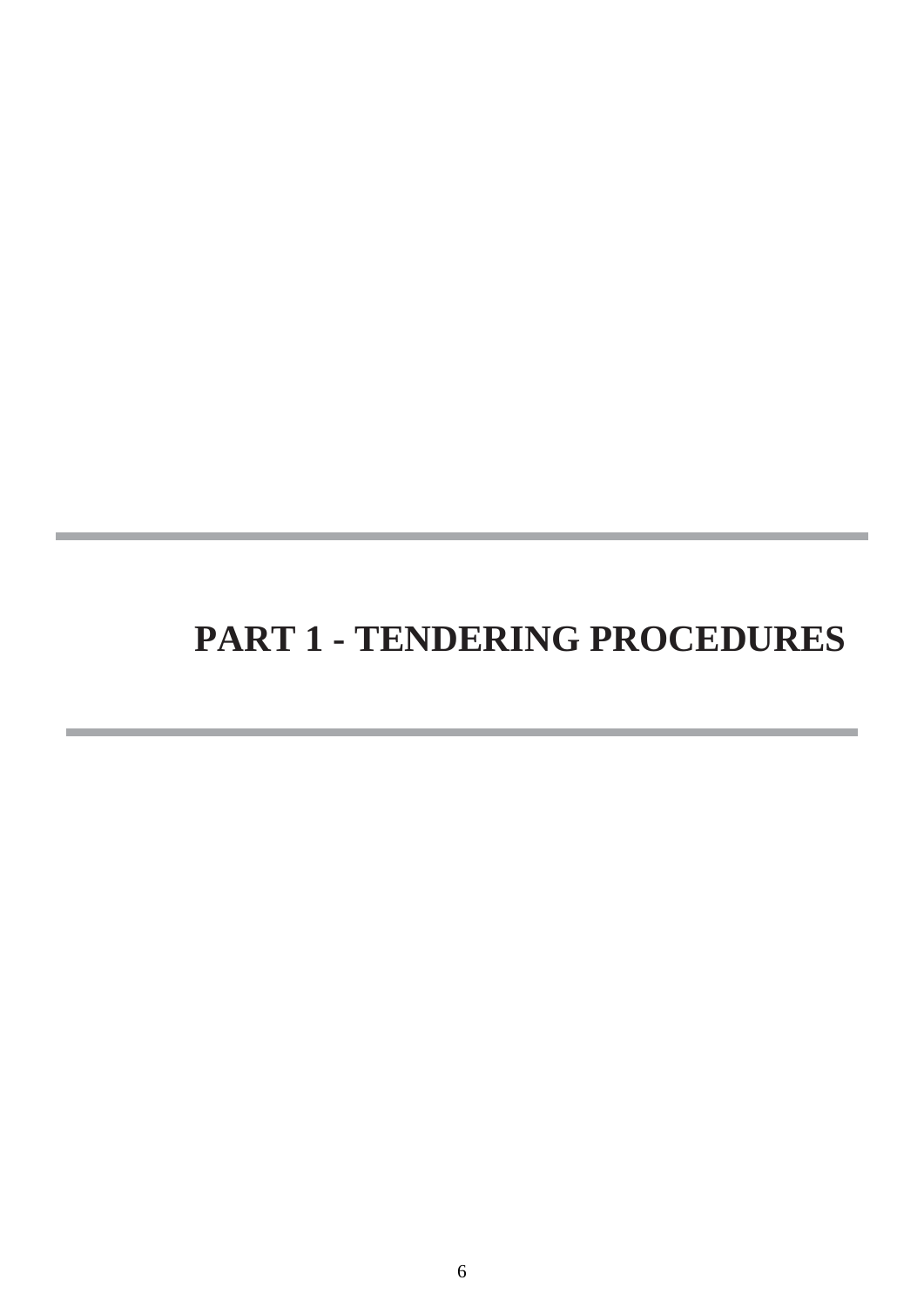# **SECTION I: INSTRUCTIONS TO TENDERERS**

#### <span id="page-6-2"></span><span id="page-6-1"></span><span id="page-6-0"></span>**A General Provisions**

#### **1. Scope of Tender**

- 1.1 The Procuring Entity as defined in the **TDS** invites tenders for supply of goods and, if applicable, any Related Services incidental thereto, as specified in Section V, Supply Requirements. The name, identification, and number of lots (contracts) of this Tender Document are specified in the **TDS**.
- 1.2 Throughout this tendering document:
	- a) the term "in writing" means communicated in written form (e.g. by mail, e-mail, fax, including if specified in the **TDS**, distributed or received through the electronic-procurement system used by the Procuring Entity) with proof of receipt;
	- b) if the context so requires, "singular" means "plural" and vice versa;
	- c) "Day" means calendar day, unless otherwise specified as "Business Day". A Business Day is any day that is an official working day of the Procuring Entity. It excludes official public holidays.

#### <span id="page-6-3"></span>**2. Fraud and Corruption**

- 2.1 The Procuring Entity requires compliance with the provisions of the Public Procurement and Asset Disposal Act, 2015, Section 62 "Declaration not to engage in corruption". The tender submitted by a person shall include a declaration that the person shall not engage in any corrupt or fraudulent practice and a declaration that the person or his or her sub-contractors are not debarred from participating in public procurement proceedings.
- 2.2 The Procuring Entity requires compliance with the provisions of the Competition Act 2010, regarding collusive practices in contracting. Any tenderer found to have engaged in collusive conduct shall be disqualified and criminal and/or civil sanctions may be imposed. To this effect, Tenders shall be required to complete and sign the "Certificate of Independent Tender Determination" annexed to the Form of Tender.
- 2.3 Unfair Competitive Advantage Fairness and transparency in the tender process require that the firms or their Affiliates competing for a specific assignment do not derive a competitive advantage from having provided consulting services related to this tender. To that end, the Procuring Entity shall indicate in the **Data Sheet** and make available to all the firms together with this tender document all information that would in that respect give such firm any unfair competitive advantage over competing firms.

#### **3. Eligible Tenderers**

3.1 A Tenderer may be a firm that is a private entity, an individual, a state-owned enterprise or institution subject to ITT3.7, or any combination of such entities in the form of a joint venture (JV) under an existing agreement or with the intent to enter into such an agreement supported by a letter of intent. Public employees and their close relatives *(spouses, children, brothers, sisters and uncles and aunts)* are not eligible to participate in the tender.

In the case of a joint venture, all members shall be jointly and severally liable for the execution of the entire Contract in accordance with the Contract terms. The JV shall nominate a Representative who shall have the authority to conduct all business for and on behalf of any and all the members of the JV during the Tendering process and, in the event the JV is awarded the Contract, during contract execution. The maximum number of JV members shall be specified in the **TDS.**

- 3.2 Public Officers of the Procuring Entity, their Spouses, Child, Parent, Brothers or Sister. Child, Parent, Brother or Sister of a Spouse their business associates or agents and firms/organizations in which they have a substantial or controlling interest shall not be eligible to tender or be awarded a contract. Public Officers are also not allowed to participate in any procurement proceedings.
- 3.3 A Tenderer shall not have a conflict of interest. Any Tenderer found to have a conflict of interest shall be disqualified. A Tenderer may be considered to have a conflict of interest for the purpose of this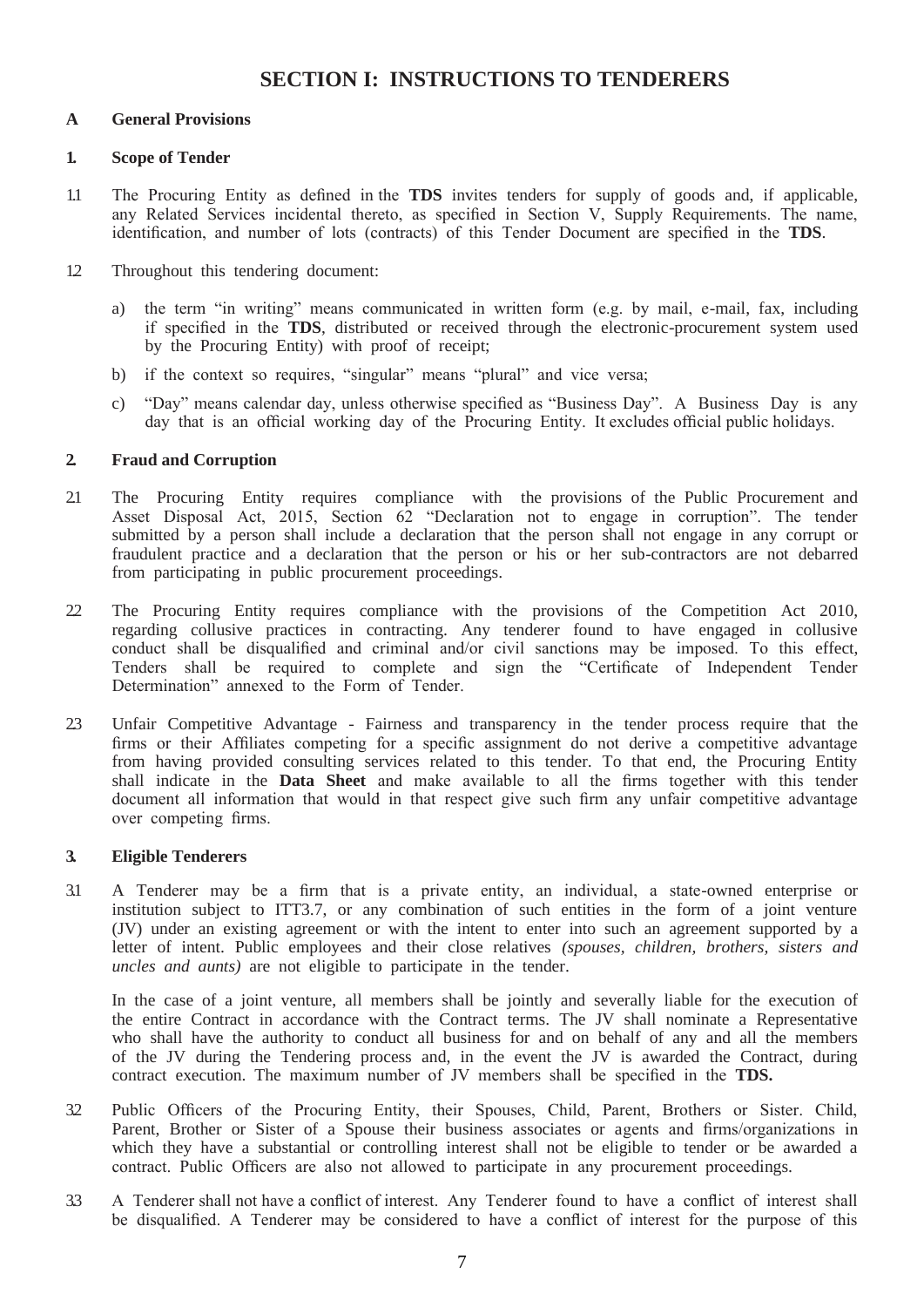Tendering process, if the Tenderer:

- a) directly or indirectly controls, is controlled by or is under common control with another Tenderer; or
- b) receives or has received any direct or indirect subsidy from another Tenderer; or
- c) has the same representative or ownership as another Tenderer; or
- d) has a relationship with another Tenderer, directly or through common third parties, that puts it in a position to influence the Tender of another Tenderer, or influence the decisions of the Procuring Entity regarding this Tendering process; or
- e) or any of its affiliates participated as a consultant in the preparation of the design or technical specifications of the goods that are the subject of the Tender; or
- f) or any of its affiliates has been hired (or is proposed to be hired) by the Procuring Entity or Procuring Entity for the Contract implementation; or
- g) would be providing goods, works, or non-consulting services resulting from or directly related to consulting services for the preparation or implementation of the project specified in the **TDS** ITT 1.1 that it provided or were provided by any affiliate that directly or indirectly controls, is controlled by, or is under common control with that firm; or has a close business or family relationship with a professional staff of the Procuring Entity (or of the project implementing agency, who: (i) are directly or indirectly involved in the preparation of the tendering document or specifications of the Contract, and/or the Tender evaluation process of such Contract; or (ii) would be involved in the implementation or supervision of such Contract unless the conflict stemming from such relationship has been resolved in a manner acceptable to the Procuring Entity throughout the Tendering process and execution of the Contract.
- 3.4 A tenderer shall not be involved in corrupt, coercive, obstructive, collusive or fraudulent practice. A tenderer that is proven to have been involved in any of these practices shall be automatically disqualified.
- 3.5 A firm that is a Tenderer (either individually or as a JV member) shall not submit more than one Tender, except for permitted alternative Tenders. This includes participation as a subcontractor. Such participation shall result in the disqualification of all Tenders in which the firm is involved. A firm that is not a Tenderer or a JV member, may participate as a subcontractor in more than one Tender. Members of a joint venture may not also make an individual tender, be a subcontractor in a separate tender or be part of another joint venture for the purposes of the same Tender.
- 3.6 A Tenderer may have the nationality of any country, subject to the restrictions pursuant to ITT3.9. A Tenderer shall be deemed to have the nationality of a country if the Tenderer is constituted, incorporated or registered in and operates in conformity with the provisions of the laws of that country, as evidenced by its articles of incorporation (or equivalent documents of constitution or association) and its registration documents, as the case may be. This criterion also shall apply to the determination of the nationality of proposed subcontractors or sub consultants for any part of the Contract including related Services.
- 3.7 A Tenderer that has been debarred by the PPRA from participating in public procurement shall be ineligible to tender or be awarded a contract. The list of debarred firms and individuals is available from the PPRA's website [www.ppra.go.ke](http://www.ppra.go.ke/)
- 3.8 Tenderers that are state-owned enterprises or institutions may be eligible to compete and be awarded a Contract(s) only if they are (i) a legal public entity of the state Government and/or public administration, (ii) financially autonomous and not receiving any significant subsidies or budget support from any public entity or Government, and (iii) operating under commercial law and vested with legal rights and liabilities similar to any commercial enterprise to enable it compete with firms in the private sector on an equal basis. Public employees and their close relatives are not eligible to participate in the tender.
- 3.9 Tenderers may be ineligible if their countries of origin (a) as a matter of law or official regulations, Kenya prohibits commercial relations with that country, or(b) by an act of compliance with a decision of the United Nations Security Council taken under Chapter VII of the Charter of the United Nations, Kenya prohibits any import of goods or contracting for supply of goods or services from that country, or any payments to any country, person, or entity in that country. A tenderer shall provide such documentary evidence of eligibility satisfactory to the Procuring Entity, as the Procuring Entity shall reasonably request.
- 3.10 Tenderers shall provide the qualification information statement that the tenderer (including all members of a joint venture and subcontractors) is not associated, or have been associated in the past, directly or indirectly, with a firm or any of its affiliates which have been engaged by the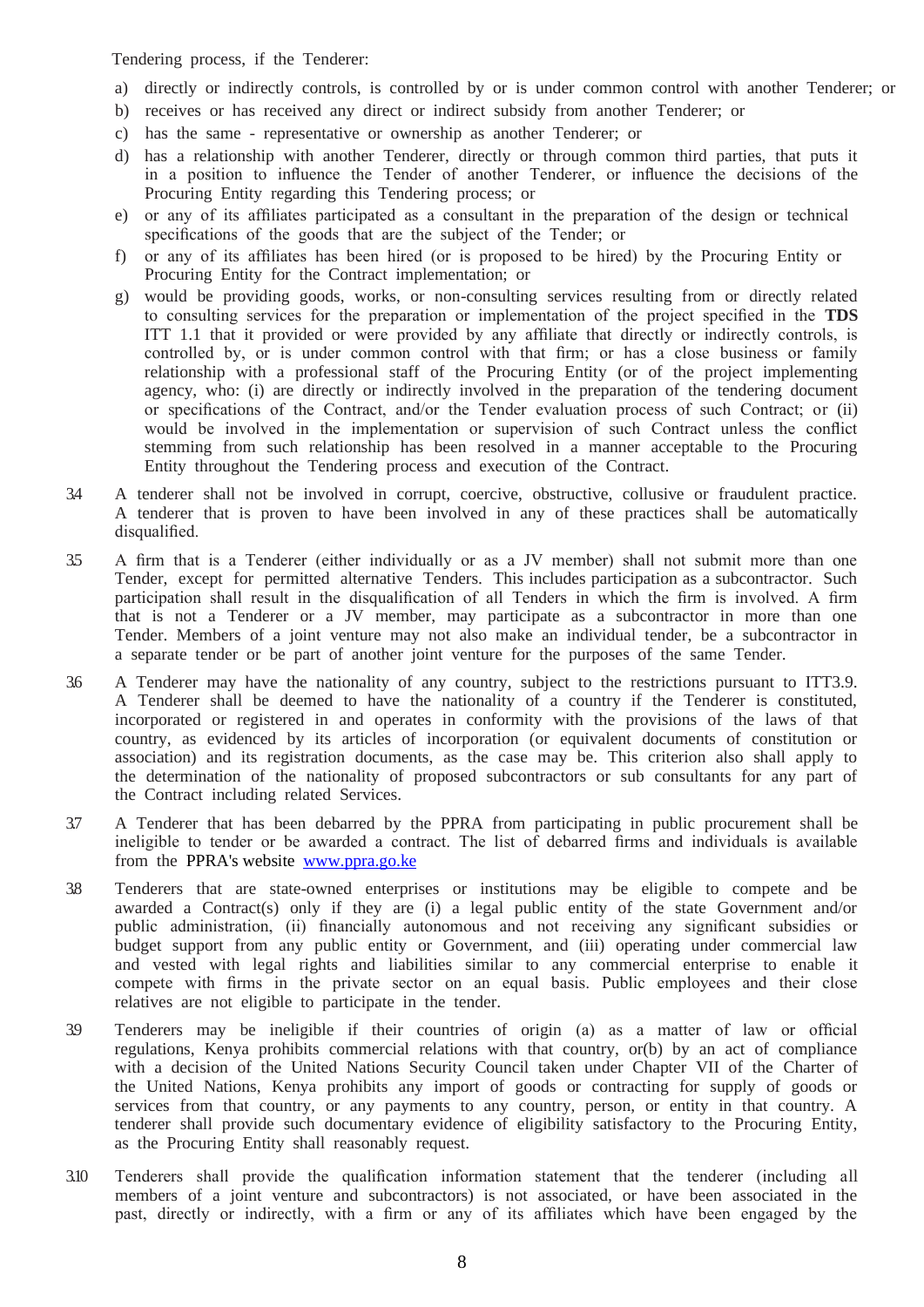Procuring entity to provide consulting services for the preparation of the design, specifications, and other documents to be used for the procurement of the goods under this Invitation for tenders.

- **3.11** Where the law requires tenderers to be registered with certain authorities in Kenya, such registration requirements shall be defined in the **TDS**
- 3.12 The Competition Act of Kenya requires that firms wishing to tender as Joint Venture undertakings which may prevent, distort or lessen competition in provision of services are prohibited unless they are exempt in accordance with the provisions of Section 25 of the Competition Act, 2010. JVs will be required to seek for exemption from the Competition Authority. Exemption shall not be a condition for tender, but it shall be a condition of contract award and signature. A JV tenderer shall be given opportunity to seek such exemption as a condition of award and signature of contract. Application for exemption from the Competition Authority of Kenya may be accessed from the website [www.cak.go.ke.](http://www.cak.go.ke/)
- 3.13 A Kenyan tenderer shall provide evidence of having fulfilled his/her tax obligations by producing a current tax clearance certificate or tax exemption certificate issued by the Kenya Revenue Authority.

#### <span id="page-8-0"></span>**4. Eligible Goods and Related Services**

- 4.1 All the Goods and Related Services to be supplied under the Contract shall have their origin in any country that is eligible in accordance with ITT 3.9.
- 4.2 For purposes of this ITT, the term "goods" includes commodities, raw material, machinery, equipment, and industrial plants; and "related services" include services such as insurance, installation, training, and initial maintenance.
- 4.3 The term "origin" means the country where the goods have been mined, grown, cultivated, produced, manufactured or processed; or, through manufacture, processing, or assembly, another commercially recognized article results that differs substantially in its basic characteristics from its components.
- 4.4 A procuring entity shall ensure that the items listed below shall be sourced from Kenya and there shall be no substitutions from foreign sources. The affected items are:
	- a) motor vehicles, plant and equipment which are assembled in Kenya;
	- b) furniture, textile, foodstuffs, oil and gas, information communication technology, steel, cement, leather, agro-processed products, sanitary products, and other goods made in Kenya; or
	- c) goods manufactured, mined, extracted or grown in Kenya.
- 4.5 Any goods, works and production processes with characteristics that have been declared by the relevant national environmental protection agency or by other competent authority as harmful to human beings and to the environment shall not be eligible for procurement.

#### <span id="page-8-1"></span>**5. Sections of Tendering Document**

5.1 The tendering document consist of Parts 1, 2, and 3, which include all the sections indicated below, and should be read in conjunction with any Addenda issued in accordance with ITT8.

#### **PART 1: Tendering Procedures**

- i) Section I Instructions to Tenderers (ITT)
- ii) Section II Tendering Data Sheet (TDS)
- iii) Section III Evaluation and Qualification Criteria
- iv) Section IV Tendering Forms

#### **PART 2: Supply Requirements**

v) Section V - Schedule of Requirements

#### **PART 3: Contract**

- vi) Section VI General Conditions of Contract (GCC)
- vii) Section VII Special Conditions of Contract (SCC)
- viii) Section VIII- Contract Forms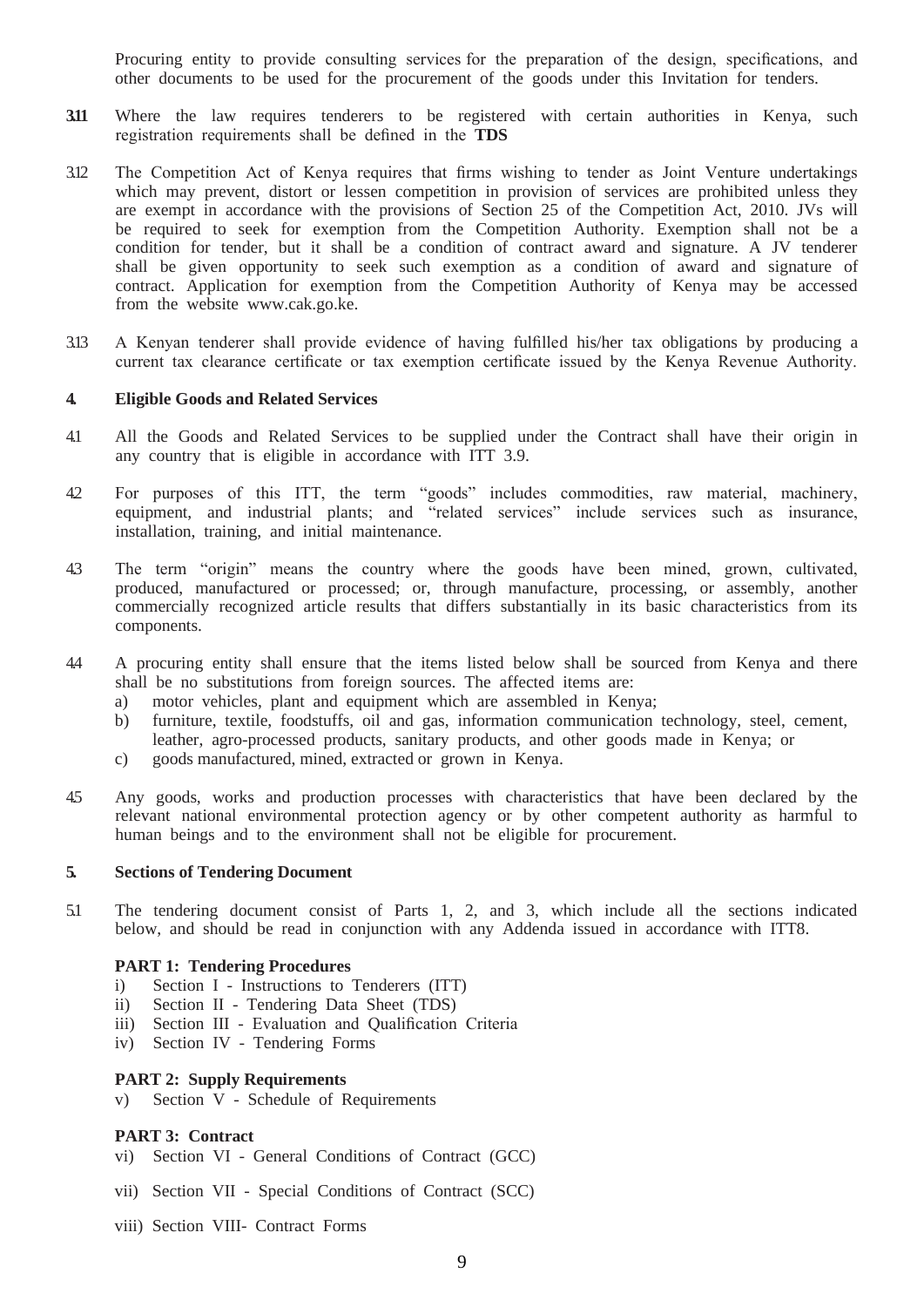- 5.2 The notice of Invitation to Tender or the notice to the prequalified Tenderers issued by the Procuring Entity is not part of the tendering document.
- 5.3 Unless obtained directly from the Procuring Entity, the Procuring Entity is not responsible for the completeness of the document, responses to requests for clarification, the minutes of the pre-tender meeting (if any), or addenda to the tendering document in accordance with ITT7.
- 5.4 The Tenderer is expected to examine all instructions, forms, terms, and specifications in the tendering document and to furnish with its Tender all information or documentation as is required by the tendering document.

#### **6. Clarification of Tendering Document**

- 6.1 A Tenderer requiring any clarification of the Tender Document shall contact the Procuring Entity in writing at the Procuring Entity's address specified in the **TDS** or raise its enquiries during the pre-Tender meeting if provided for in accordance with ITT 6.4. The Procuring Entity will respond in writing to any request for clarification, provided that such request is received no later than the period specified in the **TDS** prior to the deadline for submission of tenders. The Procuring Entity shall forward copies of its response to all tenderers who have acquired the Tender documents in accordance with ITT 5.3, including a description of the inquiry but without identifying its source. If so specified in the **TDS,** the Procuring Entity shall also promptly publish its response at the web page identified in the **TDS**. Should the clarification result in changes to the essential elements of the Tender Documents, the Procuring Entity shall amend the Tender Documents following the procedure under ITT 7.
- 6.2 The Procuring Entity shall specify in the **TDS** if a pre-tender conference will be held, when and where. The Tenderer's designated representative is invited to attend a pre-Tender meeting. The purpose of the meeting will be to clarify issues and to answer questions on any matter that may be raised at that stage.
- 6.3 The Tenderer is requested to submit any questions in writing, to reach the Procuring Entity not later than the period specified in the **TDS** before the meeting.
- 6.4 Minutes of the pre-Tender meeting, if applicable, including the text of the questions asked by Tenderers and the responses given, together with any responses prepared after the meeting, will be transmitted promptly to all Tenderers who have acquired the Tender Documents in accordance with ITT 6.3. Minutes shall not identify the source of the questions asked.
- 6.5 The Procuring Entity shall also promptly publish anonymized (*no names*)Minutes of the pre-Tender meeting at the web page identified **in the TDS**. Any modification to the Tender Documents that may become necessary as a result of the pre-Tender meeting shall be made by the Procuring Entity exclusively through the issue of an Addendum pursuant to ITT 7 and not through the minutes of the pre-Tender meeting. Nonattendance at the pre- Tender meeting will not be a cause for disqualification of a Tenderer.

#### **7. Amendment of Tendering Document**

- 7.1 At any time prior to the deadline for submission of Tenders, the Procuring Entity may amend the tendering document by issuing addenda.
- 7.2 Any addendum issued shall be part of the tendering document and shall be communicated in writing to all who have obtained the tender document from the Procuring Entity in accordance with ITT 6.3. The Procuring Entity shall also promptly publish the addendum on the Procuring Entity's web page in accordance with ITT 7.1.
- 7.3 To give prospective Tenderers reasonable time in which to take an addendum into account in preparing their Tenders, the Procuring Entity may, at its discretion, extend the deadline for the submission of Tenders, pursuant to ITT 21.2.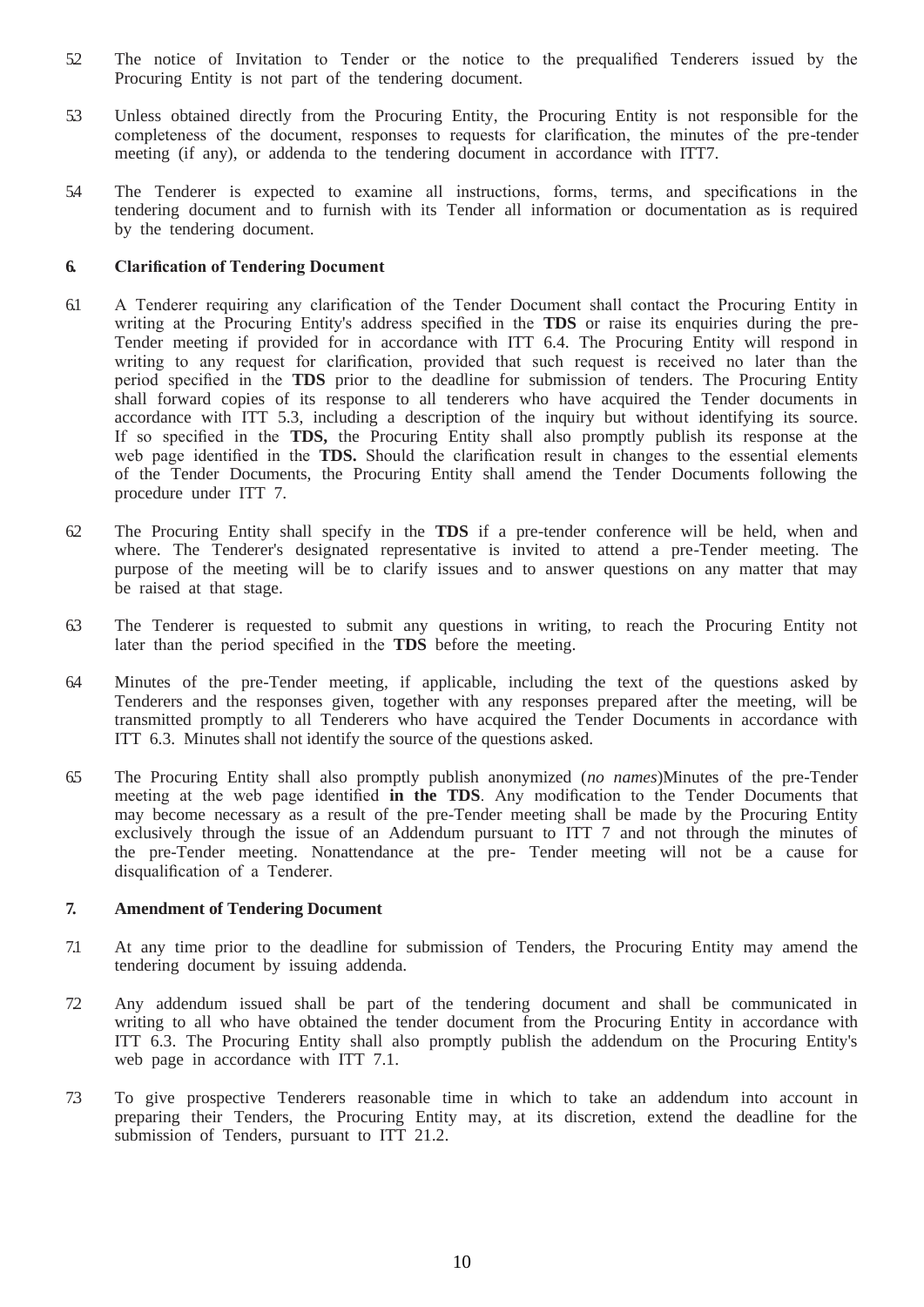#### <span id="page-10-0"></span>**C. Preparation of Tenders**

#### <span id="page-10-1"></span>**8. Cost of Tendering**

8.1 The Tenderer shall bear all costs associated with the preparation and submission of its Tender, and the Procuring Entity shall not be responsible or liable for those costs, regardless of the conduct or outcome of the Tendering process.

#### <span id="page-10-2"></span>**9. Language of Tender**

9.1 The Tender, as well as all correspondence and documents relating to the Tender exchanged by the Tenderer and the Procuring Entity, shall be written in English Language**.** Supporting documents and printed literature that are part of the Tender may be in another language provided they are accompanied by an accurate translation of the relevant passages into the English Language**,** in which case, for purposes of interpretation of the Tender, such translation shall govern.

#### <span id="page-10-3"></span>**10. Documents Comprising the Tender**

- 10.1 The Tender shall comprise the following:
	- a) Form of Tender prepared in accordance with ITT11;
	- b) Price Schedules: completed in accordance with ITT 11 and ITT 13;
	- c) Tender Security or Tender-Securing Declaration, in accordance with ITT 18.1;
	- d) Alternative Tender: if permissible, in accordance with ITT12;
	- e) Authorization: written confirmation authorizing the signatory of the Tender to commit the Tenderer, in accordance with ITT19.3;
	- f) Qualifications: documentary evidence in accordance with ITT 16.2 establishing the Tenderer qualifications to perform the Contract if its Tender is accepted;
	- g) Tenderer Eligibility: documentary evidence in accordance with ITT16.1 establishing the Tenderer eligibility to tender;
	- h) Eligibility of Goods and Related Services: documentary evidence in accordance with ITT 15, establishing the eligibility of the Goods and Related Services to be supplied by the Tenderer;
	- i) Conformity: documentary evidence in accordance with ITT15.2 that the Goods and Related Services conform to the tender document; and
	- j) Any other document required in the **TDS**.
- 10.2 In addition to the requirements under ITT 10.1, Tenders submitted by a JV shall include a copy of the Joint Venture Agreement entered into by all members. Alternatively, a letter of intent to execute a Joint Venture Agreement in the event of a successful Tender shall be signed by all members and submitted with the Tender, together with a copy of the proposed Agreement.
- 10.3 The Tenderer shall furnish in the Form of Tender information on commissions gratuities, and fees, if any, paid or to be paid to agents or any other party relating to this Tender.

#### <span id="page-10-4"></span>**11. Form of Tender and Price Schedules**

11.1 The Form of Tender and Price Schedules shall be prepared using the relevant forms furnished in Section IV, Tendering Forms. The forms must be completed without any alterations to the text. All blank spaces shall be filled in with the information requested. The Tenderer shall chronologically serialize pages of all tender documents submitted.

#### **12. Alternative Tenders**

12.1 Unless otherwise specified **in the TDS,** alternative Tenders shall not be considered.

#### <span id="page-10-5"></span>**13. Tender Prices and discounts**

13.1 The prices quoted by the Tenderer in the Form of Tender and in the Price, Schedules shall conform to the requirements specified below.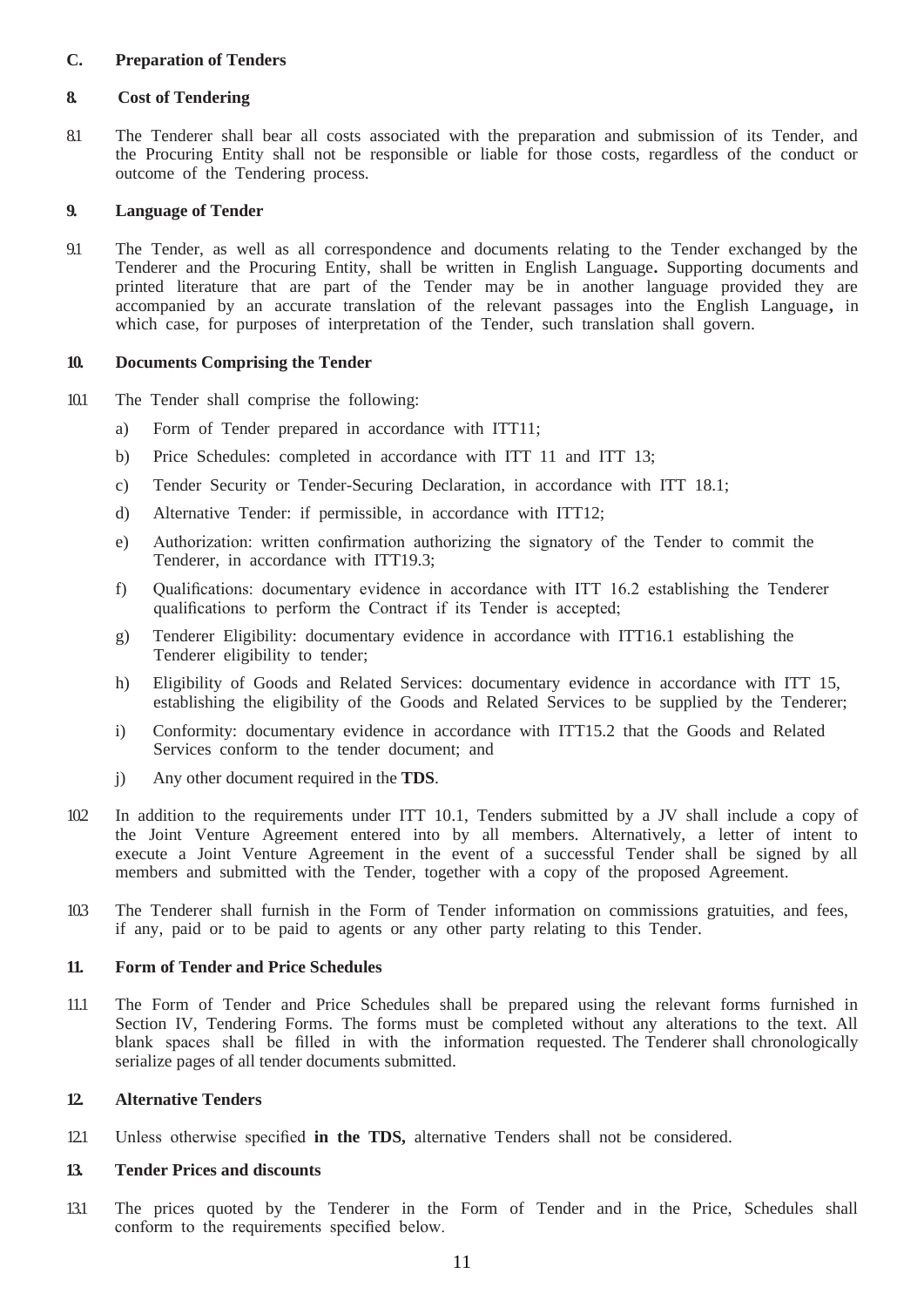- 13.2 All lots (contracts) and items must be listed and priced separately in the Price Schedules.
- 13.3 The price to be quoted in the Form of Tender in accordance with ITT10.1 shall be the total price of the Tender, including any discounts offered.
- 13.4 The Tenderer shall quote any discounts and indicate the methodology for their application in the form of tender. Conditional discounts will be rejected.
- 13.5 Prices quoted by the Tenderer shall be fixed during the performance of the Contract and not subject to variation on any account, unless otherwise specified **in the TDS.** A Tender submitted with an adjustable price quotation shall be treated as non-responsive and shall be rejected, pursuant to ITT 28. However, if in accordance with **the TDS**, prices quoted by the Tenderer shall be subject to adjustment during the performance of the Contract, a Tender submitted with a fixed price quotation shall not be rejected, but the price adjustment shall be treated as zero.
- 13.6 If specified in ITT 1.1, Tenders are being invited for individual lots (contracts) or for any combination of lots (packages). Unless otherwise specified **in the TDS,** prices quoted shall correspond to 100 % of the items specified for each lot and to 100% of the quantities specified for each item of a lot. Tenderers wishing to offer discounts for the award of more than one Contract shall specify in their Tender the price reductions applicable to each package, or alternatively, to individual Contracts within the package. Discounts shall be submitted in accordance with ITT 13.4 provided the Tenders for all lots (contracts) are opened at the same time.
- 13.7 The terms EXW, CIP, CIF, DDP and other similar terms shall be governed by the rules prescribed in the current edition of Incoterms, published by the International Chamber of Commerce.
- 13.8 Prices shall be quoted as specified in each Price Schedule included in Section IV, Tendering Forms. The disaggregation of price components is required solely for the purpose of facilitating the comparison of Tenders by the Procuring Entity. This shall not in any way limit the Procuring Entity's right to contract on any of the terms offered. In quoting prices, the Tenderer shall be free to use transportation through carriers registered in any eligible country. Similarly, the Tenderer may obtain insurance services from any eligible country in accordance with ITT 3.6, Eligible Tenders. Prices shall be entered in the following manner:
	- a) For Goods manufactured in Kenya:
		- I) the price of the Goods quoted EXW (ex-works, ex-factory, ex warehouse, ex showroom, or off-the- shelf, as applicable) final destination point indicated in the **TDS**, including all customs duties and sales and other taxes already paid or payable on the components and raw material used in the manufacture or assembly of the Goods;
		- ii) any sales tax and other taxes which will be payable in Kenya on the Goods if the Contract is awarded to the Tenderer; and
		- iii) the price for inland transportation, insurance, and other local services required to convey the Goods to their final destination specified **in the TDS.**
	- b) For Goods manufactured outside Kenya, to be imported:
		- i) the price of the Goods, quoted CIP named place of destination, in Kenya, as specified **in the TDS;**
		- ii) the price for inland transportation, insurance, and other local services required to convey the Goods from the named place of destination to their final destination specified **in the TDS;**
	- c) For Goods manufactured outside Kenya, already imported:
		- i) the price of the Goods, including the original import value of the Goods; plus, any mark-up (or rebate); plus, any other related local cost, and custom duties and other import taxes already paid or to be paid on the Goods already imported;
		- ii) the custom duties and other import taxes already paid (need to be supported with documentary evidence) or to be paid on the Goods already imported;
		- iii) any sales and other taxes levied in Kenya which will be payable on the Goods if the Contract is awarded to the Tenderer; and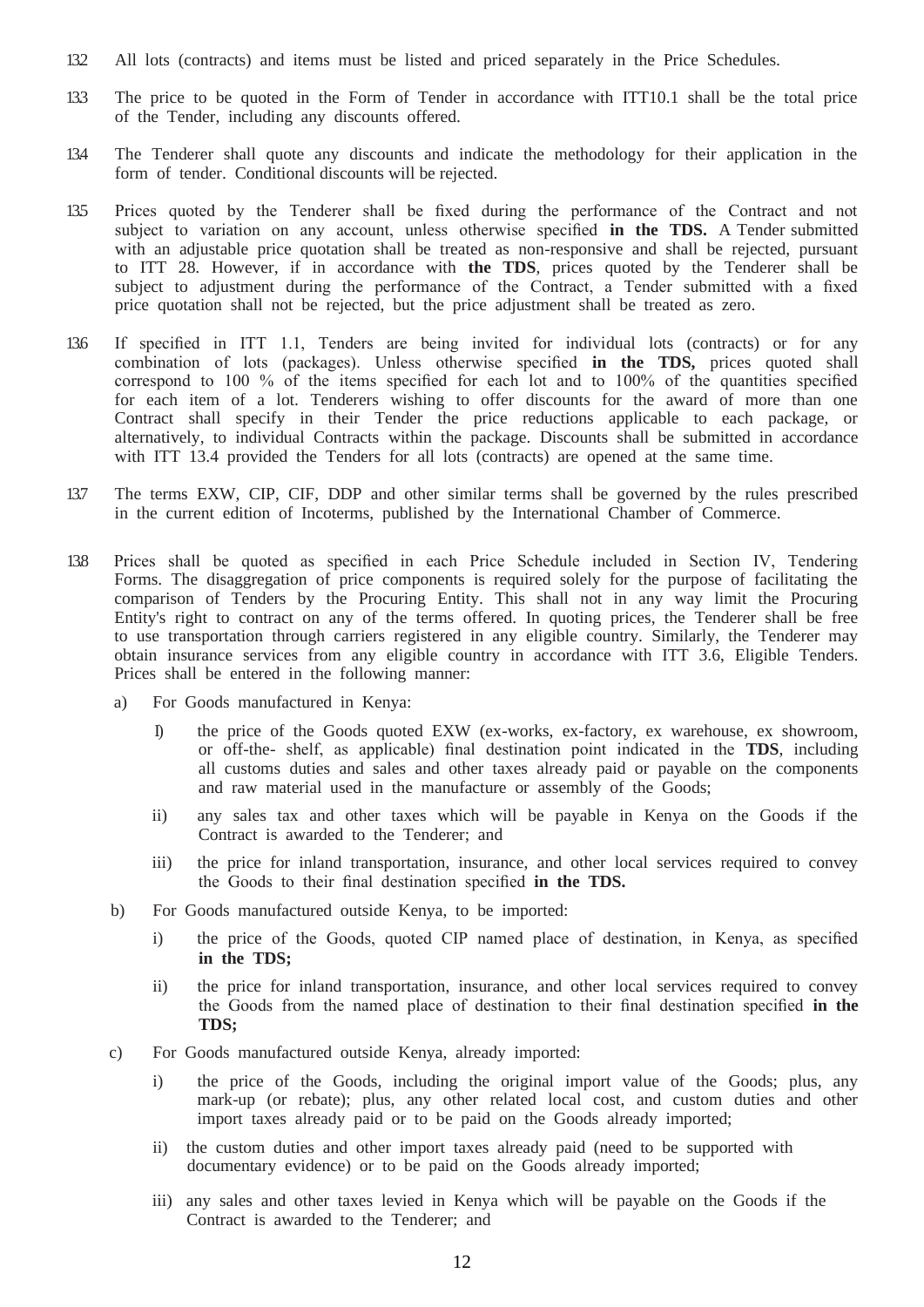- iv) the price for inland transportation, insurance, and other local services required to convey the Goods from the named place of destination to their final destination (Project Site) specified **in the TDS.**
- d) for Related Services, other than inland transportation and other services required to convey the Goods to their final destination, whenever such Related Services are specified in the Schedule of Requirements, the price of each item comprising the Related Services (inclusive of any applicable taxes).

#### <span id="page-12-0"></span>**14. Currencies of Tender and Payment**

- **14.1** The currency (ies) of the Tender, the currency (ies) of award and the currency (ies) of contract payments shall be the same**.**
- 14.2 The Tenderer shall quote in Kenya shillings. If allowed in the **TDS**, the Tenderer may express the Tender price in any currency, provided it shall use no more than two foreign currencies in addition to the Kenya Shilling.
- 14.3 The rates of exchange to be used by the Tenderer shall be based on the exchange rates provided by the Central Bank of Kenya on the date 30 days prior to the actual date of tender opening.

#### <span id="page-12-1"></span>**15. Documents Establishing the Eligibility and Conformity of the Goods and Related Services**

- 15.1 To establish the eligibility of the Goods and Related Services in accordance with ITT 15, Tenderers shall complete the country of origin declarations in the Price Schedule Forms, included in Section IV, Tendering Forms.
- 15.2 To establish the conformity of the Goods and Related Services to the tendering document, the Tenderer shall furnish as part of its Tender the documentary evidence that the Goods conform to the technical specifications and standards specified in Section VII, Schedule of Requirements.
- 15.3 The documentary evidence may be in the form of literature, drawings or data, and shall consist of a detailed item by item description of the essential technical and performance characteristics of the Goods and Related Services, demonstrating substantial responsiveness of the Goods and Related Services to the technical specification, and if applicable, a statement of deviations and exceptions to the provisions of the Section VII, Schedule of Requirements.
- 15.4 The Tenderer shall also furnish a list giving full particulars, including available sources and current prices of spare parts, special tools, etc., necessary for the proper and continuing functioning of the Goods during the period **specified in the TDS** following commencement of the use of the goods by the Procuring Entity.
- 15.5 Standards for workmanship, process, material, and equipment, as well as references to brand names or catalogue numbers specified by the Procuring Entity in the Schedule of Requirements, are intended to be descriptive only and not restrictive. The Tenderer may offer other standards of quality, brand names, and/or catalogue numbers, provided that it demonstrates, to the Procuring Entity's satisfaction, that the substitutions ensure substantial equivalence or are superior to those specified in the Section VII, Schedule of Requirements.

#### <span id="page-12-2"></span>**16. Documents Establishing the Eligibility and Qualifications of the Tenderer**

- 16.1 To establish Tenderer eligibility in accordance with ITT 4, Tenderers shall complete the Form of Tender, included in Section IV, Tendering Forms.
- 16.2 The documentary evidence of the Tenderer qualifications to perform the Contract if its Tender is accepted shall establish to the Procuring Entity's satisfaction:
	- a) that, if required **in the TDS**, a Tenderer that does not manufacture or produce the Goods it offers to supply shall submit the Manufacturer's Authorization using the form included in Section IV, Tendering Forms to demonstrate that it has been duly authorized by the manufacturer or producer of the Goods to supply these Goods in Kenya;
	- b) that, if required **in the TDS**, in case of a Tenderer not doing business within the Kenya, the Tenderer is or will be (if awarded the Contract) represented by an Agent in the country equipped and able to carry out the Supplier's maintenance, repair and spare parts-stocking obligations prescribed in the Conditions of Contract and/or Technical Specifications; and
	- c) that the Tenderer meets each of the qualification criterion specified in Section III, Evaluation and Qualification Criteria.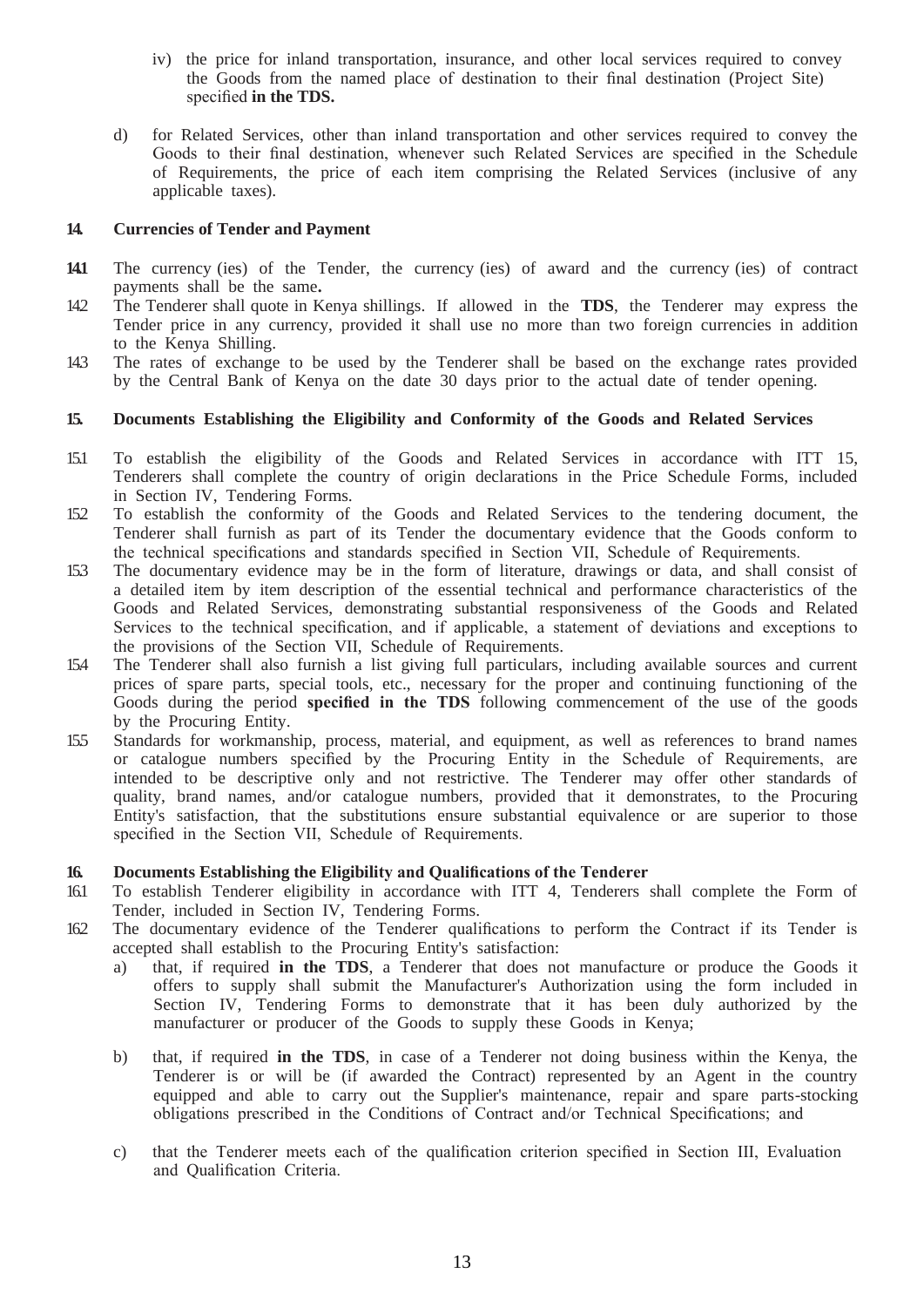#### <span id="page-13-0"></span>**17. Period of Validity of Tenders**

- 17.1 Tenders shall remain valid for the Tender Validity period specified **in the TDS**. The Tender Validity period starts from the date fixed for the Tender submission deadline (as prescribed by the Procuring Entity in accordance with ITT 21.1). A Tender valid for a shorter period shall be rejected by the Procuring Entity as non-responsive.
- 17.2 In exceptional circumstances, prior to the expiration of the Tender validity period, the Procuring Entity may request Tenderers to extend the period of validity of their Tenders. The request and the responses shall be made in writing. If a Tender Security is requested in accordance with ITT 18, it shall also be extended for a corresponding period. A Tenderer may refuse the request without forfeiting its Tender Security. A Tenderer granting the request shall not be required or permitted to modify its Tender, except as provided in ITT 17.3.
- 17.3 If the award is delayed by a period exceeding the number of days to be specified in the **TDS**  days beyond the expiry of the initial tender validity period, the Contract price shall be determined as follows:
	- a) in the case of **fixed price** contracts, the Contract price shall be the tender price adjusted by the factor specified **in the TDS**;
	- b) in the case of **adjustable price** contracts, no adjustment shall be made; or in any case, tender evaluation shall be based on the tender price without taking into consideration the applicable correction from those indicated above.

#### **18. Tender Security**

- **18.1** The Tenderer shall furnish as part of its Tender, either a Tender-Securing Declaration or a Tender Security, as specified **in the TDS,** in original form and, in the case of a Tender Security**,** in the amount and currency specified **in the TDS.**
- 18.2 A Tender Securing Declaration shall use the form included in Section IV, Tendering Forms.
- 18.3 If a Tender Security is specified pursuant to ITT 18.1, the Tender Security shall be a demand guarantee in any of the following forms at the Tenderer option:
	- i) cash;
	- ii) a bank guarantee;<br>iii) a guarantee by an
	- a guarantee by an insurance company registered and licensed by the Insurance Regulatory Authority listed by the Authority; or
	- iv) a letter of credit; or
	- v) guarantee by a deposit taking micro-finance institution, Sacco society, the Youth Enterprise Development Fund or the Women Enterprise Fund.
- 18.4 If an unconditional guarantee is issued by a non-Bank financial institution located outside Kenya, the issuing non-Bank financial institution shall have a correspondent financial institution located in Kenya to make it enforceable unless the Procuring Entity has agreed in writing, prior to Tender submission, that a correspondent financial institution is not required. In the case of a bank guarantee, the Tender Security shall be submitted either using the Tender Security Form included in Section IV, Tendering Forms, or in another substantially similar format approved by the Procuring Entity prior to Tender submission. The Tender Security shall be valid for thirty (30) days beyond the original validity period of the Tender, or beyond any period of extension if requested under ITT 17.2.
- 18.5 If a Tender Security is specified pursuant to ITT 18.1, any Tender not accompanied by a substantially responsive Tender Security shall be rejected by the Procuring Entity as non-responsive.
- 18.6 If a Tender Security is specified pursuant to ITT 18.1, the Tender Security of unsuccessful Tenderers shall be returned as promptly as possible upon the successful Tenderer signing the Contract and furnishing the Performance Security pursuant to ITT 46.The Procuring Entity shall also promptly return the tender security to the tenderers where the procurement proceedings are terminated, all tenders were determined non-responsive or a bidder declines to extend tender validity period.
- 18.7 The Tender Security of the successful Tenderer shall be returned as promptly as possible once the successful Tenderer has signed the Contract and furnished the required Performance Security.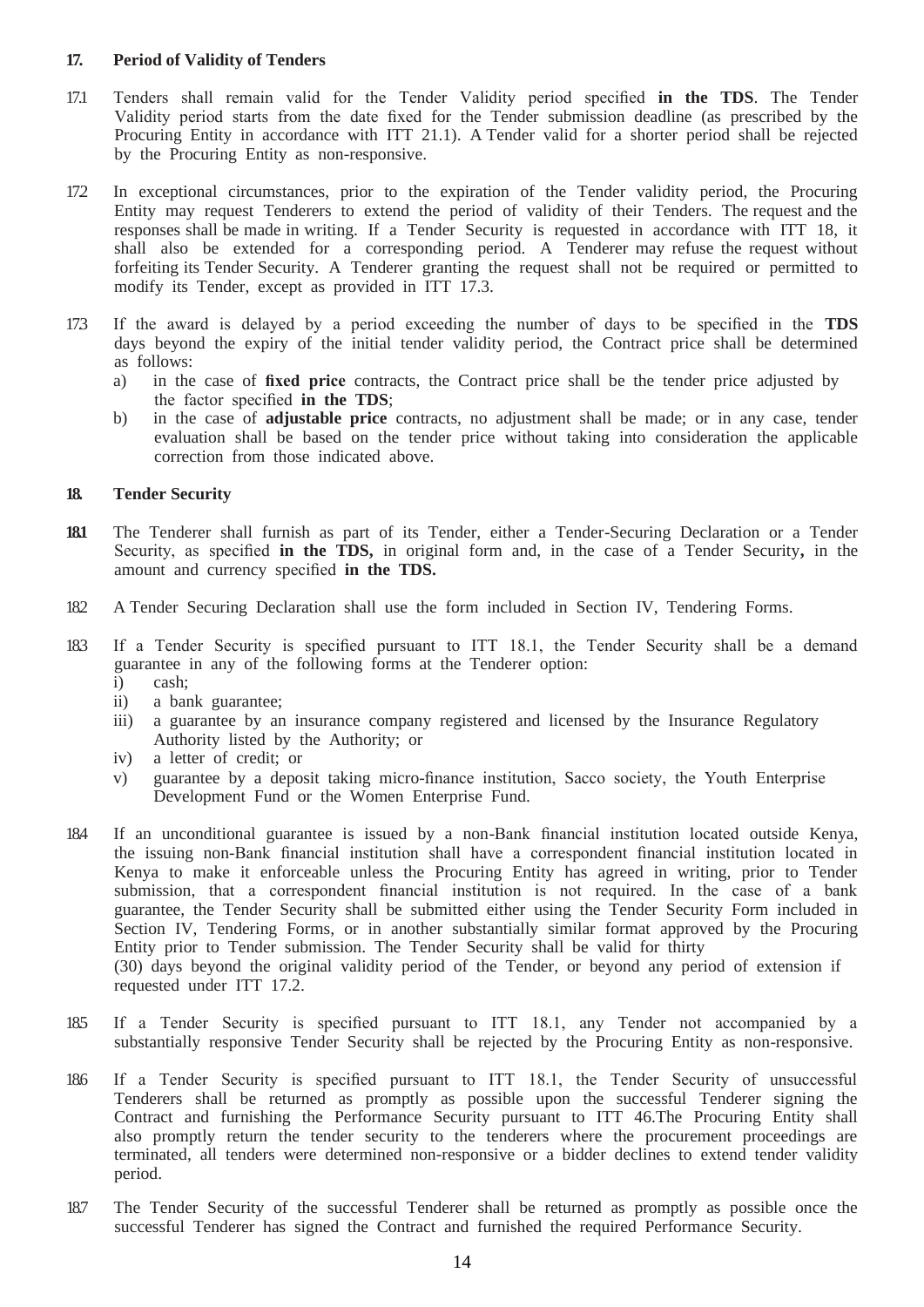- 188 The Tender Security may be forfeited or the Tender Securing Declaration executed:
	- a) if a Tenderer withdraws its Tender during the period of Tender validity specified by the Tenderer in the Form of Tender, or any extension thereto provided by the Tenderer; or
	- b) if the successful Tenderer fails to:
		- i) sign the Contract in accordance with ITT 45; or
		- ii) furnish a Performance Security in accordance with ITT 46.
- 18.9 Where tender securing declaration is executed, the Procuring Entity shall recommend to the PPRA that PPRA debars the Tenderer from participating in public procurement as provided in the law.
- 18.10 The Tender Security or Tender- Securing Declaration of a JV must be in the name of the JV that submits the Tender. If the JV has not been legally constituted into a legally enforceable JV at the time of Tendering, the Tender Security or Tender-Securing Declaration shall be in the names of all future members as named in the letter of intent referred to in ITT3.1 and ITT 10.2.
- 18.11 A tenderer shall not issue a tender security to guarantee itself.

#### <span id="page-14-0"></span>**19. Format and Signing of Tender**

- 19.1 The Tenderer shall prepare one original of the documents comprising the Tender as described in ITT 11 and clearly mark it "ORIGINAL." Alternative Tenders, if permitted in accordance with ITT 12, shall be clearly marked "ALTERNATIVE." In addition, the Tenderer shall submit copies of the Tender, in the number **specified in the TDS** and clearly mark them "COPY." In the event of any discrepancy between the original and the copies, the original shall prevail.
- 19.2 Tenderers shall mark as "CONFIDENTIAL" information in their Tenders which is confidential to their business. This may include proprietary information, trade secrets, or commercial or financially sensitive information.
- 19.3 The original and all copies of the Tender shall be typed or written in indelible ink and shall be signed by a person duly authorized to sign on behalf of the Tenderer. This authorization shall consist of a written confirmation **as specified in the TDS** and shall be attached to the Tender. The name and position held by each person signing the authorization must be typed or printed below the signature. All pages of the Tender where entries or amendments have been made shall be signed or initialed by the person signing the Tender.
- 19.4 In case the Tenderer is a JV, the Tender shall be signed by an authorized representative of the JV on behalf of the JV, and so as to be legally binding on all the members as evidenced by a power of attorney signed by each members' legally authorized representatives.
- 19.5 Any inter-lineation, erasures, or overwriting shall be valid only if they are signed or initialed by the person signing the Tender.

#### <span id="page-14-1"></span>**C. Submission and Opening of Tenders**

#### <span id="page-14-2"></span>**20 Sealing and Marking of Tenders**

- 20.1 Depending on the sizes or quantities or weight of the tender documents, a tenderer may use an envelope, package or container. The Tenderer shall deliver the Tender in a single sealed envelope, or in a single sealed package, or in a single sealed container bearing the name and Reference number of the Tender, addressed to the Procuring Entity and a warning not to open before the time and date for Tender opening date. Within the single envelope, package or container, the Tenderer shall place the following separate, sealed envelopes:
	- a) in an envelope or package or container marked "ORIGINAL", all documents comprising the Tender, as described in ITT 11; and
	- b) in an envelope or package or container marked "COPIES", all required copies of the Tender; and
	- c) if alternative Tenders are permitted in accordance with ITT 12, and if relevant:
		- i) in an envelope or package or container marked "ORIGINAL –ALTERNATIVE TENDER", the alternative Tender; and
		- ii) in the envelope or package or container marked "COPIES- ALTERNATIVE TENDER", all required copies of the alternative Tender.
- 20.2 The inner envelopes or packages or containers shall:
	- a) bear the name and address of the Procuring Entity.
	- b) bear the name and address of the Tenderer; and
	- c) bear the name and Reference number of the Tender.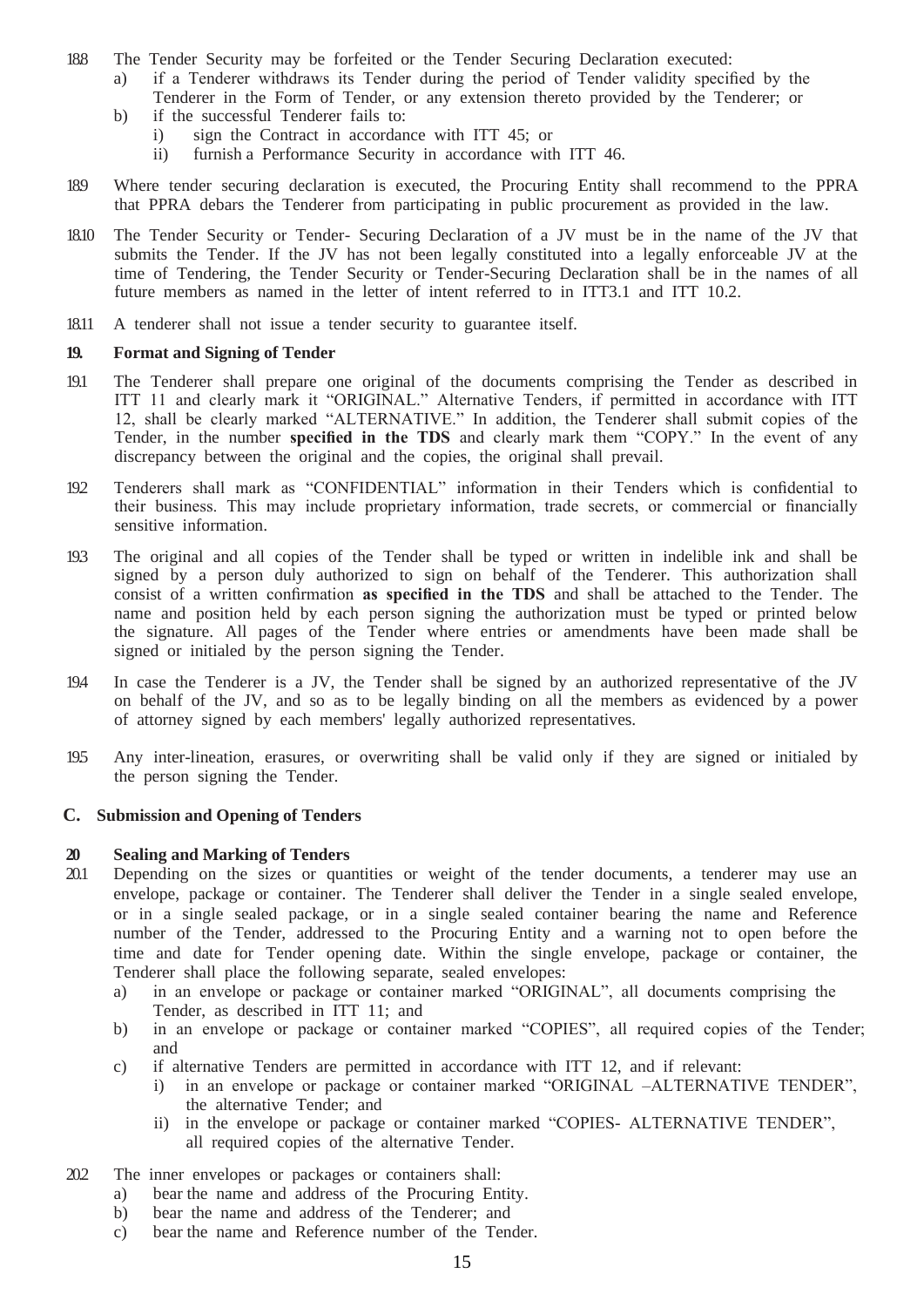- 20.3 Where a tender package or container cannot fit in the tender box, the procuring entity shall:
	- a) Specify in the **TDS where** such documents should be received.
	- b) maintain a record of tenders received and issue acknowledgement receipt note to each tenderer specifying time and date of receipt.
	- c) Ensure all tenders received are handed over to the tender opening committee for opening at the specified opening place and time.
- 20.4 If an envelope or package or container is not sealed and marked as required, the *Procuring Entity*  will assume no responsibility for the misplacement or premature opening of the Tender. Tenders misplaced or opened prematurely will not be accepted.

#### <span id="page-15-0"></span>**21. Deadline for Submission of Tenders**

- 21.1 Tenders must be received by the Procuring Entity at the address and no later than the date and time specified **in the TDS.** When so specified **in the TDS**, Tenderers shall have the option of submitting their Tenders electronically. Tenderers submitting Tenders electronically shall follow the electronic Tender submission procedures **specified in the TDS**.
- 21.2 The Procuring Entity may, at its discretion, extend the deadline for the submission of Tenders by amending the tendering document in accordance with ITT7, in which case all rights and obligations of the Procuring Entity and Tenderers previously subject to the deadline shall thereafter be subject to the deadline as extended.

#### **22. Late Tenders**

22.1 The Procuring Entity shall not consider any Tender that arrives after the deadline for submission of Tenders. Any Tender received by the Procuring Entity after the deadline for submission of Tenders shall be declared late, rejected, and returned unopened to the Tenderer.

#### <span id="page-15-1"></span>**23. Withdrawal, Substitution, and Modification of Tenders**

- 23.1 A Tenderer may withdraw, substitute, or modify its Tender after it has been submitted by sending a written notice, duly signed by an authorized representative, and shall include a copy of the authorization (the power of attorney) in accordance with ITT19.3, (except that withdrawal notices do not require copies). The corresponding substitution or modification of the Tender must accompany the respective written notice. All notices must be:
	- a) prepared and submitted in accordance with ITT 20 and 21 (except that withdrawal notices do not require copies), and in addition, the respective envelopes shall be clearly marked "WITHDRAWAL," "SUBSTITUTION," or "MODIFICATION;" and
	- b) received by the Procuring Entity prior to the deadline prescribed for submission of Tenders, in accordance with ITT 22.
- 23.3 Tenders requested to be withdrawn in accordance with ITT 23.1 shall be returned unopened to the Tenderers.
- 23.4 No Tender may be withdrawn, substituted, or modified in the interval between the deadline for submission of Tenders and the expiration of the period of Tender validity specified by the Tenderer on the Form of Tender or any extension thereof.

#### **24. Tender Opening**

- 24.1 Except as in the cases specified in ITT 23, the Procuring Entity shall, at the Tender opening, publicly open and read out all Tenders received by the deadline at the date, time and place specified **in the TDS** in the presence of Tenderers' designated representatives who choose to attend, including to attend any specific electronic tender opening procedures if electronic tendering is permitted in accordance with ITT 21.1, shall be as specified **in the TDS.**
- 24.2 First, envelopes marked "WITHDRAWAL" shall be opened and read out and the envelope with the corresponding Tender shall not be opened, but returned to the Tenderer. If the withdrawal envelope does not contain a copy of the "power of attorney" confirming the signature as a person duly authorized to sign on behalf of the Tenderer, the corresponding Tender will be opened. No Tender withdrawal shall be permitted unless the corresponding withdrawal notice contains a valid authorization to request the withdrawal and is read out at Tender opening.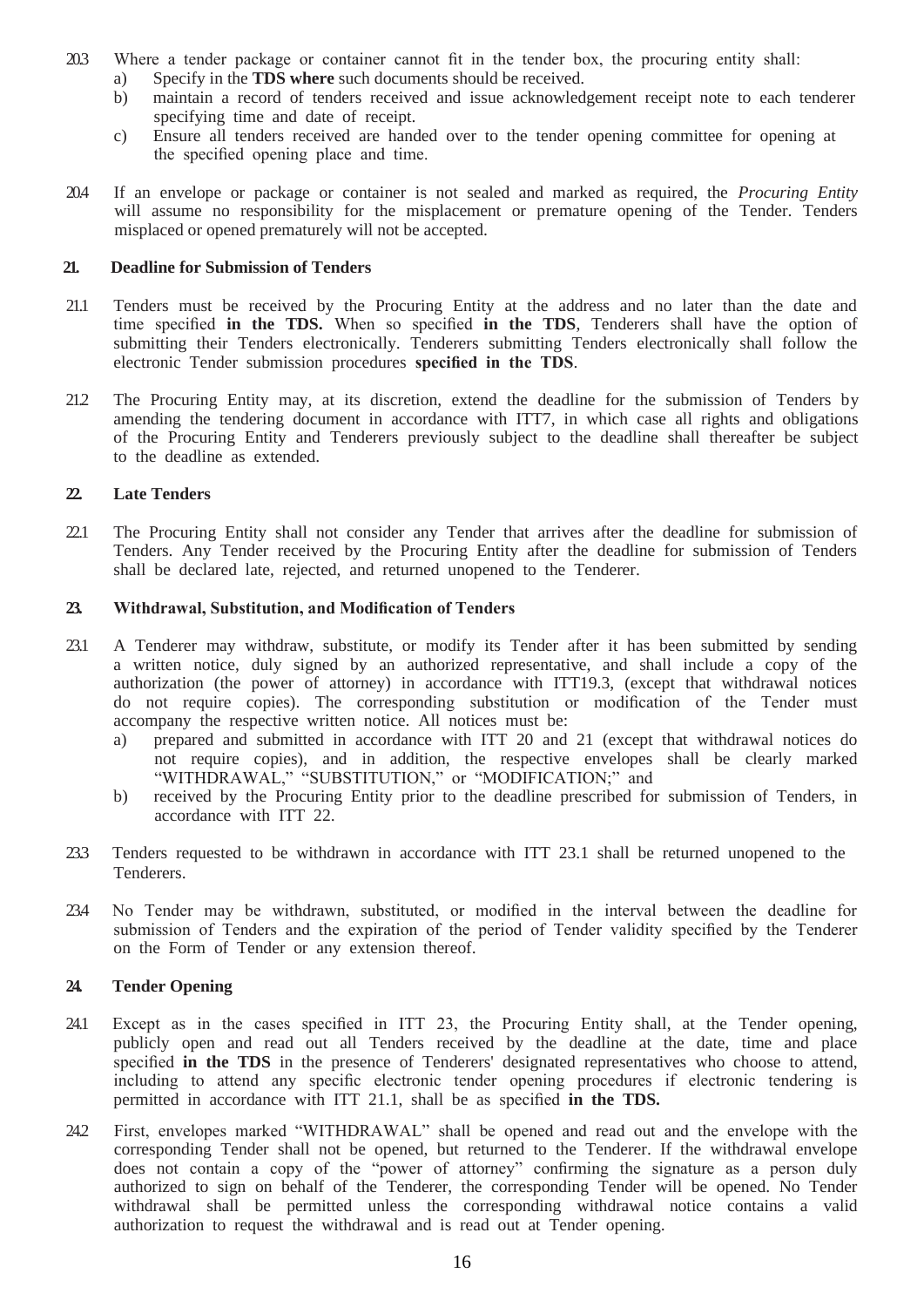- 24.3 Next, envelopes marked "SUBSTITUTION" shall be opened and read out and exchanged with the corresponding Tender being substituted, and the substituted Tender shall not be opened, but returned to the Tenderer. No Tender substitution shall be permitted unless the corresponding substitution notice contains a valid authorization to request the substitution and is read out at Tender opening.
- 24.4 Next, envelopes marked "MODIFICATION" shall be opened and read out with the corresponding Tender. No Tender modification shall be permitted unless the corresponding modification notice contains a valid authorization to request the modification and is read out at Tender opening.
- 24.5 Next, all remaining envelopes shall be opened one at a time, reading out: the name of the Tenderer and whether there is a modification; the total Tender Prices, per lot (contract) if applicable, including any discounts and alternative Tenders; the presence or absence of a Tender Security, if required; and any other details as the Procuring Entity may consider appropriate.
- 24.6 Only Tenders, alternative Tenders and discounts that are opened and read out at Tender opening shall be considered further for evaluation. The Form of Tender and pages of the Bills of Quantities are to be initialed by the members of the tender opening committee attending the opening. The number of representatives of the Procuring Entity to sign shall be specified in the **TDS.**
- 24.7 The Procuring Entity shall neither discuss the merits of any Tender nor reject any Tender (except for late Tenders, in accordance with ITT 22.1).
- 24.8 The Procuring Entity shall prepare a record of the Tender opening that shall include, as a minimum: a) the name of the Tenderer and whether there is a withdrawal, substitution, or modification;
	- b) the Tender Price, per lot (contract) if applicable, including any discounts;
	- c) any alternative Tenders;
	- d) the presence or absence of a Tender Security or Tender-Securing Declaration, if one was required:
	- e) number of pages of each tender document submitted.
- 24.9 The Tenderers' representatives who are present shall be requested to sign the record. The omission of a Tenderer signature on the record shall not invalidate the contents and effect of the record. A copy of the tender opening register shall be issued to a Tenderer upon request.

#### <span id="page-16-1"></span><span id="page-16-0"></span>**E. Evaluation and Comparison of Tenders**

#### **25. Confidentiality**

- 25.1 Information relating to the evaluation of Tenders and recommendation of contract award, shall not be disclosed to Tenderers or any other persons not officially concerned with the tendering process until the information on Intention to Award the Contract is transmitted to all Tenderers in accordance with ITT 41.
- 25.2 Any effort by a Tenderer to influence the Procuring Entity in the evaluation or contract award decisions may result in the rejection of its Tender.
- 25.3 Notwithstanding ITT 25.2, from the time of Tender opening to the time of Contract Award, if any Tenderer wishes to contact the Procuring Entity on any matter related to the Tendering process, it should do so in writing.

#### <span id="page-16-2"></span>**26. Clarification of Tenders**

26.1 To assist in the examination, evaluation, comparison of the Tenders, and qualification of the Tenderers, the Procuring Entity may, at its discretion, ask any Tenderer for a clarification of its Tender. Any clarification submitted by a Tenderer in respect to its Tender and that is not in response to a request by the Procuring Entity shall not be considered. The Procuring Entity's request for clarification and the response shall be in writing. No change, including any voluntary increase or decrease, in the prices or substance of the Tender shall be sought, offered, or permitted except to confirm the correction of arithmetic errors discovered by the Procuring Entity in the Evaluation of the Tenders, in accordance with ITT 30.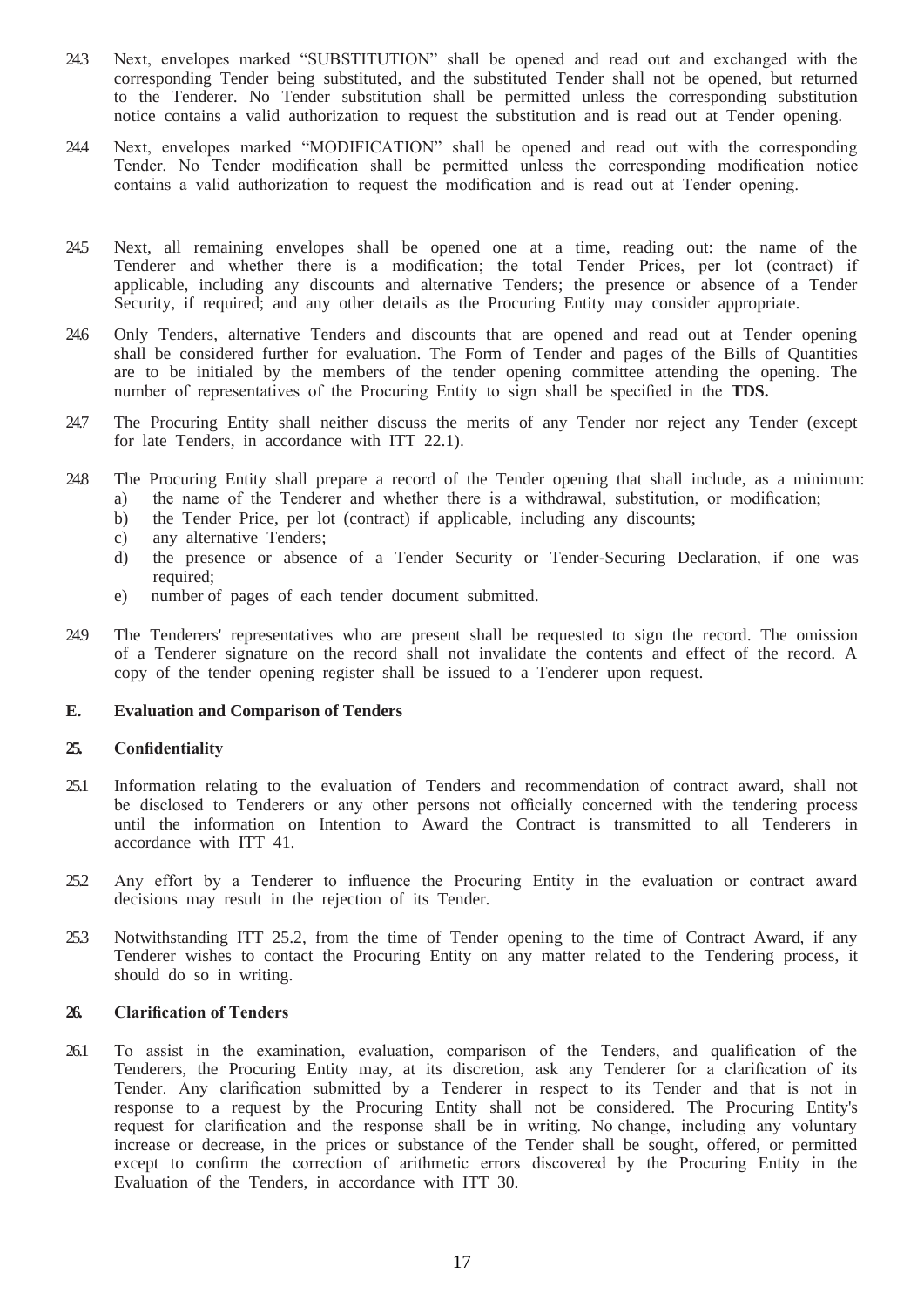If a Tenderer does not provide clarifications of its Tender by the date and time set in the Procuring Entity's request for clarification, its Tender may be rejected.

#### <span id="page-17-0"></span>**27. Deviations, Reservations, and Omissions**

- 27.1 During the evaluation of Tenders, the following definitions apply:
	- a) "Deviation" is a departure from the requirements specified in the Tendering document;
	- b) "Reservation" is the setting of limiting conditions or withholding from complete acceptance of the requirements specified in the tendering document; and
	- c) "Omission" is the failure to submit part or all of the information or documentation required in the tendering document.

#### <span id="page-17-1"></span>**28. Determination of Responsiveness**

- 28.1 The Procuring Entity's determination of a Tender's responsiveness is to be based on the contents of the Tender itself, as defined in ITT28.2.
- 28. A substantially responsive Tender is one that meets the requirements of the tendering document without material deviation, reservation, or omission. A material deviation, reservation, or omission is one that:
	- a) if accepted, would:
		- i) affect in any substantial way the scope, quality, or performance of the Goods and Related Services specified in the Contract; or
		- ii) limit in any substantial way, inconsistent with the tendering document, the Procuring Entity's rights or the Tenderer obligations under the Contract; or
	- b) if rectified, would unfairly affect the competitive position of other Tenderers presenting substantially responsive Tenders.
- 28.2 The Procuring Entity shall examine the technical aspects of the Tender submitted in accordance with ITT 15 and ITT 16, in particular, to confirm that all requirements of Section VII, Schedule of Requirements have been met without any material deviation or reservation, or omission.
- 28.3 If a Tender is not substantially responsive to the requirements of tendering document, it shall be rejected by the Procuring Entity and may not subsequently be made responsive by correction of the material deviation, reservation, or omission.

#### <span id="page-17-2"></span>**29. Non-conformities, Errors and Omissions**

- 29.1 Provided that a Tender is substantially responsive, the Procuring Entity may waive any nonconformities in the Tender.
- 29.2 Provided that a Tender is substantially responsive, the Procuring Entity may request that the Tenderer submit the necessary information or documentation, within a reasonable period of time, to rectify nonmaterial non- conformities or omissions in the Tender related to documentation requirements. Such omission shall not be related to any aspect of the price of the Tender. Failure of the Tenderer to comply with the request may result in the rejection of its Tender.
- 29.3 Provided that a Tender is substantially responsive, the Procuring Entity shall rectify quantifiable nonmaterial non-conformities related to the Tender Price. To this effect, the Tender Price shall be adjusted, for comparison purposes only, to reflect the price of a missing or non-conforming item or component in the manner specified **in the TDS**. The adjustment shall be based on the *average*  price of the item or component as quoted in other substantially responsive Tenders. If the price of the item or component cannot be derived from the price of other substantially responsive Tenders, the Procuring Entity shall use its best estimate.

#### **30. Arithmetical Errors**

30.1 The tender sum as submitted and read out during the tender opening shall be absolute and final and shall not be the subject of correction, adjustment or amendment in any way by any person or entity.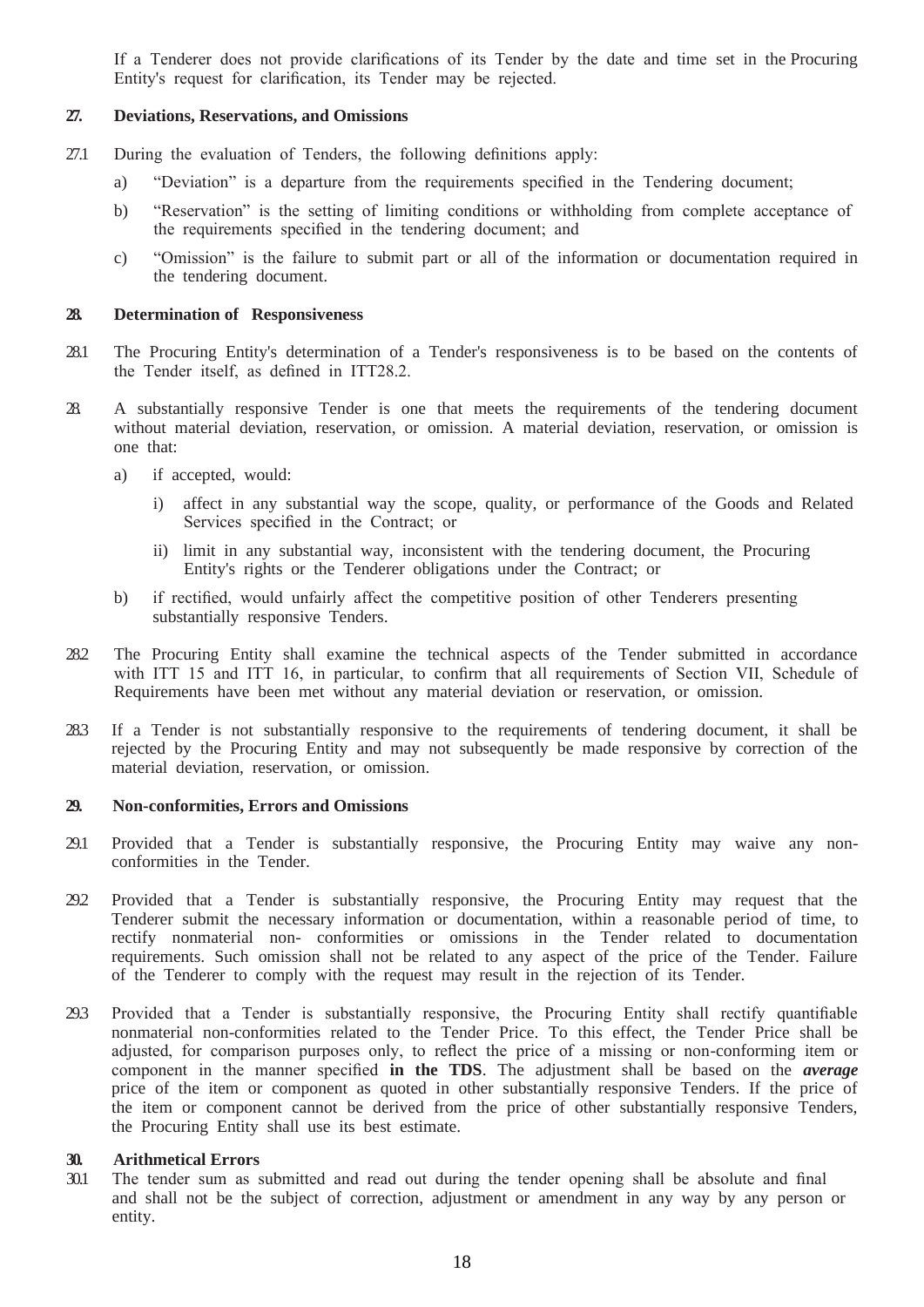- 30.2 Provided that the Tender is substantially responsive, the Procuring Entity shall handle errors on the following basis:
	- a) Any error detected if considered a major deviation that affects the substance of the tender, shall lead to disqualification of the tender as non-responsive .
	- b) Any errors in the submitted tender arising from a miscalculation of unit price, quantity, subtotal and total bid price shall be considered as a major deviation that affects the substance of the tender and shall lead to disqualification of the tender as non-responsive. and
	- c) if there is a discrepancy between words and figures, the amount in words shall prevail.
- 30.3 Tenderers shall be notified of any error detected in their bid during the notification of a ward.

#### <span id="page-18-0"></span>**31. Conversion to Single Currency**

31.1 For evaluation and comparison purposes, the currency(ies) of the Tender shall be converted in a single currency as specified **in the TDS.**

#### <span id="page-18-1"></span>**32. Margin of Preference and Reservations**

- 32.1 A margin of preference may be allowed on locally manufactured goods only when the contract is open to international tendering, where the tender is likely to attract foreign goods and where the contract exceeds the threshold specified in the Regulations.
- 32.2 For purposes of granting a margin of preference on locally manufactured goods under international competitive tendering, a procuring entity shall not subject the items listed below to international tender and hence no margin of preference shall be allowed. The affected items are:
	- a) motor vehicles, plant and equipment which are assembled in Kenya;
	- b) furniture, textile, foodstuffs, oil and gas, information communication technology, steel, cement, leather agro-processing, sanitary products, and other goods made in Kenya; or
	- c) goods manufactured, mined, extracted or grown in Kenya.
- 32.3 A margin of preference shall not be allowed unless it is specified so in the **TDS**.
- 32.4 Contracts procured on basis of international competitive tendering shall not be subject to reservations to specific groups s as provided in ITT 32.5.
- 32.5 Where it is intended to reserve a contract to a specific group of businesses (these groups are Small and Medium Enterprises, Women Enterprises, Youth Enterprises and Enterprises of persons living with disability, as the case may be), and who are appropriately registered as such by the authority to be specified in the **TDS**, a procuring entity shall ensure that the invitation to tender specifically indicates that only businesses or firms belonging to the specified group are eligible to tender as specified in the **TDS**. No tender shall be reserved to more than one group. If not so stated in the Tender documents, the invitation to tender will be open to all interested tenderers.

#### <span id="page-18-2"></span>**33. Evaluation of Tenders**

- 33.1 The Procuring Entity shall use the criteria and methodologies listed in this ITT and Section III, Evaluation and Qualification criteria. No other evaluation criteria or methodologies shall be permitted. By applying the criteria and methodologies, the Procuring Entity shall determine the Lowest Evaluated Tender. This is the Tender of the Tenderer that meets the qualification criteria and whose Tender has been determined to be:
	- a) substantially responsive to the tender documents; and
	- b) the lowest evaluated price.
- 33.2 Price evaluation will be done for Items or Lots (contracts), as specified **in the TDS;** and the Tender Price as quoted in accordance with ITT 14. To evaluate a Tender, the Procuring Entity shall consider the following:
	- a) price adjustment due to unconditional discounts offered in accordance with ITT 13.4;
	- b) converting the amount resulting from applying (a) and (b) above, if relevant, to a single currency in accordance with ITT 31;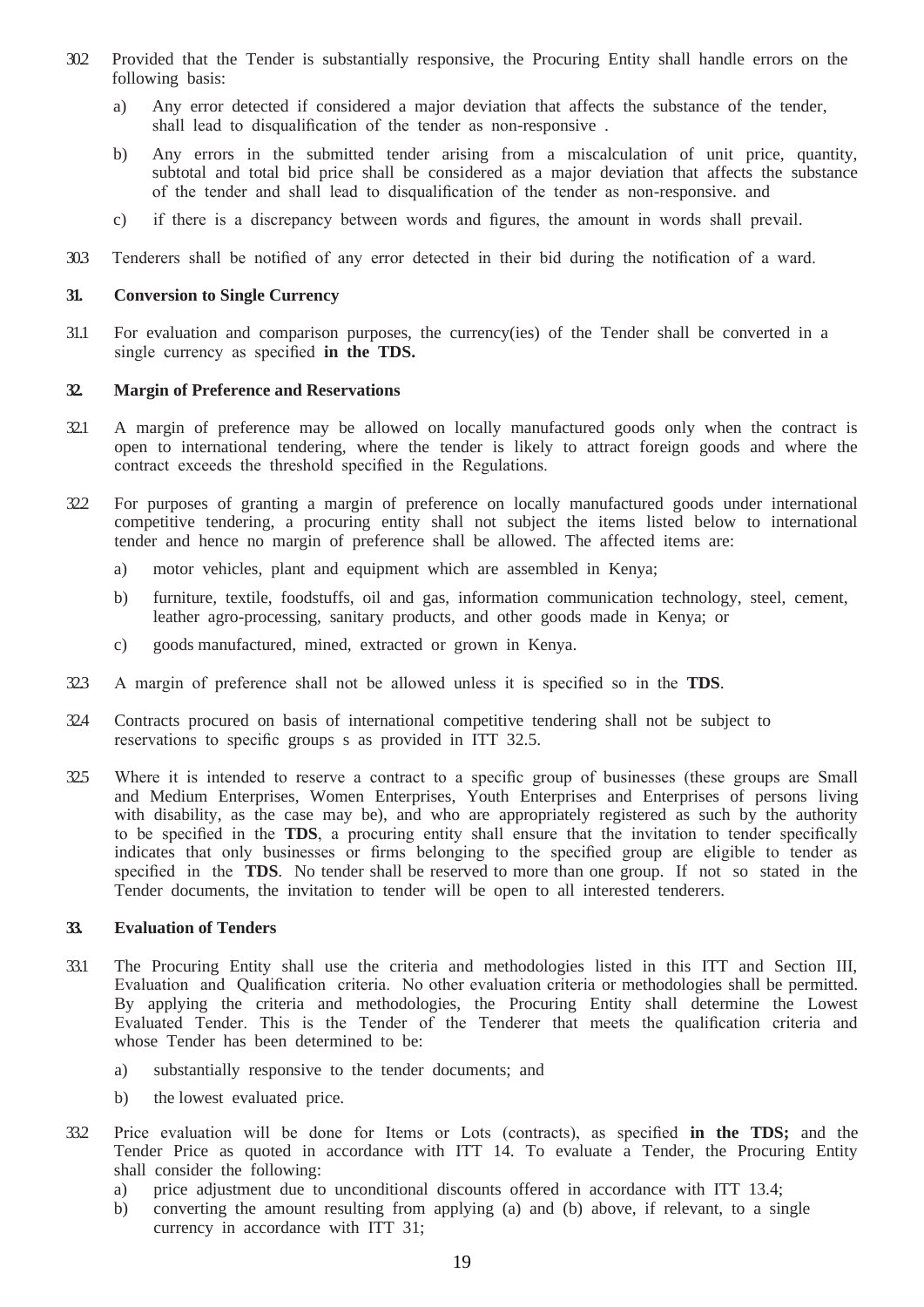- c) price adjustment due to quantifiable nonmaterial non-conformities in accordance with ITT 29.3; and
- d) any additional evaluation factors specified **in the TDS** and Section III, Evaluation and Qualification Criteria.
- 33.3 The estimated effect of the price adjustment provisions of the Conditions of Contract, applied over the period of execution of the Contract, shall not be considered in Tender evaluation.
- 33.4 Where the tender involves multiple lots or contracts, the tenderer will be allowed to tender for one or more lots (contracts). Each lot or contract will be evaluated in accordance with ITT 33.2. The methodology to determine the lowest evaluated tenderer or tenderers based one lot (contract) or based on a combination of lots (contracts), will be specified in Section III, Evaluation and Qualification Criteria. In the case of multiple lots or contracts, tenderer will be will be required to prepare the Eligibility and Qualification Criteria Form for each Lot.
- 33.5 The Procuring Entity's evaluation of a Tender will include and consider:
	- a) in the case of Goods manufactured in Kenya, sales and other similar taxes, which will be payable on the goods if a contract is awarded to the Tenderer;
	- b) in the case of Goods manufactured outside Kenya, already imported or to be imported, customs duties and other import taxes levied on the imported Good, sales and other similar taxes, which will be payable on the Goods if the contract is awarded to the Tenderer;
- 33.6 The Procuring Entity's evaluation of a Tender may require the consideration of other factors, in addition to the Tender Price quoted in accordance with ITT 14. These factors may be related to the characteristics, performance, and terms and conditions of purchase of the Goods and Related Services. The effect of the factors selected, if any, shall be expressed in monetary terms to facilitate comparison of Tenders, unless otherwise specified in the **TDS** from amongst those set out in Section III, Evaluation and Qualification Criteria. The additional criteria and methodologies to be used shall be as specified in ITT 33.2(d).

#### <span id="page-19-0"></span>**34. Comparison of Tenders**

34.1 The Procuring Entity shall compare the evaluated costs of all substantially responsive Tenders established in accordance with ITT 33.2 to determine the Tender that has the lowest evaluated cost. The comparison shall be on the basis of total cost (place of final destination) prices for all goods and all prices, plus cost of inland transportation and insurance to place of destination, for goods manufactured within the Kenya, together with prices for any required installation, training, commissioning and other services.

#### <span id="page-19-1"></span>**35. Abnormally Low Tenders**

- 35.1 An Abnormally Low Tender is one where the Tender price, in combination with other constituent elements of the Tender, appears unreasonably low to the extent that the Tender price raises material concerns with the Procuring Entity as to the capability of the Tenderer to perform the Contract for the offered Tender price.
- 35.2 In the event of identification of a potentially Abnormally Low Tender by the evaluation committee, the Procuring Entity shall seek written clarification from the Tenderer, including a detailed price analyses of its Tender price in relation to the subject matter of the contract, scope, delivery schedule, allocation of risks and responsibilities and any other requirements of the tendering document.
- 35.3 After evaluation of the price analysis, in the event that the Procuring Entity determines that the Tenderer has failed to demonstrate its capability to perform the contract for the offered Tender price, the Procuring Entity shall reject the Tender.

#### <span id="page-19-2"></span>**36. Abnormally High Tenders**

36.4 An abnormally high price is one where the tender price, in combination with other constituent elements of the Tender, appears unreasonably too high to the extent that the Procuring Entity is concerned that it (the Procuring Entity) may not be getting value for money or it may be paying too high a price for the contract compared with market prices or that genuine competition between Tenderers is compromised.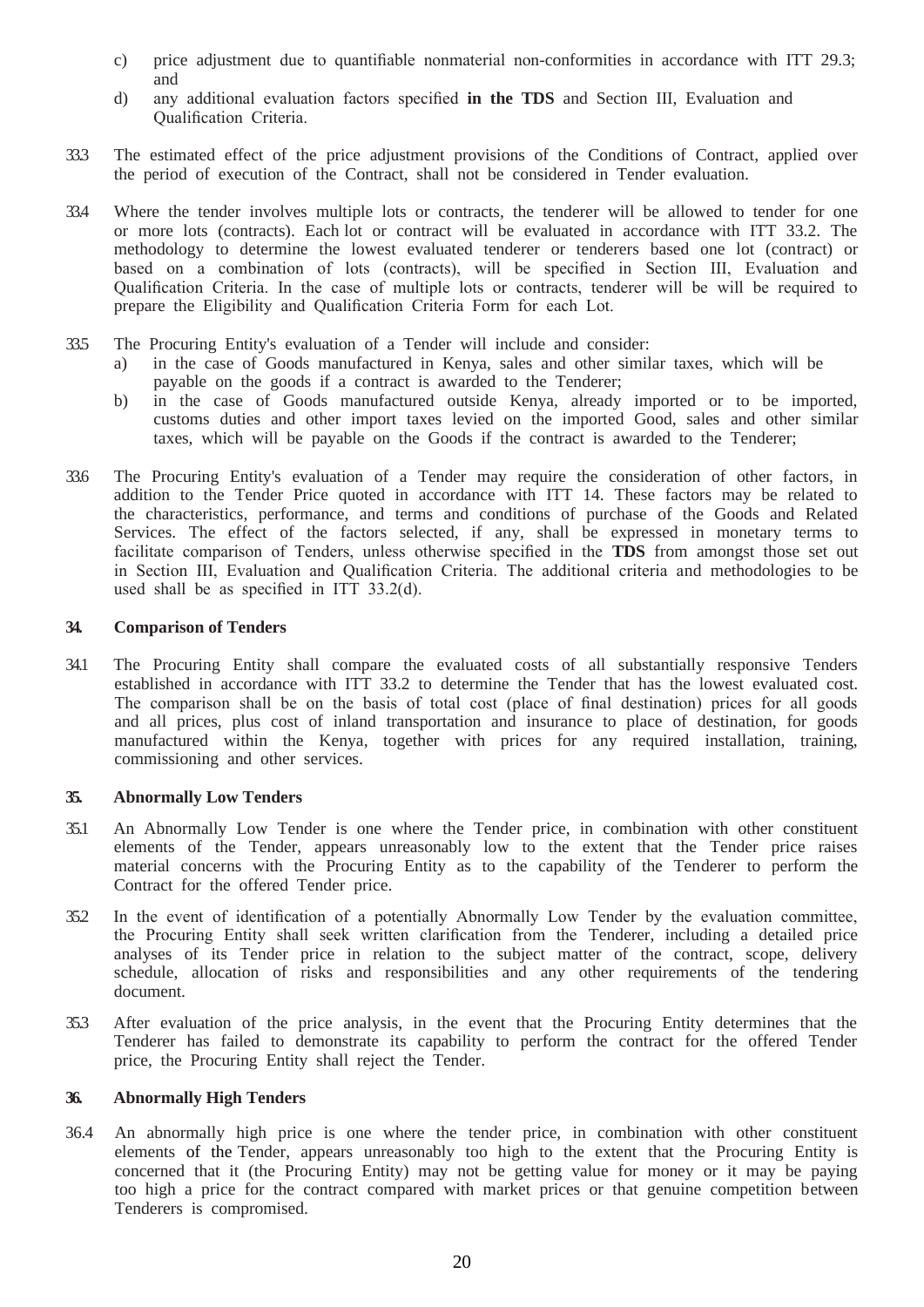- 36.5 In case of an abnormally high tender price, the Procuring Entity shall make a survey of the market prices, check if the estimated cost of the contract is correct and review the Tender Documents to check if the specifications, scope of work and conditions of contract are contributory to the abnormally high tenders. The Procuring Entity may also seek written clarification from the tenderer on the reason for the high tender price. The Procuring Entity shall proceed as follows:
	- i) If the tender price is abnormally high based on wrong estimated cost of the contract, the Procuring Entity may accept or not accept the tender depending on the Procuring Entity's budget considerations.
	- ii) If specifications, scope of work and/or conditions of contract are contributory to the abnormally high tender prices, the Procuring Entity shall reject all tenders and may retender for the contract based on revised estimates, specifications, scope of work and conditions of contract, as the case may be.
- 36.6 If the Procuring Entity determines that the Tender Price is abnormally too high because genuine competition between tenderers is compromised (*often due to collusion, corruption or other manipulations*), the Procuring Entity shall reject all Tenders and shall institute or cause relevant Government Agencies to institute an investigation on the cause of the compromise, before retendering.

#### <span id="page-20-0"></span>**37. Post-Qualification of the Tenderer**

- 37.1 The Procuring Entity shall determine, to its satisfaction, whether the eligible Tenderer that is selected as having submitted the lowest evaluated cost and substantially responsive Tender, meets the qualifying criteria specified in Section III, Evaluation and Qualification Criteria.
- 37.2 The determination shall be based upon an examination of the documentary evidence of the Tenderer qualifications submitted by the Tenderer, pursuant to ITT 15 and 16. The determination shall not take into consideration the qualifications of other firms such as the Tenderer subsidiaries, parent entities, affiliates, subcontractors (other than specialized subcontractors if permitted in the tendering document), or any other firm(s) different from the Tenderer.
- 37.3 An affirmative determination shall be a prerequisite for award of the Contract to the Tenderer. A negative determination shall result in disqualification of the Tender, in which event the Procuring Entity shall proceed to the Tenderer who offers a substantially responsive Tender with the next lowest evaluated cost to make a similar determination of that Tenderer qualifications to perform satisfactorily.

#### <span id="page-20-1"></span>**38. Lowest Evaluated Tender**

- 38.1 Having compared the evaluated prices of Tenders, the Procuring Entity shall determine the Lowest Evaluated Tender. The Lowest Evaluated Tender is the Tender of the Tenderer that meets the Qualification Criteria and whose Tender has been determined to be:
	- a) most responsive to the Tender document; and
	- b) the lowest evaluated price.

#### **39. Procuring Entity's Right to Accept Any Tender, and to Reject Any or All Tenders.**

39.1 The Procuring Entity reserves the right to accept or reject any Tender, and to annul the Tendering process and reject all Tenders at any time prior to notification Award, without thereby incurring any liability to Tenderers. In case of annulment, all Tenderers shall be notified with reasons and all Tenders submitted and specifically, tender securities, shall be promptly returned to the Tenderers.

#### <span id="page-20-2"></span>**F. Award of Contract**

#### **40. Award Criteria**

40.1 The Procuring Entity shall award the Contract to the successful tenderer whose tender has been determined to be the Lowest Evaluated Tender in accordance with procedures in Section 3: Evaluation and Qualification Criteria.

#### **41. Procuring Entity's Right to Vary Quantities at Time of Award**

41.1 The Procuring Entity reserves the right at the time of Contract award to increase or decrease, by the percentage (s) for items as indicated **in the TDS.**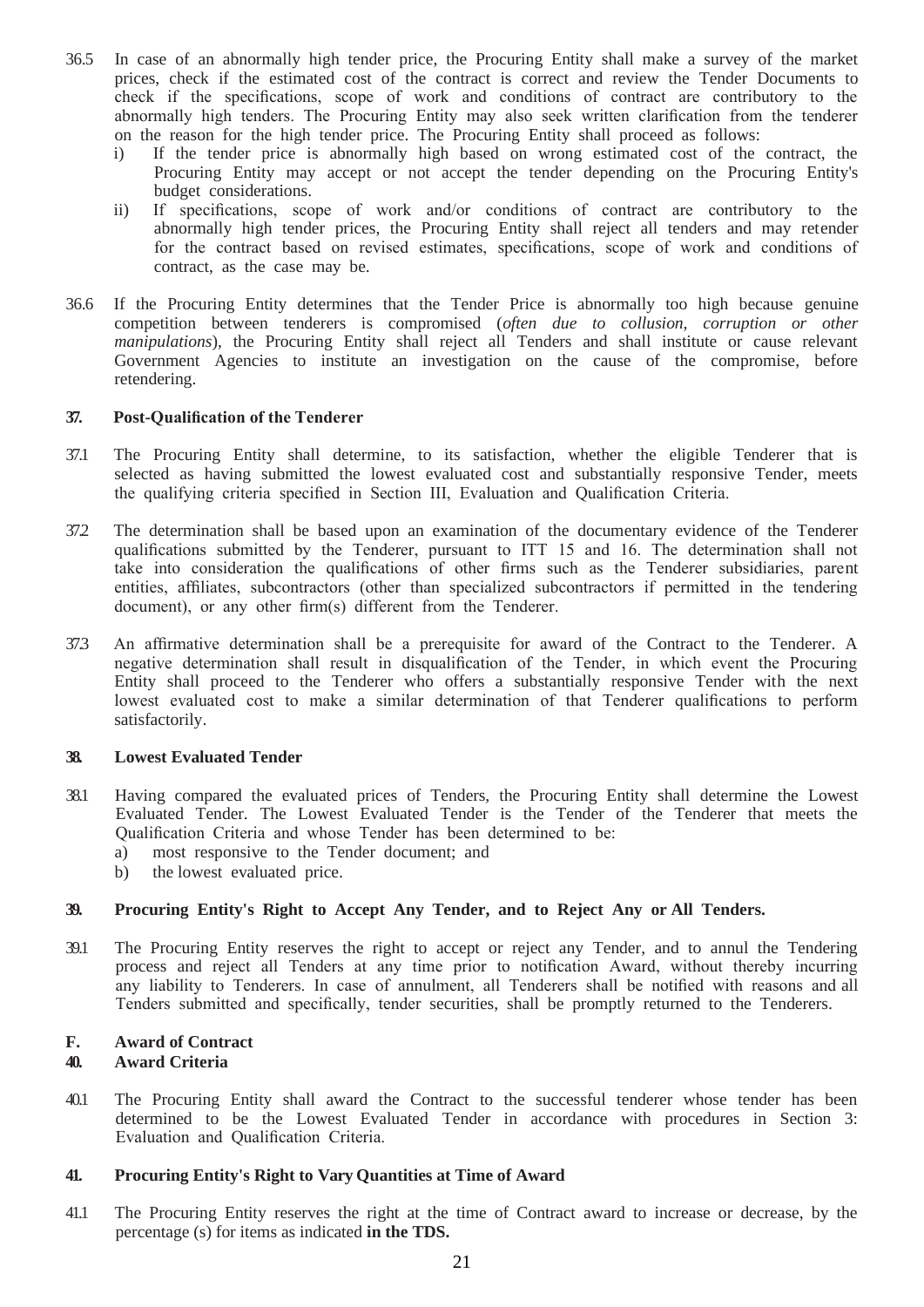#### <span id="page-21-0"></span>**42. Notice of Intention to enter into a Contract**

Upon award of the contract and Prior to the expiry of the Tender Validity Period the Procuring Entity shall issue a Notification of Intention to Enter into a Contract / Notification of award to all tenderers which shall contain, at a minimum, the following information:

- a) the name and address of the Tenderer submitting the successful tender;
- b) the Contract price of the successful tender;
- c) a statement of the reason(s) the tender of the unsuccessful tenderer to whom the letter is addressed was unsuccessful, unless the price information in (c) above already reveals the reason;
- d) the expiry date of the Standstill Period; and
- e) instructions on how to request a debriefing and/or submit a complaint during the standstill period;

#### **43. Standstill Period**

- 43.1 The Contract shall not be awarded earlier than the expiry of a Standstill Period of 14 days to allow any dissatisfied candidate to launch a complaint. Where only one Tender is submitted, the Standstill Period shall not apply.
- 43.2 Where standstill period applies, it shall commence when the Procuring Entity has transmitted to each Tenderer the Notification of Intention to Enter into a Contract to the successful Tenderer.

#### <span id="page-21-1"></span>**44. Debriefing by the Procuring Entity**

- 44.1 On receipt of the Procuring Entity's Notification of Intention to Enter into a Contract referred to in ITT 41, an unsuccessful tenderer may make a written request to the Procuring Entity for a debriefing on specific issues or concerns regarding their tender. The Procuring Entity shall provide the debriefing within five days of receipt of the request.
- 44.2 Debriefings of unsuccessful Tenderers may be done in writing or verbally. The Tenderer shall bear its own costs of attending such a debriefing meeting.

#### <span id="page-21-2"></span>**45. Letter of Award**

Prior to the expiry of the Tender Validity Period and upon expiry of the Standstill Period specified in ITT 42, upon addressing a complaint that has been filed within the Standstill Period, the Procuring Entity shall transmit the Letter of Award to the successful Tenderer. The letter of award shall request the successful tenderer to furnish the Performance Security within 21days of the date of the letter.

#### <span id="page-21-3"></span>**46. Signing of Contract**

- 46.1 Upon the expiry of the fourteen days of the Notification of Intention to enter into contract and upon the parties meeting their respective statutory requirements, the Procuring Entity shall send the successful Tenderer the Contract Agreement.
- 46.2 Within fourteen (14) days of receipt of the Contract Agreement, the successful Tenderer shall sign, date, and return it to the Procuring Entity.
- 46.3 The written contract shall be entered into within the period specified in the notification of award and before expiry of the tender validity period.

#### **47. Performance Security**

47.1 Within twenty-one (21) days of the receipt of Letter of Acceptance from the Procuring Entity, the successful Tenderer, if required, shall furnish the Performance Security in accordance with the GCC 18, using for that purpose the Performance Security Form included in Section X, Contract Forms. If the Performance Security furnished by the successful Tenderer is in the form of a bond, it shall be issued by a bonding or insurance company that has been determined by the successful Tenderer to be acceptable to the Procuring Entity. A foreign institution providing a bond shall have a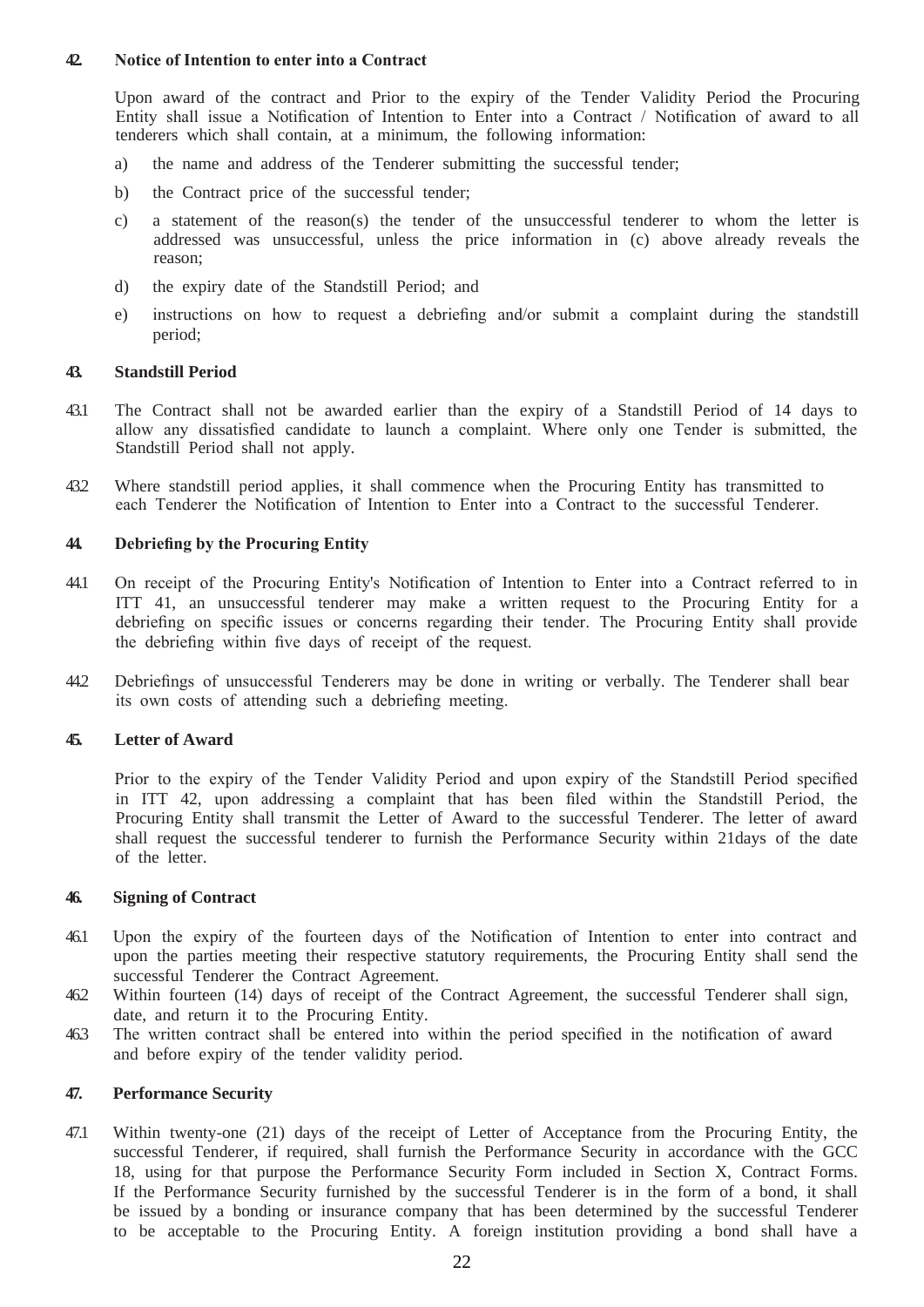correspondent financial institution located in Kenya, unless the Procuring Entity has agreed in writing that a correspondent financial institution is not required.

- 47.2 Failure of the successful Tenderer to submit the above-mentioned Performance Security or sign the Contract shall constitute sufficient grounds for the annulment of the award and forfeiture of the Tender Security. In that event the Procuring Entity may award the Contract to the Tenderer offering the next lowest Evaluated Tender.
- 47.3 Performance security shall not be required for a contract, if so specified in the **TDS**.

#### <span id="page-22-0"></span>**48. Publication of Procurement Contract**

- 48.1 Within fourteen days after signing the contract, the Procuring Entity shall publish and publicize the awarded contract at its notice boards, entity website; and on the Website of the Authority in manner and format prescribed by the Authority. At the minimum, the notice shall contain the following information:
	- a) name and address of the Procuring Entity;
	- b) name and reference number of the contract being awarded, a summary of its scope and the selection method used;
	- c) the name of the successful Tenderer, the final total contract price, the contract duration.
	- d) dates of signature, commencement and completion of contract;
	- e) names of all Tenderers that submitted Tenders, and their Tender prices as read out at Tender opening;

#### <span id="page-22-1"></span>**49. Procurement Related Complaints and Administrative Review**

- 49.1 The procedures for making a Procurement-related Complaint are as specified in the **TDS**.
- 49.2 A request for administrative review shall be made in the form provided under contract forms.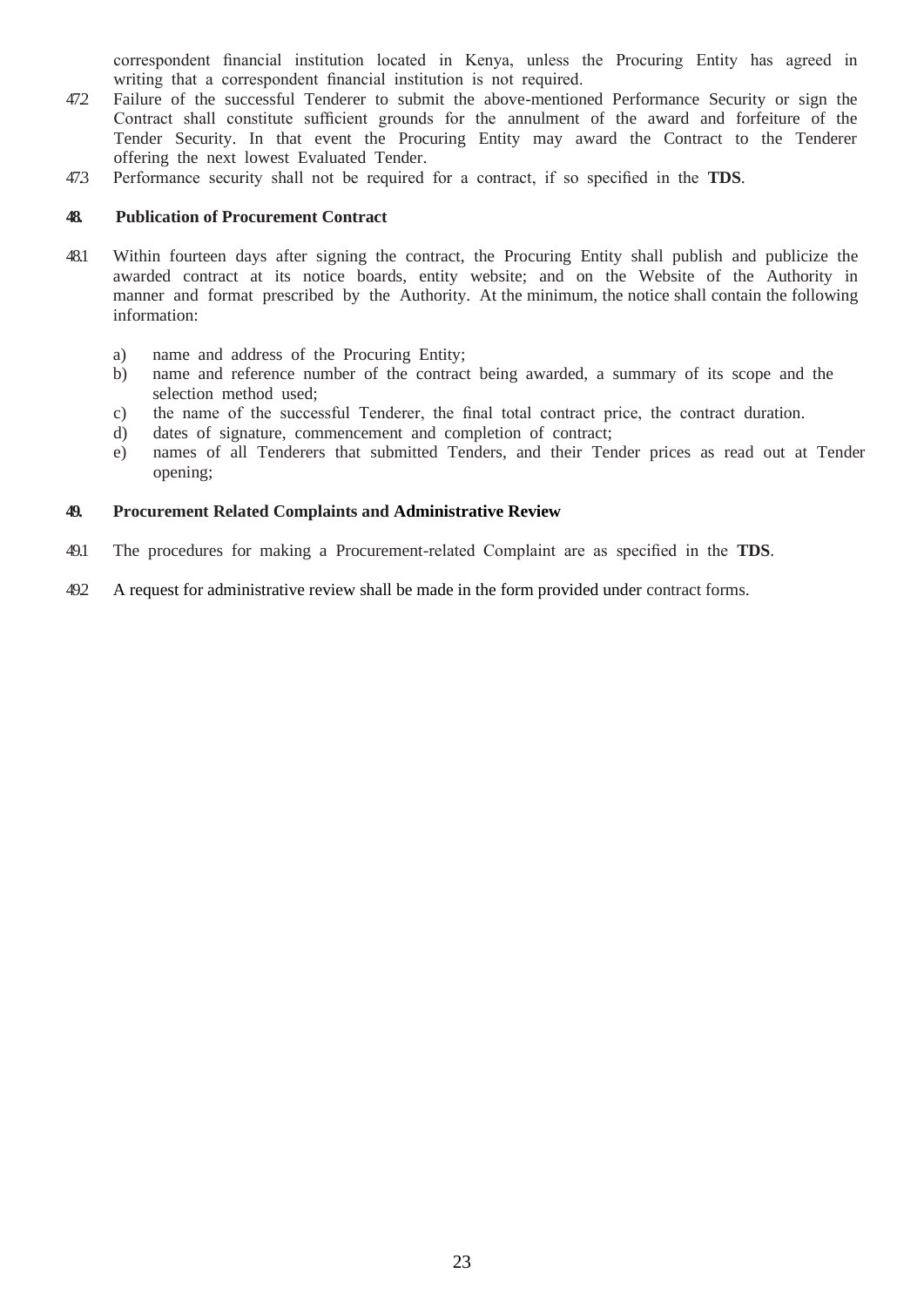# **SECTION II – TENDER DATA SHEET (TDS)**

<span id="page-23-0"></span>The following specific data shall complement, supplement, or amend the provisions in the Instructions to Tenderers (ITT). Whenever there is a conflict, the provisions herein shall prevail over those in ITT.

| <b>ITT</b>                                                                                  | <b>Particulars Of Appendix To Instructions To Tenders</b>                                                                                              |  |  |
|---------------------------------------------------------------------------------------------|--------------------------------------------------------------------------------------------------------------------------------------------------------|--|--|
| <b>Reference</b>                                                                            |                                                                                                                                                        |  |  |
| A. General                                                                                  |                                                                                                                                                        |  |  |
| <b>ITT 1.1</b><br>The reference number of the Invitation for Tenders is: NA/T/004/2021-2022 |                                                                                                                                                        |  |  |
|                                                                                             | The Procuring Entity is: The National Assembly                                                                                                         |  |  |
|                                                                                             | The name of the Contract is: Supply and Delivery of Desktop Computers and                                                                              |  |  |
|                                                                                             | Laptops.                                                                                                                                               |  |  |
|                                                                                             | The number and identification of lots (contracts) comprising this Invitation for Tenders is:<br><b>LOT 1; Supply and Delivery of Desktop Computers</b> |  |  |
|                                                                                             | <b>LOT 2; Supply and Delivery of Laptops</b>                                                                                                           |  |  |
|                                                                                             |                                                                                                                                                        |  |  |
| ITT $1.2(a)$                                                                                | N/A                                                                                                                                                    |  |  |
|                                                                                             | <b>Electronic – Procurement System</b>                                                                                                                 |  |  |
|                                                                                             | The Procuring Entity shall use the following electronic-procurement system to manage this                                                              |  |  |
|                                                                                             | Tendering process.                                                                                                                                     |  |  |
|                                                                                             | /www.parliament.go.ke/                                                                                                                                 |  |  |
|                                                                                             |                                                                                                                                                        |  |  |
|                                                                                             | The electronic-procurement system shall be used to manage the following aspects of the                                                                 |  |  |
|                                                                                             | Tendering process:                                                                                                                                     |  |  |
|                                                                                             |                                                                                                                                                        |  |  |
|                                                                                             | (Issuing Tendering document, Clarifications, Addenda)                                                                                                  |  |  |
| <b>ITT 2.3</b>                                                                              | The Information made available on competing firms is as follows: N/A                                                                                   |  |  |
|                                                                                             |                                                                                                                                                        |  |  |
|                                                                                             | The firms that provided consulting services for the contract being tendered for are: N/A                                                               |  |  |
|                                                                                             |                                                                                                                                                        |  |  |
| <b>ITT 3.1</b>                                                                              | Maximum number of members in the Joint Venture (JV) shall be: N/A                                                                                      |  |  |
| <b>ITT 3.7</b>                                                                              | A list of debarred firms and individuals is available on the PPRA's website:                                                                           |  |  |
|                                                                                             | www.ppra.go.ke                                                                                                                                         |  |  |
| <b>ITT 3.11</b>                                                                             | Tenderers shall be required to be to be registered with: N/A                                                                                           |  |  |
|                                                                                             |                                                                                                                                                        |  |  |
|                                                                                             | <b>B. Contents of Tendering Document</b>                                                                                                               |  |  |
| <b>ITT 6.1</b>                                                                              | enquiries is P.O<br>BOX<br>41842-00100<br>Nairobi,<br>(a)<br>Address<br>where to send                                                                  |  |  |
|                                                                                             | procurementna.2042@gmail.com to reach the Procuring Entity not later than 25 <sup>th</sup> April,                                                      |  |  |
|                                                                                             | 2022 at 10.00am.<br>(b) The Procuring Entity publish its response at the website, www.parliament.go.ke                                                 |  |  |
| <b>ITT 6.2</b>                                                                              |                                                                                                                                                        |  |  |
|                                                                                             | A pre-tender conference will not be held                                                                                                               |  |  |
| <b>ITT 6.3</b>                                                                              | The questions to reach the Procuring Entity not later than on or before three days to                                                                  |  |  |
|                                                                                             | tender closing date                                                                                                                                    |  |  |
| <b>ITT 6.5</b>                                                                              | The Minutes of the Pre-Tender meeting shall be published on the at the website: N/A                                                                    |  |  |
|                                                                                             |                                                                                                                                                        |  |  |
|                                                                                             | <b>C. Preparation of Tenders</b>                                                                                                                       |  |  |
| ITT $10(j)$                                                                                 | The Tenderer shall submit the following additional documents in its Tender: As indicated in                                                            |  |  |
|                                                                                             | the evaluation criteria                                                                                                                                |  |  |
| <b>ITT 12.1</b>                                                                             | Alternative Tenders shall not be considered.                                                                                                           |  |  |
|                                                                                             |                                                                                                                                                        |  |  |
| <b>ITT 13.5</b>                                                                             | The prices quoted by the Tenderer shall not be subject to adjustment during the                                                                        |  |  |
|                                                                                             | performance of the Contract.                                                                                                                           |  |  |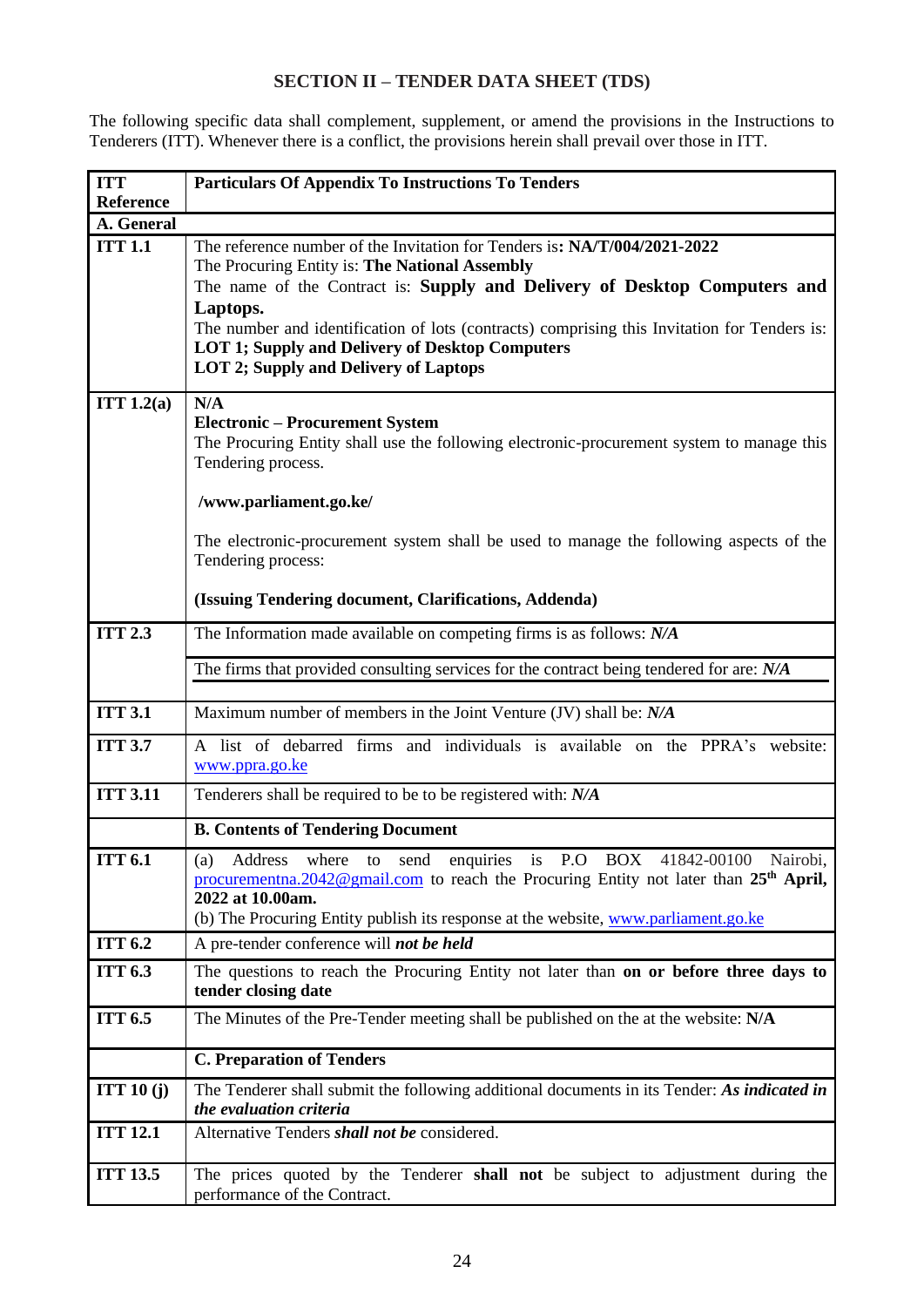| <b>ITT</b>                         | <b>Particulars Of Appendix To Instructions To Tenders</b>                                                                                                                                                                                                                                                                                                                                              |
|------------------------------------|--------------------------------------------------------------------------------------------------------------------------------------------------------------------------------------------------------------------------------------------------------------------------------------------------------------------------------------------------------------------------------------------------------|
| Reference                          |                                                                                                                                                                                                                                                                                                                                                                                                        |
| <b>ITT 13.6</b>                    | Prices quoted for each lot (contract) shall correspond at least to N/A percent of the items<br>specified for each lot (contract).                                                                                                                                                                                                                                                                      |
|                                    | Prices quoted for each item of a lot shall correspond at least to N/A percent of the quantities                                                                                                                                                                                                                                                                                                        |
|                                    | specified for this item of a lot.                                                                                                                                                                                                                                                                                                                                                                      |
| ITT 13.8 (a)<br>$(i)$ and $(iii)$  | Place of final destination: Imani House, Along Parliament Road                                                                                                                                                                                                                                                                                                                                         |
| <b>ITT</b><br>13.8<br>$(a)$ (iii)  | Final Destination (Project Site): Imani House, Along Parliament Road                                                                                                                                                                                                                                                                                                                                   |
| <b>ITT</b><br>13.8<br>$(b)$ $(i)$  | Named place of destination, in Kenya is Imani House, Along Parliament Road                                                                                                                                                                                                                                                                                                                             |
| <b>ITT</b><br>13.8<br>$(b)$ $(ii)$ | The price for inland transportation, insurance, and other local services required to convey<br>the Goods from the named place of destination to their final destination which is $N/A$                                                                                                                                                                                                                 |
| 13.8<br>(c)<br>(iv)                | The place of final destination (Project Site) is <i>Imani House, Along Parliament Road</i>                                                                                                                                                                                                                                                                                                             |
| <b>ITT 14.2</b>                    | Foreign currency requirements not allowed.                                                                                                                                                                                                                                                                                                                                                             |
| <b>ITT 15.4</b>                    | Period of time the Goods are expected to be functioning (for the purpose of spare parts):<br>N/A                                                                                                                                                                                                                                                                                                       |
| 16.2<br><b>ITT</b><br>(a)          | Manufacturer's authorization is required                                                                                                                                                                                                                                                                                                                                                               |
| 16.2<br><b>ITT</b><br>(b)          | After sales service is: N/A                                                                                                                                                                                                                                                                                                                                                                            |
| <b>ITT 17.1</b>                    | The Tender validity period shall be 120 days.                                                                                                                                                                                                                                                                                                                                                          |
| <b>ITT 17.3</b>                    | (a) The Number of days beyond the expiry of the initial tender validity period will be $30$                                                                                                                                                                                                                                                                                                            |
|                                    | days.                                                                                                                                                                                                                                                                                                                                                                                                  |
|                                    | (b) The Tender price shall be adjusted by the following percentages of the tender price: $N/A$<br>(i) By N/A % of the local currency portion of the Contract price adjusted to reflect local<br>inflation during the period of extension, and<br>(ii) By $N/A$ % the foreign currency portion of the Contract price adjusted to reflect the<br>international inflation during the period of extension. |
| <b>ITT 18.1</b>                    | A Tender Security shall be required.<br>A Tender-Securing Declaration shall not be required.<br>The amount and currency of the Tender Security shall be Kshs. 400,000.00 (Kenya Shilling<br>Four Hundred Thousand Only) in the form of Unconditional Bank Guarantee from a<br>reputable bank in Kenya and valid for 120 days from the date of tender opening.                                          |
| <b>ITT 19.1</b>                    | In addition to the original of the Tender, the number of copies is: One Copy                                                                                                                                                                                                                                                                                                                           |
| <b>ITT 19.3</b>                    | The bidder shall provide a written Power of Attorney as a confirmation of authorization to<br>sign on behalf of the Tenderer                                                                                                                                                                                                                                                                           |
|                                    | D. Submission and Opening of Tenders                                                                                                                                                                                                                                                                                                                                                                   |
| <b>ITT 20.3</b>                    | A tender package or container that cannot fit in the tender box shall be received as follows:                                                                                                                                                                                                                                                                                                          |
|                                    | <b>Chief Procurement Officer</b><br>The National Assembly<br>P.O BOX 41842-00100 Nairobi<br>13 <sup>th</sup> Floor, Protection House                                                                                                                                                                                                                                                                   |
| <b>ITT 21.1</b>                    | For <b>Tender submission purposes</b> only, the Procuring Entity's address is:                                                                                                                                                                                                                                                                                                                         |
|                                    | The Clerk of the National Assembly,<br>Parliament of Kenya,<br>P.O. Box 41842-00200<br><b>NAIROBI</b>                                                                                                                                                                                                                                                                                                  |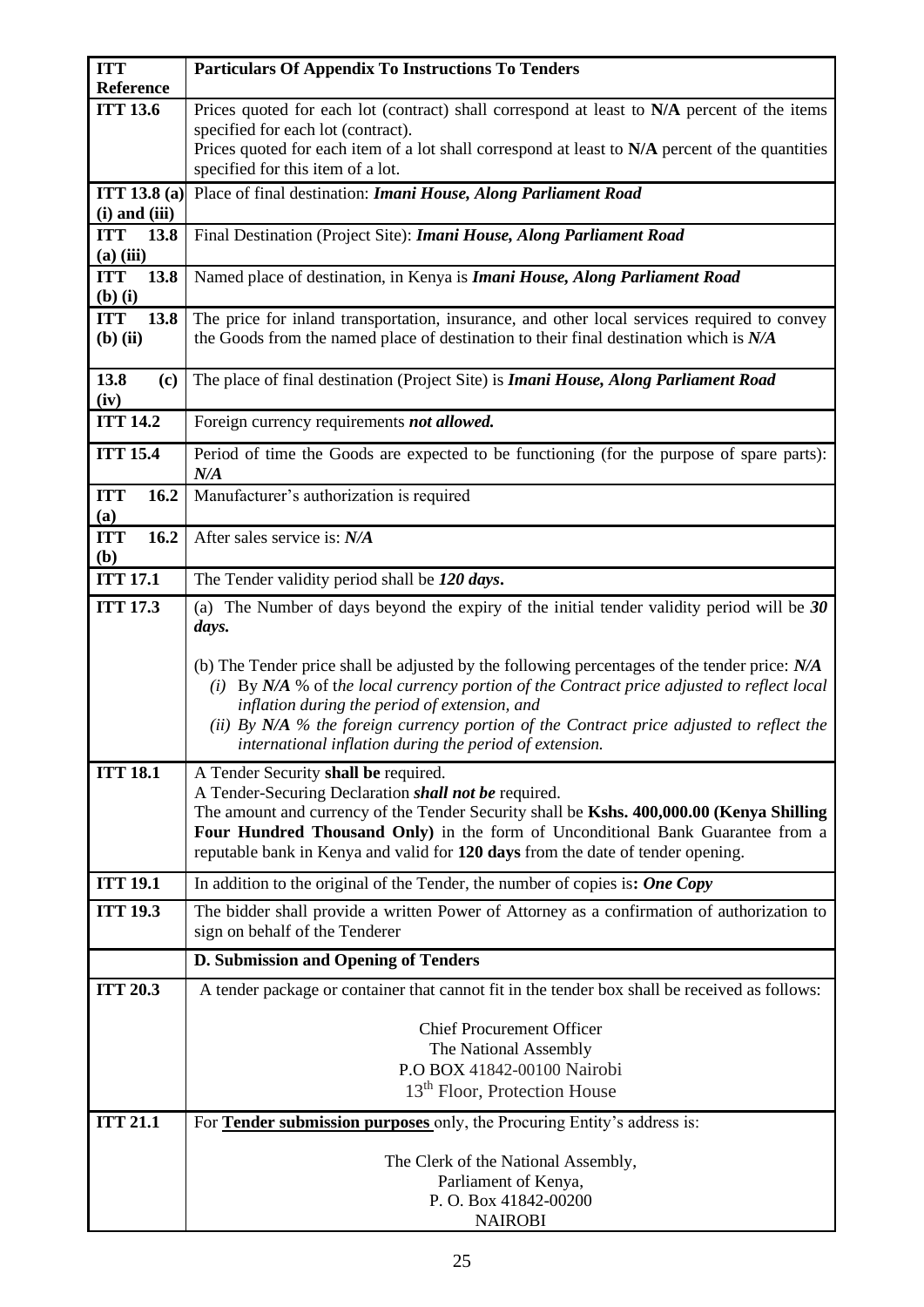| <b>ITT</b><br><b>Particulars Of Appendix To Instructions To Tenders</b> |                                                                                                                                                                                  |
|-------------------------------------------------------------------------|----------------------------------------------------------------------------------------------------------------------------------------------------------------------------------|
| Reference                                                               |                                                                                                                                                                                  |
|                                                                         | <b>Attention to:</b><br><b>Chief Procurement Officer (National Assembly)</b>                                                                                                     |
|                                                                         | 13th Floor Protection House                                                                                                                                                      |
|                                                                         | The deadline for Tender submission is:                                                                                                                                           |
|                                                                         | Date: 28th April, 2022                                                                                                                                                           |
|                                                                         | Time: 10.00am                                                                                                                                                                    |
|                                                                         | Tenderers shall not have the option of submitting their Tenders electronically.                                                                                                  |
| <b>ITT 24.1</b>                                                         | The Tender opening shall take place at:                                                                                                                                          |
|                                                                         |                                                                                                                                                                                  |
|                                                                         | The National Assembly                                                                                                                                                            |
|                                                                         | P.O BOX 41842-00100 Nairobi<br>13 <sup>th</sup> Floor Protection House                                                                                                           |
|                                                                         |                                                                                                                                                                                  |
|                                                                         | Date: 28th April, 2022                                                                                                                                                           |
|                                                                         | Time: 10.00am                                                                                                                                                                    |
| <b>ITT 24.6</b>                                                         | The number of representatives of the Procuring Entity to sign is (as per the appointed                                                                                           |
|                                                                         | <b>Tender opening Committee)</b>                                                                                                                                                 |
|                                                                         | <b>E. Evaluation and Comparison of Tenders</b>                                                                                                                                   |
| <b>ITT 29.3</b>                                                         | The manner of rectify quantifiable nonmaterial nonconformities described below: N/A                                                                                              |
| <b>ITT 31.1</b>                                                         | The currency that shall be used for Tender evaluation and comparison purposes to convert at                                                                                      |
|                                                                         | the selling exchange rate all Tender prices expressed in various currencies into a single                                                                                        |
|                                                                         | currency is: Kenya Shillings<br>The source of exchange rate shall be: The Central Bank in Kenya.                                                                                 |
|                                                                         | The date for the exchange rate shall be: prevailing Central Bank in Kenya rates at the date                                                                                      |
|                                                                         | of tender opening.                                                                                                                                                               |
| <b>ITT 32.3</b>                                                         | A margin of preference and/or reservation <i>shall not</i> apply and specify the details.                                                                                        |
|                                                                         | If a margin of preference applies, the application methodology shall be defined in Section                                                                                       |
|                                                                         | III - Evaluation and Qualification Criteria.                                                                                                                                     |
| <b>ITT 32.5</b>                                                         | The invitation to tender is extended to the following group that qualify for Reservations $N/A$                                                                                  |
| <b>ITT 33.2</b>                                                         | Price evaluation will be done per <i>item/EACH LOT</i> in the price schedule                                                                                                     |
| <b>ITT</b><br>33.2<br>(d)                                               | Additional evaluation factors are as per evaluation criteria.                                                                                                                    |
| <b>ITT 33.6</b>                                                         | The adjustments shall be determined using the following criteria, from amongst those set out                                                                                     |
|                                                                         | in Section III, Evaluation and Qualification Criteria: N/A                                                                                                                       |
|                                                                         | F. Award of Contract                                                                                                                                                             |
| <b>ITT 41.1</b>                                                         | The maximum percentage by which quantities may be increased is: $N/A$                                                                                                            |
|                                                                         | The maximum percentage by which quantities may be decreased is: $N/A$                                                                                                            |
| <b>ITT 41.1</b>                                                         | The Procuring Entity shall increase or decrease the quantity of Goods and Related Services                                                                                       |
|                                                                         | by an amount not exceed % and without any change in the unit prices or other terms and<br>conditions of the Tender and the tendering document.                                   |
| <b>ITT 47.3</b>                                                         | Performance security if so required shall be in the sum of $10\%$ of Contract Sum                                                                                                |
|                                                                         |                                                                                                                                                                                  |
| <b>ITT 49.1</b>                                                         | The procedures for making a Procurement-related Complaint are detailed in the "Notice of<br>Intention to Award the Contract" herein and are also available from the PPRA Website |
|                                                                         | www.ppra.go.ke.                                                                                                                                                                  |
|                                                                         |                                                                                                                                                                                  |
|                                                                         | If a Tenderer wishes to make a Procurement-related Complaint, the Tenderer should submit                                                                                         |
|                                                                         | its complaint following these procedures, in writing (by the quickest means available, that is<br>either by email or fax), to:                                                   |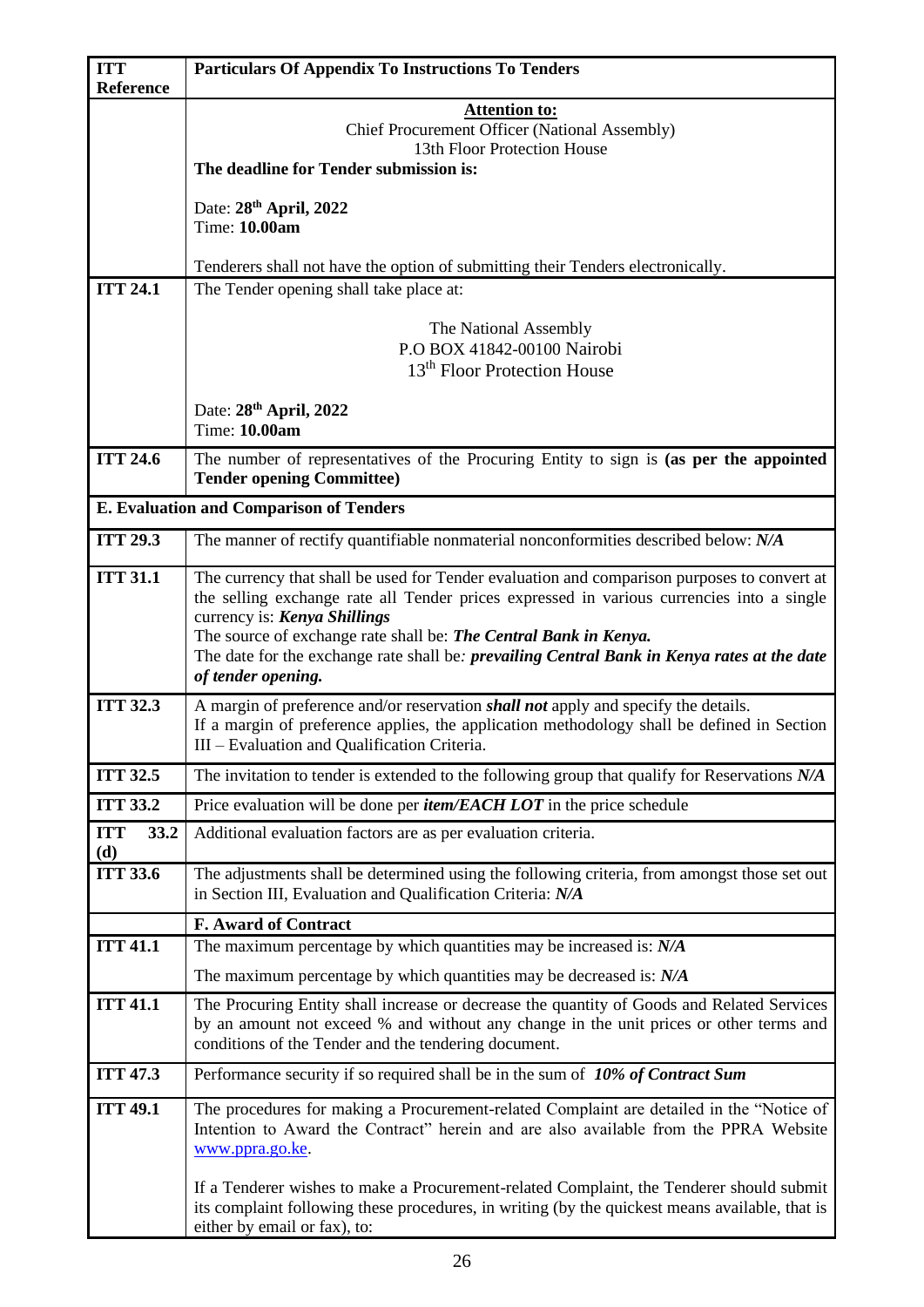| <b>ITT</b> | <b>Particulars Of Appendix To Instructions To Tenders</b>                                                                          |
|------------|------------------------------------------------------------------------------------------------------------------------------------|
| Reference  |                                                                                                                                    |
|            | For the attention: The Clerk National Assembly<br>Procuring Entity: The National Assembly<br>Email address: clerk@parliament.go.ke |
|            | In summary, a Procurement-related Complaint may challenge any of the following:<br>The terms of the Tendering Documents; and       |
|            | The Procuring Entity's decision to award the contract.                                                                             |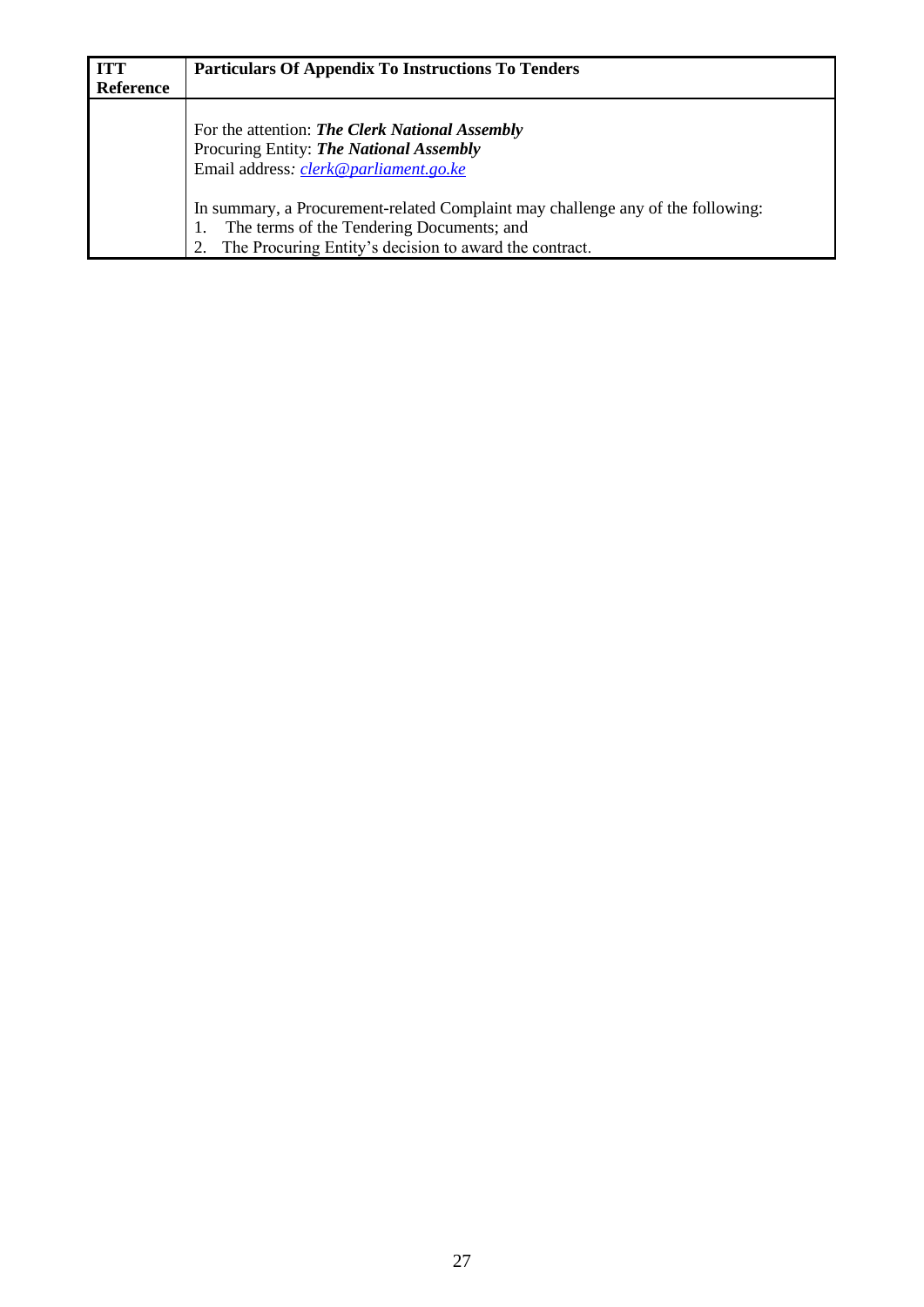#### **SECTION III - EVALUATION AND QUALIFICATION CRITERIA**

#### <span id="page-27-0"></span>**1. General Provisions**

**1.1** Wherever a Tenderer is required to state a monetary amount, Tenderers should indicate the Kenya Shilling equivalent using the rate of exchange determined as follows:

a) For business turnover or financial data required for each year - Exchange rate prevailing on the last day of the respective calendar year (in which the amounts for that year is to be converted) was originally established.

b) Value of single contract - Exchange rate prevailing on the date of the contract signature.

c) Exchange rates shall be taken from the publicly available source identified in **the ITT 14.3.** Any error in determining the exchange rates in the Tender may be corrected by the Procuring Entity.

**1.2** This section contains the criteria that the Procuring Entity shall use to evaluate tender and qualify tenderers. No other factors, methods or criteria shall be used other than those specified in this tender document. The Tenderer shall provide all the information requested in the forms included in Section IV, Tendering Forms. The Procuring Entity should use the Standard Tender Evaluation Report for Goods and Works for evaluating Tenders.

#### <span id="page-27-1"></span>**2. Evaluation of Tenders (ITT 33)**

#### **2.1 Successful Tender or Tenders**

The Procuring Entity shall use the criteria and methodologies listed in this Section to evaluate Tenders. By applying these criteria and methodologies, the Procuring Entity shall determine the successful Tender or Tenders which has/have been determined to:

- a) be substantially responsive to the tender documents;
- b) Offer the lowest evaluated cost to the Procuring Entity for all items of Goods to be procured based on either a single Contract or all multiple Contracts combined, as the case may be, in accordance with the ITT 13.6 inviting Tender prices and discounts, and provisions made of the Tender Document for evaluation of tenders and award of contract (s); and

c) be offered by Tenderer or Tenderers that substantially meet the qualification criteria applicable for Contract or combined Contracts for which they are selected.

#### **2.2 Evaluation of Tenders**

#### **Preliminary examination for Determination of Responsiveness**

The Procuring Entity will start by examining all tenders to ensure they meet in all respects the eligibility criteria and other mandatory requirements in the ITT, and that the tender is complete in all aspects in meeting the requirements provided for in the preliminary evaluation criteria outlined below. The Standard Tender Evaluation Report Document for Goods and Works for evaluating Tenders provides very clear guide on how to deal with review of these requirements. Tenders that do not pass the Preliminary Examination will be considered non-responsive and will not be considered further.

#### **PRICE EVALUATION**

Consistent with and in addition to the criteria listed in ITT 33.3 and ITT 29.3; and ITT 34 and its subparagraphs the following criteria shall apply: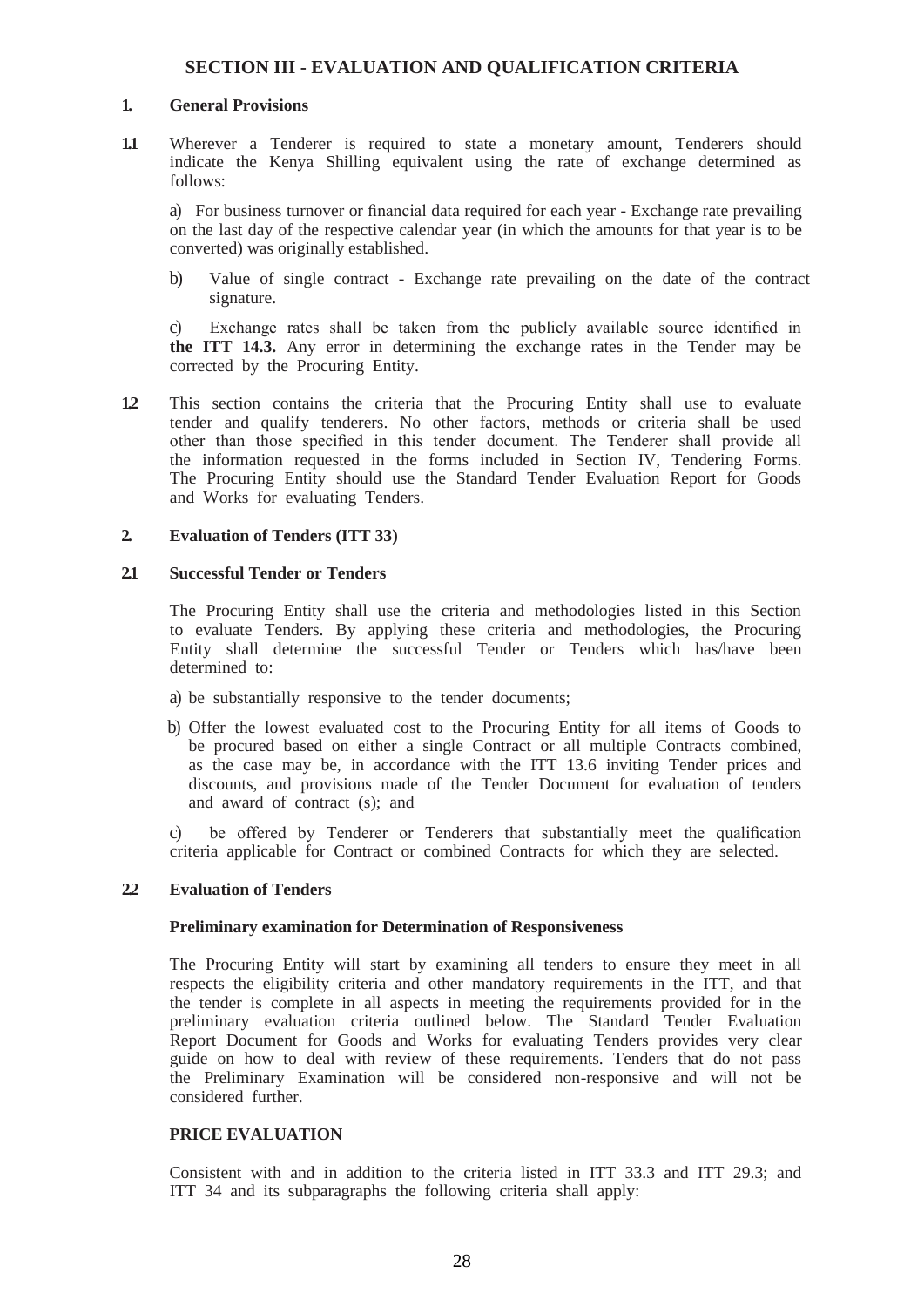#### **2.2.1 Evaluation of Technical aspects of the Tender**

The Procuring Entity shall evaluate the Technical aspects of the Tender to determine compliance with the Procuring Entity's requirements under Section V 'Schedule of Requirement' and whether the Tenders are substantially responsive to the Technical Specifications and other Requirements.

#### **2.2.2 Evaluation of Commercial Terms and Conditions of the Tender (ITT 33.1(a)):**

The Procuring Entity shall determine whether the Tenders are substantially responsive to the Commercial and Contractual Terms and Conditions (e.g. Performance securities, Payment and delivery schedules)

#### **2.2.3 Evaluation Criteria (Other Factors) (ITT 33.6)**

The Procuring Entity's evaluation of a Tender may take into account, in addition to the Tender Price quoted in accordance with ITT 13.8, one or more of the following factors as specified in ITT 33.2(d) and in TDS ITT 33.6**,** using the following criteria and methodologies.

#### **a) Delivery schedule**.

The Goods specified in the List of Goods are required to be delivered within the acceptable time range (after the earliest and before the final date, both dates inclusive) specified in Section V, Schedule of Requirements. No credit will be given to deliveries before the earliest date, and Tenders offering delivery after the final date shall be treated as non-responsive. Within this acceptable period, an adjustment of [insert the adjustment factor], will be added, for evaluation purposes only, to the Tender price of Tenders offering deliveries later than the "Earliest Delivery Date" specified in Section V, Schedule of Requirements.

*[An adjustment factor of 0.5% per week of delay would be reasonable. However, the adjustment factor should not be more than the rate of Liquidated Damages to be applied in case of delay in delivery of Goods and Services under the Contract conditions.]*

#### *b)* **Deviation in payment schedule**. *[insert one of the following]*

- i. tenderers shall state their Tender price for the payment schedule outlined in the SCC. Tenders shall be evaluated on the basis of this base price. tenderers are, however, permitted to state an alternative payment schedule and indicate the reduction in Tender price they wish to offer for such alternative payment schedule. The Procuring Entity may consider the alternative payment schedule and the reduced Tender price offered by the tenderer selected on the basis of the base price for the payment schedule outlined in the SCC. or
- ii. The SCC stipulates the payment schedule specified by the Procuring Entity. If a Tender deviate from the schedule and if such deviation is considered acceptable to the Procuring Entity, the Tender will be evaluated by calculating interest earned for any earlier payments involved in the terms outlined in the Tender as compared with those stipulated in the SCC, at the rate per annum [insert adjustment rate].
- *c)* **Cost of major replacement components**, mandatory spare parts, and service. *[insert one of the followings]*

The list of items and quantities of major assemblies, components, and selected spare parts, likely to be required during the initial period of operation specified in the TDS 15.4, is in the List of Goods. An adjustment equal to the total cost of these items, at the unit prices quoted in each Tender, shall be added to the Tender price, for evaluation purposes only.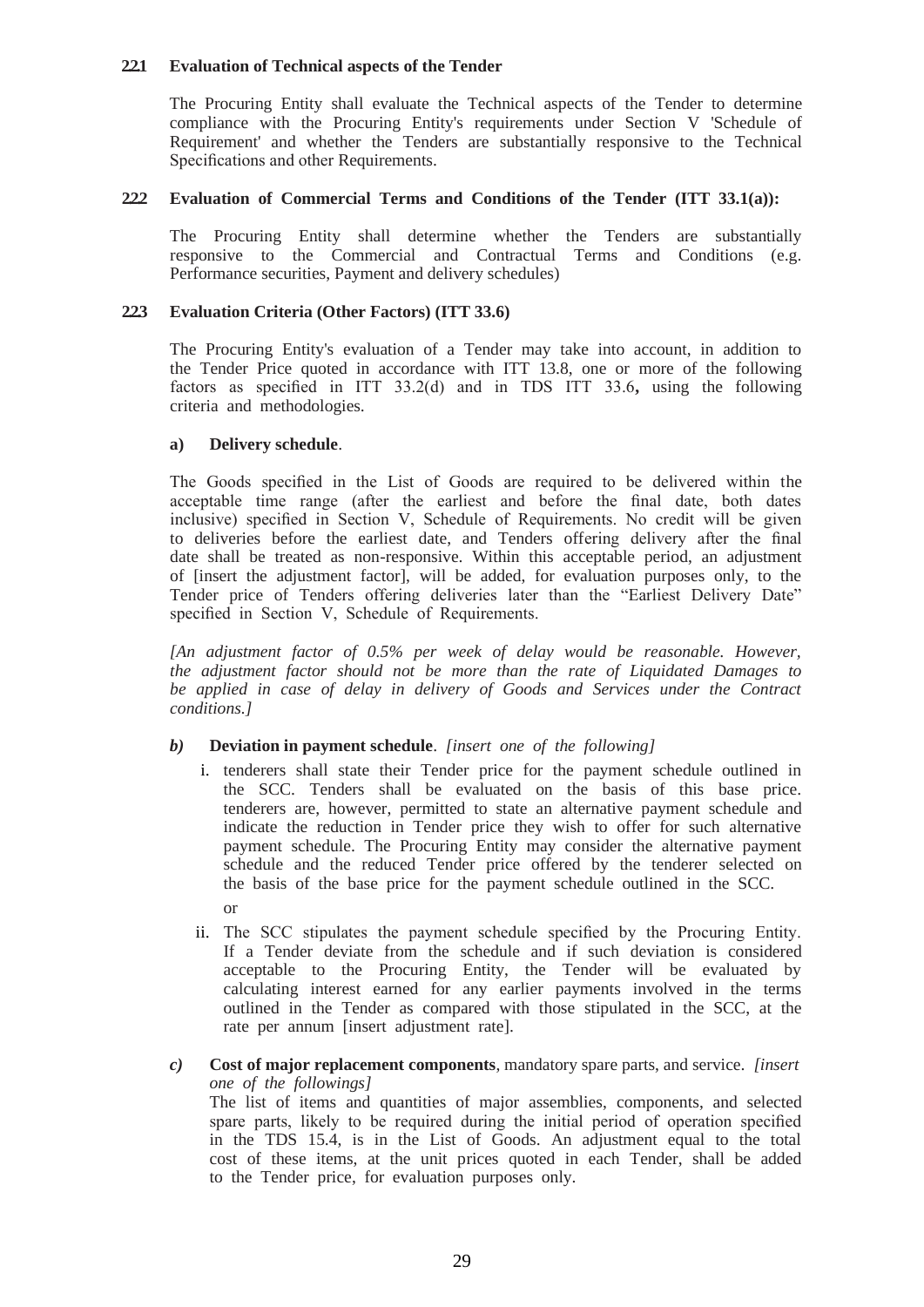The Procuring Entity will draw up a list of high-usage and high-value items of components and spare parts, along with estimated quantities of usage in the initial period of operation specified in the TDS 15.4. The total cost of these items and quantities will be computed from spare parts unit prices submitted by the tenderer and added to the Tender price, for evaluation purposes only.

**or**

Tenderer shall provide along with its Tender, the list of recommended spare parts for Goods offered indicating for each item of spare part the recommended quantity and unit, and total CIP final destination prices required during the initial period of operation specified in the TDS 15.4. The prices offered shall not exceed the prevailing prices charged to other parties by the Tenderer. The cost of such spare parts will not be taken into account for tender evaluation. The Procuring Entity may award the contract for spare parts to the Tenderer that is successful for the supply of Goods, by selecting at its option, from the Tender's list of recommended spare parts, such items and quantities against each as the Procuring Entity may deem appropriate at the unit prices indicated by the Tenderer but not exceeding ----% (present) of the cost of Goods [normally not more than 10% or 15%.]

*d)* **Availability in Kenya** of spare parts and after sales services for equipment offered in the Tender*.*

An adjustment equal to the cost to the Procuring Entity of establishing the minimum service facilities and parts inventories if quoted separately, shall be added to the Tender price, for evaluation purposes only*.*

#### **e) Life Cycle Costs**

If specified in TDS 33.6, an adjustment to consider the additional life cycle costs for the period specified below, such as the operating and maintenance costs of the Goods, will be added to the Tender price, for evaluation purposes only. The adjustment will be evaluated in accordance with the methodology specified below and the following information:

- i) number of years for life cycle cost determination *[insert the number of years of economic life of Goods];*
- ii) the discount rate to be applied to determine the net present value of the life-cycle-cost is *[insert the discount rate*];
- iii) the annual operating and maintenance costs (recurrent costs) shall be determined on the basis of the following methodology: *[insert methodology E.G. This should include factors that will be used for determination of life-cycle- cost such as costs of operation and maintenance, residual value at the end of economic life of Goods, major elements that will be used for determination of cost of operation and maintenance such as fuel, power, labor, spare parts, etc. unit prices of elements such as fuel, power, etc., quantity of annual usage such as Kms or Hours of operation of Goods, Formula for calculation of LCC, etc*];
- iv) and the following information is required from tenderers *[insert any information required from tenderers, including prices e.g. Guaranteed fuel and/or power consumption, cost of labour, spare parts, etc*].

#### *f)* **Performance and productivity of the equipment**: *[insert one of the followings]*

i) Performance and productivity of the equipment. An adjustment representing the capitalized cost of additional operating costs over the life of the goods will be added to the Tender price, for evaluation purposes if specified in the TDS 33.6. The adjustment will be evaluated based on the drop in the guaranteed performance or efficiency offered in the Tender below the norm of 100, using the methodology specified below.

*[Insert the methodology and criteria if applicable e.g. The Following aspects could* 

**or**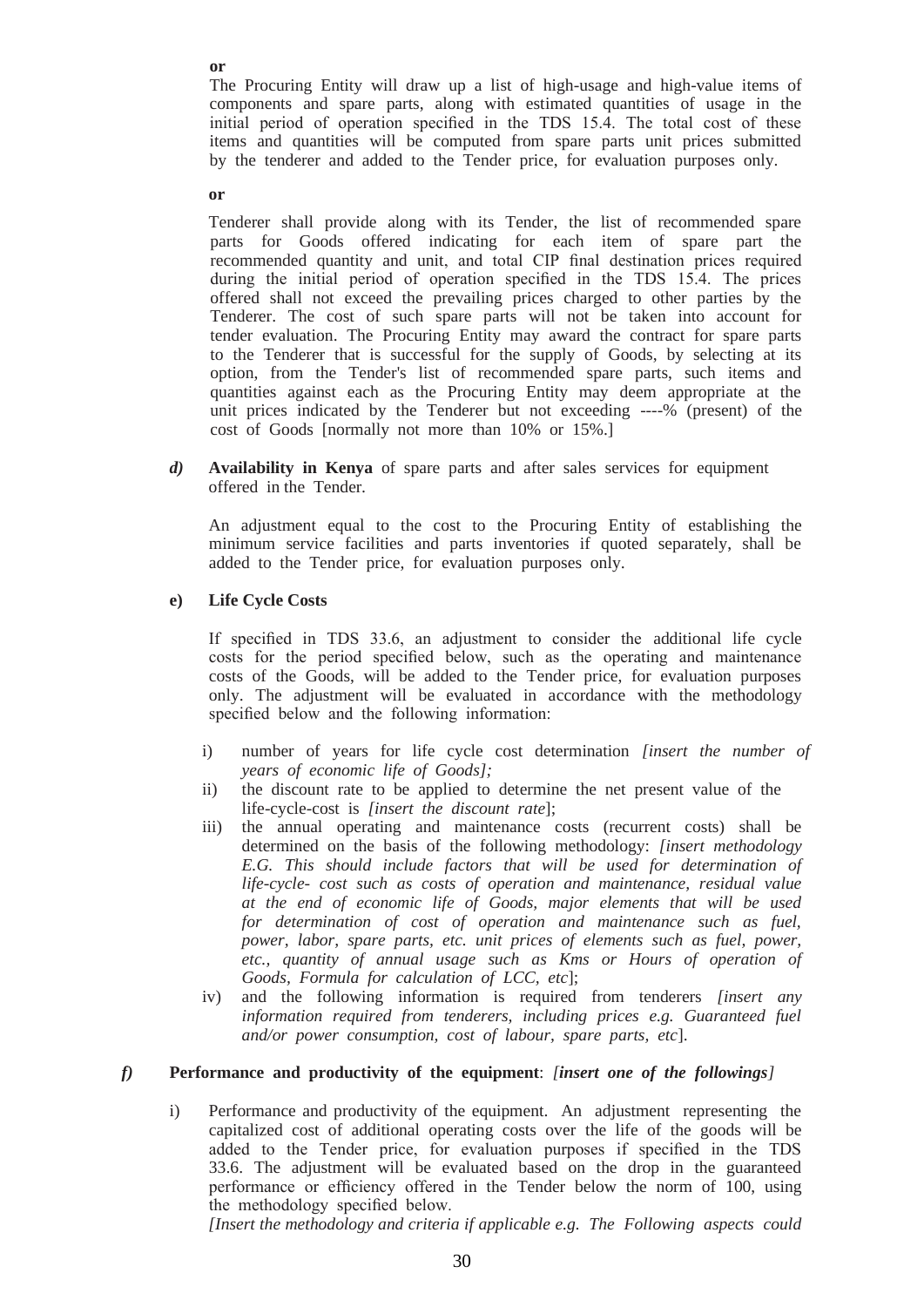*be considered in the formulation of this methodology and criteria: (i) Tender price for the equipment; ii) Price of spare parts required for AAA years of operations, iii) Adjustments to tender price for omissions, deviations and exceptions to technical and commercial conditions in the tender documents; iv) Capitalized cost savings due to the equipment efficiency at the rate of XXX (specify currency and amount) for each YYY % (percent) above the minimum ZZZ % (percent) efficiency; v) Capitalized cost for the auxiliary power consumption at PPP (specify currency and amount) per KW for AAA years; and vi) Applicable discount rate of BBB%. ]*

**or**

ii) An adjustment to consider the productivity of the goods offered in the Tender will be added to the Tender price, for evaluation purposes only, if specified in ITT 33.6. The adjustment will be evaluated based on the cost per unit of the actual productivity of goods offered in the Tender with respect to minimum required values, using the methodology specified below.

*[Insert the methodology and criteria if applicable E.G. The evaluation and comparison of responsive tenders shall be based on the total life cycle cost for XXX years, per unit of output. The life cycle cost shall be the sum of the initial purchase price of the equipment and the cost of operation in electric energy for XXX years of operation at unit cost of AAA (specify currency and amount) per kwh, discounted to net present value at YYY percent.]*

#### **g) Specific additional criteria**

[Other specific additional criteria to be considered in the evaluation, and the evaluation method shall be detailed in TDS 34.6][If specific **sustainable procurement technical requirements** have been specified in Section VII-Specification, **either** state that (i) those requirements will be evaluated on a pass/fail (compliance basis) **or** otherwise (ii) in addition to evaluating those requirements on a pass/fail (compliance basis), if applicable, specify the monetary adjustments to be applied to Tender Prices for comparison purposes on account of Tenders that exceed the specified minimum sustainable procurement technical requirements.]

## **2.2.4. Multiple Contracts (ITT 33.4)**

Multiple contracts will be permitted in accordance with ITT 33.4. Tenderers are evaluated on basis of Lots and the lowest evaluated tenderer identified for each Lot. The Procuring Entity will select one Option of the two Options listed below for award of Contracts.

## **OPTION 1**

- i) If a tenderer wins only one Lot, the tenderer will be awarded a contract for that Lot, provided the tenderer meets the Eligibility and Qualification Criteria for that Lot.
- ii) If a tenderer wins more than one Lot, the tender will be awarded contracts for all won Lots, provided the tenderer meets the aggregate Eligibility and Qualification Criteria for all the Lots. The tenderer will be awarded the combination of Lots for which the tenderer qualifies and the others will be considered for award to second lowest the tenderers.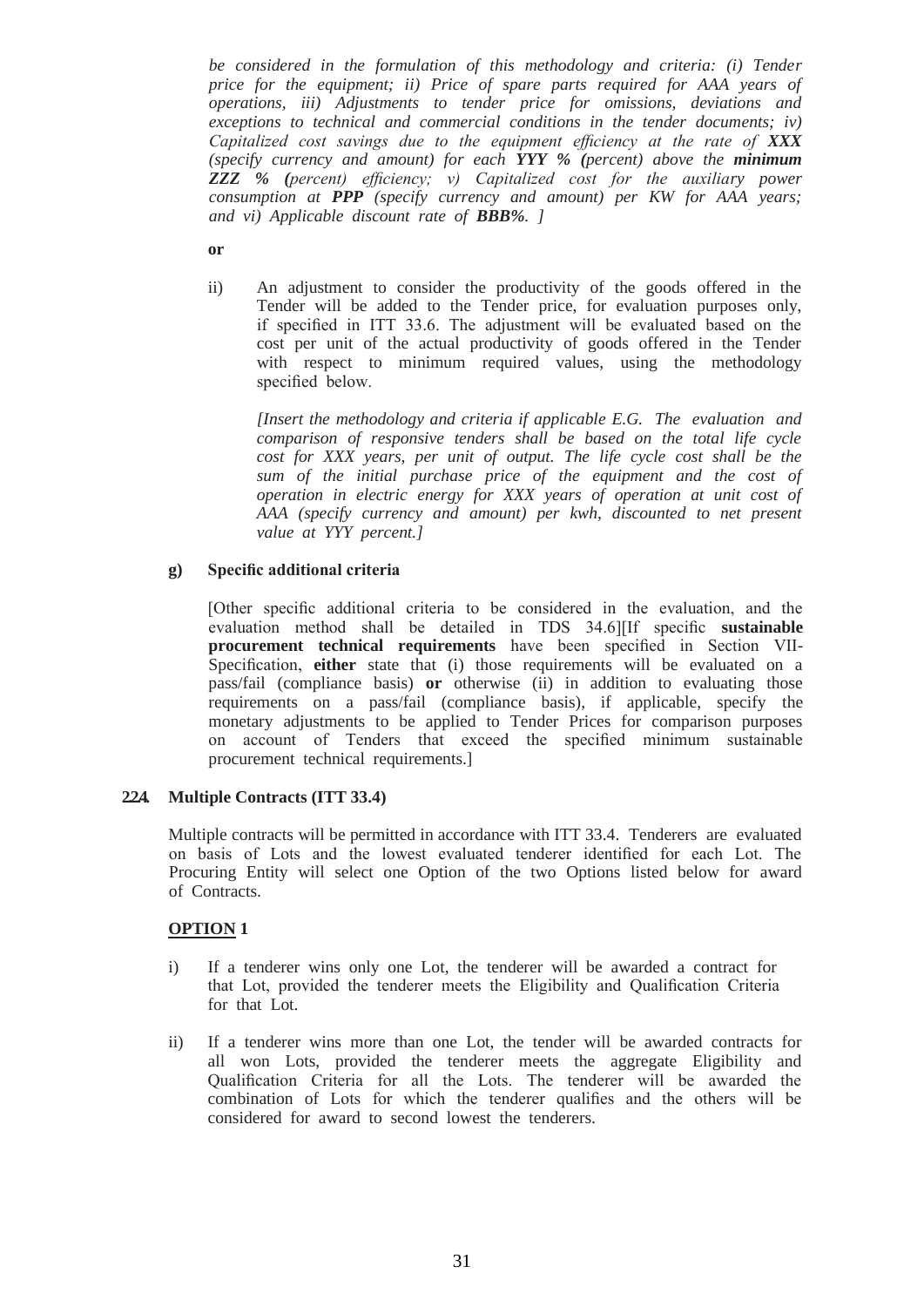#### **OPTION 2**

The Procuring Entity will consider all possible combinations of won Lots [contract(s)]and determine the combinations with the lowest evaluated price. Tenders will then be awarded to the Tenderer or Tenderers in the combinations provided the tenderer meets the aggregate Eligibility and Qualification Criteria for all the won Lots.

#### *2.2.5.* **Alternative Tenders**

**(ITT 13.1)** *An alternative if permitted under ITT 13.1, will be evaluated as follows: [insert one of the following]*

"A Tenderer may submit an alternative Tender only with a Tender for the base case. The Procuring Entity shall only consider the alternative Tenders offered by the Tenderer whose Tender for the base case was determined to be the Lowest Evaluated Tender."

**or**

"A Tenderer may submit an alternative Tender with or without a Tender for the base case. The Procuring Entity shall consider Tenders offered for alternatives as specified in the Technical Specifications of Section V, Schedule of Requirements. All Tenders received, for the base case, as well as alternative Tenders meeting the specified requirements, shall be evaluated on their own merits in accordance with the same procedures, as specified in the ITT 33."

#### **3. MARGIN OF PREFERENCE**

- **3.1** If the TDS so specifies, the Procuring Entity will grant a margin of preference of 15% (fifteen percent) to Tenderers offering goods manufactured, mined, extracted, grown, assembled or semi-processed in Kenya. Goods assembled or semi-processed in Kenya shall have a local content of not less than 40%.
- **3.2** The margin of preference will be applied in accordance with, and subject to, the following provisions:
	- a) Tenderers applying for such preference on goods offered shall provide, as part of the data for qualification, such information, including details of the goods produced in Kenya, so as to determine whether, according to the classification established by the Procuring Entity, a particular category of goods or group of goods qualifies for a margin of preference.
	- b) After Tenders have been received and reviewed by the Procuring Entity, goods offered in the responsive Tenders shall be assessed to ascertain they are manufactured, mined, extracted, grown, assembled or semi- processed in Kenya. Responsive tenders shall be classified into the following groups:
		- i) **Group A:** Tenders offering goods manufactured in Kenya, for which
		- (a) labour, raw materials, and components from within Kenya account for more than forty (40) percent of the Ex-Works price; and
		- (b) the production facility in which they will be manufactured or assembled has been engaged in manufacturing or assembling such goods at least since the date of Tender Submission date;
		- ii) **Group B:** All other Tenders offering Goods manufactured in Kenya;
		- *iii*) **Group C:** Tenders offering Goods manufactured outside Kenya that have been already imported or that will be imported*.*
	- c) To facilitate this classification by the Procuring Entity, the Tenderer shall complete whichever version of the Price Schedule furnished in the Tender Documents is appropriate. Incorrect classification may render the Tender nonresponsive as no reclassification will be permitted after Tender opening. Tenderers shall provide correct information especially with respect to duties, taxes etc. paid on previously imported Goods and percentage of local labour, materials and components for Goods manufactured in Kenya as any false information which cannot be supported by documentation may render the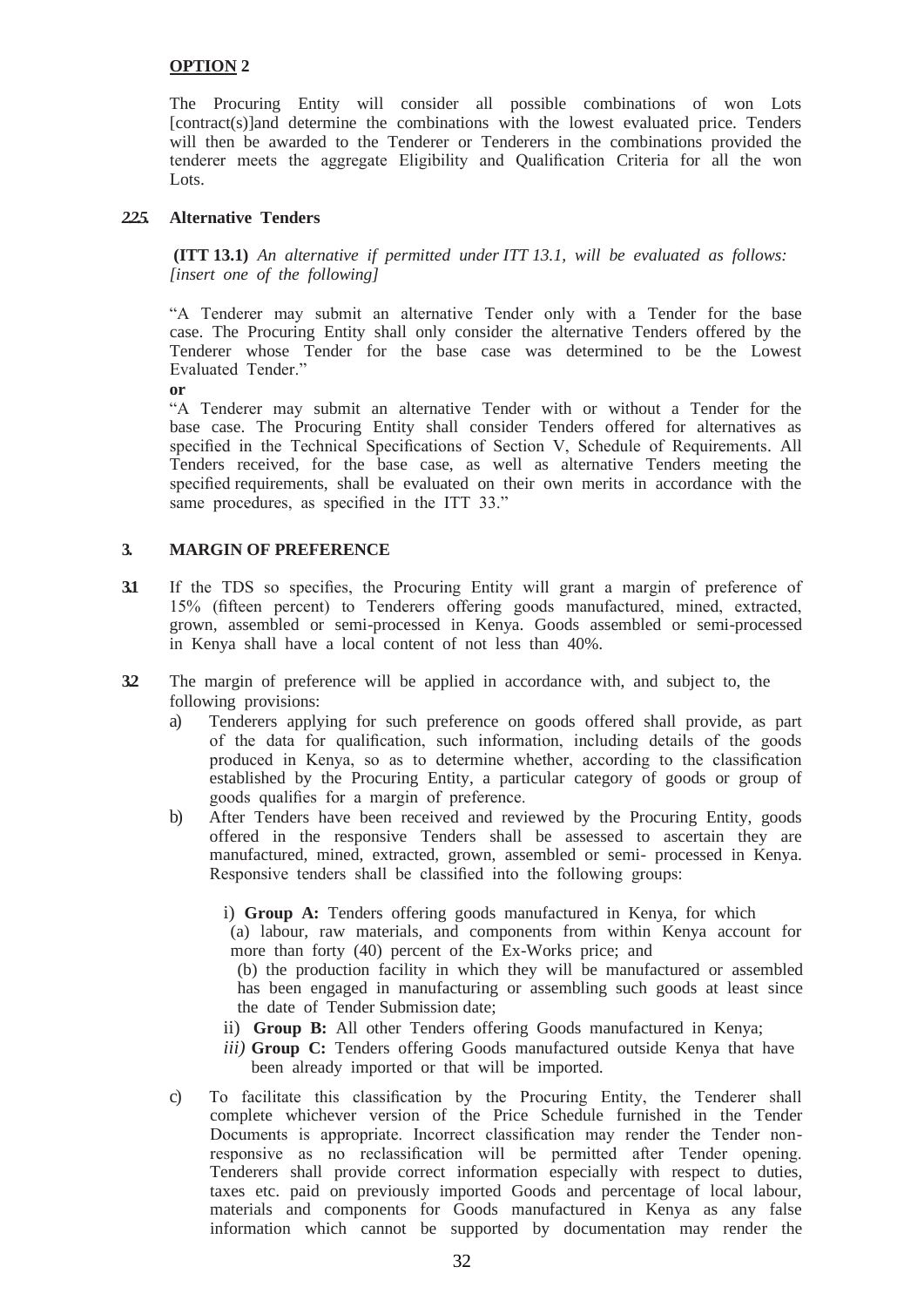Tender non-responsive besides other sanctions for providing falsified information.

- d) The Procuring Entity will first review the Tenders to confirm the appropriateness of the Tender group classification to which Tenderers assigned their Tenders in preparing their Tender Forms and Price Schedules.
- e) All evaluated Tenders in each group will then be compared to determine the lowest evaluated Tender of each group. Such lowest evaluated Tenders shall be compared with each other and if as a result of this comparison a Tender from Group A or Group B is the lowest, it shall be selected for the award.
- f) If as a result of the preceding comparison, the lowest evaluated Tender is a Tender from Group C, all Tenders from Group C shall be further compared with the lowest evaluated Tender from Group A after adding to the evaluated price of goods offered in each Tender from Group C, for the purpose of this further comparison only, an amount equal to 15% (fifteen percent) of the respective CIP Tender price for goods to be imported and already imported goods. Both prices shall include unconditional discounts and be corrected for arithmetical errors. If the Tender from Group A is the lowest, it shall be selected for award. If not, the lowest evaluated Tender from Group C shall be selected as per paragraph (e) above."

#### **4. Post-Qualification of Tenderers (ITT 37)**

#### **4.1 Post-Qualification Criteria (ITT 37.1)**

In case the tender was not subject to pre-qualification, the tender that has been determined to be the lowest evaluated tenderer shall be considered for contract award, subject to meeting each of the following conditions (post qualification Criteria applied on a GO/NO GO basis). The Procuring Entity shall carry out the postqualification of the Tenderer in accordance with ITT 37, using only the requirements specified herein. Requirements not included in the text below shall not be used in the evaluation of the Tenderer's qualifications. The minimum qualification requirements for multiple contracts will be the sum of the minimum requirements for respective individual contracts, unless otherwise specified.

#### **4.2 If the Tenderer is a manufacturer**

#### a) **Financial Capability**

- i) The Tenderer shall demonstrate that it has access to, or has available, liquid assets, unencumbered real assets, lines of credit, and other financial means (independent of any contractual advance payment) sufficient to meet the supply cash flow of Kenya Shillings [or equivalent].
- ii) Minimum average annual supply turnover of Kenya Shillings *[insert amount, specify a figure about 2.5 times the total Tender price)] or* equivalent calculated as total certified payments received for contracts of goods manufactured and supplied within the last *[insert line] number of years*). In case of multiple contracts, limitation will be placed on the number of item(s) that will be awarded to the Tenderer.

## b) **Experience and Technical Capacity**

The Tenderer shall furnish documentary evidence to demonstrate that it meets the following experience requirement(s) using the form provided in Section IV. In case the Tenderer is a JV, experience and demonstrated technical capacity of only the JV shall be taken into account and not of individual members nor their individual experience/capacity will be aggregated unless all members of the JV have been manufacturing and supplying Goods offered in the Tender to the same technology, processing, design, materials, specifications, model number, etc. in all respects such that Goods manufactured have the same functional characteristics, performance parameters, outputs and other guarantees and fully interchangeable which shall be documented along with other required documents demonstrating capacity to the satisfaction of the Procuring Entity in case individual members claim experience.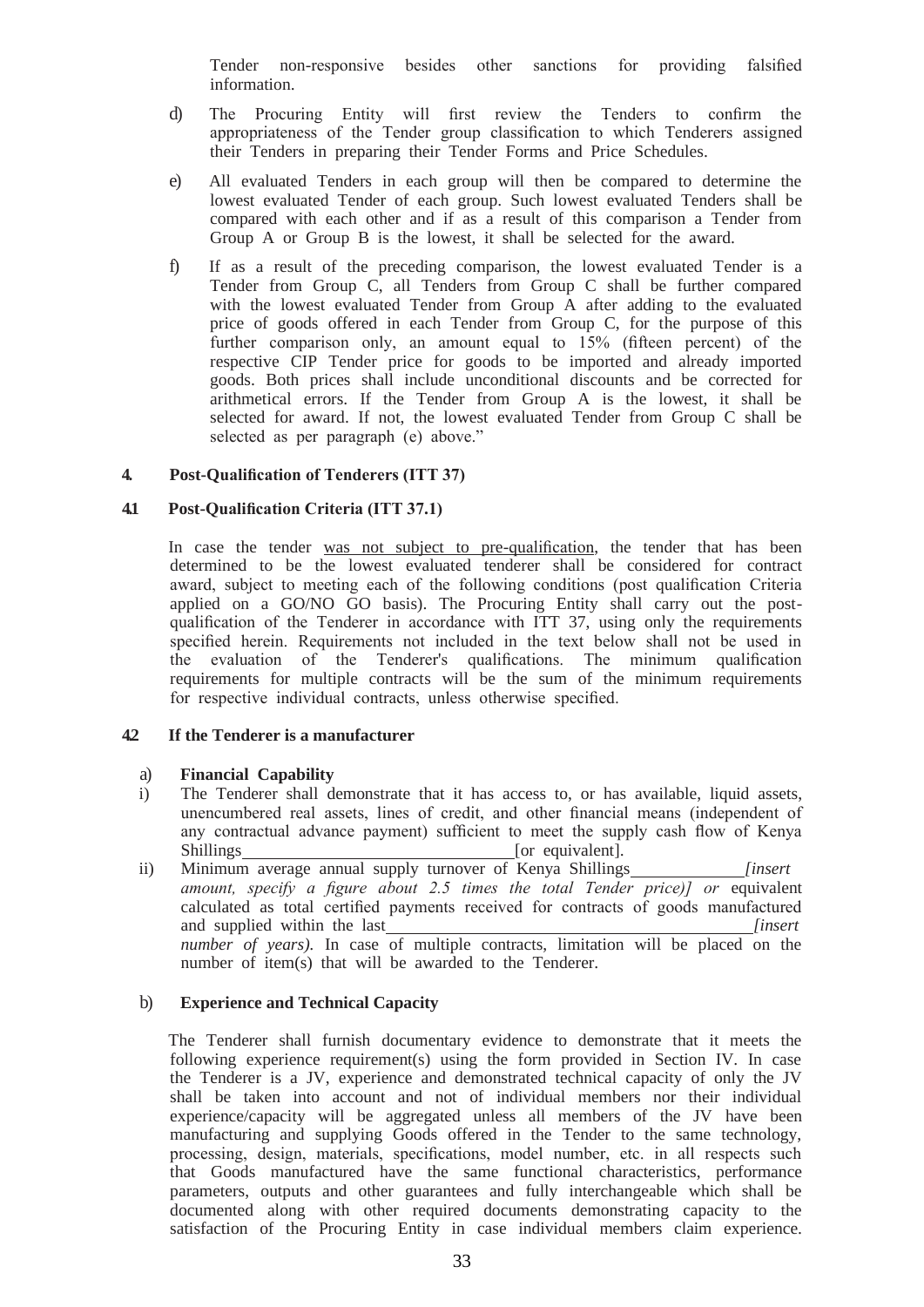Otherwise, documents evidencing experience and technical capacity shall be in the name of the JV that submitted the Tender. Wherever the Words "Similar Goods" have been used it includes upgrades, latest and improved versions or models of similar specifications and technology. Refer to Form Exp-1 to provide the required information.

- i) The Tenderer shall be manufacturing similar Goods for the last (*specify the number of years to cover a sufficiently long period ranging from 2 to 5 years depending upon the Goods to be procured*).
- *ii*) The Tenderer shall furnish documentary evidence to demonstrate successful completion of at least (*Insert number*) of contracts completion of at least (*Insert number*) of contracts of similar Goods in the last (*specify number*) each contract costing at least Kenya shillings equivalent and involving a supply of at least\_percentage of required quantity (*usually the percentage is about 70-80%*) *in some cases where Procuring Entity requires deliveries in a scheduled manner over a specified time, include item (iii) below.*
- iii) (**Optional**) The installed capacity to manufacture number of items (*specify the relevant item number*) shall not be less than units per (*specify week or month*).
- c) **(Optional) Documentary Evidence of Usage of Goods (When appropriate**) The Tenderer shall furnish documentary evidence satisfactory to the Procuring Entity to demonstrate that similar Goods as offered in the Tender have been in successful use or operation for the last \_\_\_\_\_\_ years. If the Tenderer is a JV, the evidence of demonstrated usage of Goods supplied in the past shall be in the name of the JV.

#### **4.3 If Tenderer is a Supplier:**

If a Tenderer is a Supplier offering the Goods on behalf of or from a Manufacturer under Manufacturer's Authorization Form (Section IV, Tendering Forms), the Manufacturer shall demonstrate the above qualifications 4.2 (b) (i), (ii), and (iii) and the Tenderer shall demonstrate it meets the following criteria.

- i) The Tenderer shall demonstrate that it has access to, or has available, liquid assets, unencumbered real assets, lines of credit, and other financial means (independent of any contractual advance payment) sufficient to meet the supply cash flow of Kenya Shillings (independent of any contractual advance payment) sufficient to meet the supply
- **ii)** Minimum average annual supply turnover of Kenya Shillings

*[in sert amount]* or equivalent calculated as total certified payments received for contracts in progress and/or completed within the last *[insert of year]* years, divided by *[insert number of years]* years**.**

iii) Has satisfactorily and substantially completed at least *\_\_\_\_\_\_(specify number*) contract(s) of a similar nature either within Kenya, the East African Community or abroad, as a prime supplier or a joint venture member, each of a minimum value in Kenya shillings equivalent.

#### **4.4 History of non-performing contracts**:

Tenderer (Supplier or/and manufacturer, and each member of JV in case the Tenderer is a JV, shall demonstrate that Non-performance of a contract did not occur as a result of the default of the Tenderer, manufacturer or the member of JV as the case may be, in the last (*specify years*). The required information shall be furnished as per form CON-2].

#### **4.5 Pending Litigation**

Financial position and prospective long-term profitability of the Single Tenderer, and in the case the Tenderer is a JV, of each member of the JV, shall remain sound according to criteria established with respect to Financial Capability under paragraph I (i) above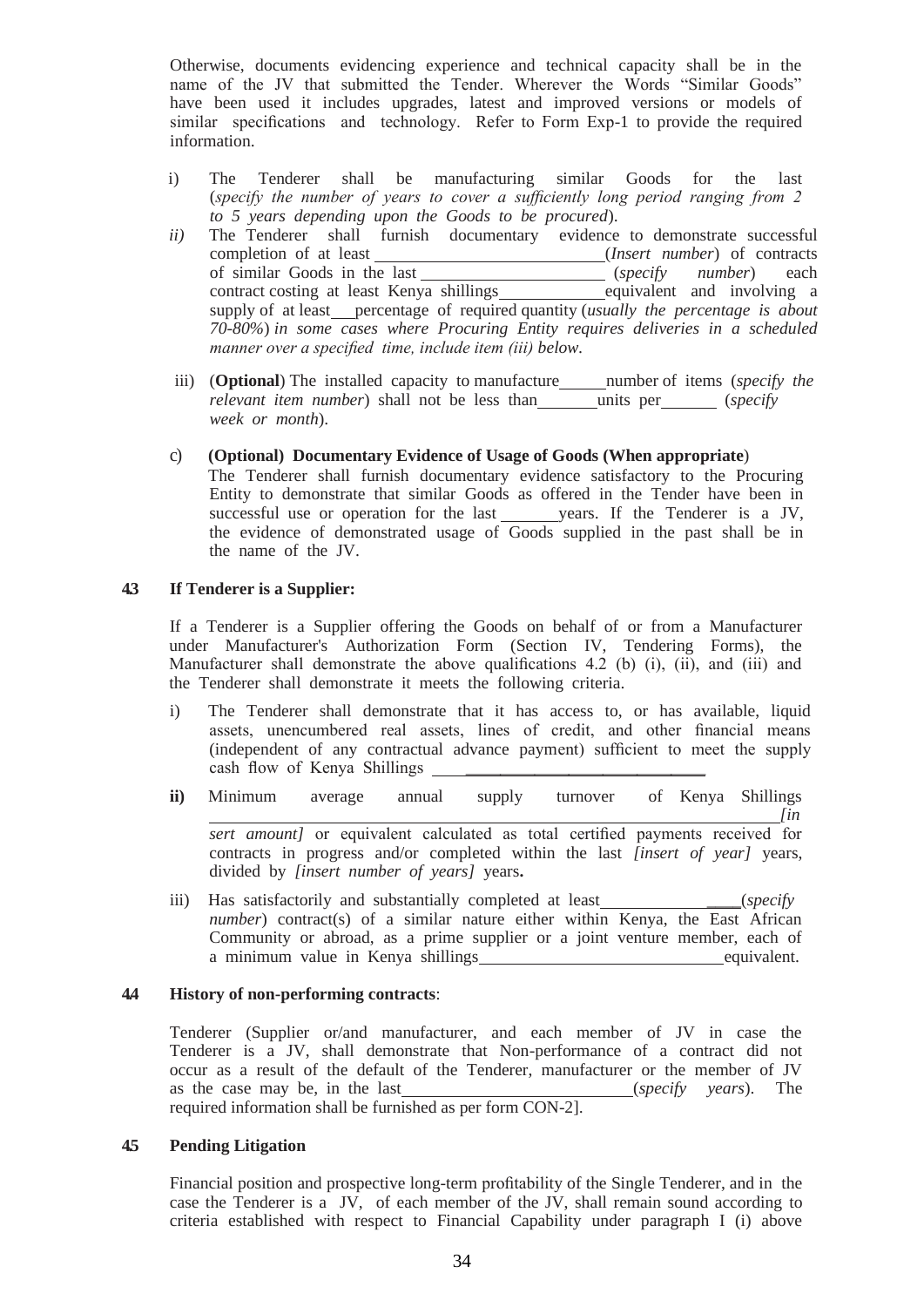assuming that all pending litigation will be resolved against the Tenderer. Tenderer shall provide information on pending litigations as per Form CON-2.

#### 4.6**. Litigation History**

There shall be no consistent history of court/arbitral award decisions against the *\_(specify years).* All parties to the contract shall furnish the information on the related Form (CON-2) about any litigation or arbitration resulting from contracts completed or ongoing under its execution over the years specified. A consistent history of awards against the Tenderer or any member of a JV may result in rejection of the tender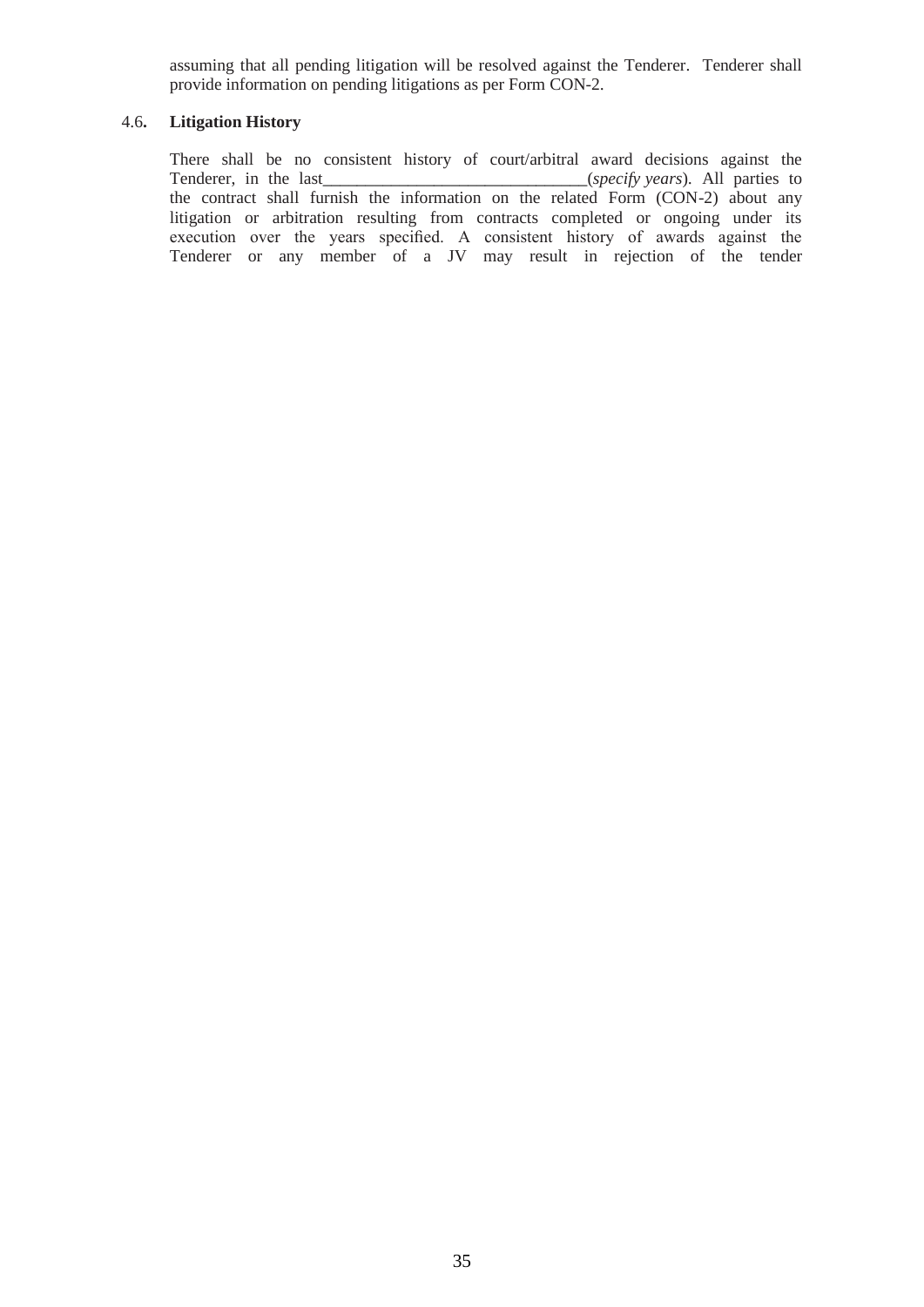# **A) PRELIMINARY REQUIREMENTS (MANDATORY)**

| No. | Documents to be submitted                                                                                                                                                                                   | Yes/No |
|-----|-------------------------------------------------------------------------------------------------------------------------------------------------------------------------------------------------------------|--------|
| 1)  | A Copy of Certificate of Incorporation/Registration                                                                                                                                                         |        |
| 2)  | A Copy of a Valid Tax Compliance Certificate                                                                                                                                                                |        |
| 3)  | Duly filled, signed and stamped Form of Tender                                                                                                                                                              |        |
| 4)  | Duly filled, signed and stamped Price Schedule                                                                                                                                                              |        |
| 5)  | Copy of CR12 for limited companies, CR13 for Partnerships or<br>National Identification Card/Passport for Sole Proprietor.                                                                                  |        |
| 6)  | Original copy of Tender security of Kshs 400,000.00 (unconditional<br>bank guarantee) from a reputable bank in Kenya valid up to 120 days<br>from the date of opening of the tender in the format provided. |        |
| 7)  | Attach a <b>detailed brochure</b> for the item to be supplied.                                                                                                                                              |        |
| 8)  | Attach Manufacturer's authorization certificate for the item to be<br>supplied.                                                                                                                             |        |
| 9)  | A Copy of valid Single Business Permit from County Government for<br>the year 2022.                                                                                                                         |        |
| 10) | Duly filled, signed & stamped Confidential Business Questionnaire.                                                                                                                                          |        |
| 11) | Duly filled, signed and stamped Certificate of Independent Tender<br>Determination Form.                                                                                                                    |        |
| 12) | Duly filled, signed and stamped Declaration and Commitment to the<br>Code of Ethics Form.                                                                                                                   |        |
| 13) | Duly filled Delivery Schedule Form.                                                                                                                                                                         |        |
| 14) | Duly filled, signed & stamped Self-declaration Form SD1.                                                                                                                                                    |        |
| 15) | Duly filled, signed & stamped Self-declaration Form SD2.                                                                                                                                                    |        |
| 16) | Provide One original and One copy of Tender document properly<br>bound and sequentially serialized/paginated in the form of i.e. 1, 2, 3,<br>4on each page including all the attachments.                   |        |
|     | <b>RESPONSIVENESS</b>                                                                                                                                                                                       |        |

# **Note:**

- *i) Tenderers have to meet all the mandatory requirements to proceed for Technical Evaluation.*
- *ii) National Assembly reserves the right to carry out due diligence. Any false information provided will lead to automatic disqualification.*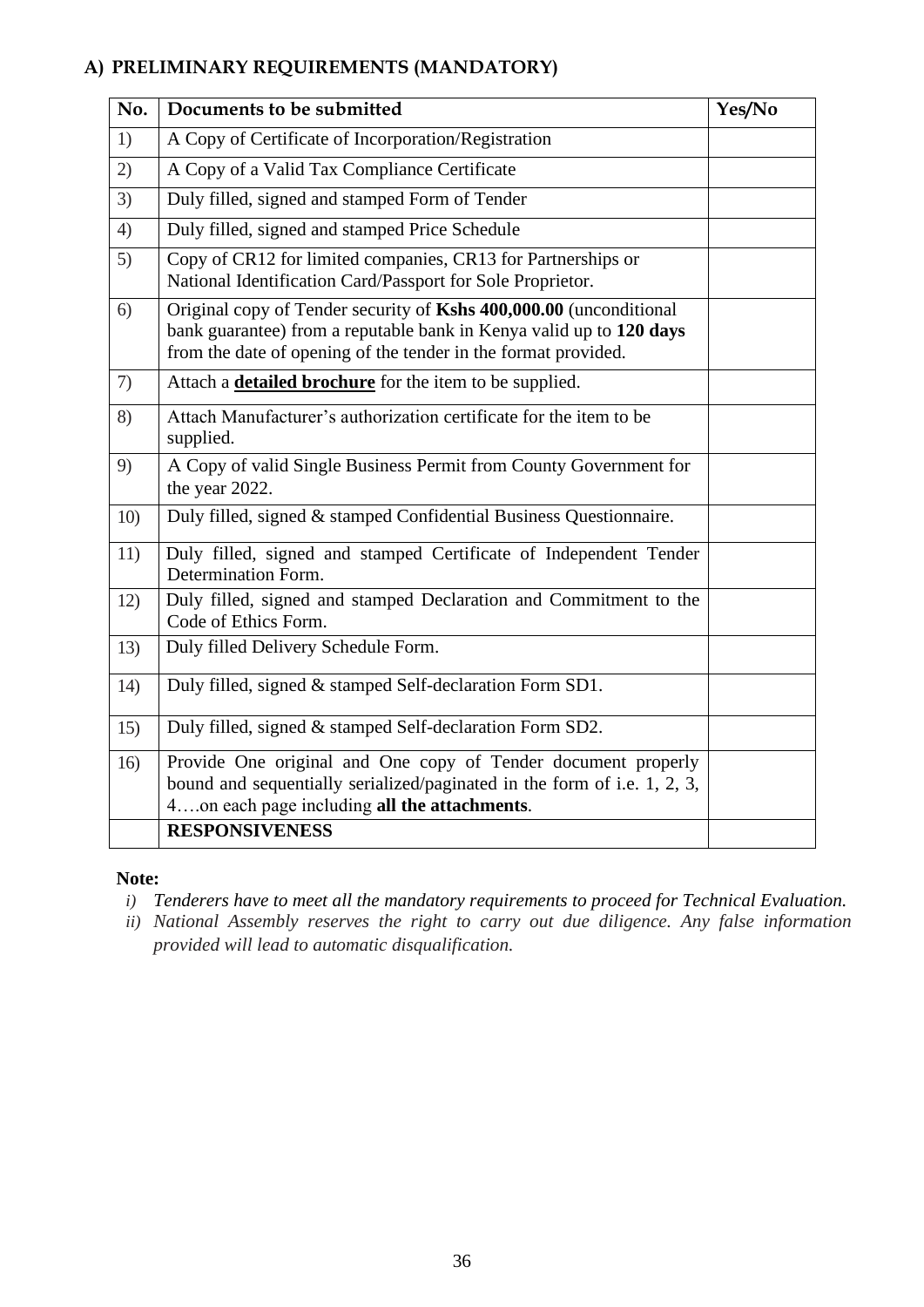## **B) TECHNICAL EVALUATION REQUIREMENT**

| No.              | <b>Technical Requirement</b>                                                                                                                                                                                                                                                                                    | Max.<br><b>Score</b> | <b>Bidders</b><br><b>Score</b> |
|------------------|-----------------------------------------------------------------------------------------------------------------------------------------------------------------------------------------------------------------------------------------------------------------------------------------------------------------|----------------------|--------------------------------|
| 1.               | Firm's specific experience as shown by number of contracts<br>undertaken in <b>public institutions</b> for supply and delivery of<br>Desktop Computers, Laptops and Tablet.<br>Five (5) points for every contract to a maximum (30 points)-<br>attach LPOs/LSOs/contract documents                              | 30                   |                                |
| 2.               | Firm's specific experience as shown by number of<br>contracts undertaken in <b>private institutions</b> for supply and<br>delivery of Desktop Computers, Laptops and Tablet, three (5)<br>points for every contract- to a maximum $(20 \text{ points}) - \text{attach}$<br><b>LPOs/LSOs/</b> contract documents | 20                   |                                |
| 3.               | Five (5) recommendation letters from <b>public institutions</b><br>indicated above in client letter head, (Volume of work handled<br>must have been 3Million and above). Five (5) points for every<br>letter, max $(30)$ points                                                                                 | 30                   |                                |
| $\overline{4}$ . | Firm's similar experience as shown by number of other<br>contracts undertaken in provision of goods, works or<br>services in public institutions, three (3) points for every<br>$contract - to a maximum (15 points) - attack$<br><b>LPOs/LSOs/</b> contract documents                                          | 15                   |                                |
| 5.               | A letter of commitment confirming duration of time to deliver<br>goods after notification from the client<br>i) Delivery of goods within two week from date of receipt of<br>$contract - 4 Marks$<br>ii) Delivery of goods in more than two weeks from date of receipt<br>of a contract - 1Marks                | 5                    |                                |
|                  | <b>TOTAL</b>                                                                                                                                                                                                                                                                                                    | 100                  |                                |

## **Note:**

*(iii)To qualify for mandatory technical compliance a bidder must score a minimum of 70% percent.*

*(iv)National Assembly reserves the right to carry out due diligence. Any false information provided will lead to automatic disqualification.*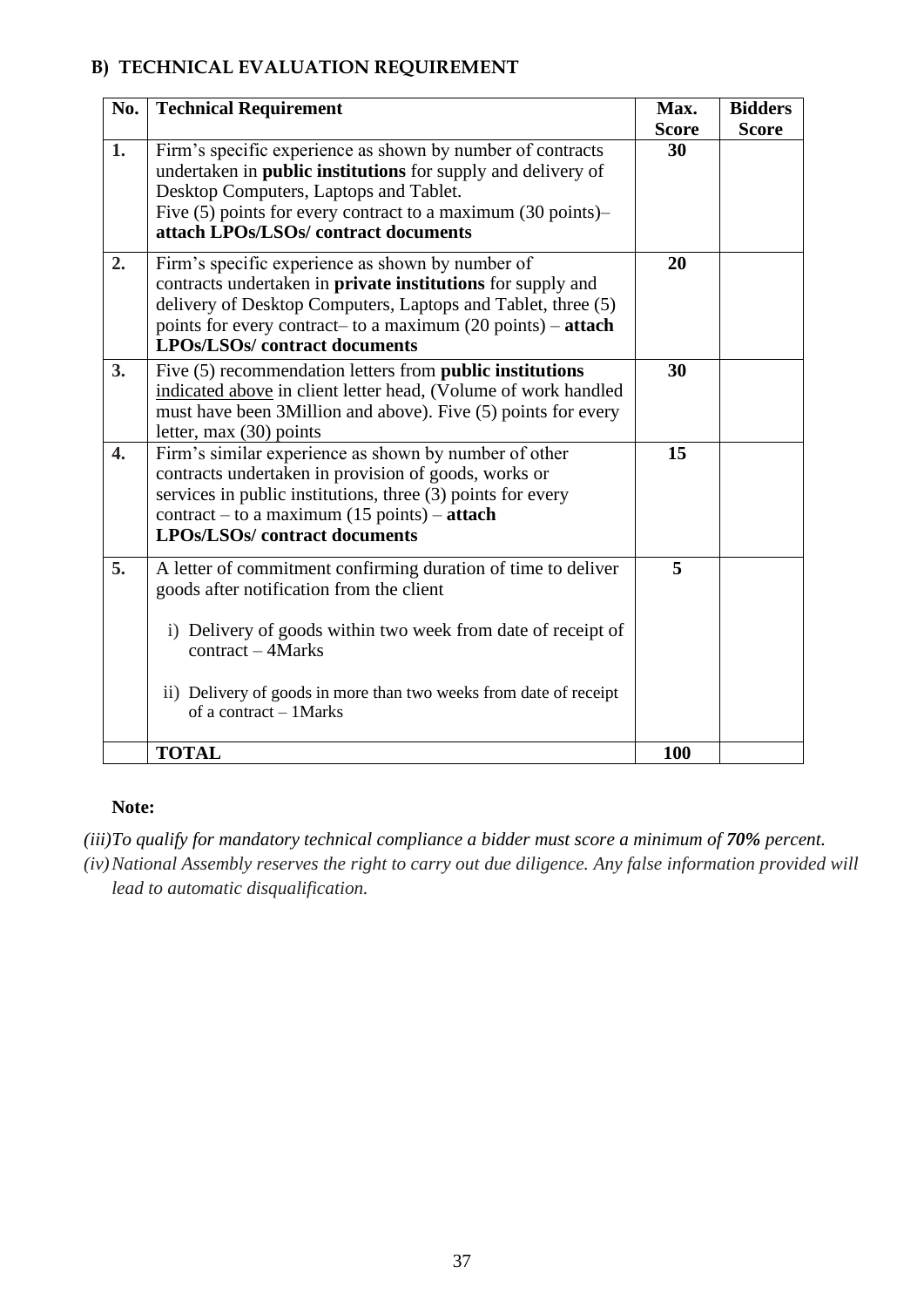## **C) MANDATORY TECHNICAL COMPLIANCE.**

## **(i) DESKTOP COMPUTERS (No. 115)**

| No.              | <b>KEY FEATURE</b>      | <b>MINIMUM SPECIFICATION</b>       | <b>BIDDERS RESPONSE</b> |
|------------------|-------------------------|------------------------------------|-------------------------|
| 1.               | Processor               | 9th Generation Intel Core™ i5      |                         |
|                  |                         | processor (9MB Cache, up to 4.6)   |                         |
|                  |                         | GHz) or higher                     |                         |
| 2.               | Storage (HDD)           | 1 TB                               |                         |
| 3.               | Memory                  | <b>8GB RAM</b>                     |                         |
| $\overline{4}$ . | Screen size             | Between 19 to 21 inch              |                         |
| 5.               | <b>Operating System</b> | Pre-installed Windows 10 Pro       |                         |
|                  |                         | 64bit(Fully licensed)              |                         |
| 6.               | Software loaded         | MS Office 2019(Fully Licensed)     |                         |
| 7.               | Communications          | $802.11$ bgn + Bluetooth 4.0, 2.4  |                         |
|                  |                         | GHz, 1x1, 1 Line in/out and        |                         |
|                  |                         | Microphone Port 1 VGA 1 HDMI       |                         |
|                  |                         | out 4 USB 2.0 (back)               |                         |
|                  |                         | 2 USB 2.0 (front) 1 Network Port   |                         |
|                  |                         | 1X Keyboard and 1x Optical         |                         |
|                  |                         | Mouse                              |                         |
| 8.               | Form Factor/Dimension   | Mini Tower, Height 373.7mm         |                         |
|                  |                         | $(14.71")$ X Width 160mm $(6.30")$ |                         |
|                  |                         | $X$ Depth 294mm $(11.57)$ Starting |                         |
|                  |                         | weight 5.9kg                       |                         |
| 9.               | Warranty                | 1 year parts/labor                 |                         |

## **Note;**

The tenders that pass at the mandatory technical compliance stage will proceed to the financial stage where the lowest evaluated bidder will be considered for award of the tender.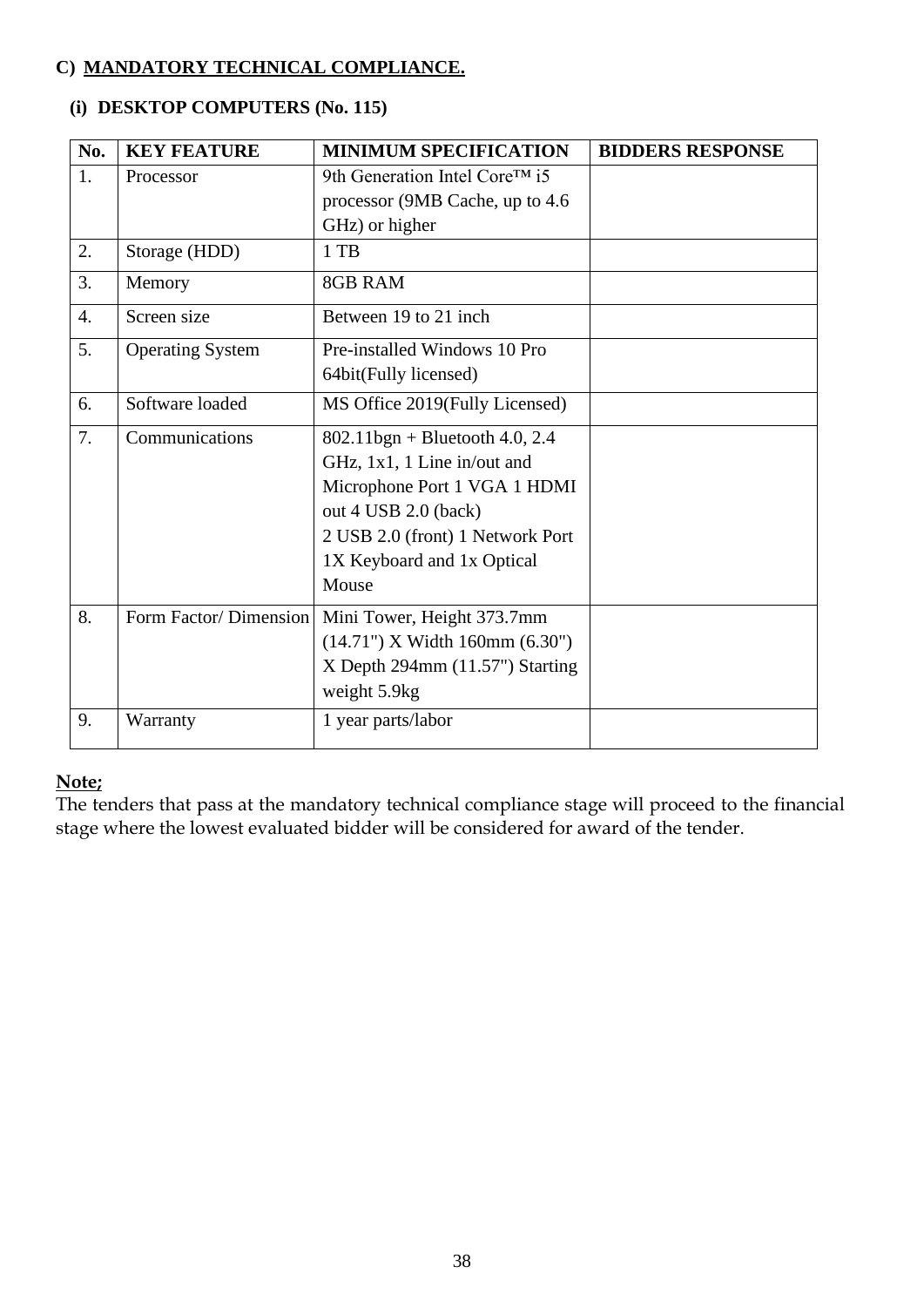## **(ii) LAPTOP (No. 107)**

| No.              | <b>FEATURE</b>          | <b>MINIMUM SPECIFICATION</b>                                                                                                                                            | <b>BIDDERS RESPONSE</b> |
|------------------|-------------------------|-------------------------------------------------------------------------------------------------------------------------------------------------------------------------|-------------------------|
| 1.               | Processor               | 9th Generation Intel Core <sup>TM</sup> i5<br>processor (9MB Cache, up to 2.5)<br>GHz) or higher                                                                        |                         |
| 2.               | Storage (HDD)           | 1 TB                                                                                                                                                                    |                         |
| 3.               | Memory                  | 8GB RAM                                                                                                                                                                 |                         |
| $\overline{4}$ . | Screen size             | 14 inch                                                                                                                                                                 |                         |
| 5.               | <b>Operating System</b> | Pre-installed Windows 10 Pro<br>64bit(Fully licensed)                                                                                                                   |                         |
| 6.               | Software loaded         | MS Office 2019 (Fully Licensed)                                                                                                                                         |                         |
| 7.               | Communications          | $802.11$ bgn + Bluetooth 4.0, 2.4<br>GHz, 1x1, 1 Line in/out and<br>Microphone Port 1 VGA 1 HDMI<br>out, 3 USB 3.0 Slots<br>1 Gigabit Ethernet Port<br>1x Optical Mouse |                         |
| 8.               | <b>Dimensions</b>       | (WxHxD) 378 x 252.1 x 22.5 mm<br>weight 2.02kg                                                                                                                          |                         |
| 9.               | Laptop Bag              | Yes                                                                                                                                                                     |                         |
| 10.              | Warranty                | 1 year parts/labor                                                                                                                                                      |                         |

## **Note;**

The tenders that pass at the mandatory technical compliance stage will proceed to the financial stage where the lowest evaluated bidder will be considered for award of the tender.

## **D) FINANCIAL EVALUATION**

The Bidder who shall be determined as the lowest evaluated bidder per lot shall be considered and recommended for award.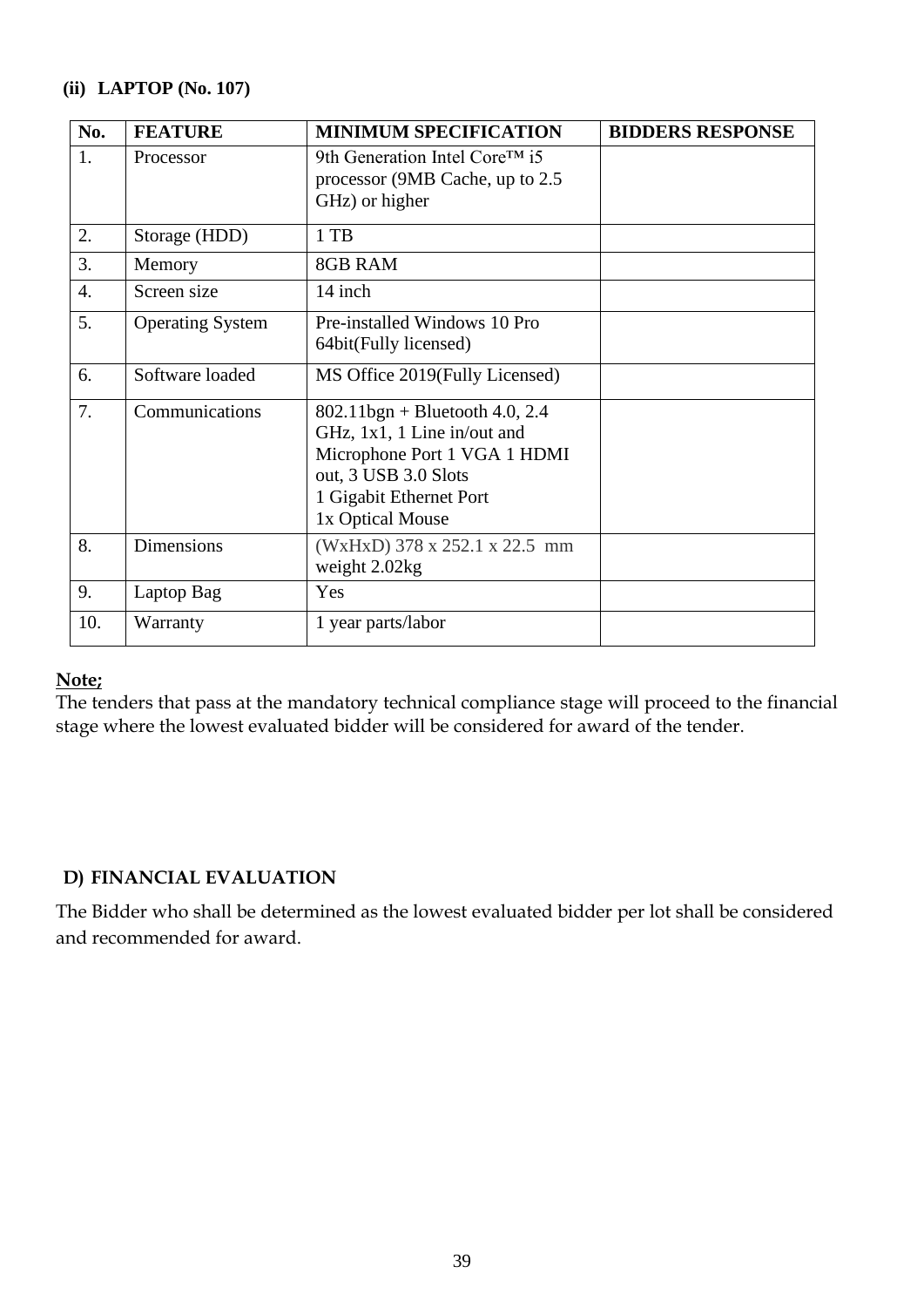## **SECTION IV - TENDERING FORMS**

Form of Tender Tenderer Information Form Tenderer JV Members Information Form Price Schedule: Goods Manufactured Outside Kenya, to be Imported Price Schedule: Goods Manufactured Outside Kenya, already imported Price Schedule: Goods Manufactured in Kenya Price and Completion Schedule – Related Services Form of Tender Security – Demand Guarantee Form of Tender Security (Tender Bond)

Form of Tender-Securing Declaration Manufacturer's Authorization Form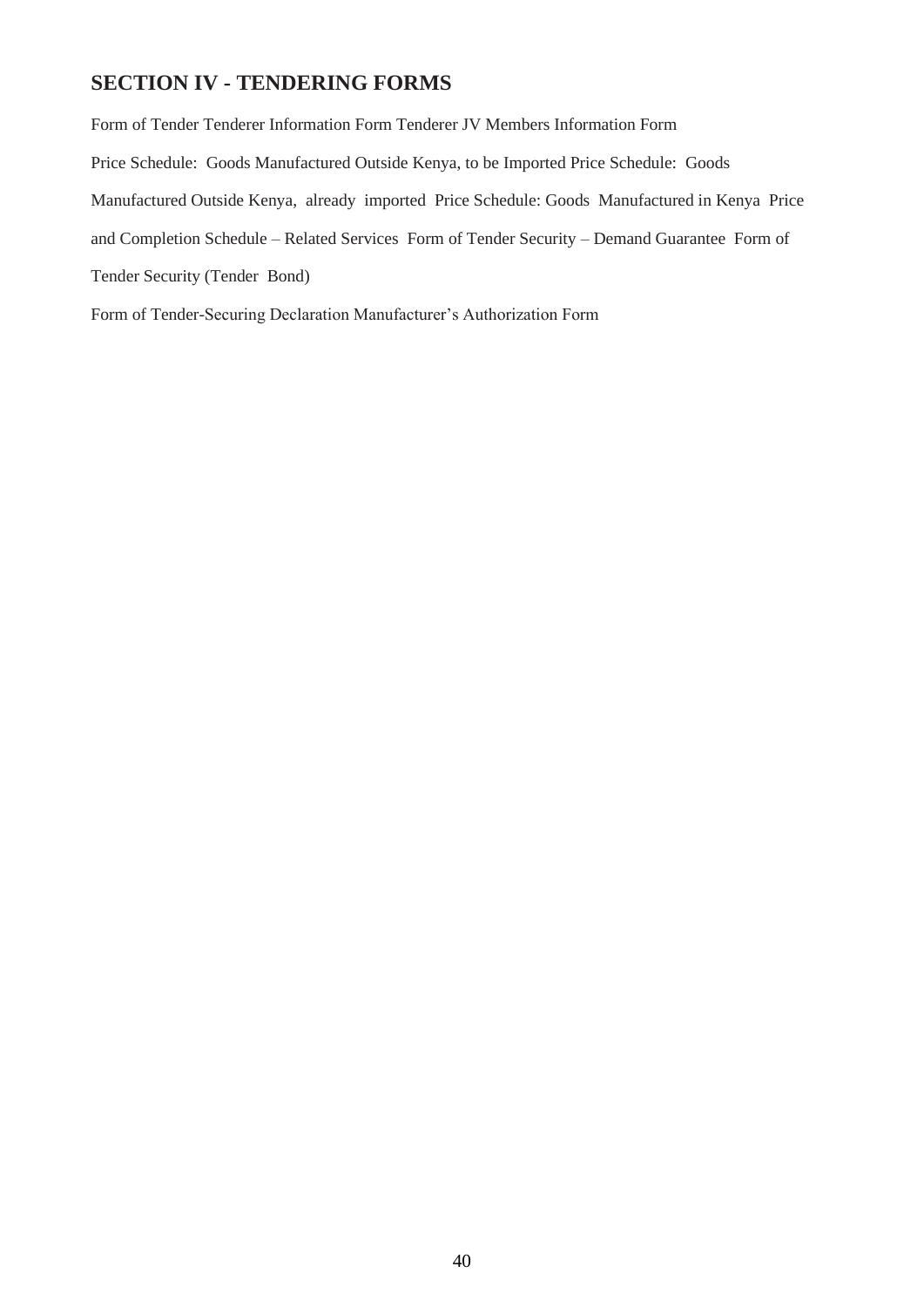## **FORM OF TENDER**

#### *INSTRUCTIONS TO TENDERERS*

- *i) The Tenderer must prepare this Form of Tender on stationery with its letterhead clearly showing the Tenderer's complete name and business address.*
- *ii) All italicized text is to help Tenderer in preparing this form.*
- *iii) Tenderer must complete and sign CERTIFICATE OF INDEPENDENT TENDER DETERMINATION and the SELF DECLARATION OF THE TENDERER attached to this Form of Tender.*

**Date of this Tender submission**:............................................*[insert date (as day, month and year) of Tender submission]* 

**Tender Name and Identification**……………………………..... *[Insert identification]* 

**Alternative No.**:......................*[insert identification No if this is a Tender for an alternative]* **To:** ………………………… *[Insert complete name of Procuring Entity]*

- a) **No reservations:** We have examined and have no reservations to the Tendering document, including Addenda issued in accordance with Instructions to tenderers (ITT 7);
- b) **Eligibility**: We meet the eligibility requirements and have no conflict of interest in accordance with ITT 3;
- c) **Tender/Proposal-Securing Declaration**: We have not been suspended nor declared ineligible by the Procuring Entity based on execution of a Tender-Securing Declaration. Or Proposal-Securing Declaration in Kenya in accordance with ITT 3.6;
- d) **Conformity:** We offer to supply in the goods in conformity with the Tendering document of the following; ……………………………………………………………… [*insert a brief description of the Goods and Related Services*];

**Tender Price**: The total price of our Tender, excluding any discounts offered in item (f) below is: ……………………………………………………..…………….*[insert the total price of the Tender in words and figures, indicating the various amounts and the respective currencies];* 

#### e) **Indicated in the price Schedule.**

- f) **Discounts**: The discounts offered and the methodology for their application are:
	- i) The discounts offered are:……………. [*Specify in detail each discount offered.*]
	- ii) The exact method of calculations to determine the net price after application of discounts are shown below: ……………………[*Specify in detail the method that shall be used to apply the discounts*];
- g) **Tender Validity Period**: Our Tender shall be valid for the period specified in TDS 17.1 (as amended, if applicable) from the date fixed for the Tender submission deadline specified in TDS 21.1 (as amended, if applicable), and it shall remain binding upon us and may be accepted at any time before the expiration of that period;
- (h) **Performance Security**: If our Tender is accepted, we commit to obtain a performance security in accordance with the Tendering document;
- i) **One Tender per tenderer**: We are not submitting any other Tender(s) as an individual tenderer, and we are not participating in any other Tender(s) as a Joint Venture member, or as a subcontractor, and meet the requirements of ITT 3.9, other than alternative Tenders submitted in accordance with ITT 12;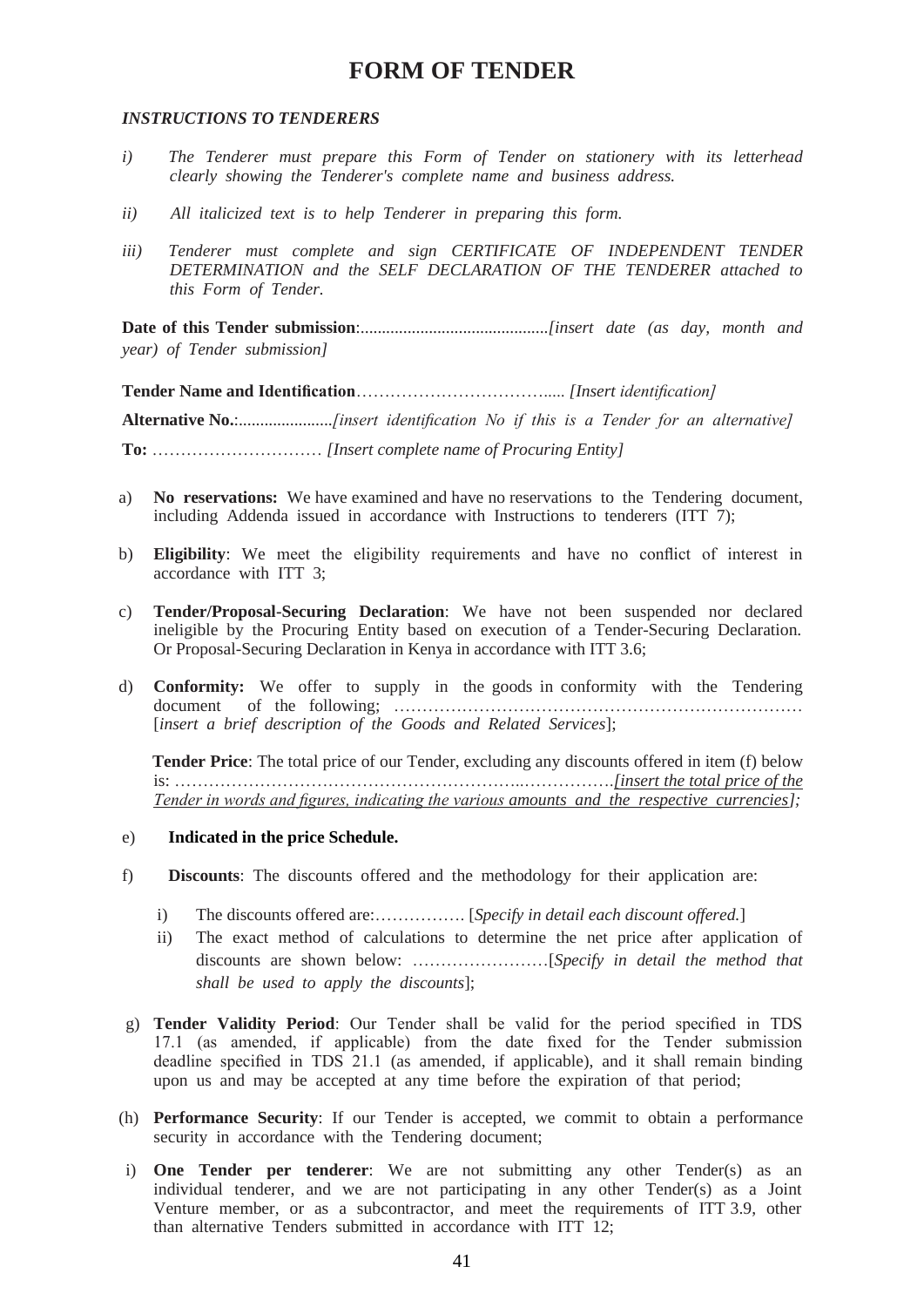- j) **Suspension and Debarment**: We, along with any of our subcontractors, suppliers, consultants, manufacturers, or service providers for any part of the contract, are not subject to, and not controlled by any entity or individual that is subject to, a temporary suspension or a debarment imposed by the Procuring Entity. Further, we are not ineligible under the Kenya laws or official regulations or pursuant to a decision of the United Nations Security Council;
- *k)* **State-owned enterprise or institution**: *[select the appropriate option and delete the other] [We are not a state- owned enterprise or institution] / [We are a state-owned enterprise or institution but meet the requirements of ITT 3.7];*
- *l)* **Commissions, gratuities, fees:** We have paid, or will pay the following commissions, gratuities, or fees with respect to the Tendering process or execution of the Contract: *[insert complete name of each Recipient, its full address, the reason for which each commission or gratuity was paid and the amount and currency of each such commission or gratuity]*

| <b>Name of Recipient</b> | <b>Address</b> | Reason | Amount |
|--------------------------|----------------|--------|--------|
|                          |                |        |        |
|                          |                |        |        |
|                          |                |        |        |

(If none has been paid or is to be paid, indicate "none.")

- m) **Binding Contract**: We understand that this Tender, together with your written acceptance thereof included in your Letter of Acceptance, shall constitute a binding contract between us, until a formal contract is prepared and executed;
- n) **Procuring Entity Not Bound to Accept**: We understand that you are not bound to accept the lowest evaluated cost Tender, the Best Evaluated Tender or any other Tender that you may receive; and
- o) **Fraud and Corruption**: We hereby certify that we have taken steps to ensure that no person acting for us or on our behalf engages in any type of Fraud and Corruption.
- (p) **Code of Ethical Conduct**: We undertake to adhere by the Code of Ethics for Persons Participating in Public Procurement and Asset Disposal, copy available from [www.ppra.go.ke](http://www.ppra.go.ke/) during the procurement process and the execution of any resulting contract.
- (q) **Collusive practices**: We hereby certify and confirm that the tender is genuine, noncollusive and made with the intention of accepting the contract if awarded. To this effect we have signed the "Certificate of Independent tender Determination" attached below.
- (r) We, the Tenderer, have completed fully and signed the following Forms as part of our Tender:
	- a) Tenderer's Eligibility; Confidential Business Questionnaire to establish we are not in any conflict to interest.
	- b) Certificate of Independent Tender Determination to declare that we completed the tender without colluding with other tenderers.
	- c) Self-Declaration of the Tenderer to declare that we will, if awarded a contract, not engage in any form of fraud and corruption.
	- d) Declaration and commitment to the Code of Ethics for Persons Participating in Public Procurement and Asset Disposal.

Further, we confirm that we have read and understood the full content and scope of fraud and corruption as informed in **"Appendix 1- Fraud and Corruption**" attached to the Form of Tender.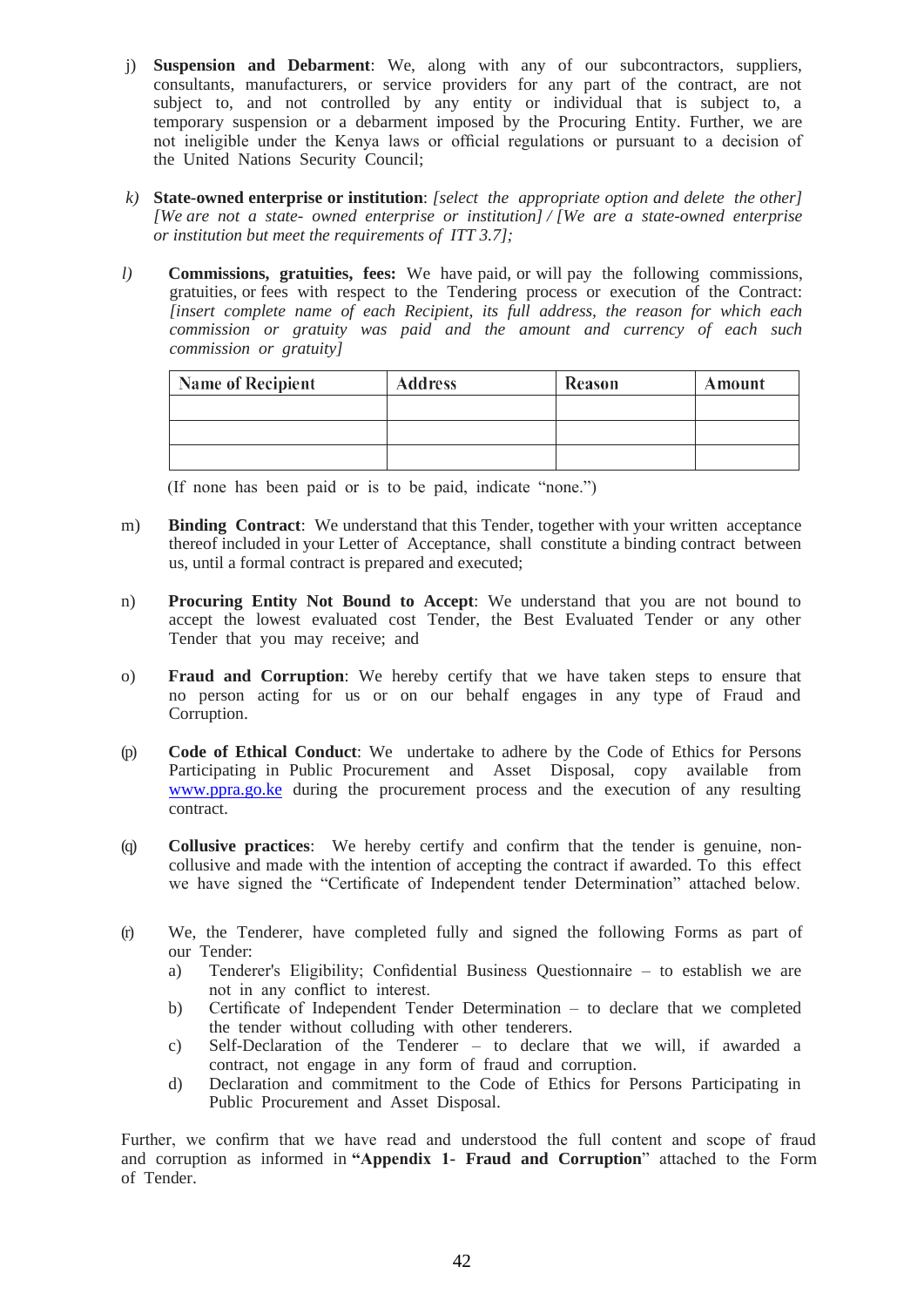**Name of the tenderer**: ……………………………………………………………………………

\*[*insert complete name of the tenderer*]

**Name of the person duly authorized to sign the Tender on behalf of the tenderer**: ……………………………………………………………………………………………………….. \*\*[*insert complete name of person duly authorized to sign the Tender*]

**Title of the person signing the Tender**: …………………………………………………............ [*Insert complete title of the person signing the Tender*]

**Signature of the person named above**: …………………………………………………………. [*insert signature of person whose name and capacity are shown above*]

**Date signed: ……** [*Insert date of signing*] **day of: ……** [*Insert month*], **…….**[*insert year*]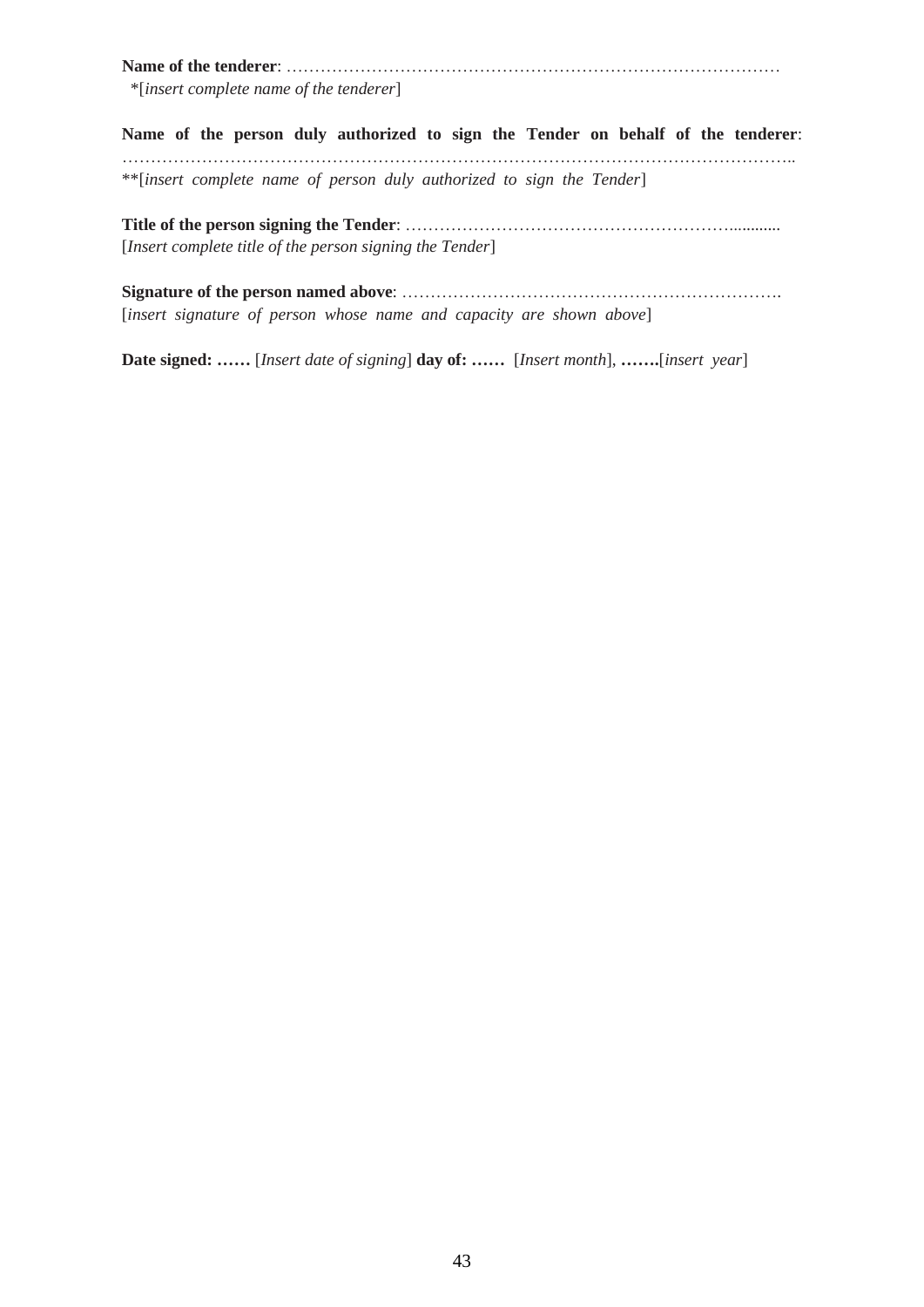#### **TENDERER'S ELIGIBILITY- CONFIDENTIAL BUSINESS QUESTIONNAIRE FORM**

#### **a) Instruction to Tenderer**

Tender is instructed to complete the particulars required in this Form, *one form for each entity if Tender is a JV.* Tenderer is further reminded that it is an offence to give false information on this Form.

#### **A. Tenderer's details**

|                | <b>ITEM</b>                                              | <b>DESCRIPTION</b>                                                                                                                                  |
|----------------|----------------------------------------------------------|-----------------------------------------------------------------------------------------------------------------------------------------------------|
| $\mathbf{1}$   | Name of the Procuring Entity                             |                                                                                                                                                     |
| $\overline{2}$ | Name of the Tenderer                                     |                                                                                                                                                     |
| 3              | Full Address and Contact Details of the Tenderer.        | 1.<br>Country<br>City<br>2.<br>Location<br>$\mathcal{E}$<br>4. Building<br>5. Floor<br>6. Postal Address<br>7. Name and email of contact<br>person. |
| $\overline{4}$ | Reference Number of the Tender                           |                                                                                                                                                     |
| 5              | Date and Time of Tender Opening                          |                                                                                                                                                     |
| 6              | Current Trade License No and Expiring date               |                                                                                                                                                     |
| $\overline{7}$ | Maximum value of business which the Tenderer<br>handles. |                                                                                                                                                     |

#### **General and Specific Details**

b) Sole Proprietor, provide the following details.

Name in full \_\_\_\_\_\_\_\_\_\_\_\_\_\_\_

Age Nationality Nationality 2008

Country of Origin Citizenship Citizenship

c) Partnership, provide the following details.

| <b>Names of Partners</b> | <b>Nationality</b> | <b>Citizenship</b> | % Shares owned |
|--------------------------|--------------------|--------------------|----------------|
|                          |                    |                    |                |
|                          |                    |                    |                |
|                          |                    |                    |                |

- (d) Registered Company, provide the following details.
- i) Private or public Company \_\_\_\_\_\_\_\_\_\_\_\_\_\_\_\_\_\_\_\_\_\_\_
- ii) State the nominal and issued capital of the Company-

Nominal Kenya Shillings (Equivalent) …………………………… Issued Kenya Shillings (Equivalent) ……………………………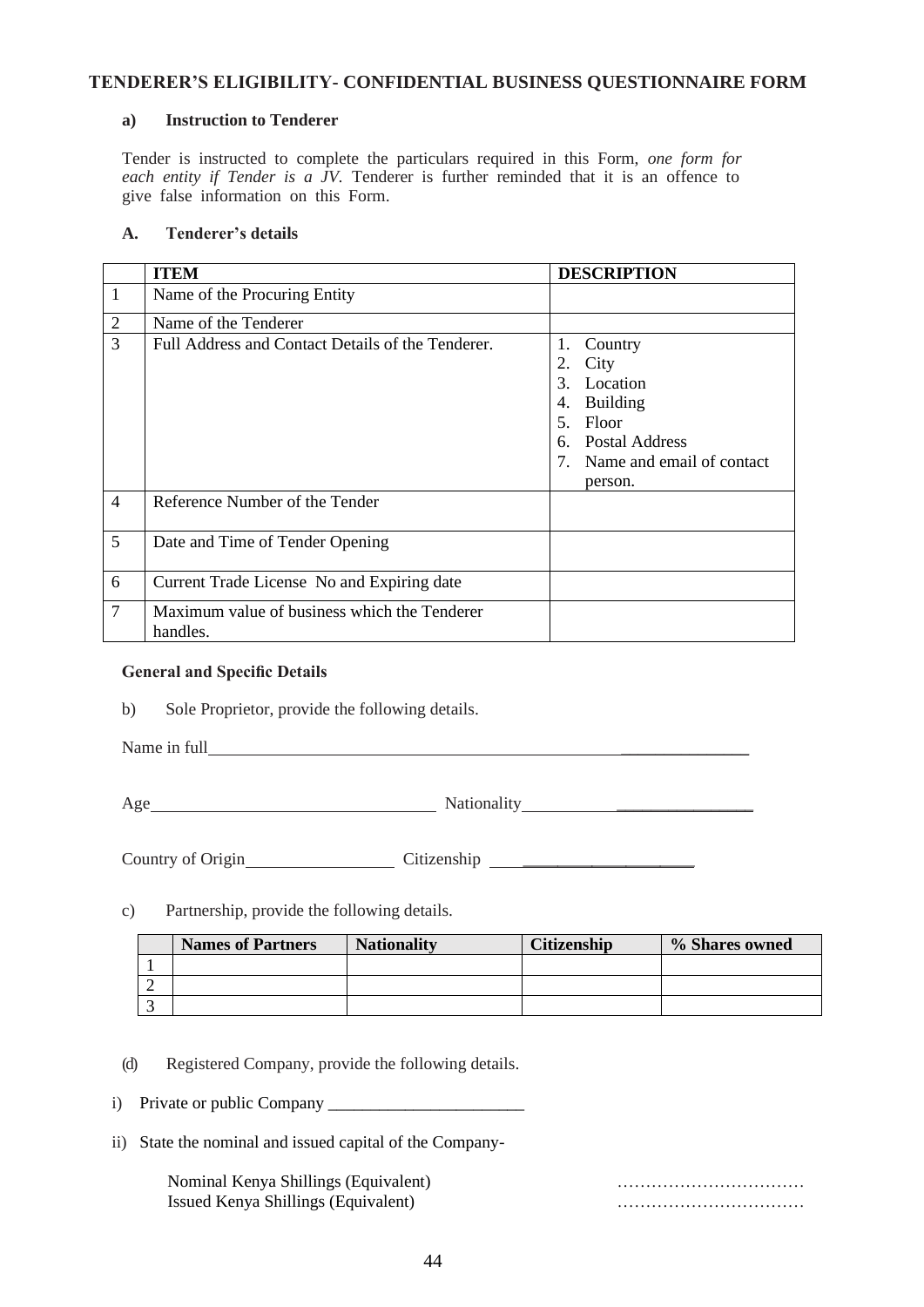iii) Give details of Directors as follows.

| No. | <b>Names of Director</b> | <b>Nationality</b> | <b>Citizenship</b> | $\frac{0}{0}$ | <b>Shares</b> |
|-----|--------------------------|--------------------|--------------------|---------------|---------------|
|     |                          |                    |                    | owned         |               |
|     |                          |                    |                    |               |               |
|     |                          |                    |                    |               |               |
|     |                          |                    |                    |               |               |

(e) DISCLOSURE OF INTEREST- Interest of the Firm in the Procuring Entity.

(i) Are there any person/persons in …………… (*Name of Procuring Entity)* who has an interest or relationship in this firm? Yes/No………………………

If yes, provide details as follows.

| No. | Names of Person | Designation             | in |               | the Interest or Relationship |
|-----|-----------------|-------------------------|----|---------------|------------------------------|
|     |                 | <b>Procuring Entity</b> |    | with Tenderer |                              |
|     |                 |                         |    |               |                              |
|     |                 |                         |    |               |                              |
|     |                 |                         |    |               |                              |

(ii) Conflict of interest disclosure

| No             | <b>Type of Conflict</b>                                                                                                                                                                                                                                                                              | <b>Disclosure YES</b><br>OR <sub>NO</sub> | If YES provide details of the<br>relationship with Tenderer |
|----------------|------------------------------------------------------------------------------------------------------------------------------------------------------------------------------------------------------------------------------------------------------------------------------------------------------|-------------------------------------------|-------------------------------------------------------------|
| $\mathbf{1}$   | Tenderer is directly or indirectly controlled<br>by or is under common control with<br>another tenderer.                                                                                                                                                                                             |                                           |                                                             |
| $\overline{2}$ | Tenderer receives or has received any<br>direct or indirect subsidy from another<br>tenderer.                                                                                                                                                                                                        |                                           |                                                             |
| 3              | Tenderer has the same legal representative<br>as another tenderer                                                                                                                                                                                                                                    |                                           |                                                             |
| $\overline{4}$ | Tender has a relationship with another<br>tenderer, directly or through common third<br>parties that put it in a position to influence<br>the tender of another tenderer, or influence<br>the decisions of the Procuring Entity<br>regarding this tendering process.                                 |                                           |                                                             |
| 5              | of<br>Tenderer's<br>affiliates<br>Any<br>the<br>participated as a consultant in the<br>preparation of the design or technical<br>specifications of the works that are the<br>subject of the tender.                                                                                                  |                                           |                                                             |
| 6              | Tenderer would be providing goods,<br>non-consulting<br>works.<br>services<br><sub>or</sub><br>consulting services during implementation<br>of the contract specified in this Tender<br>Document.                                                                                                    |                                           |                                                             |
| $\overline{7}$ | Tenderer has a close business or family<br>relationship with a professional staff of the<br>Procuring Entity who are directly or<br>indirectly involved in the preparation of<br>the Tender document or specifications of<br>the Contract, and/or the Tender evaluation<br>process of such contract. |                                           |                                                             |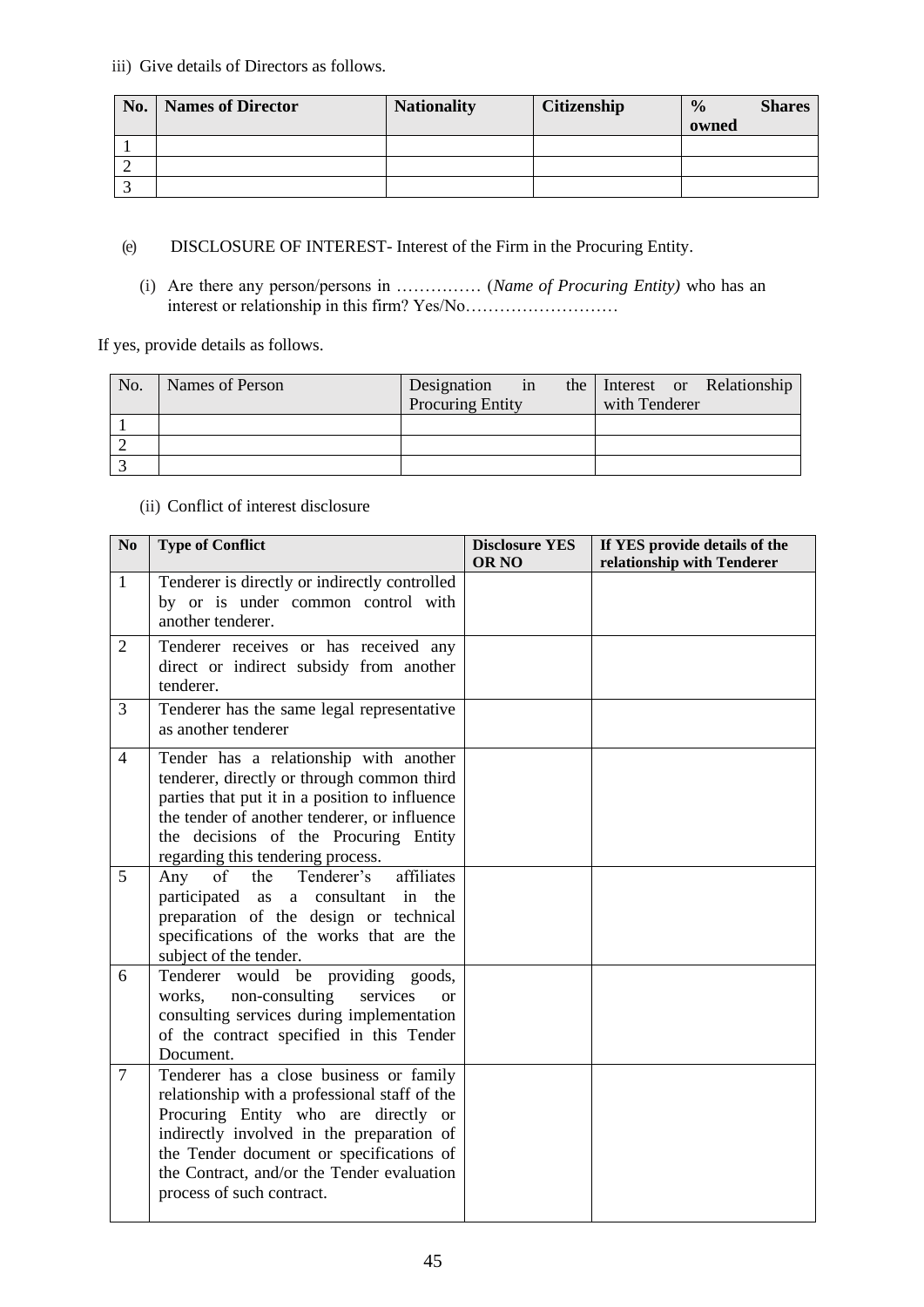| N <sub>0</sub> | <b>Type of Conflict</b>                                                                                                                                                                                                   | <b>Disclosure YES</b><br><b>OR NO</b> | If YES provide details of the<br>relationship with Tenderer |
|----------------|---------------------------------------------------------------------------------------------------------------------------------------------------------------------------------------------------------------------------|---------------------------------------|-------------------------------------------------------------|
| 8              | Tenderer has a close business or family<br>relationship with a professional staff of the<br>Procuring Entity who would be involved<br>in the implementation or supervision of the<br>Contract.                            |                                       |                                                             |
| 9              | Has the conflict stemming from such<br>relationship stated in item 7 and 8 above<br>been resolved in a manner acceptable to<br>the Procuring Entity throughout the<br>tendering process and execution of the<br>Contract? |                                       |                                                             |

#### (f) Certification

On behalf of the Tenderer, I certify that the information given above is correct.

Full Name\_\_\_\_\_\_\_\_\_\_\_\_\_\_\_\_\_\_\_\_\_\_\_\_\_\_\_\_\_\_\_\_\_\_\_\_\_\_\_\_\_\_\_\_\_\_\_\_

Title or Designation\_\_\_\_\_\_\_\_\_\_\_\_\_\_\_\_\_\_\_\_\_\_\_\_\_\_\_\_\_\_\_\_\_\_\_\_\_\_\_\_

*(Signature)* \_\_\_\_\_\_\_\_\_\_\_\_\_\_\_\_\_\_\_ *(Date)* \_\_\_\_\_\_\_\_\_\_\_\_\_\_\_\_\_\_\_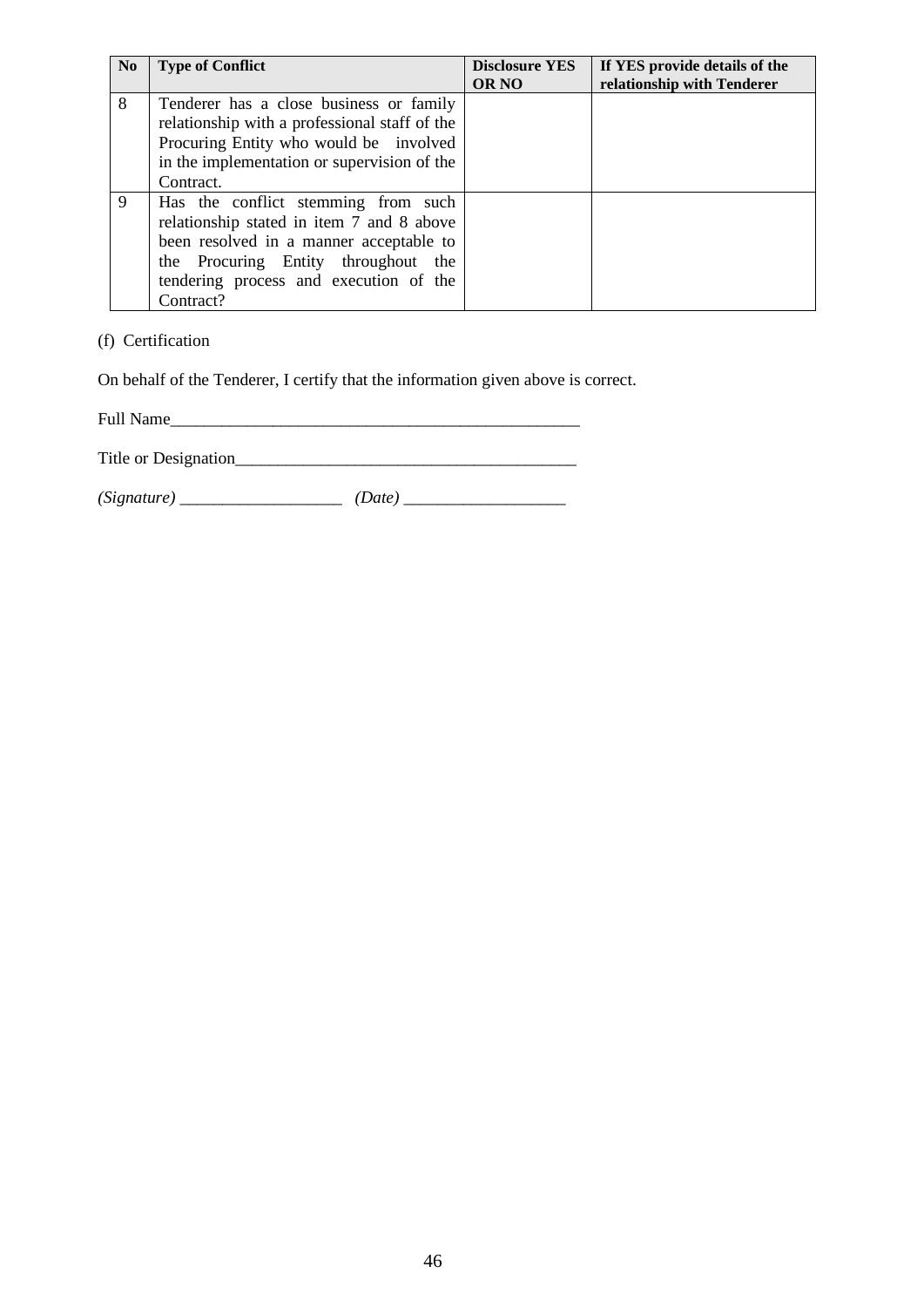## **CERTIFICATE OF INDEPENDENT TENDER DETERMINATION**

|  |                                                 | I, the undersigned, in submitting the accompanying Letter of Tender to                 |                              |  |
|--|-------------------------------------------------|----------------------------------------------------------------------------------------|------------------------------|--|
|  | [Name of Procuring Entity] for: _____           |                                                                                        | [Name and number of tender]  |  |
|  | in response to the request for tenders made by: |                                                                                        | [Name of Tenderer] do hereby |  |
|  |                                                 | make the following statements that I certify to be true and complete in every respect: |                              |  |

I certify, on behalf of *[Name of Tenderer]* that:

- 1. I have read and I understand the contents of this Certificate;
- 2. I understand that the Tender will be disqualified if this Certificate is found not to be true and complete in every respect;
- 3. I am the authorized representative of the Tenderer with authority to sign this Certificate, and to submit the Tender on behalf of the Tenderer;
- 4. For the purposes of this Certificate and the Tender, I understand that the word "competitor" shall include any individual or organization, other than the Tenderer, whether or not affiliated with the Tenderer, who:
	- a) has been requested to submit a Tender in response to this request for tenders;
	- b) could potentially submit a tender in response to this request for tenders, based on their qualifications, abilities or experience;
- 5. The Tenderer discloses that [check one of the following, as applicable]:
	- a) The Tenderer has arrived at the Tender independently from, and without consultation, communication, agreement or arrangement with, any competitor;
	- b) the Tenderer has entered into consultations, communications, agreements or arrangements with one or more competitors regarding this request for tenders, and the Tenderer discloses, in the attached document(s), complete details thereof, including the names of the competitors and the nature of, and reasons for, such consultations, communications, agreements or arrangements;
- 6. In particular, without limiting the generality of paragraphs  $(5)(a)$  or  $(5)(b)$  above, there has been no consultation, communication, agreement or arrangement with any competitor regarding:
	- a) prices;
	- b) methods, factors or formulas used to calculate prices;
	- c) the intention or decision to submit, or not to submit, a tender; or
	- d) the submission of a tender which does not meet the specifications of the request for Tenders; except as specifically disclosed pursuant to paragraph (5)(b) above;
- 7. In addition, there has been no consultation, communication, agreement or arrangement with any competitor regarding the quality, quantity, specifications or delivery particulars of the works or services to which this request for tenders relates, except as specifically authorized by the procuring authority or as specifically disclosed pursuant to paragraph  $(5)(b)$  above;
- 8. the terms of the Tender have not been, and will not be, knowingly disclosed by the Tenderer, directly or indirectly, to any competitor, prior to the date and time of the official tender opening, or of the awarding of the Contract, whichever comes first, unless otherwise required by law or as specifically disclosed pursuant to paragraph (5)(b) above.

| Name                                                                                                                                           |  |
|------------------------------------------------------------------------------------------------------------------------------------------------|--|
| Title                                                                                                                                          |  |
| Date                                                                                                                                           |  |
| Signature                                                                                                                                      |  |
| $\mathbf{r}$<br>$\mathbf{y}$ , and $\mathbf{y}$ , and $\mathbf{y}$ , and $\mathbf{y}$ , and $\mathbf{y}$ , and $\mathbf{y}$ , and $\mathbf{y}$ |  |

*[Name, title and signature of authorized agent of Tenderer and Date]*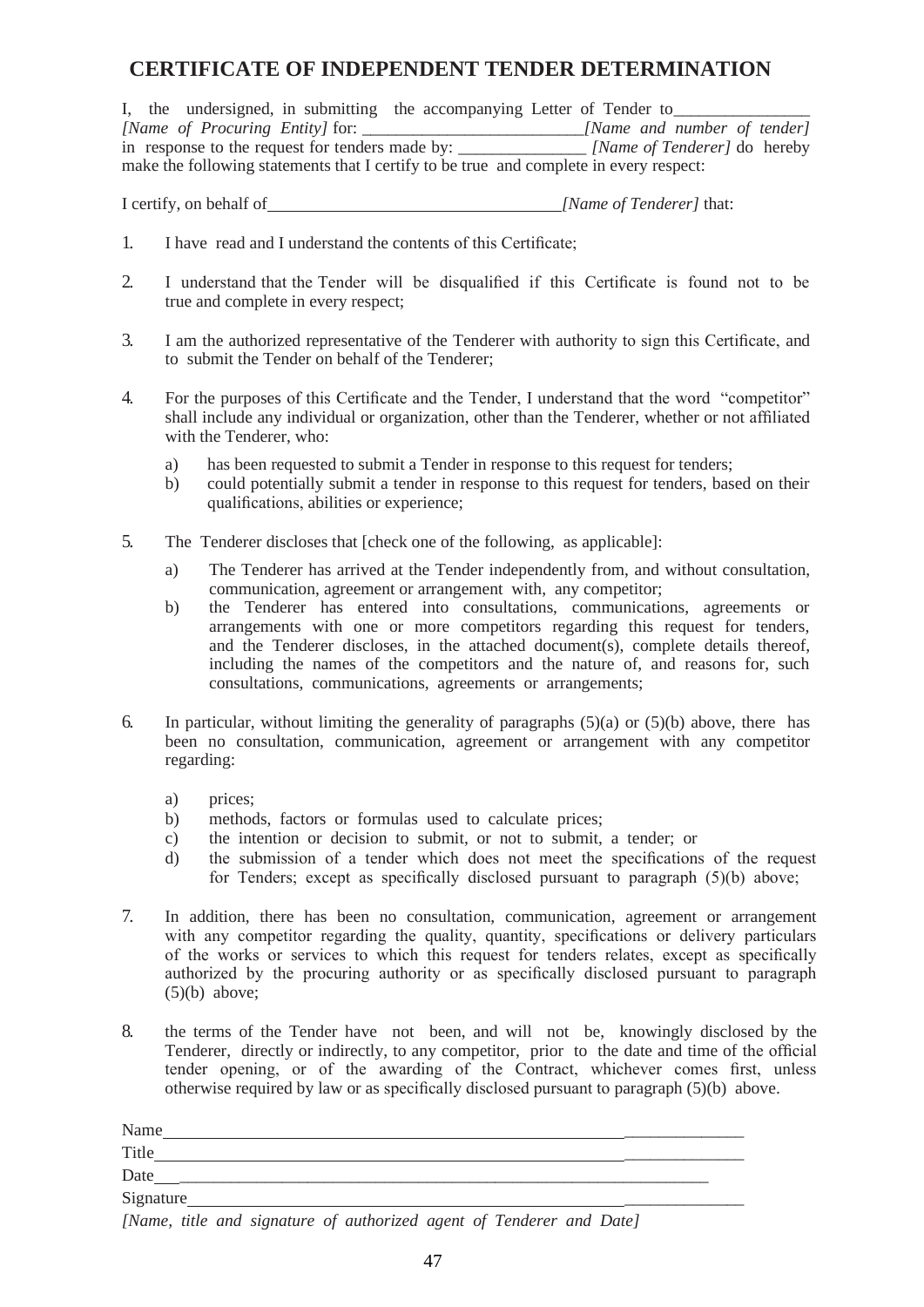#### **SELF-DECLARATION FORMS**

#### **FORM SD1**

#### **SELF DECLARATION THAT THE PERSON/TENDERER IS NOT DEBARRED IN THE MATTER OF THE PUBLIC PROCUREMENT AND ASSET DISPOSAL ACT 2015.**

I ......................................................................... of Post Office Box..............................................being a resident of ............................................. in the Republic of..............................................do hereby make a statement as follows:-

- 1. THAT I am the Company Secretary/Chief Executive/Managing Director/Principal Officer/Director of .............................................*(insert name of the Company)* who is a Bidder in respect of **Tender No.**................................... for................................................................*(insert tender title/description)* for...........................................*(insert name of the Procuring entity)*  and duly authorized and competent to make this statement.
- 2. THAT the aforesaid Bidder, its Directors and subcontractors have not been debarred from participating in procurement proceeding under Part IV of the Act.
- 3. THAT what is deponed to herein above is true to the best of my knowledge, information and belief.

……………… …………………..…. ………………………

(Title) (Signature) (Date)

Bidder Official Stamp…………..……….……………….…………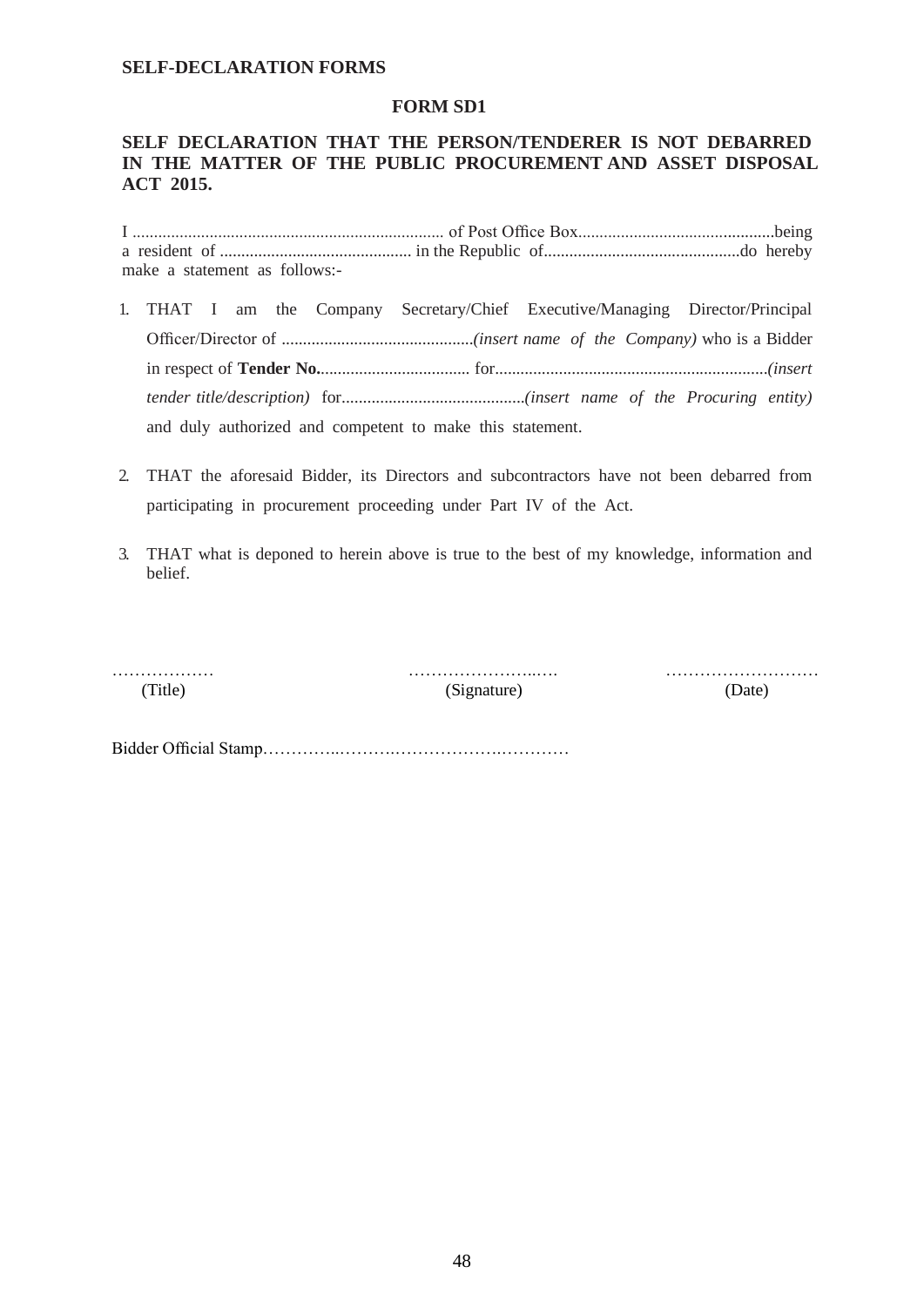#### **FORM SD2**

#### **SELF DECLARATION THAT THE PERSON/TENDERER WILL NOT ENGAGE IN ANY CORRUPT OR FRAUDULENT PRACTICE**

I, ………………………………….... of P.O. Box..............................................being a resident of....................................................................... in the Republic of ................................... do hereby make a statement as follows:-

- 1. THAT I am the Chief Executive/Managing Director/Principal Officer/Director of..................................................……....…………… *(insert name of the Company)* who is a Bidder in respect of **Tender No**. ........................................... for.................................... *(Insert tender title/description) f*or................................................. *(insert name of the Procuring entity)*  and duly authorized and competent to make this statement.
- 2. THAT the aforesaid Bidder, its servants and/or agents /subcontractors will not engage in any corrupt or fraudulent practice and has not been requested to pay any inducement to any member of the Board, Management, Staff and/or employees and/or agents of ……………………..*(insert name of the Procuring entity)* which is the procuring entity.
- 3. THAT the aforesaid Bidder, its servants and/or agents /subcontractors have not offered any inducement to any member of the Board, Management, Staff and/or employees and/or agents of ……………………..*(name of the procuring entity).*
- 4. THAT the aforesaid Bidder will not engage/has not engaged in any corrosive practice with other bidders participating in the subject tender.
- 5. THAT what is deponed to herein above is true to the best of my knowledge information and belief.

………………………. …….…...……. ………………... (Title) (Signature) (Date)

Bidder's Official Stamp……………………………..………………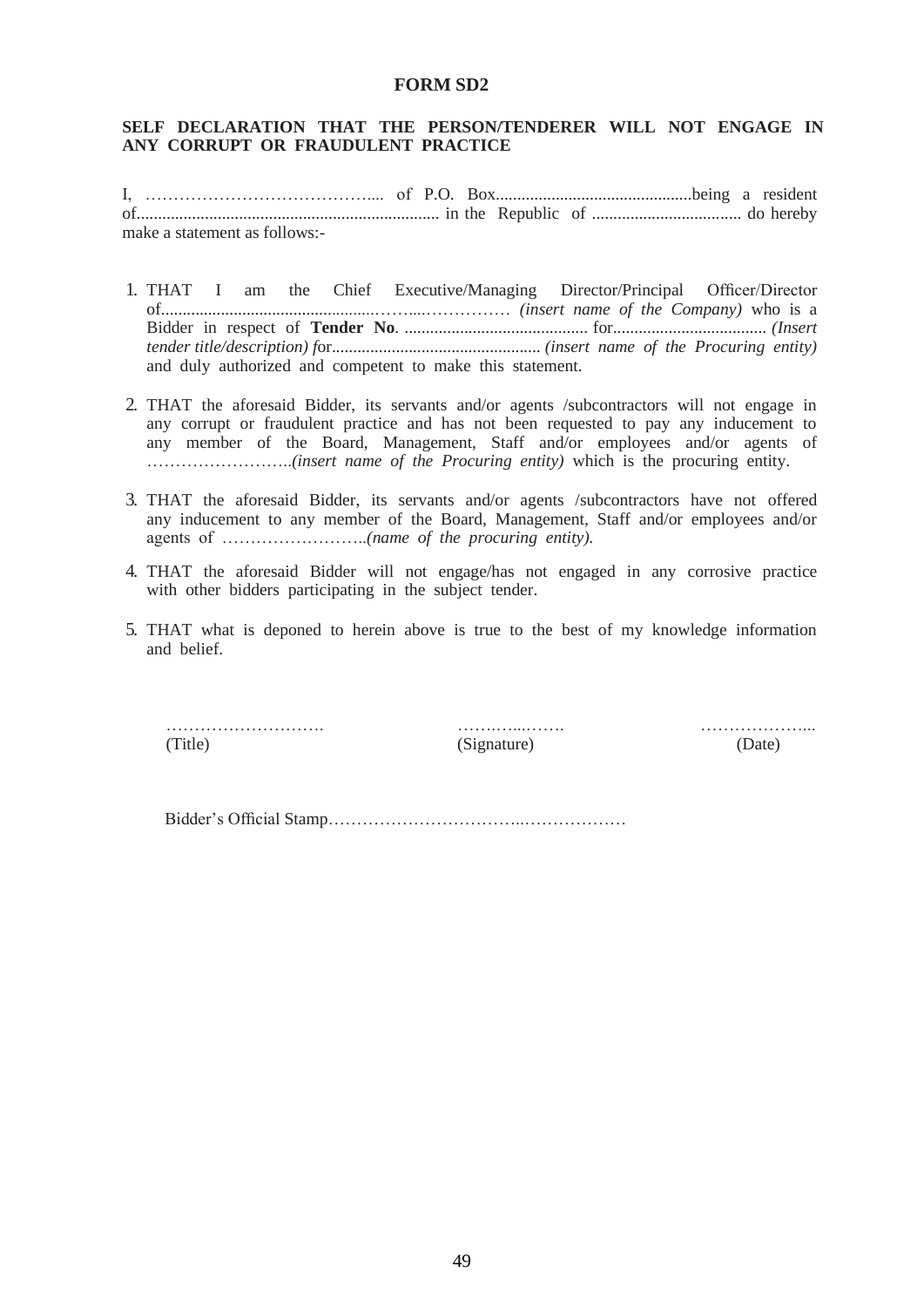## **DECLARATION AND COMMITMENT TO THE CODE OF ETHICS**

| the contents of the Public Procurement & Asset Disposal Act, 2015, Regulations and the   |
|------------------------------------------------------------------------------------------|
| Code of Ethics for persons participating in Public Procurement and Asset Disposal and my |
| responsibilities under the Code.                                                         |
| I do hereby commit to abide by the provisions of the Code of Ethics for persons          |
| participating in Public Procurement and Asset Disposal.                                  |
|                                                                                          |
|                                                                                          |
|                                                                                          |
|                                                                                          |
|                                                                                          |
|                                                                                          |
|                                                                                          |
|                                                                                          |
|                                                                                          |
|                                                                                          |
|                                                                                          |
|                                                                                          |
| (Company Seal/ Rubber Stamp where applicable)                                            |
| Witness                                                                                  |
|                                                                                          |
|                                                                                          |
|                                                                                          |
|                                                                                          |
|                                                                                          |
|                                                                                          |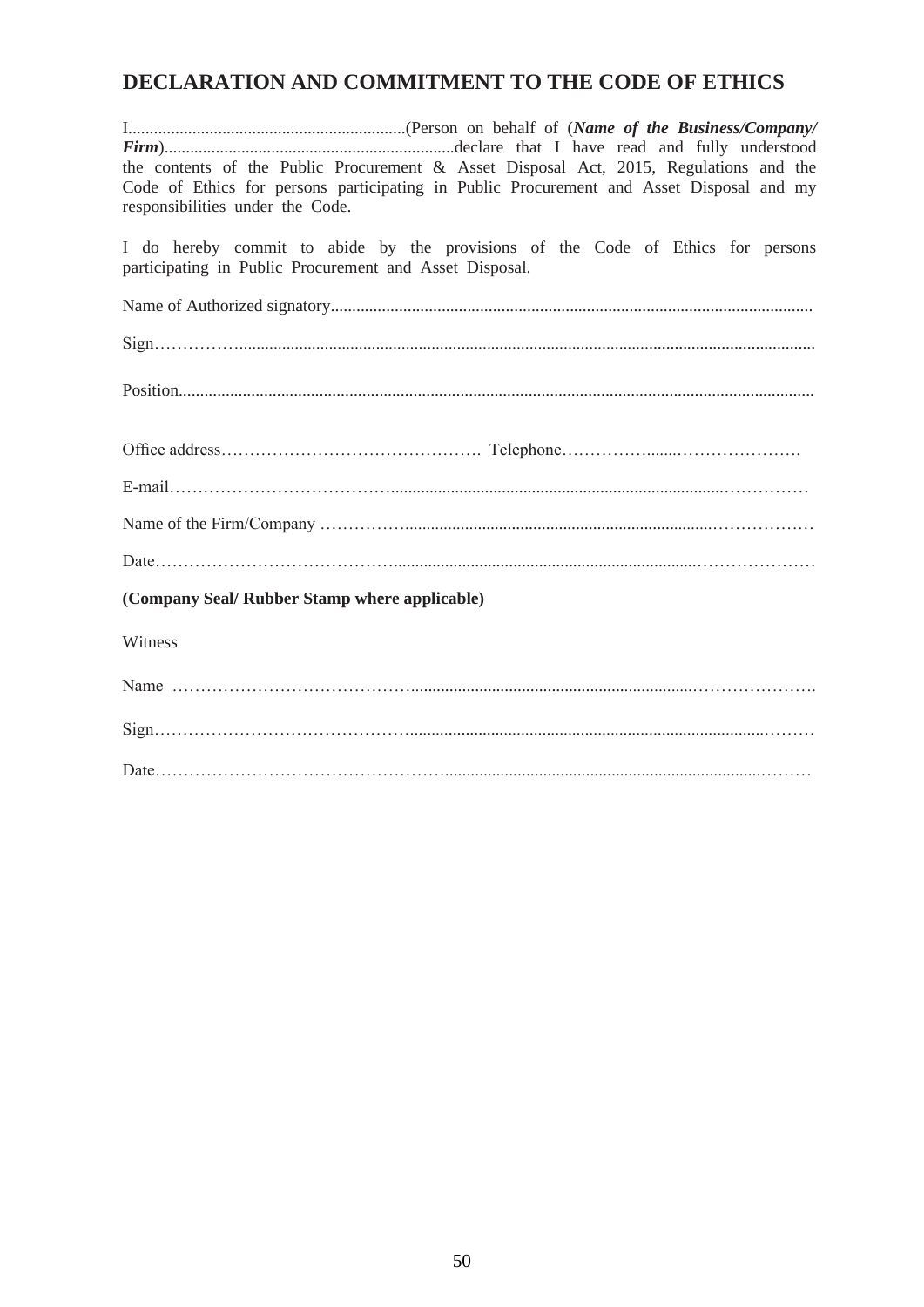## **APPENDIX 1- FRAUD AND CORRUPTION**

*(Appendix 1 shall not be modified)*

#### 1. **Purpose**

1.1 The Government of Kenya's Anti-Corruption and Economic Crime laws and their sanction's policies and procedures, Public Procurement and Asset Disposal Act *(no. 33 of 2015)* and its Regulation, and any other Kenya's Acts or Regulations related to Fraud and Corruption, and similar offences, shall apply with respect to Public Procurement Processes and Contracts that are governed by the laws of Kenya.

#### 2. **Requirements**

- 2.1 The Government of Kenya requires that all parties including Procuring Entities, Tenderers, (applicants/proposers), Consultants, Contractors and Suppliers; any Subcontractors, Sub-consultants, Service providers or Suppliers; any Agents (whether declared or not); and any of their Personnel, involved and engaged in procurement under Kenya's Laws and Regulation, observe the highest standard of ethics during the procurement process, selection and contract execution of all contracts, and refrain from Fraud and Corruption and fully comply with Kenya's laws and Regulations as per paragraphs 1.1 above.
- 2.2 Kenya's public procurement and asset disposal act *(no. 33 of 2015)* under Section 66 describes rules to be followed and actions to be taken in dealing with Corrupt, Coercive, Obstructive, Collusive or Fraudulent practices, and Conflicts of Interest in procurement including consequences for offences committed. A few of the provisions noted below highlight Kenya's policy of no tolerance for such practices and behavior:
	- 1) a person to whom this Act applies shall not be involved in any corrupt, coercive, obstructive, collusive or fraudulent practice; or conflicts of interest in any procurement or asset disposal proceeding;
	- 2) A person referred to under subsection (1) who contravenes the provisions of that sub-section commits an offence;
	- 3) Without limiting the generality of the subsection (1) and (2), the person shall be
		- a) disqualified from entering into a contract for a procurement or asset disposal proceeding; or
			- b) if a contract has already been entered into with the person, the contract shall be voidable;
	- 4) The voiding of a contract by the procuring entity under subsection (7) does not limit any legal remedy the procuring entity may have;
	- 5) An employee or agent of the procuring entity or a member of the Board or committee of the procuring entity who has a conflict of interest with respect to a procurement:
		- a) shall not take part in the procurement proceedings;
		- b) shall not, after a procurement contract has been entered into, take part in any decision relating to the procurement or contract; and
		- c) shall not be a subcontractor for the bidder to whom was awarded contract, or a member of the group of bidders to whom the contract was awarded, but the subcontractor appointed shall meet all the requirements of this Act.
	- 6) An employee, agent or member described in subsection (1) who refrains from doing anything prohibited under that subsection, but for that subsection, would have been within his or her duties shall disclose the conflict of interest to the procuring entity;
	- 7) If a person contravenes subsection (1) with respect to a conflict of interest described in subsection  $(5)(a)$  and the contract is awarded to the person or his relative or to another person in whom one of them had a direct or indirect pecuniary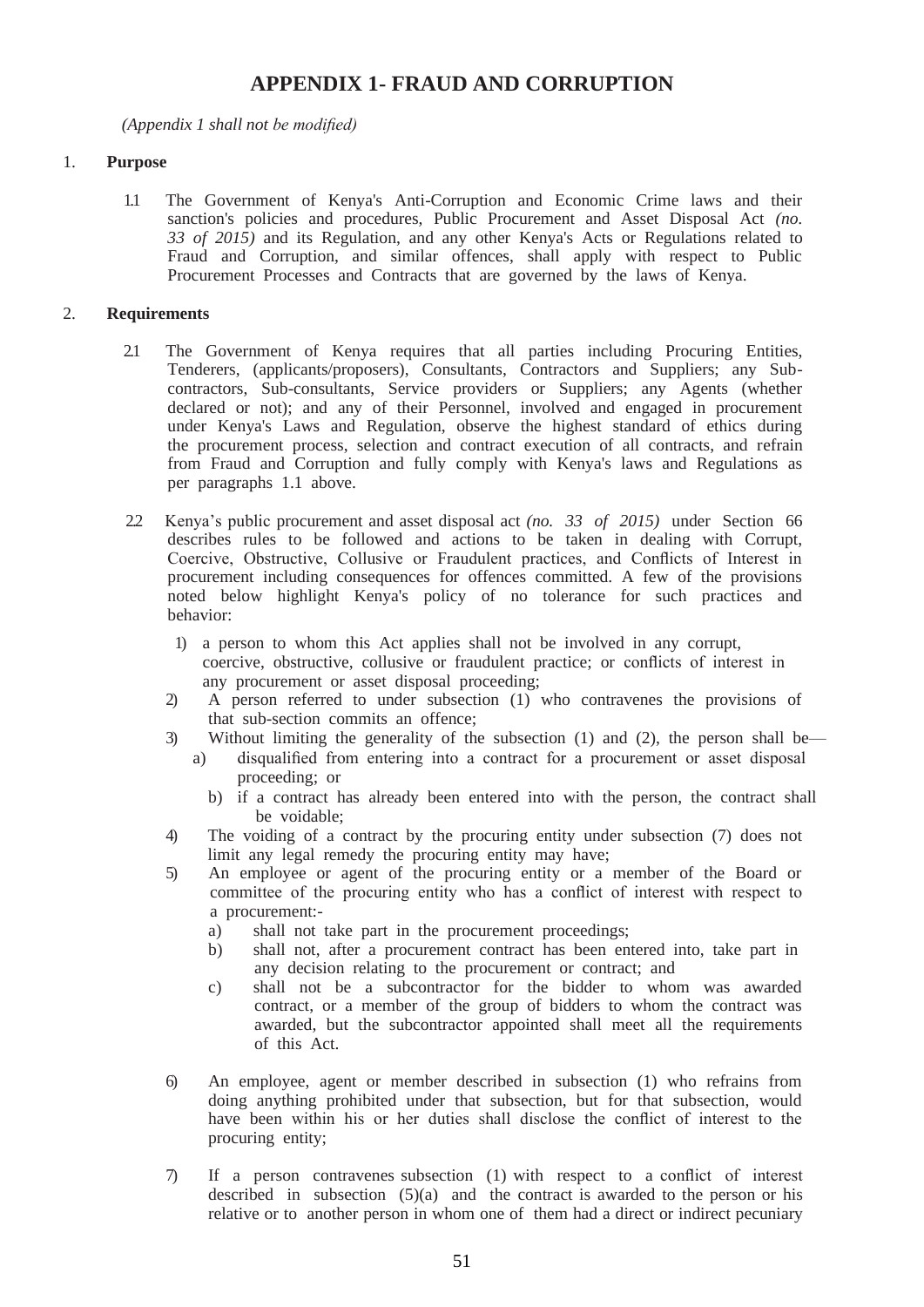interest, the contract shall be terminated and all costs incurred by the public entity shall be made good by the awarding officer. Etc.

- 2.3 In compliance with Kenya's laws, regulations and policies mentioned above, the Procuring Entity:
	- a) Defines broadly, for the purposes of the above provisions, the terms set forth below as follows:
		- i) "corrupt practice" is the offering, giving, receiving, or soliciting, directly or indirectly, of anything of value to influence improperly the actions of another party;
		- ii) "fraudulent practice" is any act or omission, including misrepresentation, that knowingly or recklessly misleads, or attempts to mislead, a party to obtain financial or other benefit or to avoid an obligation;
		- iii) "collusive practice" is an arrangement between two or more parties designed to achieve an improper purpose, including to influence improperly the actions of another party;
		- iv) "coercive practice" is impairing or harming, or threatening to impair or harm, directly or indirectly, any party or the property of the party to influence improperly the actions of a party;
		- v) "obstructive practice" is:
			- deliberately destroying, falsifying, altering, or concealing of evidence material to the investigation or making false statements to investigators in order to materially impede investigation by Public Procurement Regulatory Authority (PPRA) or any other appropriate authority appointed by Government of Kenya into allegations of a corrupt, fraudulent, coercive, or collusive practice; and/or threatening, harassing, or intimidating any party to prevent it from disclosing its knowledge of matters relevant to the investigation or from pursuing the investigation; or
			- acts intended to materially impede the exercise of the PPRA's or the appointed authority's inspection and audit rights provided for under paragraph 2.3 e. below.
	- b) Defines more specifically, in accordance with the above procurement Act provisions set forth for fraudulent and collusive practices as follows:

"fraudulent practice" includes a misrepresentation of fact in order to influence a procurement or disposal process or the exercise of a contract to the detriment of the procuring entity or the tenderer or the contractor, and includes collusive practices amongst tenderers prior to or after tender submission designed to establish tender prices at artificial non-competitive levels and to deprive the procuring entity of the benefits of free and open competition.

- c) Rejects a proposal for award of a contract if PPRA determines that the firm or individual recommended for award, any of its personnel, or its agents, or its sub-consultants, sub-contractors, service providers, suppliers and/ or their employees, has, directly or indirectly, engaged in corrupt, fraudulent, collusive, coercive, or obstructive practices in competing for the contract in question;
- d) Pursuant to the Kenya's above stated Acts and Regulations, may sanction or debar or recommend to appropriate authority (ies) for sanctioning and debarment of a firm or individual, as applicable under the Acts and Regulations;
- e) Requires that a clause be included in Tender documents and Request for Proposal documents requiring (i) Tenderers (applicants/proposers), Consultants, Contractors, and Suppliers, and their Sub-contractors, Sub-consultants, Service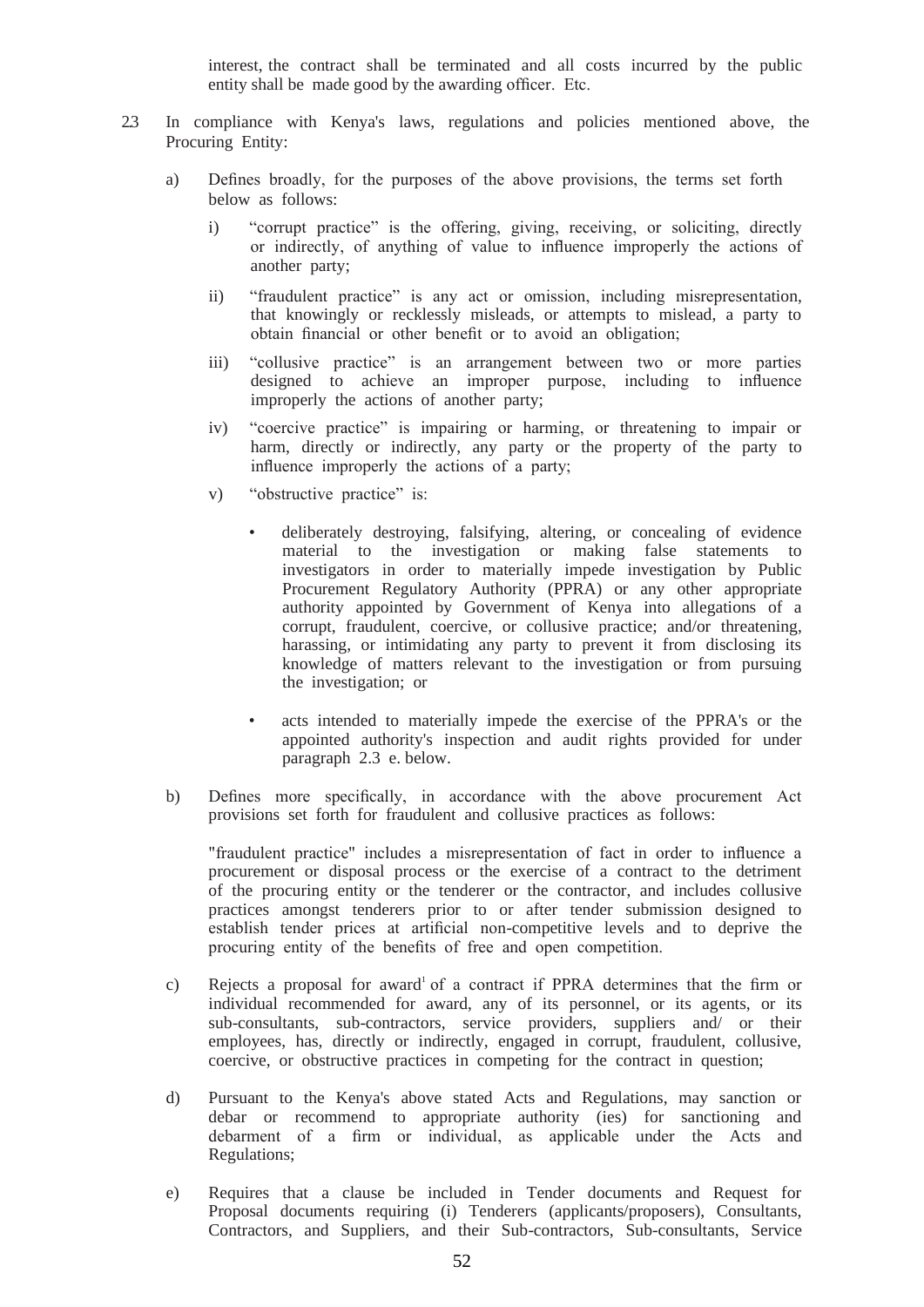providers, Suppliers, Agents personnel, permit the PPRA or any other appropriate authority appointed by Government of Kenya to inspect<sup>2</sup> all accounts, records and other documents relating to the procurement process, selection and/or contract execution, and to have them audited by auditors appointed by the PPRA or any other appropriate authority appointed by Government of Kenya; and

f) Pursuant to Section 62 of the above Act, requires Applicants/Tenderers to submit along with their Applications/Tenders/Proposals a "Self-Declaration Form" as included in the procurement document declaring that they and all parties involved in the procurement process and contract execution have not engaged/will not engage in any corrupt or fraudulent practices.

*.*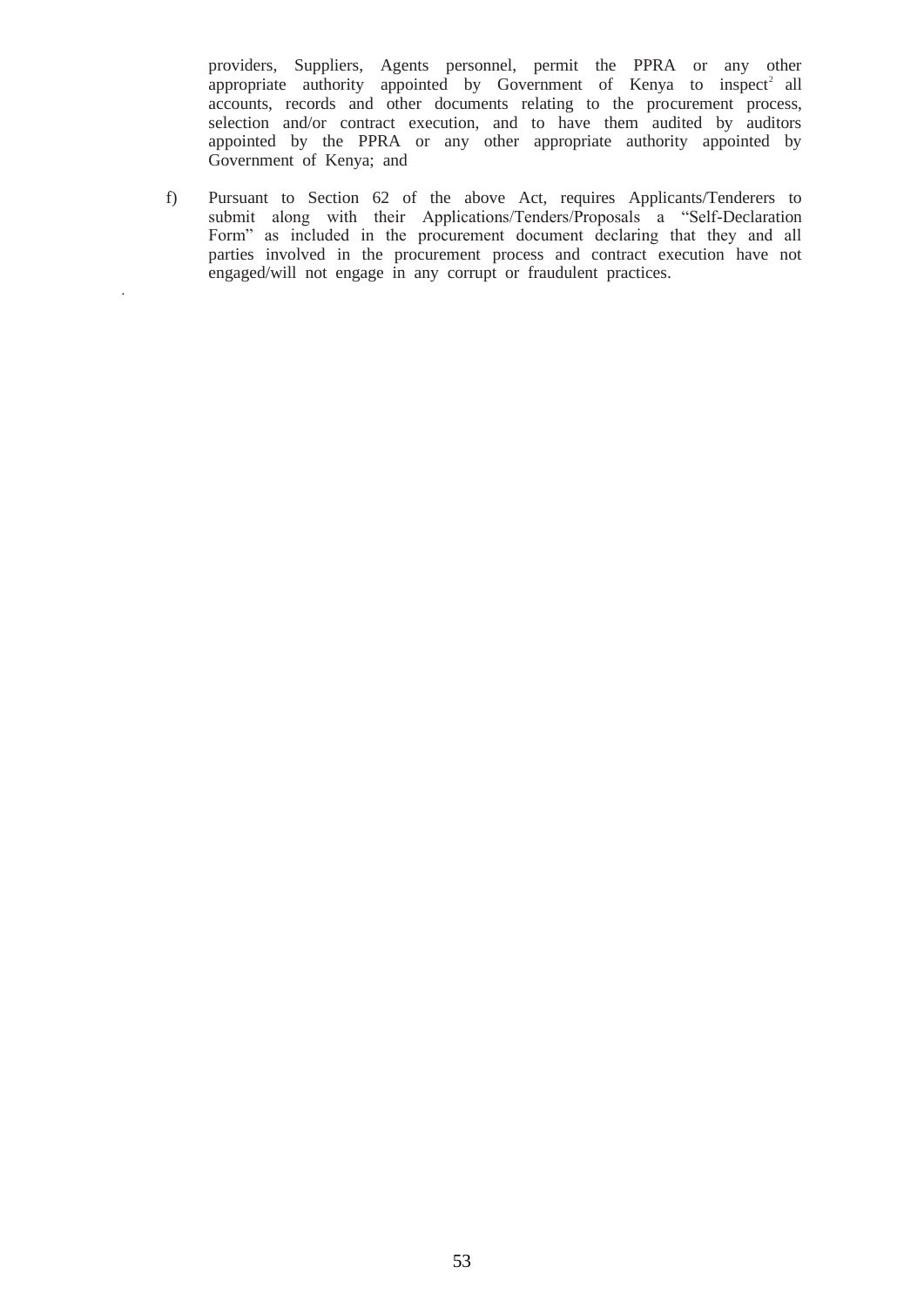## **TENDERER INFORMATION FORM**

*[The tenderer shall fill in this Form in accordance with the instructions indicated below. No alterations to its format shall be permitted and no substitutions shall be accepted.]*

Date: ………………………………… *[Insert date (as day, month and year) of Tender submission*]

**Tender Name and Identification**: ................................. [*Insert identification*

Alternative No.: ................................. *[Insert identification No if this is a Tender for an alternative]* 

Page of pages

1. Tenderer's Name *[insert Tenderer's legal name]*

2. In case of JV, legal name of each member: *[insert legal name of each member in JV]*

3. Tenderer's actual or intended country of registration: *[insert actual or intended country of registration]*

4. Tenderer's year of registration: *[insert Tenderer's year of registration]*

5. Tenderer's Address in country of registration: *[insert Tenderer's legal address in country of registration]*

6. Tenderer's Authorized Representative Information

Name: *[insert Authorized Representative's name]*

Address: *[insert Authorized Representative's Address]*

Telephone/Fax numbers: *[insert Authorized Representative's telephone/fax numbers]*

Email Address: *[insert Authorized Representative's email address]*

7. Attached are copies of original documents of *[check the box(es) of the attached original documents]*

 $\Box$  For Kenyan Tenderers a current tax clearance certificate or tax exemption certificate issued by the Kenya Revenue Authority in accordance with ITT 3.14.

 $\Box$  Articles of Incorporation (or equivalent documents of constitution or association), and/or documents of registration of the legal entity named above, in accordance with ITT 3.4.

 $\square$  In case of JV, letter of intent to form JV or JV agreement, in accordance with ITT 3.1.

 $\Box$  In case of state-owned enterprise or institution, in accordance with ITT 4.6 documents establishing:

(i) Legal and financial autonomy

(ii) Operation under commercial law

(iii) Establishing that the tenderer is not under the supervision of the Procuring Entity

2. Included are the organizational chart, a list of Board of Directors, and the beneficial ownership.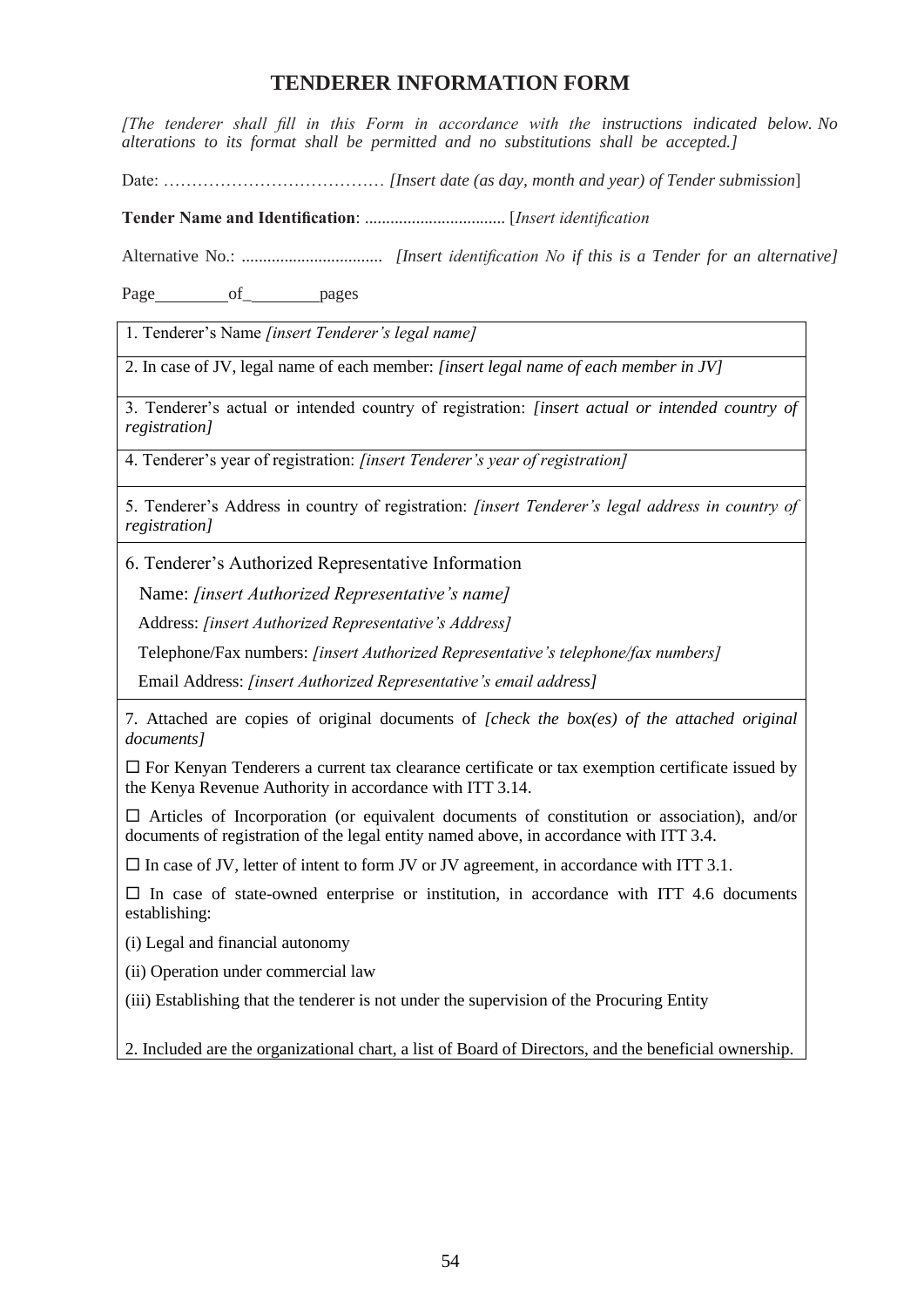## **TENDERER'S JV MEMBERS INFORMATION FORM**

*[The tenderer shall fill in this Form in accordance with the instructions indicated below. The following table shall be filled in for the tenderer and for each member of a Joint Venture].*

**Date:**.................................*[insert date (as day, month and year) of Tender submission].*

**Tender Name and Identification**: ................................. *[insert identification]* 

**Alternative No**.:.................... *[insert identification No if this is a Tender for an alternative].*

Page of pages

1.Tenderer's Name: *[insert Tenderer's legal name]*

2. Tenderer's JV Member's name: *[insert JV's Member legal name]*

3. Tenderer's JV Member's country of registration: *[insert JV's Member country of registration]*

4. Tenderer's JV Member's year of registration: *[insert JV's Member year of registration]*

5. Tenderer's JV Member's legal address in country of registration: *[insert JV's Member legal address in country of registration]*

6. Tenderer's JV Member's authorized representative information

Name: *[insert name of JV's Member authorized representative]*

Address: *[insert address of JV's Member authorized representative]*

Telephone/Fax numbers: *[insert telephone/fax numbers of JV's Member authorized representative]*

Email Address: *[insert email address of JV's Member authorized representative]*

7. Attached are copies of original documents of *[check the box(es) of the attached original documents]*

 Articles of Incorporation (or equivalent documents of constitution or association), and/or registration documents of the legal entity named above, in accordance with ITT 4.4.

 $\Box$  In case of a state-owned enterprise or institution, documents establishing legal and financial autonomy, operation in accordance with commercial law, and that they are not under the supervision of the Procuring Entity, in accordance with ITT 4.6.

8. Included are the organizational chart, a list of Board of Directors, and the beneficial ownership.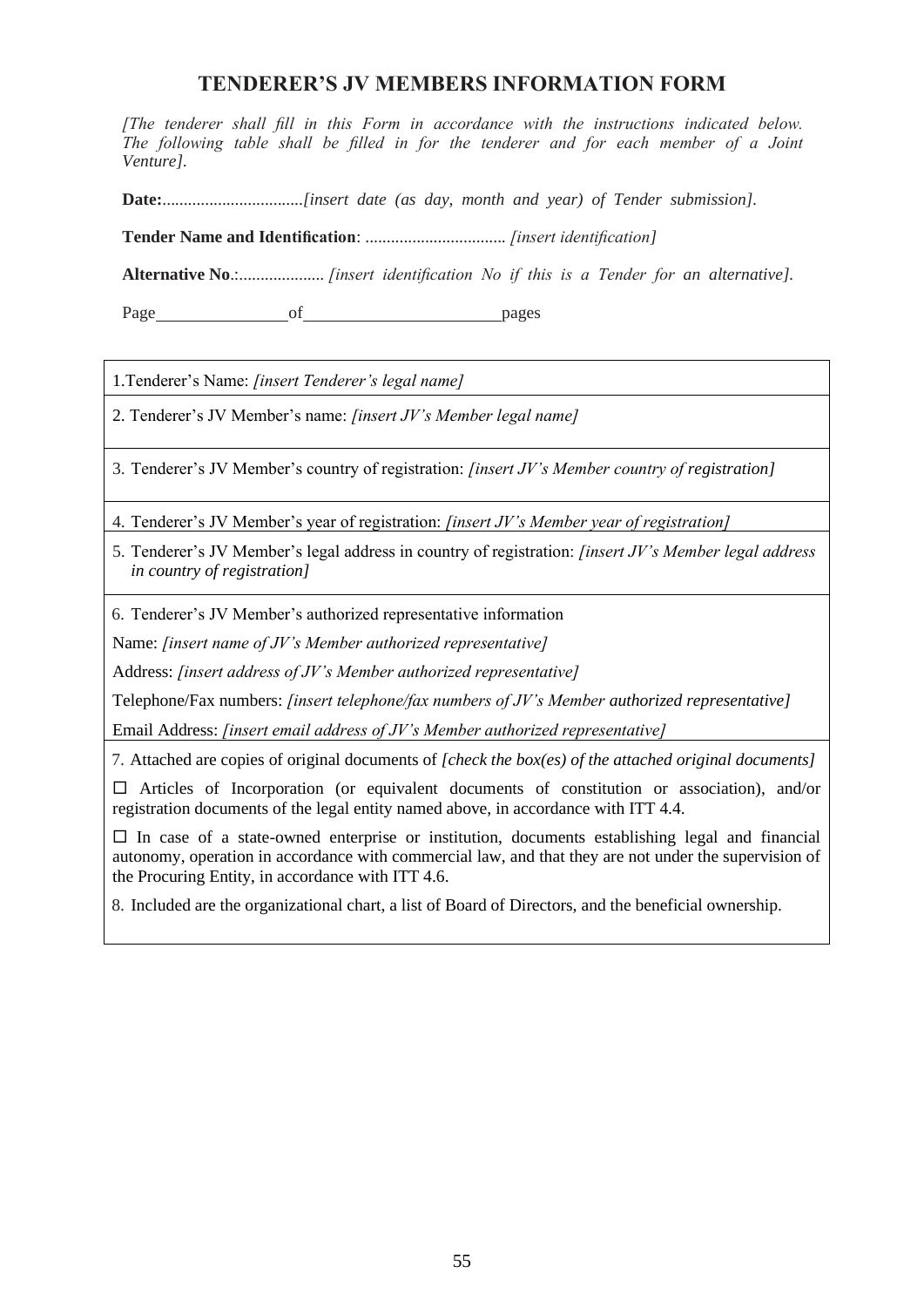#### **Price Schedule Forms**

*[The tenderer shall fill in these Price Schedule Forms in accordance with the instructions indicated. The list of line items in column 1 of the Price Schedules shall coincide with the List of Goods and Related Services specified by the Procuring Entity in the Schedule of Requirements.]*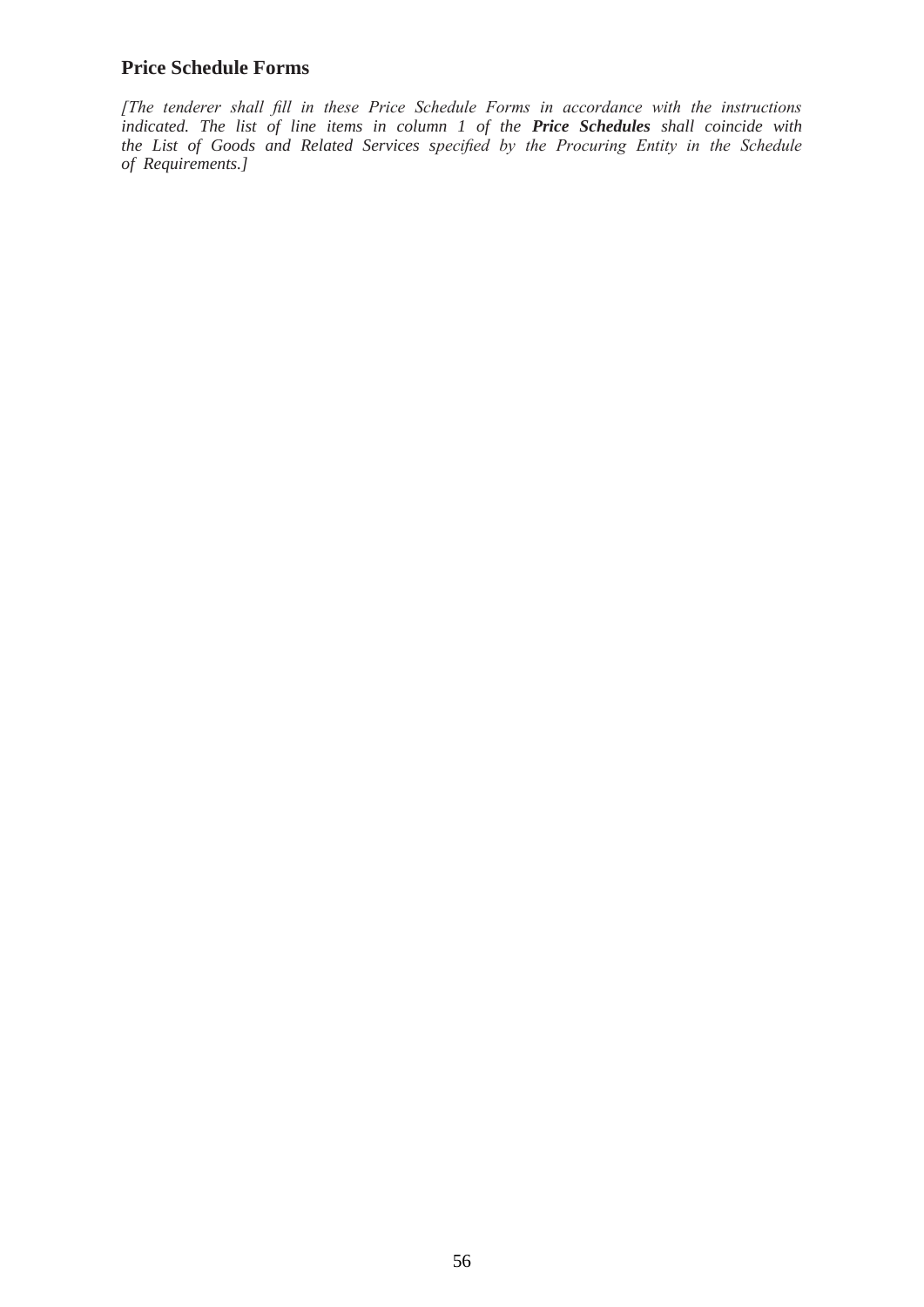|                                                            |                                      |                                                                |                                                   |                                                                                    | (Group C Tenders, goods to be imported)                                                                            |            |                                                                                                                                                                                                                                    |                                           |
|------------------------------------------------------------|--------------------------------------|----------------------------------------------------------------|---------------------------------------------------|------------------------------------------------------------------------------------|--------------------------------------------------------------------------------------------------------------------|------------|------------------------------------------------------------------------------------------------------------------------------------------------------------------------------------------------------------------------------------|-------------------------------------------|
|                                                            | Currencies in accordance with ITT 15 |                                                                |                                                   |                                                                                    |                                                                                                                    |            |                                                                                                                                                                                                                                    | ITT No:                                   |
|                                                            |                                      |                                                                |                                                   |                                                                                    |                                                                                                                    |            | Page $N^{\circ}$ _______ of ______                                                                                                                                                                                                 |                                           |
|                                                            |                                      |                                                                |                                                   |                                                                                    | <sub>0</sub>                                                                                                       |            | 8                                                                                                                                                                                                                                  |                                           |
| Line<br>Item<br>$N^{\circ}$                                | Description of Goods                 | Country<br>of Origin                                           | Delivery<br>Date<br>as<br>defined by<br>Incoterms | Quantity<br>physical unit                                                          | and Unit price<br>CIP [insert place of $\vert$ line item<br>destination]<br>in accordance with<br>ITT $14.8(b)(i)$ | (Col. 5x6) | CIP Price per Price per line item for Total Price per Line<br>inland transportation and item<br>other services required in $ $ (Col. 7+8)<br>Kenya to convey the<br>Goods to their final<br>destination specified in<br><b>TDS</b> |                                           |
| [insert<br>number<br>the<br>$\mathit{of}$<br><i>item</i> ] | [insert name of good]                | <i>linsert</i><br>country<br>of origin Delivery<br>οf<br>Good] | <i>linsert</i><br>quoted<br>the Date]             | of units to be $CIP$ per unit]<br>supplied<br>and<br>name of the<br>physical unit] | $[insert \ number]$ $[insert \ unit \ price]$ $[insert \ unit \ price]$                                            | line item] | total <i>linsert</i> the corresponding<br>$CIP$ price per price per line item]                                                                                                                                                     | [insert total price of the]<br>line item] |
|                                                            |                                      |                                                                |                                                   |                                                                                    |                                                                                                                    |            | <b>Total Price</b>                                                                                                                                                                                                                 |                                           |

Name of tenderer *[insert complete name of tenderer]* Signature of tenderer *[signature of person signing the Tender]* Date *[Insert Date]*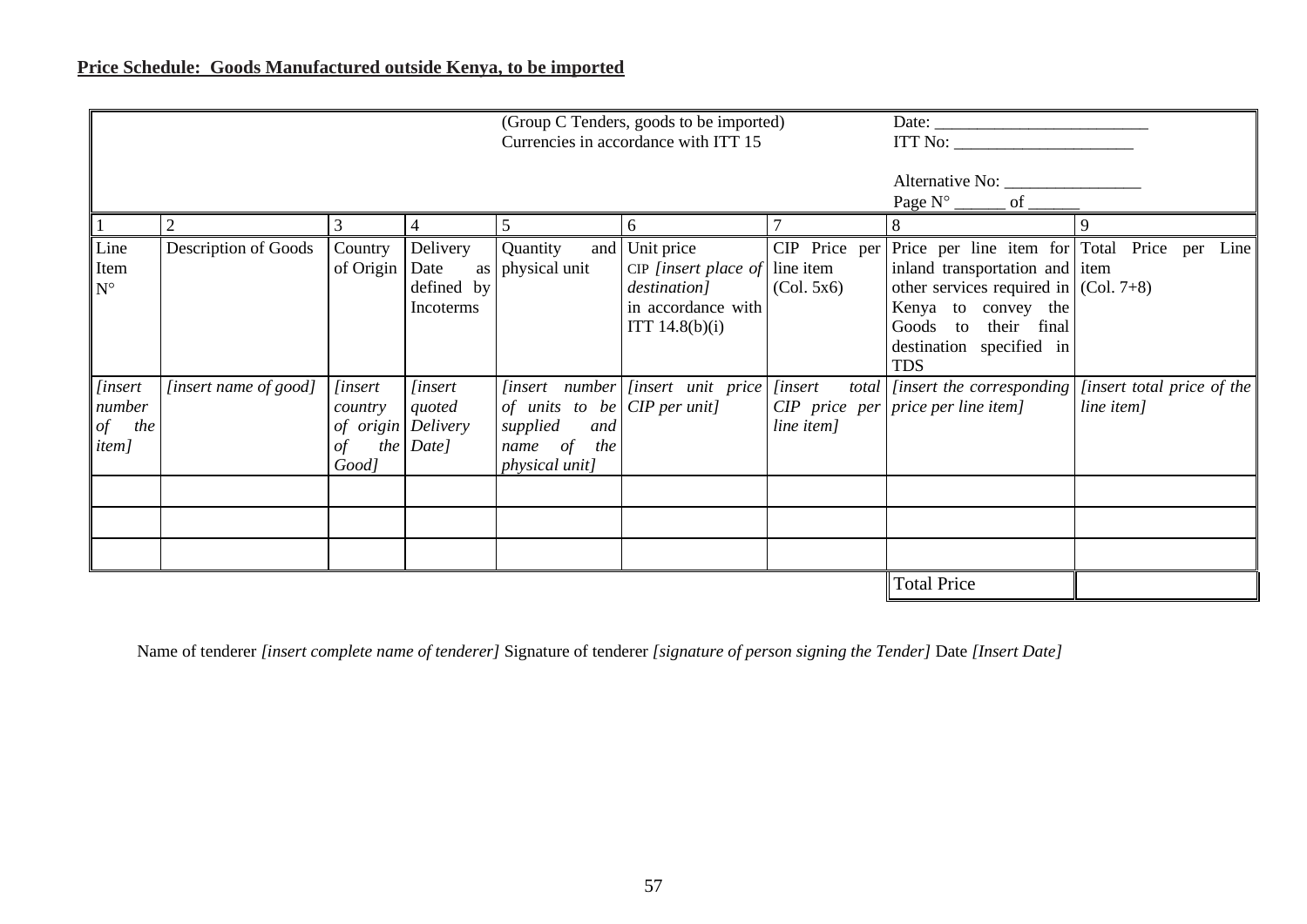#### **Price Schedule: Goods Manufactured Outside Kenya, already imported\***

|                                          | (Group C Tenders, Goods already imported)<br>Currencies in accordance with ITT 15 |                                                                                     |                                                  |                                                                                                |                                                          |                                                                                            |                                                                                                       | $\begin{tabular}{ c c } \hline \text{ITT No: } \quad \quad \quad & \quad \quad \quad \\ \hline \end{tabular}$                   |                                                                                                                                                                                                                                                                                                                       |                                                                                                                                                                         |                           |
|------------------------------------------|-----------------------------------------------------------------------------------|-------------------------------------------------------------------------------------|--------------------------------------------------|------------------------------------------------------------------------------------------------|----------------------------------------------------------|--------------------------------------------------------------------------------------------|-------------------------------------------------------------------------------------------------------|---------------------------------------------------------------------------------------------------------------------------------|-----------------------------------------------------------------------------------------------------------------------------------------------------------------------------------------------------------------------------------------------------------------------------------------------------------------------|-------------------------------------------------------------------------------------------------------------------------------------------------------------------------|---------------------------|
|                                          | $\overline{c}$                                                                    | 3                                                                                   | 4                                                | 5                                                                                              | 6                                                        |                                                                                            | 8                                                                                                     |                                                                                                                                 | 10                                                                                                                                                                                                                                                                                                                    | 11                                                                                                                                                                      | 12                        |
| Line Item<br>$N^{\circ}$                 | Description of Goods                                                              | Country<br>of Origin                                                                | Delivery<br>Date as<br>defined<br>by<br>Incoterm | Quantity and Unit price Custom<br>physical unit including                                      | Custom<br>Import<br>in<br>$accordance$ [to<br>14.8(c)(i) | Duties<br>and of<br>$14.8(c)(ii)$ ,<br>with ITT supported by $ Col.7\rangle$<br>documents] | Taxes paid, with ITT with ITT $14.8$ accordance<br>$(c)$ (iii)<br>be   (Col. 6 minus   $14.8(c)(i)$ ) | custom item net of for inland<br>Duties and paid per unit import taxes, and Import other services<br>with<br>$(Col. 5\times 8)$ | Unit Price net Price per line Price per line item<br>Import Taxes duties and Custom Duties transportation and<br>in accordance in $\alpha$ accordance Taxes paid, in required in Kenya to<br>convey the goods to<br>ITT their final<br>destination, as<br>specified in TDS in<br>accordance with ITT<br>14.8 $(c)(v)$ | Sales and other Total Price<br>taxes paid or $per$<br>payable per item item<br>if Contract is $ $ (Col. 9+10)<br>awarded<br>(in<br>accordance with<br>ITT $14.8(c)(iv)$ | line                      |
| <i>linsert</i><br>number of<br>the item] | [insert name of Goods]                                                            | <i>linsert</i><br>country of quoted<br><i>origin</i> of Delivery<br>the Good] Date] | <i>linsert</i>                                   | <i>linsert</i><br>number<br>units to be unit]<br>supplied and<br>name of the<br>physical unit] | <i>linsert unit linsert</i>                              | and<br>paid per unit] and                                                                  | <i>linsert</i><br><i>import</i> duties<br>taxes]                                                      | <i>import taxes]</i>                                                                                                            | of price per custom duties price net of per line item item for inland other<br>$\frac{1}{1}$ taxes custom duties net of custom transportation and payable per item per<br>and other<br><i>required in Kenya]</i>                                                                                                      | services if Contract is item]<br>awarded]                                                                                                                               | taxes total price<br>line |
|                                          |                                                                                   |                                                                                     |                                                  |                                                                                                |                                                          |                                                                                            |                                                                                                       |                                                                                                                                 |                                                                                                                                                                                                                                                                                                                       | <b>Total Tender</b><br>Price                                                                                                                                            |                           |

Name of tenderer [*insert complete name of tenderer*] Signature of tenderer [*signature of person signing the Tender*] Date [*insert date*]

\* *[For previously imported Goods, the quoted price shall be distinguishable from the original import value of these Goods declared to customs and shall include any rebate or mark-up of the*  local agent or representative and all local costs except import duties and taxes, which have been and/or have to be paid by the Procuring Entity. For clarity, the tenderers are asked to quote *the price including import duties, and additionally to provide the import duties and the price net of import duties which is the difference of those values.]*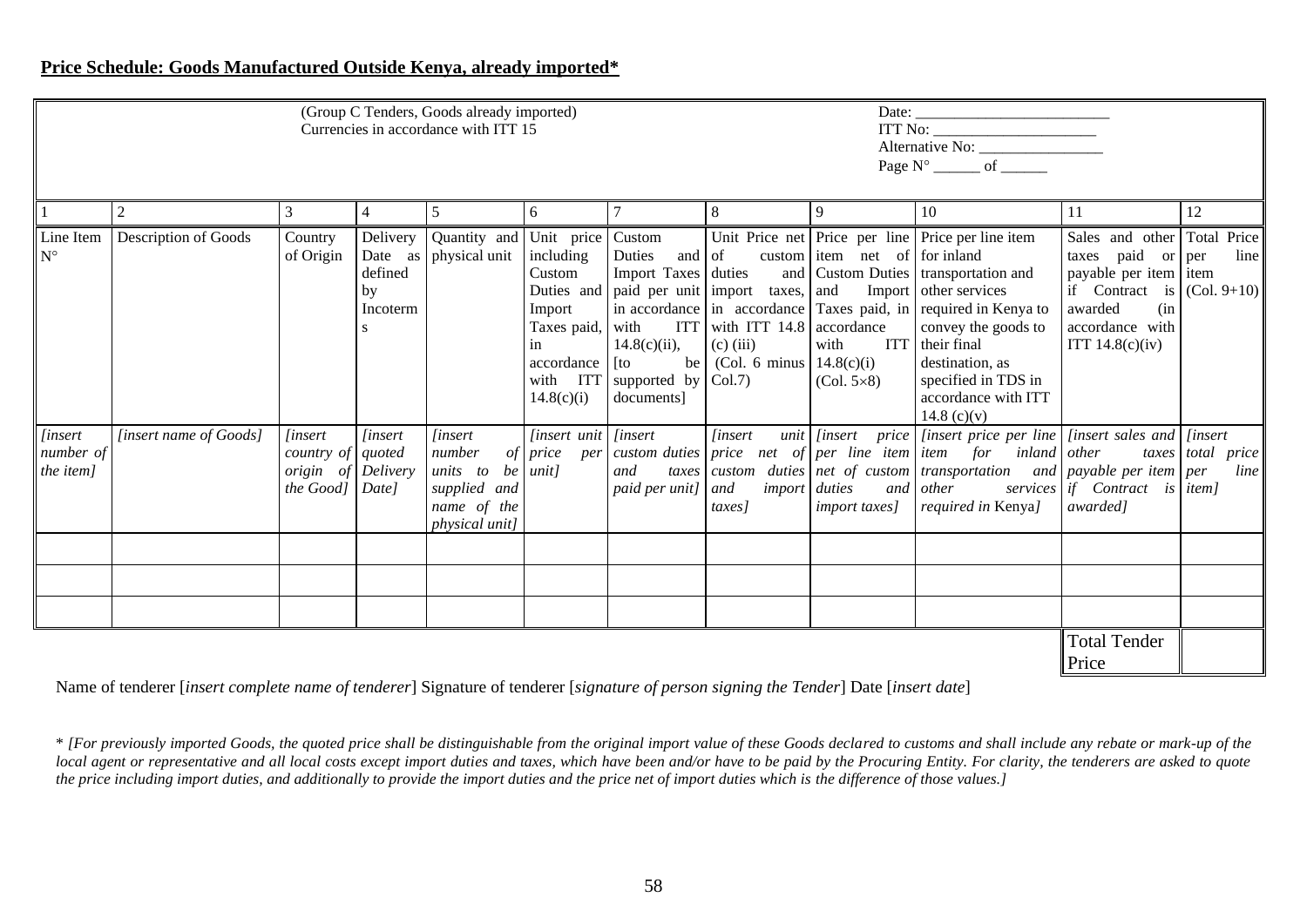## **Price Schedule: Goods Manufactured in Kenya**

| Kenya                                    | (Group A and B Tenders)<br>Currencies in accordance with ITT 15 |                                                   |                                                                                                                                   |                          |                                                           |                                                                                               | Alternative No: $\frac{1}{\text{Page N}^{\circ} \text{ of } \_\_\_\_\_\_\_\_ \text{off} \_\_\_\_\_\_\_\_\_\_\_\_\_\_}}$                                                                                                                                                                  |                                    |    |
|------------------------------------------|-----------------------------------------------------------------|---------------------------------------------------|-----------------------------------------------------------------------------------------------------------------------------------|--------------------------|-----------------------------------------------------------|-----------------------------------------------------------------------------------------------|------------------------------------------------------------------------------------------------------------------------------------------------------------------------------------------------------------------------------------------------------------------------------------------|------------------------------------|----|
|                                          | 2                                                               | 3                                                 | 4                                                                                                                                 | 5 <sup>5</sup>           | 6                                                         |                                                                                               | 8                                                                                                                                                                                                                                                                                        | 9                                  | 10 |
| Line Item<br>$N^{\circ}$                 | Description of Goods                                            | Delivery<br>Date as<br>defined<br>by<br>Incoterms | Quantity<br>and<br>physical<br>unit                                                                                               | Unit price<br><b>EXW</b> | price<br>line item<br>$(Col. 4\times 5)$                  | per for<br>other<br>required in Kenya<br>to convey the<br>Goods to their final<br>destination | Total EXW Price per line item Cost of local labor, raw Sales and other taxes Total Price per line<br>inland   materials and components   payable per line item if   item<br>transportation and from with origin in Kenya Contract is awarded (in $ $ (Col. 6+7)<br>services \% of Col. 5 | accordance with ITT<br>14.8(a)(ii) |    |
| <i>[insert</i><br>number of<br>the item] | [insert name of Good]                                           | <i>linsert</i><br>quoted<br>Delivery<br>Date]     | <i>linsert</i><br>$number \ of$ <i>EXW</i><br>units to be $price$<br>supplied<br>and<br>name<br>the<br>οf<br>physical<br>$unit$ ] | <i>linsert</i>           | [insert total [insert<br>unit EXW<br>per<br><i>item</i> ] | price corresponding<br>line price per line item]                                              | the   [Insert cost of local labor, $ $ [insert sales and other $ $ [insert total price per $ $<br>raw<br>material<br>components from within item if Contract is<br>the Purchase's country as $\vert$ awarded]<br>a % of the EXW price per<br>line item]                                  | and taxes payable per line item]   |    |
|                                          |                                                                 |                                                   |                                                                                                                                   |                          |                                                           |                                                                                               |                                                                                                                                                                                                                                                                                          |                                    |    |
|                                          |                                                                 |                                                   |                                                                                                                                   |                          |                                                           |                                                                                               |                                                                                                                                                                                                                                                                                          |                                    |    |
|                                          |                                                                 |                                                   |                                                                                                                                   |                          |                                                           |                                                                                               |                                                                                                                                                                                                                                                                                          | <b>Total Price</b>                 |    |

Name of tenderer [*insert complete name of tenderer*] Signature of tenderer [*signature of person signing the Tender*] Date [*insert date*]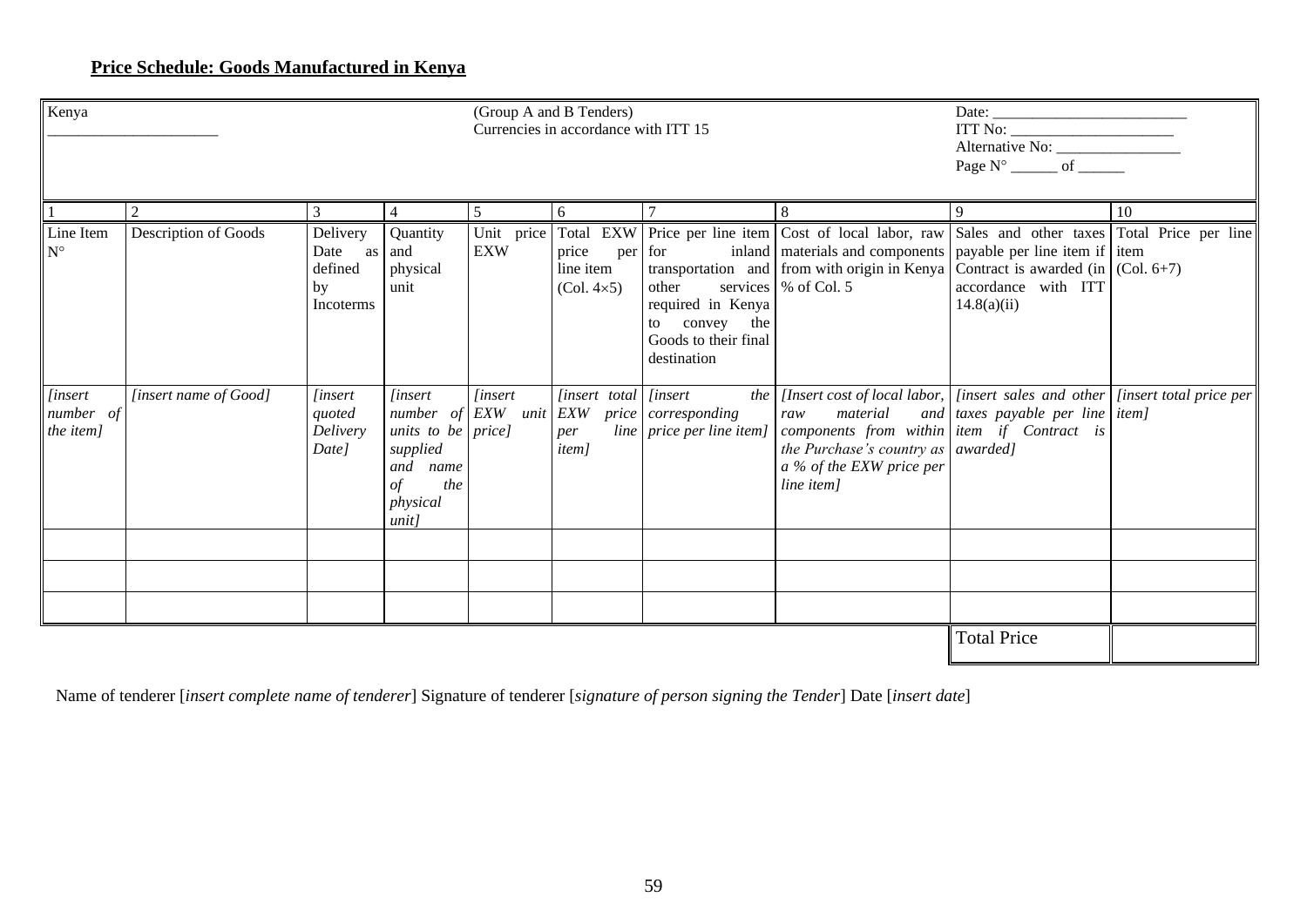## **Price and Completion Schedule - Related Services** *{NOT APPLICABLE}*

|                                             | Currencies in accordance with ITT 15                                                                                                                  | Date:                                                         |                                                                           |                                                                             |                                                          |                                                           |
|---------------------------------------------|-------------------------------------------------------------------------------------------------------------------------------------------------------|---------------------------------------------------------------|---------------------------------------------------------------------------|-----------------------------------------------------------------------------|----------------------------------------------------------|-----------------------------------------------------------|
|                                             |                                                                                                                                                       |                                                               |                                                                           |                                                                             | <b>ITT</b>                                               | No:                                                       |
|                                             |                                                                                                                                                       |                                                               |                                                                           |                                                                             | Alternative                                              | No:                                                       |
|                                             |                                                                                                                                                       |                                                               |                                                                           |                                                                             | Page N°                                                  | of                                                        |
|                                             | $\overline{2}$                                                                                                                                        | 3                                                             | 4                                                                         | 5                                                                           | 6                                                        |                                                           |
| Service<br>$\mathbf{N}^{\circ}$             | Description of Services (excludes<br>inland transportation and other<br>services required in Kenya to convey<br>the goods to their final destination) | Country of<br>Origin                                          | Delivery Date at place<br>of Final destination                            | Quantity and physical unit                                                  | Unit price                                               | Total Price per<br>Service<br>$(Col. 5*6$ or<br>estimate) |
| <i>[insert</i><br>number of the<br>Service] | [insert name of Services]                                                                                                                             | <i>linsert</i><br>country of<br>origin of<br>the<br>Services] | [insert delivery date at<br>place of final<br>destination per<br>Service] | [insert number of units to be<br>supplied and name of the<br>physical unit] | <i>linsert unit</i><br><i>price per</i><br><i>item</i> ] | [insert total price<br>per item]                          |
|                                             |                                                                                                                                                       |                                                               |                                                                           |                                                                             |                                                          |                                                           |
|                                             |                                                                                                                                                       |                                                               |                                                                           |                                                                             |                                                          |                                                           |
|                                             |                                                                                                                                                       |                                                               |                                                                           |                                                                             |                                                          |                                                           |
|                                             |                                                                                                                                                       |                                                               |                                                                           |                                                                             |                                                          |                                                           |
|                                             |                                                                                                                                                       |                                                               |                                                                           | <b>Total Tender Price</b>                                                   |                                                          |                                                           |

Name of tenderer [*insert complete name of tenderer*] Signature of tenderer [*signature of person signing the Tender*] Date [*insert date*]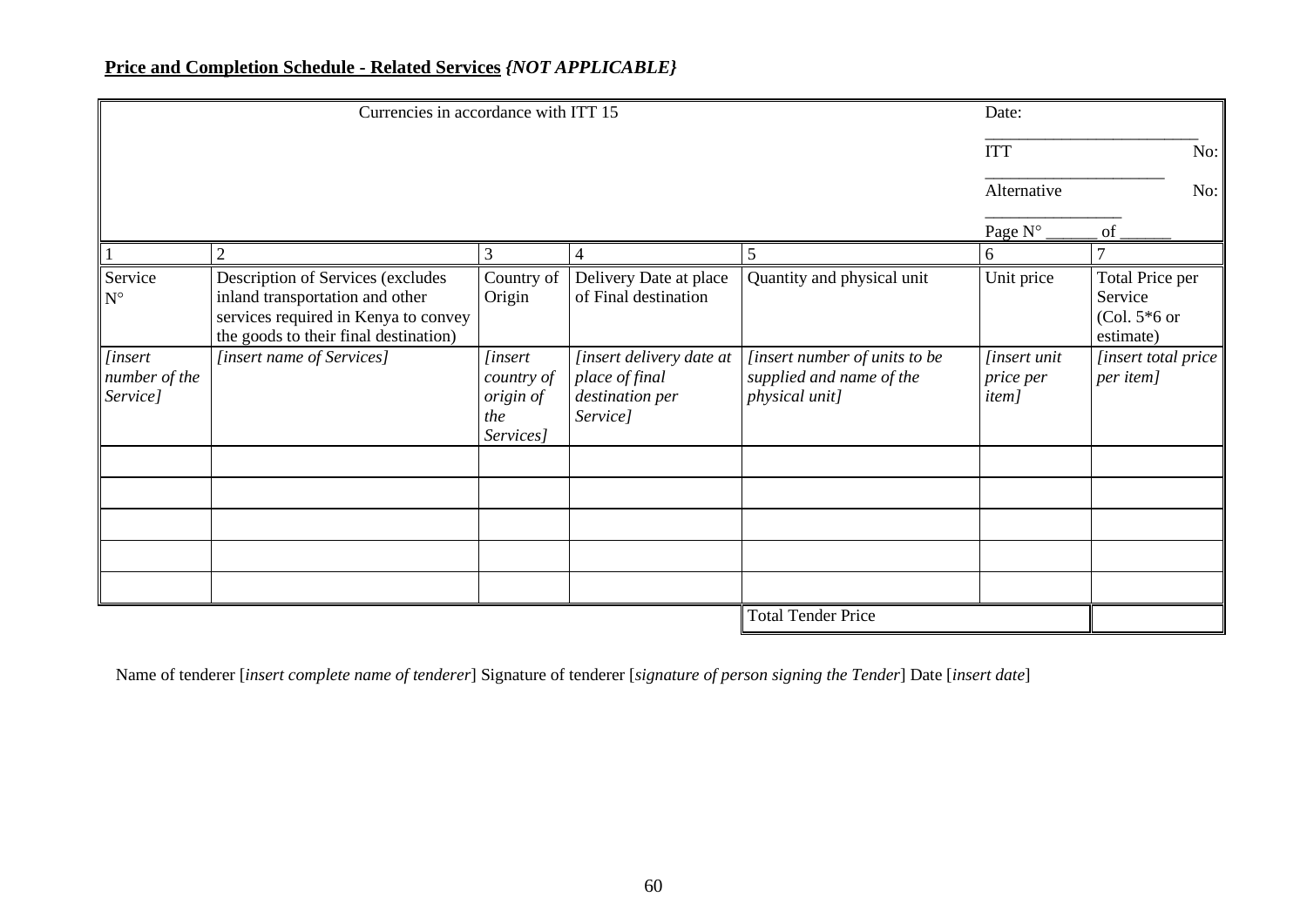## **FORM OF TENDER SECURITY-[Demand Bank Guarantee]**

| <b>Beneficiary:</b>                                                                                                            |  |
|--------------------------------------------------------------------------------------------------------------------------------|--|
|                                                                                                                                |  |
| Date:<br><u> 1980 - Jan Sterling von Berling von Berling von Berling von Berling von Berling von Berling von Berling von B</u> |  |
|                                                                                                                                |  |
| Guarantor:                                                                                                                     |  |

- 1. We have been informed that 1. The subset of the Applicant of the Applicant and the Applicant of the Applicant of the Applicant of the Applicant of the Applicant of the Applicant of the Applicant of the Applicant of the submitted or will submit to the Beneficiary its Tender (herein after called" the Tender") for the execution of under Request for Tenders No.("the ITT").
- 2. Furthermore, we understand that, according to the Beneficiary's conditions, Tenders must be supported by a Tender guarantee.
- 3. At the request of the Applicant, we, as Guarantor, hereby irrevocably undertake to pay the Beneficiary any sum or sums not exceeding in total an amount of ( ) upon receipt by us of the Beneficiary's complying demand, supported by the Beneficiary's statement, whether in the demand itself or a separate signed document accompanying or identifying the demand, stating that either the Applicant:
- (a) has withdrawn its Tender during the period of Tender validity set forth in the Applicant's Letter of Tender ("the Tender Validity Period"), or any extension thereto provided by the Applicant; or
- b) having been notified of the acceptance of its Tender by the Beneficiary during the Tender Validity Period or any extension there to provide by the Applicant, (i) has failed to execute the contract agreement, or (ii) has failed to furnish the Performance.
- 4. This guarantee will expire: (a) if the Applicant is the successful Tenderer, upon our receipt of copies of the contract agreement signed by the Applicant and the Performance Security and, or (b) if the Applicant is not the successful Tenderer, upon the earlier of (i) our receipt of a copy of the Beneficiary's notification to the Applicant of the results of the Tendering process; or (ii) thirty days after the end of the Tender Validity Period.
- 5. Consequently, any demand for payment under this guarantee must be received by us at the office indicated above on or before that date.

*[Signature (s)]*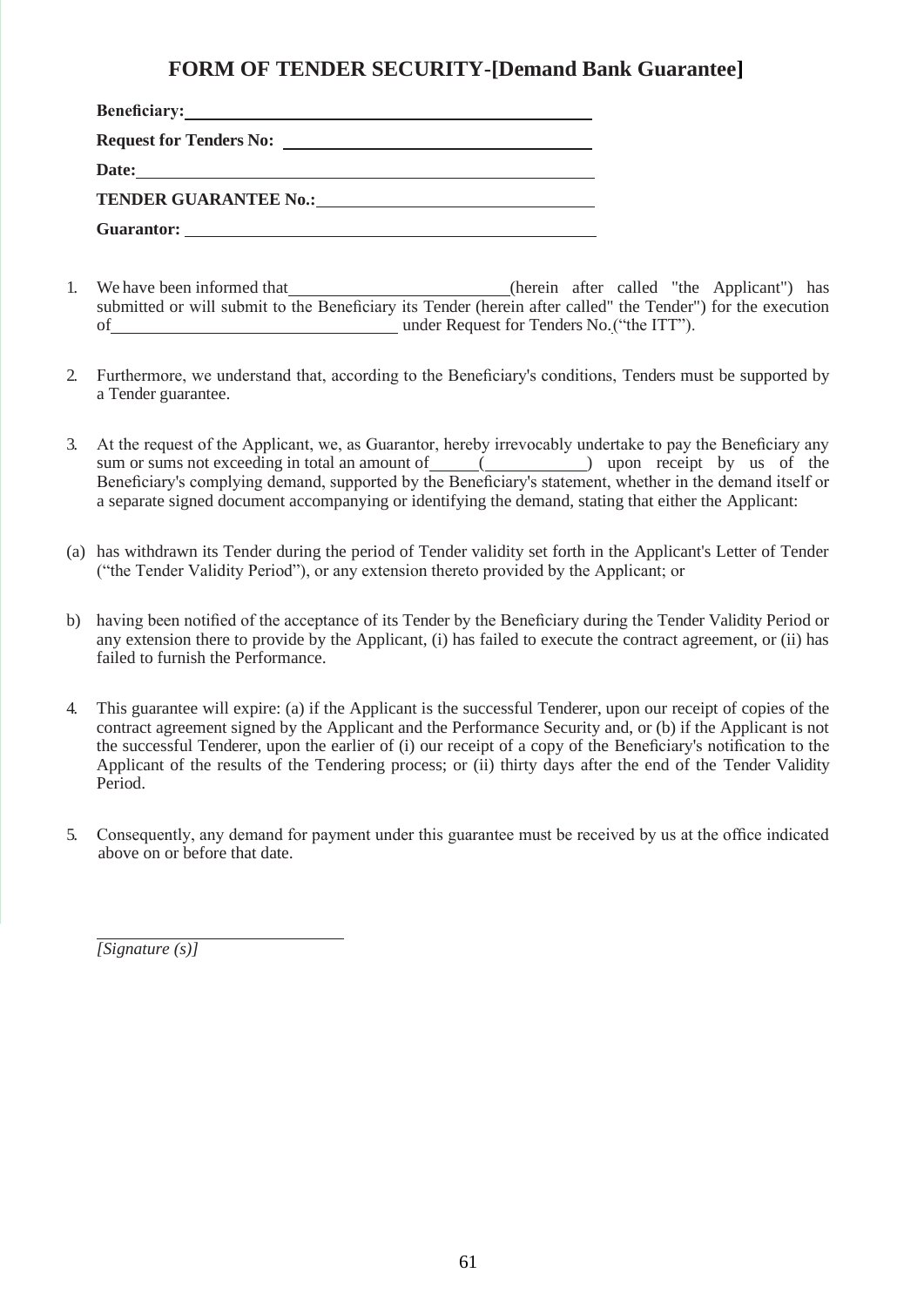## **FORMAT OF TENDER SECURITY [Bid Bond]**

#### **TENDER GUARANTEE No.:**

- 1. Whereas ………… [*Name of the tenderer]* (herein after called "the tenderer") has submitted its tender dated ……… [*Date of submission of tender]* for the …………… *[Name and/or description of the tender]* (herein after called "the Tender") for the execution of under Request for Tenders No.  $($ "the ITT").
- 2. KNOW ALL PEOPLE by these presents that WE ………………… of ………… [**Name of Insurance Company**] having our registered office at …………… (herein after called "the Guarantor"), are bound unto …………….. [*Name of Procuring Entity*] (herein after called "the Procuring Entity") in the sum of ………………… (Currency and guarantee amount) for which payment well and truly to be made to the said Procuring Entity, the Guarantor binds itself, its successors and assigns, jointly and severally, firmly by these presents.

Sealed with the Common Seal of the said Guarantor this  $\_\_day$  of  $\_\_2\_\_2$ .

- 3. NOW, THEREFORE, THE CONDITION OF THIS OBLIGATION is such that if the Applicant:
	- a) has withdrawn its Tender during the period of Tender validity set forth in the Principal's Letter of Tender ("the Tender Validity Period"), or any extension thereto provided by the Principal; or
	- b) having been notified of the acceptance of its Tender by the Procuring Entity during the Tender Validity Period or any extension thereto provided by the Principal; (i) failed to execute the Contract agreement; or (ii) has failed to furnish the Performance Security, in accordance with the Instructions to tenderers ("ITT") of the Procuring Entity's Tendering document.

then the guarantee undertakes to immediately pay to the Procuring Entity up to the above amount upon receipt of the Procuring Entity's first written demand, without the Procuring Entity having to substantiate its demand, provided that in its demand the Procuring Entity shall state that the demand arises from the occurrence of any of the above events, specifying which event(s) has occurred.

- 4. This guarantee will expire: (a) if the Applicant is the successful Tenderer, upon our receipt of copies of the contract agreement signed by the Applicant and the Performance Security and, or (b) if the Applicant is not the successful Tenderer, upon the earlier of (i) our receipt of a copy of the Beneficiary's notification to the Applicant of the results of the Tendering process; or (ii)twenty-eight days after the end of the Tender Validity Period.
- 5. Consequently, any demand for payment under this guarantee must be received by us at the office indicated above on or before that date.

\_\_\_\_\_\_\_\_\_\_\_\_\_\_\_\_\_\_\_\_\_\_\_\_\_ \_\_\_\_\_\_\_\_\_\_\_\_\_\_\_\_\_\_\_\_\_\_\_\_\_\_\_\_\_\_ *[Date] [Signature of the Guarantor]*

*[Witness] [Seal]*

*\_\_\_\_\_\_\_\_\_\_\_\_\_\_\_\_\_\_\_\_\_\_\_\_\_ \_\_\_\_\_\_\_\_\_\_\_\_\_\_\_\_\_\_\_\_\_\_\_\_\_\_\_\_\_\_*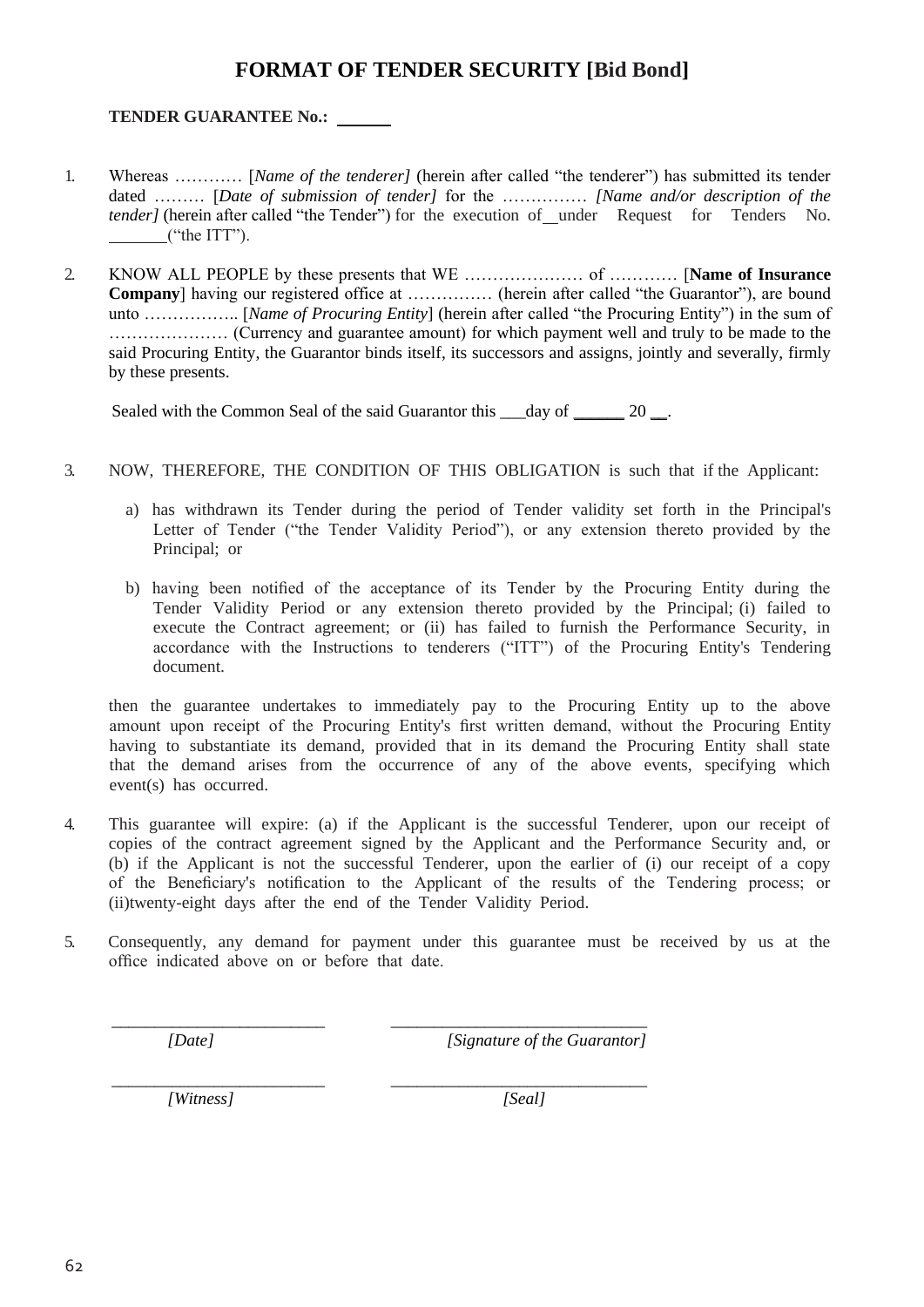## **FORM OF TENDER-SECURING DECLARATION**

*[The Bidder shall complete this Form in accordance with the instructions indicated]*

Date:………………………………………… *[insert date (as day, month and year) of Tender Submission]*

Tender No.:…………………………………….*[Insert number of tendering process]*

To:…………………………*[insert complete name of Purchaser]* I/We, the undersigned, declare that:

- 1. I/We understand that, according to your conditions, bids must be supported by a Tender-Securing Declaration.
- 2. I/We accept that I/we will automatically be suspended from being eligible for tendering in any contract with the Purchaser for the period of time of *.........[insert number of months or years]* starting on *.........[insert date]*, if we are in breach of our obligation(s) under the bid conditions, because we – (a) have withdrawn our tender during the period of tender validity specified by us in the Tendering Data Sheet; or (b) having been notified of the acceptance of our Bid by the Purchaser during the period of bid validity, (i) fail or refuse to execute the Contract, if required, or (ii) fail or refuse to furnish the Performance Security, in accordance with the instructions to tenders.
- 3. I/We understand that this Tender Securing Declaration shall expire if we are not the successful Tenderer(s), upon the earlier of:
	- a) our receipt of a copy of your notification of the name of the successful Tenderer; or
	- b) thirty days after the expiration of our Tender.
- 4. I/We understand that if I am/we are/in a Joint Venture, the Tender Securing Declaration must be in the name of the Joint Venture that submits the bid, and the Joint Venture has not been legally constituted at the time of bidding, the Tender Securing Declaration shall be in the names of all future partners as named in the letter of intent.

| ${\bf Signed:}.$ |
|------------------|
|                  |
|                  |
|                  |
|                  |

Seal or stamp.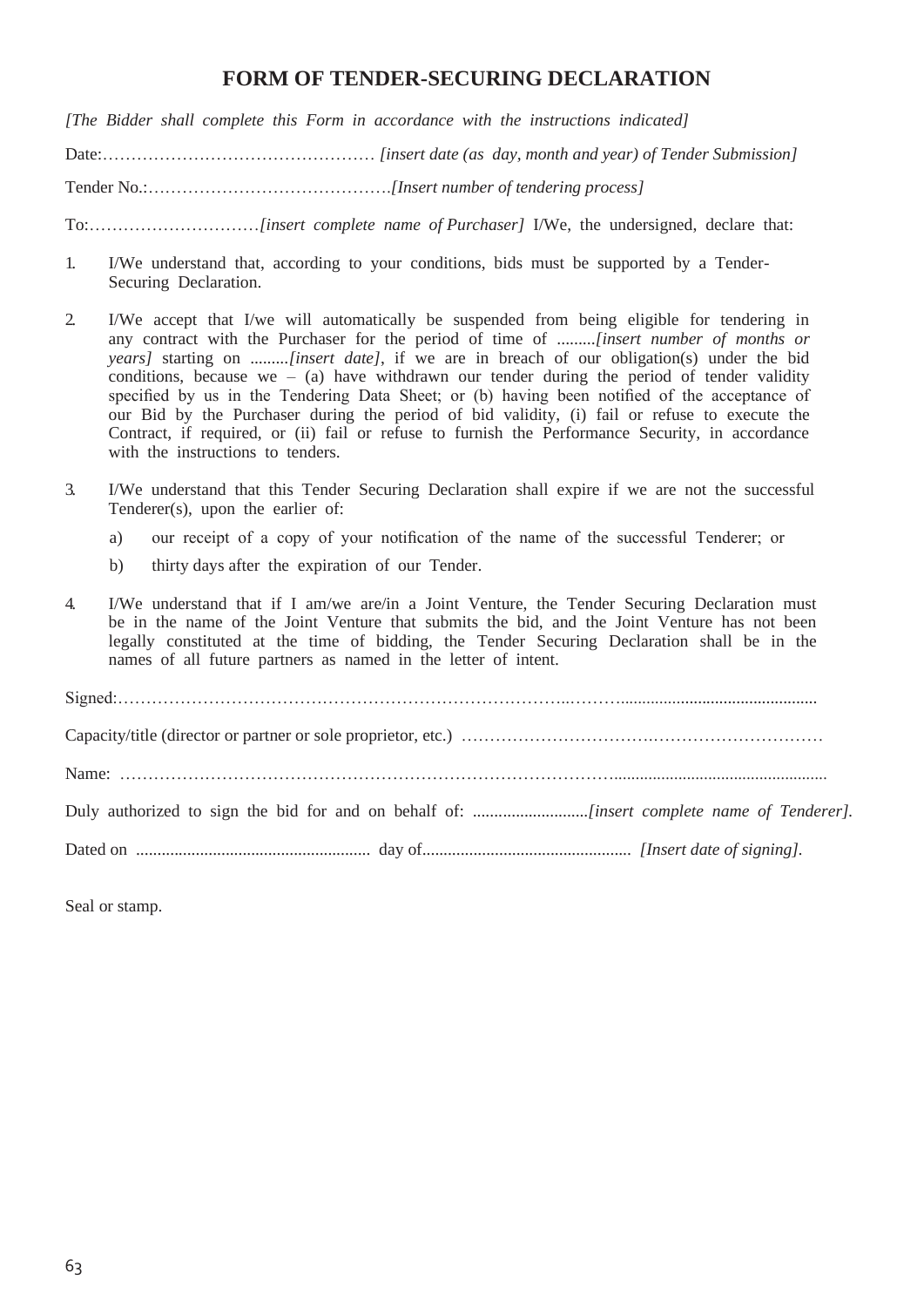#### **MANUFACTURER'S AUTHORIZATION FORM**

*[The tenderer shall require the Manufacturer to fill in this Form in accordance with the instructions indicated. This letter of authorization should be on the letterhead of the Manufacturer and should be signed by a person with the proper authority to sign documents that are binding on the Manufacturer. The tenderer shall include it in its Tender, if so indicated in the TDS.]*

Date:.......................*[insert date (as day, month and year) of Tender submission]*

ITT No: ....................... *[insert number of ITT process]* 

Alternative No.:...................*[insert identification No if this is a Tender for an alternative]*

To: ....................... *[Insert complete name of Procuring Entity]* 

#### WHEREAS

We....................... *[insert complete name of Manufacturer],* who are official manufacturers of.......................*[insert type of goods manufactured],* having factories at [insert full address of Manufacturer's factories], do hereby authorize *[insert complete name of tenderer]* to submit a Tender the purpose of which is to provide the following Goods, manufactured by us....................... *[insert name and or brief description of the Goods],* and to subsequently negotiate and sign the Contract.

We hereby extend our full guarantee and warranty in accordance with Clause 28 of the General Conditions of Contract, with respect to the Goods offered by the above firm.

Signed:....................... *[Insert signature(s) of authorized representative(s) of the Manufacturer]*

Name:.......................*[Insert complete name(s) of authorized representative(s) of the Manufacturer]*

Title:....................... *[Insert title]*

Dated on day of *day of <i>f date of signing*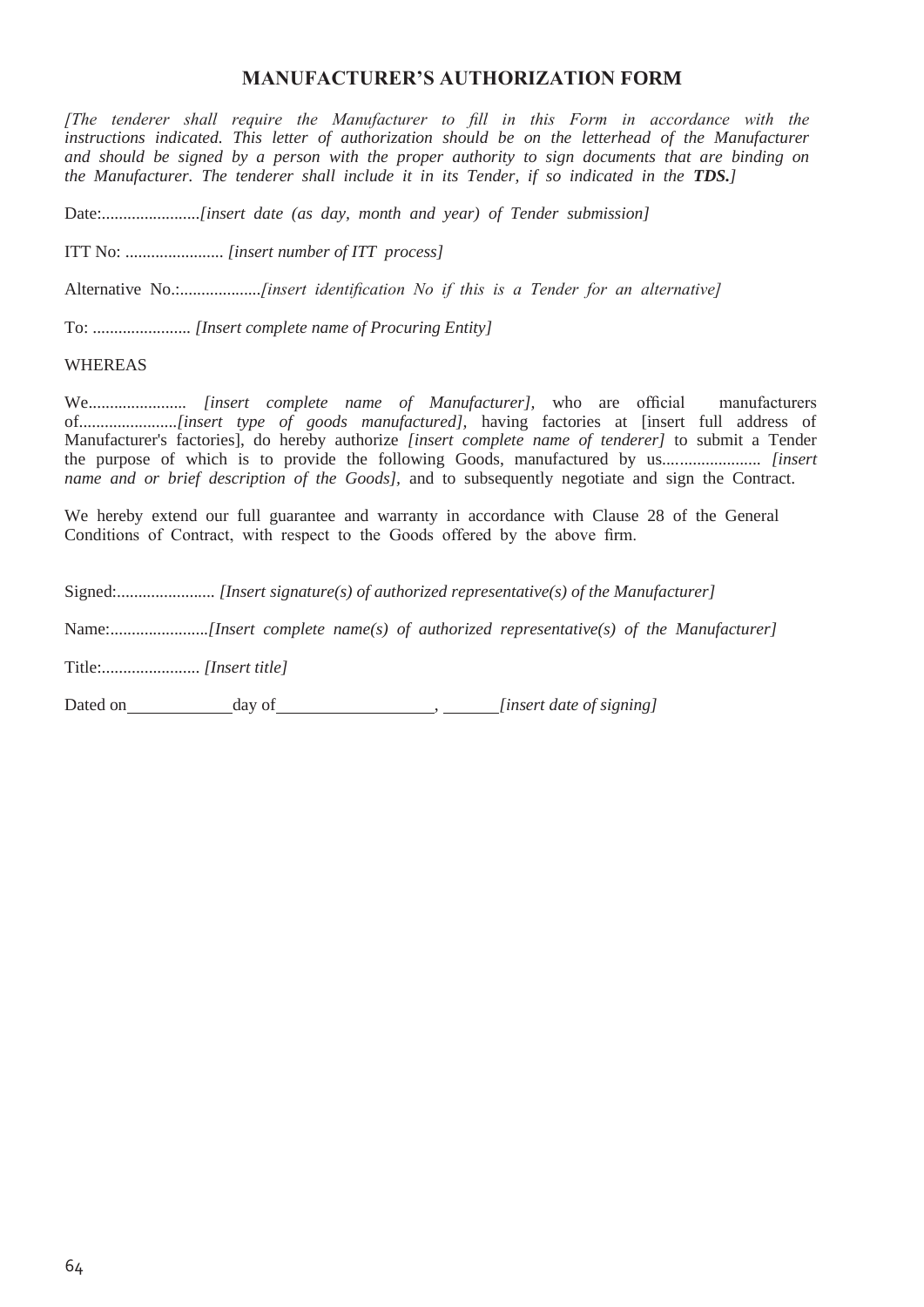# **PART 2: SUPPLY REQUIREMENTS**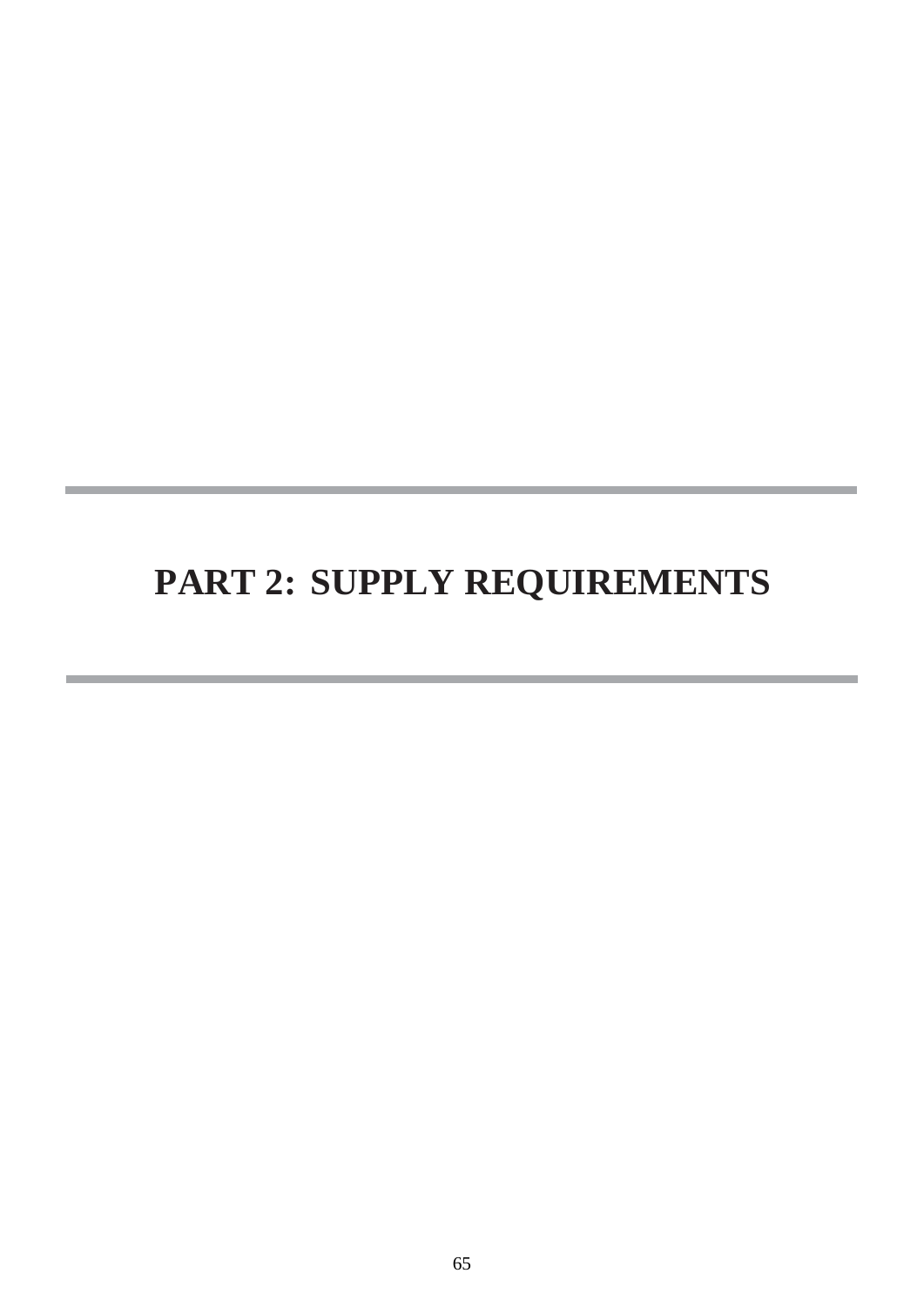## **Section V - Schedule of Requirements**

#### **Notes for Preparing the Schedule of Requirements**

The Schedule of Requirements shall be included in the Tendering document by the Procuring Entity, and shall cover, at a minimum, a description of the goods and services to be supplied and the delivery schedule.

The objective of the Schedule of Requirements is to provide sufficient information to enable tenderers to prepare their Tenders efficiently and accurately, in particular, the Price Schedule, for which a form is provided in Section IV. In addition, the Schedule of Requirements, together with the Price Schedule, should serve as a basis in the event of quantity variation at the time of award of contract pursuant to ITT 42.1.

The date or period for delivery should be carefully specified, taking into account (a) the implications of delivery terms stipulated in the Instructions to tenderers pursuant to the *Incoterms* rules that "delivery" takes place when goods are delivered **to the final place of delivery**, and (b) the date prescribed herein from which the Procuring Entity's delivery obligations start (i.e., notice of award, contract signature, opening or confirmation of the letter of credit).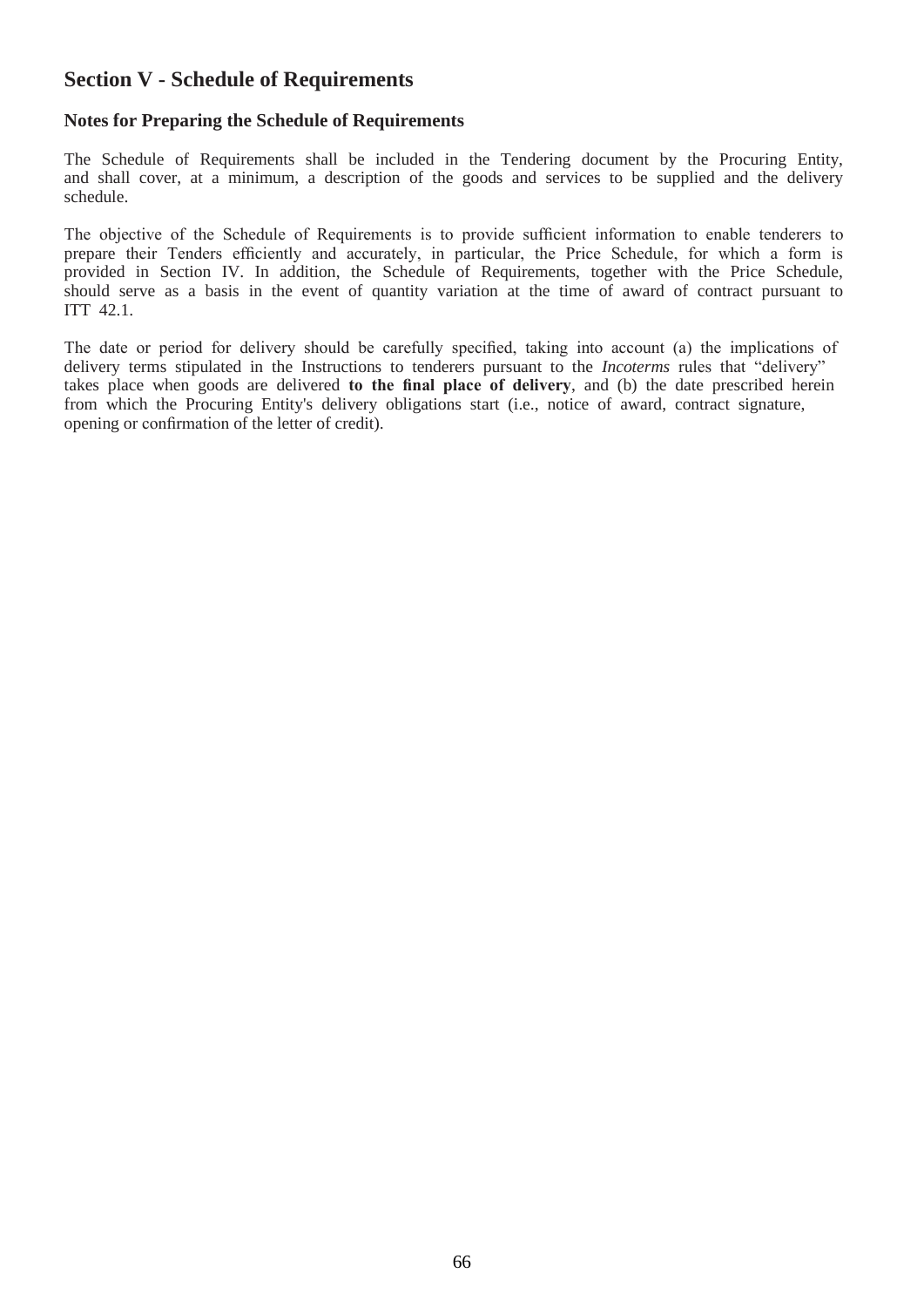## **TECHNICAL SPECIFICATIONS FOR SUPPLY AND DELIVERY OF DESKTOP COMPUTERS AND LAPTOPS.**

## **(ii) DESKTOP COMPUTERS (No. 115)**

| No.              | <b>KEY FEATURE</b>           | <b>MINIMUM SPECIFICATION</b>                       |
|------------------|------------------------------|----------------------------------------------------|
| 1.               | <b>Processor</b>             | 9th Generation Intel Core™ i5 processor (9MB       |
|                  |                              | Cache, up to 4.6 GHz) or higher                    |
| 2.               | <b>Storage (HDD)</b>         | 1 TB                                               |
| 3.               | <b>Memory</b>                | 8GB RAM                                            |
| $\overline{4}$ . | <b>Screen size</b>           | Between 19 to 21 inch                              |
| 5.               | <b>Operating System</b>      | Pre-installed Windows 10 Pro 64bit(Fully licensed) |
| 6.               | <b>Software loaded</b>       | MS Office 2019 (Fully Licensed)                    |
| 7.               | <b>Communications</b>        | $802.11$ bgn + Bluetooth 4.0, 2.4 GHz, 1x1, 1 Line |
|                  |                              | in/out and Microphone Port 1 VGA 1 HDMI out 4      |
|                  |                              | $\text{USB } 2.0 \text{ (back)}$                   |
|                  |                              | 2 USB 2.0 (front) 1 Network Port                   |
|                  |                              | 1X Keyboard and 1x Optical Mouse                   |
| 8.               | <b>Form Factor/Dimension</b> | Mini Tower, Height 373.7mm (14.71") X Width        |
|                  |                              | 160mm (6.30") X Depth 294mm (11.57") Starting      |
|                  |                              | weight 5.9kg                                       |
| 9.               | Warranty                     | 1 year parts/labor                                 |

## **(iii) LAPTOP (No. 107)**

| No.              | <b>FEATURE</b>          | <b>MINIMUM SPECIFICATION</b>                                        |
|------------------|-------------------------|---------------------------------------------------------------------|
| 1.               | <b>Processor</b>        | 9th Generation Intel Core <sup>TM</sup> i5 processor (9MB Cache, up |
|                  |                         | to 2.5 GHz) or higher                                               |
| 2.               | <b>Storage (HDD)</b>    | $1$ TB                                                              |
| 3.               | <b>Memory</b>           | 8GB RAM                                                             |
| $\overline{4}$ . | <b>Screen size</b>      | 14 inch                                                             |
| 5.               | <b>Operating System</b> | Pre-installed Windows 10 Pro 64bit (Fully licensed)                 |
| 6.               | Software loaded         | MS Office 2019 (Fully Licensed)                                     |
| 7.               | <b>Communications</b>   | $802.11$ bgn + Bluetooth 4.0, 2.4 GHz, 1x1, 1 Line in/out           |
|                  |                         | and Microphone Port 1 VGA 1 HDMI out, 3 USB 3.0                     |
|                  |                         | <b>Slots</b>                                                        |
|                  |                         | 1 Gigabit Ethernet Port                                             |
|                  |                         | 1x Optical Mouse                                                    |
| 8.               | <b>Dimensions</b>       | (WxHxD) 378 x 252.1 x 22.5 mm                                       |
|                  |                         | weight 2.02kg                                                       |
| 9.               | <b>Laptop Bag</b>       | Yes                                                                 |
| 10.              | <b>Warranty</b>         | 1 year parts/labor                                                  |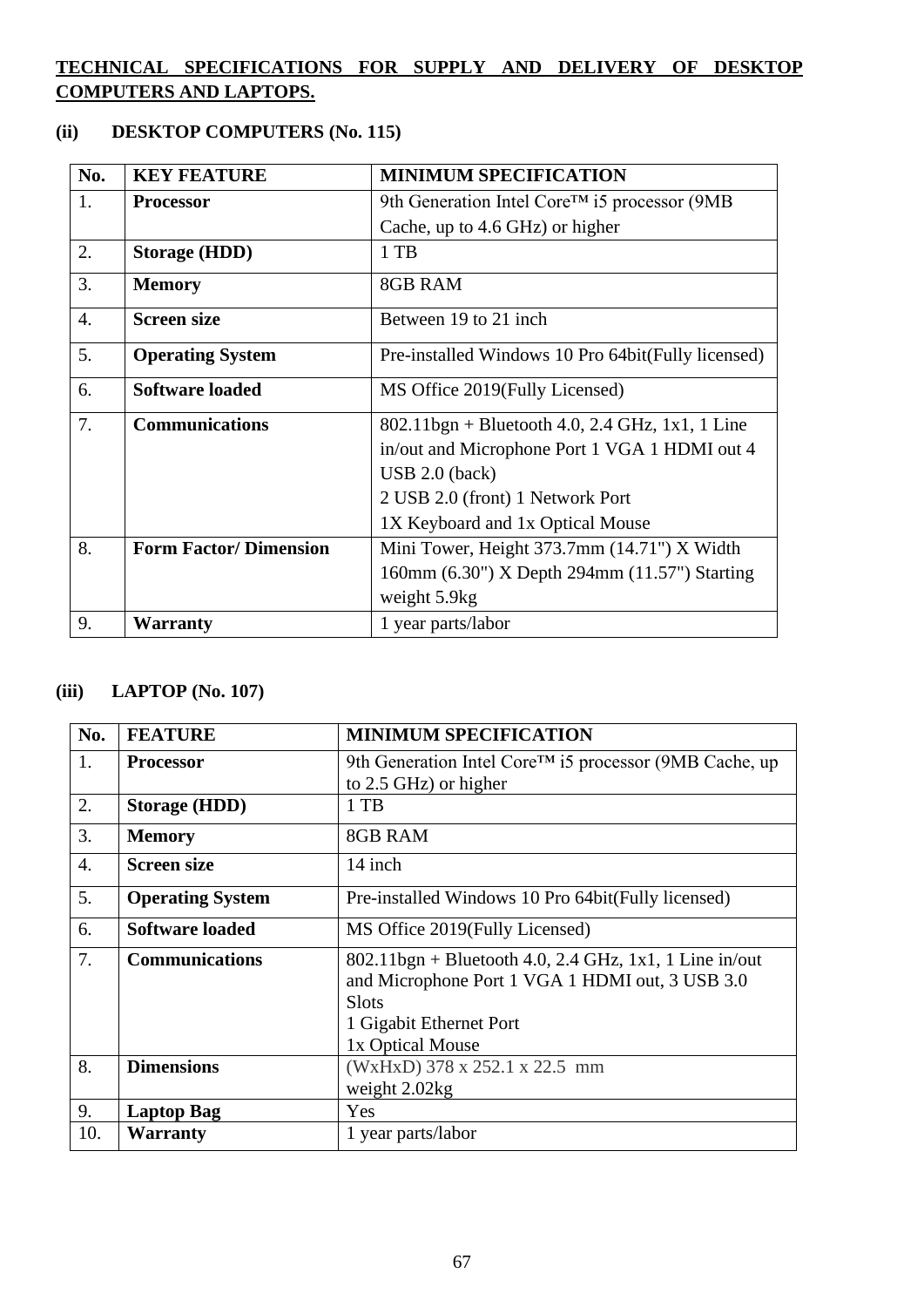## **1. List of Goods and Delivery Schedule**

*[The Procuring Entity shall fill in this table, with the exception of the column "Tenderer's offered Delivery date" to be filled by the tenderer]*

| Line                                      | <b>Description of Goods</b><br><b>Physical</b><br>Quantity |                                                                 | <b>Final Destination as</b>                             | Delivery (as per Incoterms) Date                        |                                                                                                    |                                                                                                 |                                                                                           |
|-------------------------------------------|------------------------------------------------------------|-----------------------------------------------------------------|---------------------------------------------------------|---------------------------------------------------------|----------------------------------------------------------------------------------------------------|-------------------------------------------------------------------------------------------------|-------------------------------------------------------------------------------------------|
| <b>Item</b><br>$N^{\circ}$                |                                                            |                                                                 | unit                                                    | specified in TDS                                        | <b>Earliest Delivery</b><br>Date                                                                   | <b>Latest Delivery Date</b>                                                                     | <b>Tenderer's offered Delivery</b><br>date [to be provided by the<br><i>tenderer</i>      |
|                                           |                                                            |                                                                 |                                                         |                                                         |                                                                                                    |                                                                                                 |                                                                                           |
| <i>linsert</i><br>item<br>No <sub>l</sub> | [insert description of<br>Goods]                           | <i>linsert</i><br>quantity of<br><i>item to be</i><br>supplied] | <i>linsert</i><br>physical<br>unit for the<br>quantity] | <i>linsert place of</i><br>Delivery]                    | <i>linsert the</i><br>number of days<br>following the<br>date of<br>effectiveness the<br>Contract] | <i>linsert the number</i><br>of days following<br>the date of<br>effectiveness the<br>Contract] | <i>linsert the number of days</i><br>following the date of<br>effectiveness the Contract] |
| Lot 1                                     | <b>Desktop Computers</b>                                   | 115                                                             | No.                                                     | <b>Imani House,</b><br><b>Along Parliament</b><br>Road. | 14days                                                                                             | 21days                                                                                          |                                                                                           |
| Lot 2                                     | Laptops                                                    | 107                                                             | No.                                                     | <b>Imani House,</b><br><b>Along Parliament</b><br>Road. | 14days                                                                                             | 21days                                                                                          |                                                                                           |
|                                           |                                                            |                                                                 |                                                         |                                                         |                                                                                                    |                                                                                                 |                                                                                           |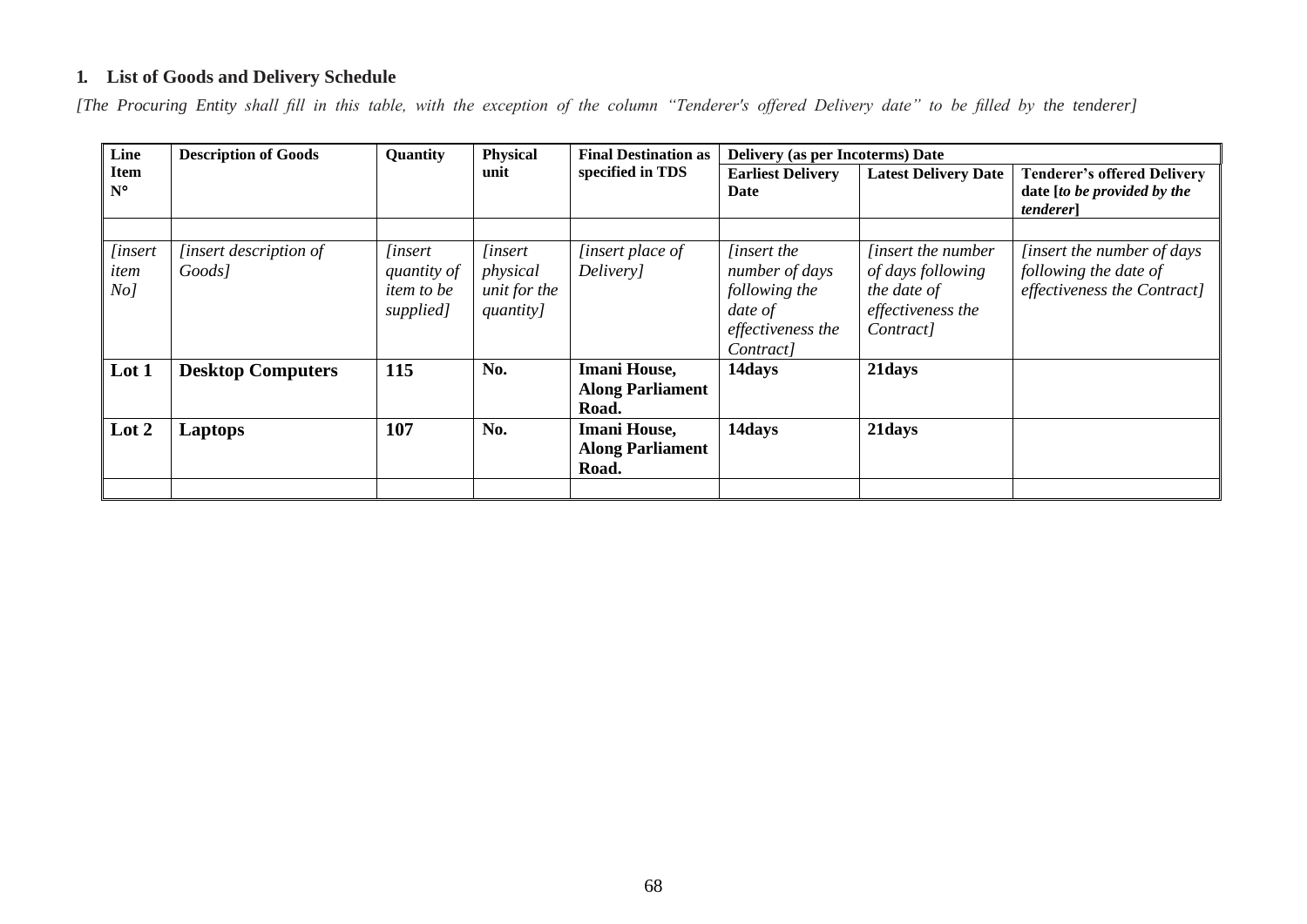#### **2. List of Related Services and Completion Schedule** *{NOT APPLICABLE}*

*[This table shall be filled in by the Procuring Entity. The Required Completion Dates should be realistic, and consistent with the required Goods Delivery Dates (as per Incoterms)].*

| <b>Service</b>                        | <b>Description of Service</b>            | Quantity <sup>1</sup>                                         | <b>Physical Unit</b>                     | <b>Place where Services</b><br>shall be performed | <b>Final Completion</b><br>Date(s) of Services        |
|---------------------------------------|------------------------------------------|---------------------------------------------------------------|------------------------------------------|---------------------------------------------------|-------------------------------------------------------|
| [insert]<br><b>Service</b><br>$N$ o ] | [insert description of Related Services] | <i>linsert quantity of</i><br><i>items to be</i><br>supplied] | [insert physical unit<br>for the items ] | <i>linsert name of the</i><br>Place ]             | <i>linsert required</i><br><b>Completion Date(s)]</b> |
|                                       |                                          |                                                               |                                          |                                                   |                                                       |
|                                       |                                          |                                                               |                                          |                                                   |                                                       |
|                                       |                                          |                                                               |                                          |                                                   |                                                       |
|                                       |                                          |                                                               |                                          |                                                   |                                                       |
|                                       |                                          |                                                               |                                          |                                                   |                                                       |

**1** If applicable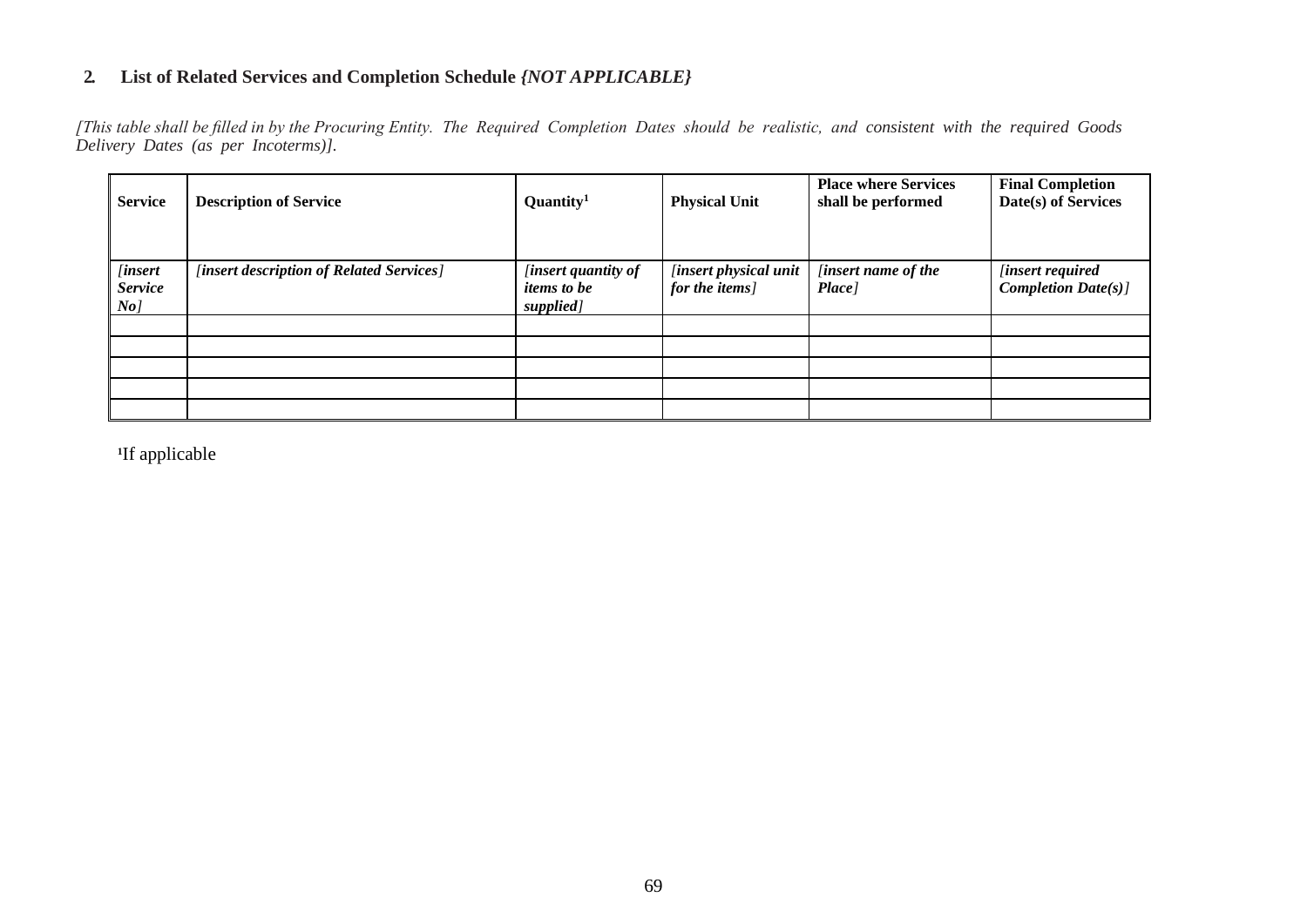#### **3. Technical Specifications**

- 3.1 The purpose of the Technical Specifications (TS), is to define the technical characteristics of the Goods and Related Services required by the Procuring Entity. The Procuring Entity shall prepare the detailed TS consider that:
	- i) The TS constitute the benchmarks against which the Procuring Entity will verify the technical responsiveness of Tenders and subsequently evaluate the Tenders. Therefore, welldefined TS will facilitate preparation of responsive Tenders by tenderers, as well as examination, evaluation, and comparison of the Tenders by the Procuring Entity.
	- ii) The TS shall require that all goods and materials to be incorporated in the goods be new, unused, and of the most recent or current models, and that they incorporate all recent improvements in design and materials, unless provided for otherwise in the contract.
	- iii) The TS shall make use of best practices. Samples of specifications from successful similar procurements in the same country or sector may provide a sound basis for drafting the TS.
	- iv) The PPRA encourages the use of metric units.
	- v) Standardizing technical specifications may be advantageous, depending on the complexity of the goods and the repetitiveness of the type of procurement. Technical Specifications should be broad enough to avoid restrictions on workmanship, materials, and equipment commonly used in manufacturing similar kinds of goods.
	- vi) Standards for equipment, materials, and workmanship specified in the Tendering document shall not be restrictive. Recognized international standards should be specified as much as possible. Reference to brand names, catalogue numbers, or other details that limit any materials or items to a specific manufacturer should be avoided as far as possible. Where unavoidable, such item description should always be followed by the words "or substantially equivalent." When other particular standards or codes of practice are referred to in the TS, whether from the Procuring Entity's or from other eligible countries, a statement should follow other authoritative standards that ensure at least a substantially equal quality, then the standards mentioned in the TS will also be acceptable.
	- vii) Reference to brand names and catalogue numbers should be avoided as far as possible; where unavoidable the words "or at least equivalent" shall always follow such references.
	- viii) Technical Specifications shall be fully descriptive of the requirements in respect of, but not limited to, the following:
		- a) Standards of materials and workmanship required for the production and manufacturing of the Goods.
		- b) Any sustainable procurement technical requirements shall be clearly specified.
- 3.2 To encourage tenderers' innovation in addressing sustainable procurement requirements, as long as the Tender evaluation criteria specify the mechanism for monetary adjustments for the purpose of Tender comparisons, tenderers may be invited to offer Goods that exceeds the specified minimum sustainable procurement requirements.
	- i) Detailed tests required (type and number).
	- ii) Other additional work and/or Related Services required to achieve full delivery/completion.
	- iii) Detailed activities to be performed by the Supplier, and participation of the Procuring Entity thereon.
	- iv) List of detailed functional guarantees covered by the Warranty and the specification of the liquidated damages to be applied in the event that such guarantees are not met.
- 3.3 The TS shall specify all essential technical and performance characteristics and requirements, including guaranteed or acceptable maximum or minimum values, as appropriate. Whenever necessary, the Procuring Entity shall include an additional ad-hoc Tendering form (to be an Attachment to the Letter of Tender), where the tenderer shall provide detailed information on such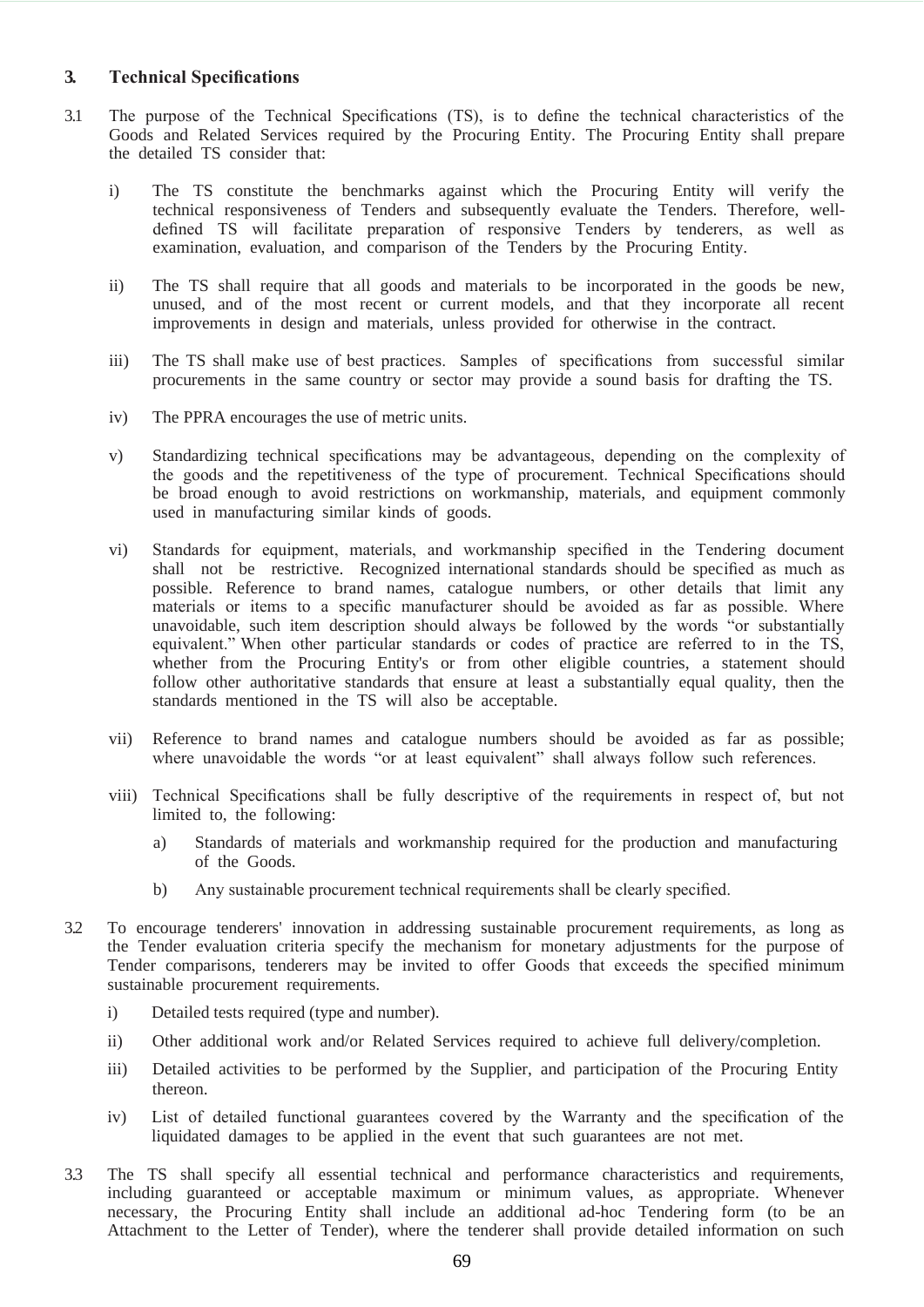technical performance characteristics in respect to the corresponding acceptable or guaranteed values.

- 3.4 When the Procuring Entity requests that the tenderer provides in its Tender a part or all of the Technical Specifications, technical schedules, or other technical information, the Procuring Entity shall specify in detail the nature and extent of the required information and the manner in which it has to be presented by the tenderer in its Tender.
- 3.5 If a summary of the Technical Specifications(TS) has to be provided, the Procuring Entity shall insert information in the table below. The tenderer shall prepare a similar table to justify compliance with the requirements.

**Summary of Technical Specifications:** The Goods and Related Services shall comply with following Technical Specifications and Standards:

| <b>Item No</b>   | Goods<br>$\overline{\text{of}}$ of $\overline{\text{of}}$<br><b>Name</b><br><b>Related Service</b> | or   Technical Specifications and Standards |
|------------------|----------------------------------------------------------------------------------------------------|---------------------------------------------|
| [insert item No] | [insert name]                                                                                      | [insert TS and Standards]                   |
|                  |                                                                                                    |                                             |
|                  |                                                                                                    |                                             |

**Detailed Technical Specifications and Standards [***insert whenever necessary*]. [*Insert detailed description of TS*]

#### **4. Drawings**

This Tendering document includes................................................................ *[Insert "the following" or "no"]* 

*drawings*. *[If documents shall be included, insert the following List of Drawings].*

| <b>List of Drawings</b> |                     |                |
|-------------------------|---------------------|----------------|
| Drawing No.             | <b>Drawing Name</b> | <b>Purpose</b> |
|                         |                     |                |
|                         |                     |                |
|                         |                     |                |
|                         |                     |                |
|                         |                     |                |
|                         |                     |                |
|                         |                     |                |
|                         |                     |                |
|                         |                     |                |

#### **5. Inspections and Tests**

The following inspections and tests shall be performed: .......................................... *[Insert list of inspections and tests]*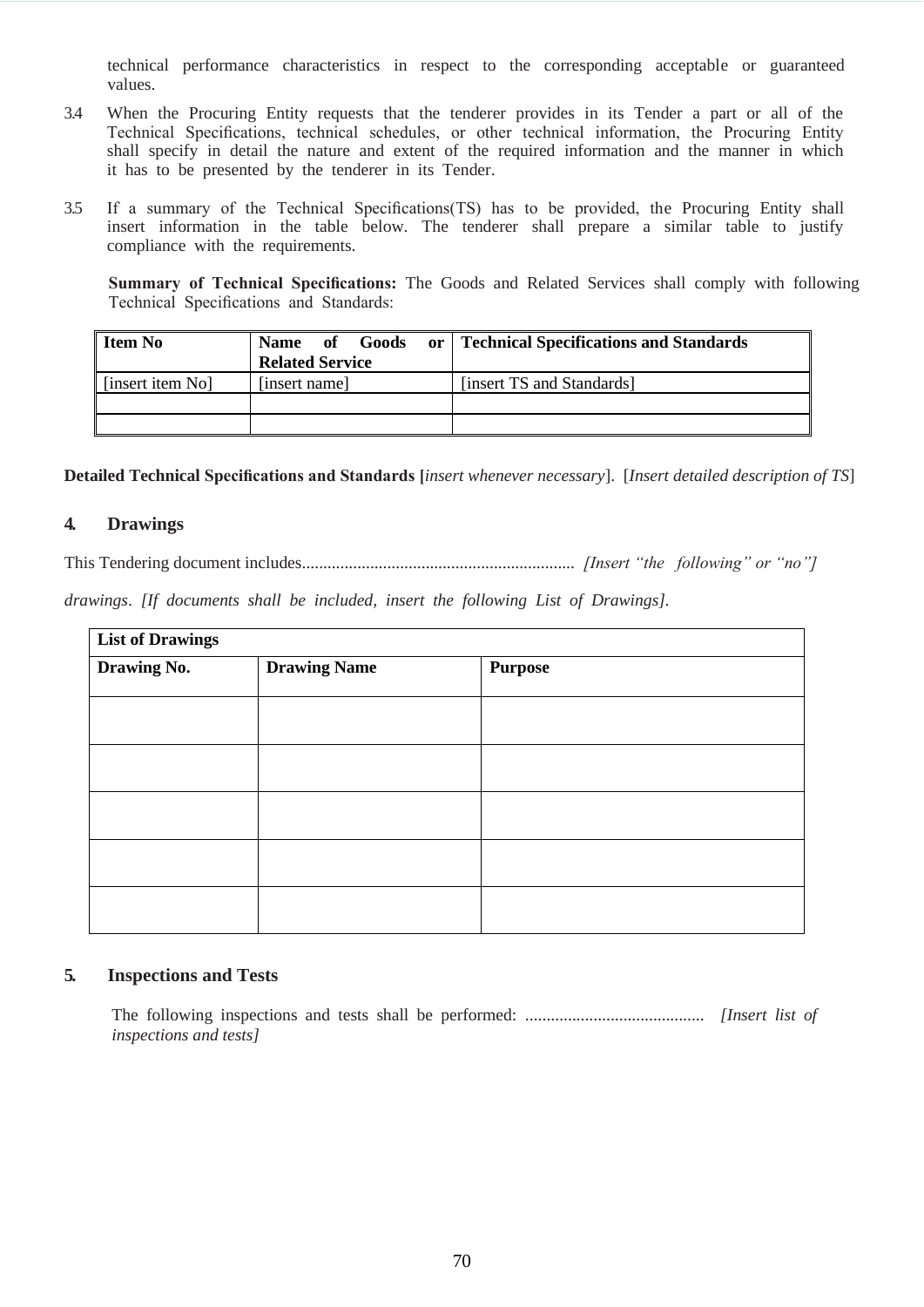# **PART 3 - CONDITIONS OF CONTRACT AND CONTRACT FORMS**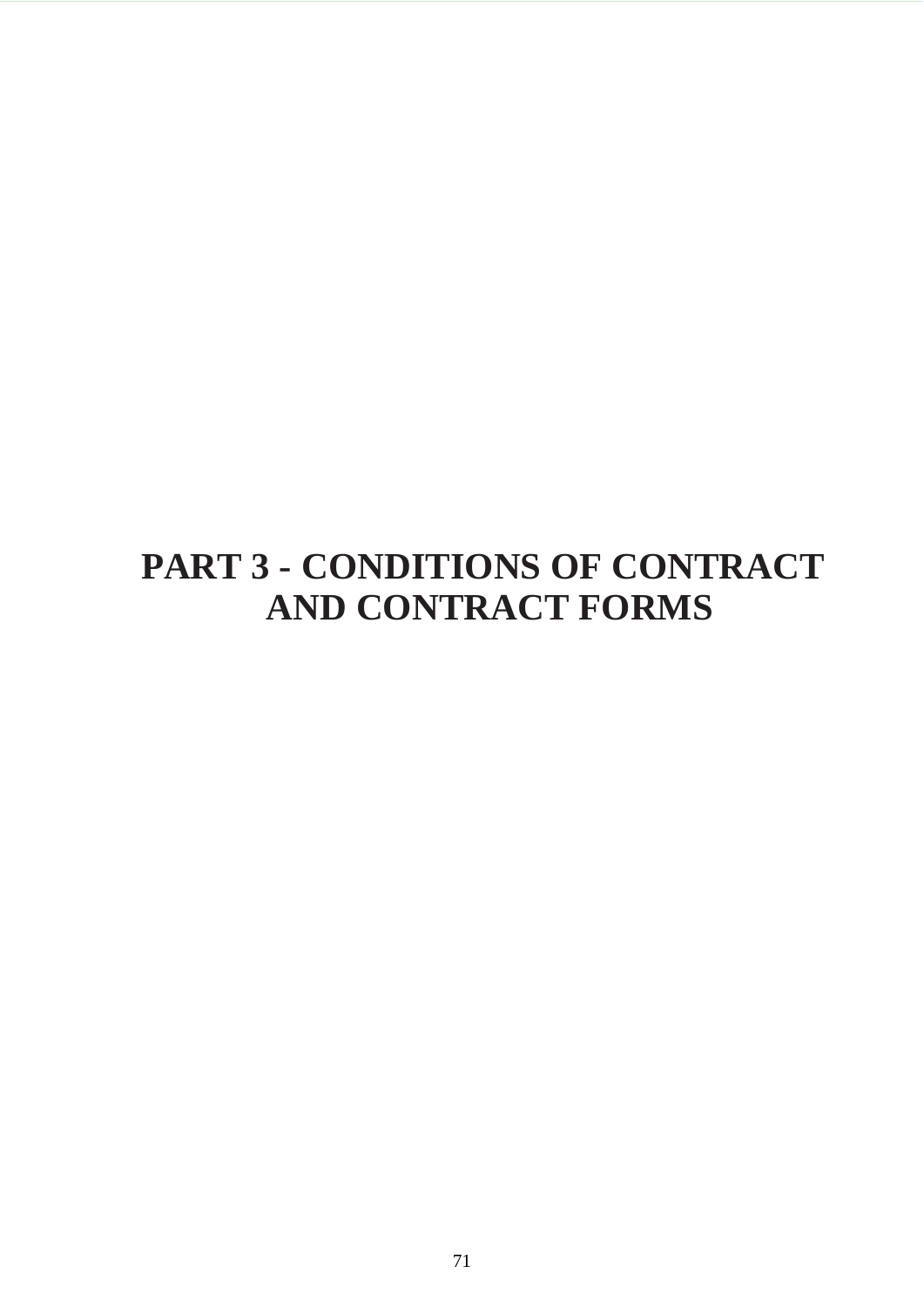## **SECTION VI - GENERAL CONDITIONS OF CONTRACT**

#### **1. Definitions**

In the Conditions of Contract ("these Conditions"), which include Special Conditions, Parts A and B, and these General Conditions, the following words and expressions shall have the meanings stated. Words indicating persons or parties include corporations and other legal entities, except where the context requires otherwise.

- a) "Contract" means the Contract Agreement entered into between the Procuring Entity and the Supplier, together with the Contract Documents referred to therein, including all attachments, appendices, and all documents incorporated by reference therein.
- b) "Contract Documents" means the documents listed in the Contract Agreement, including any amendments thereto.
- c) "Contract Price" means the price payable to the Supplier as specified in the Contract Agreement, subject to such additions and adjustments thereto or deductions therefrom, as may be made pursuant to the Contract.
- d) "Day" means calendar day.
- e) "Completion" means the fulfilment of the Related Services by the Supplier in accordance with the terms and conditions set forth in the Contract.
- f) "GCC" mean the General Conditions of Contract.
- g) "Goods" means all of the commodities, raw material, machinery and equipment, and/or other materials that the Supplier is required to supply to the Procuring Entity under the Contract.
- h) "Procuring Entity" means the Procuring Entity purchasing the Goods and Related Services, as **specified in the SCC.**
- i) "Related Services" means the services incidental to the supply of the goods, such as insurance, delivery, installation, commissioning, training and initial maintenance and other such obligations of the Supplier under the Contract.
- j) "SCC" means the Special Conditions of Contract.
- k) "Subcontractor" means any person, private or government entity, or a combination of the above, to whom any part of the Goods to be supplied or execution of any part of the Related Services is subcontracted by the Supplier.
- l) "Supplier" means the person, private or government entity, or a combination of the above, whose Tender to perform the Contract has been accepted by the Procuring Entity and is named as such in the Contract Agreement.
- m) **"Base Date"** means a date 30 day prior to the submission of tenders.
- n) **"Laws"** means all national legislation, statutes, ordinances, and regulations and by-laws of any legally constituted public authority.
- o) **"Letter of Acceptance"** means the letter of formal acceptance, signed by the contractor. Procuring Entity, including any annexed memoranda comprising agreements between and signed by both Parties.
- p) **"Procuring Entity"** means the Entity named in the Special Conditions of Contract.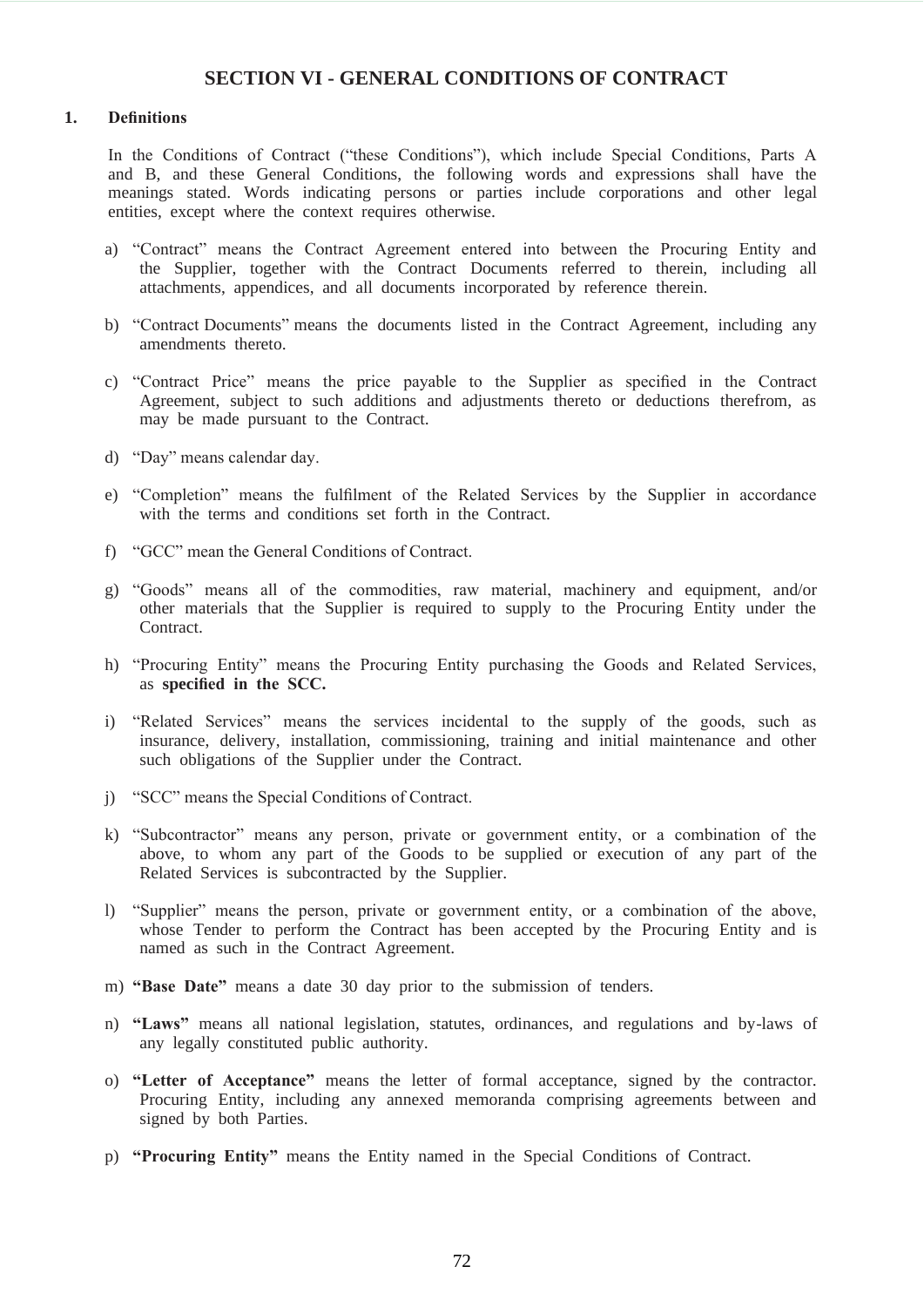### **2. Interpretation**

2.1. If the context so requires it, singular means plural and vice versa.

#### 2.2. Incoterms

- a) Unless inconsistent with any provision of the Contract**,** the meaning of any trade term and the rights and obligations of parties thereunder shall be as prescribed by Incoterms **specified in the SCC**.
- b) The terms EXW and CIP and other similar terms, when used, shall be governed by the rules prescribed in the current edition of Incoterms specified in the **SCC** and published by the International Chamber of Commerce in Paris, France.

#### **3. Contract Documents**

Subject to the order of precedence set forth in the Contract Agreement, all documents forming the Contract (and all parts thereof) are intended to be correlative, complementary, and mutually explanatory. The Contract Agreement shall be read as a whole. The documents forming the Contract shall be interpreted in the following order of priority:

- a) the Contract Agreement,
- b) the Letter of Acceptance,
- c) the General Conditions of Contract
- d) Special Conditions of Contract
- e) the Form of Tender,
- f) the Specifications and Schedules of the Drawings (if any), and
- g) the Schedules of Requirements, Price Schedule and any other documents forming part of the Contract.

#### **4. Fraud and Corruption**

- 3.1 The supplier shall comply with anti-corruption laws and guidelines and the prevailing sanctions, policies and procedures as set forth in the Laws of Kenya.
- 3.2 The Supplier shall disclose any commissions, gratuity or fees that may have been paid or are to be paid to agents or any other person with respect to the Tendering process or execution of the Contract. The information disclosed must include at least the name and address of the agent or other party, the amount and currency, and the purpose of the commission, gratuity or fee.

#### **4.1 Entire Agreement**

4.3.1 The Contract constitutes the entire agreement between the Procuring Entity and the Supplier and supersedes all communications, negotiations and agreements (whether written or oral) of the parties with respect thereto made prior to the date of Contract.

#### **4.2 Amendment**

No amendment or other variation of the Contract shall be valid unless it is in writing, is dated, expressly refers to the Contract, and is signed by a duly authorized representative of each party thereto.

#### **4.3 Non-waiver**

- a) Subject to GCC Sub-Clause 4.5(b) below, no relaxation, forbearance, delay, or indulgence by either party in enforcing any of the terms and conditions of the Contract or the granting of time by either party to the other shall prejudice, affect, or restrict the rights of that party under the Contract, neither shall any waiver by either party of any breach of Contract operate as waiver of any subsequent or continuing breach of Contract.
- b) Any waiver of a party's rights, powers, or remedies under the Contract must be in writing, dated, and signed by an authorized representative of the party granting such waiver, and must specify the right and the extent to which it is being waived.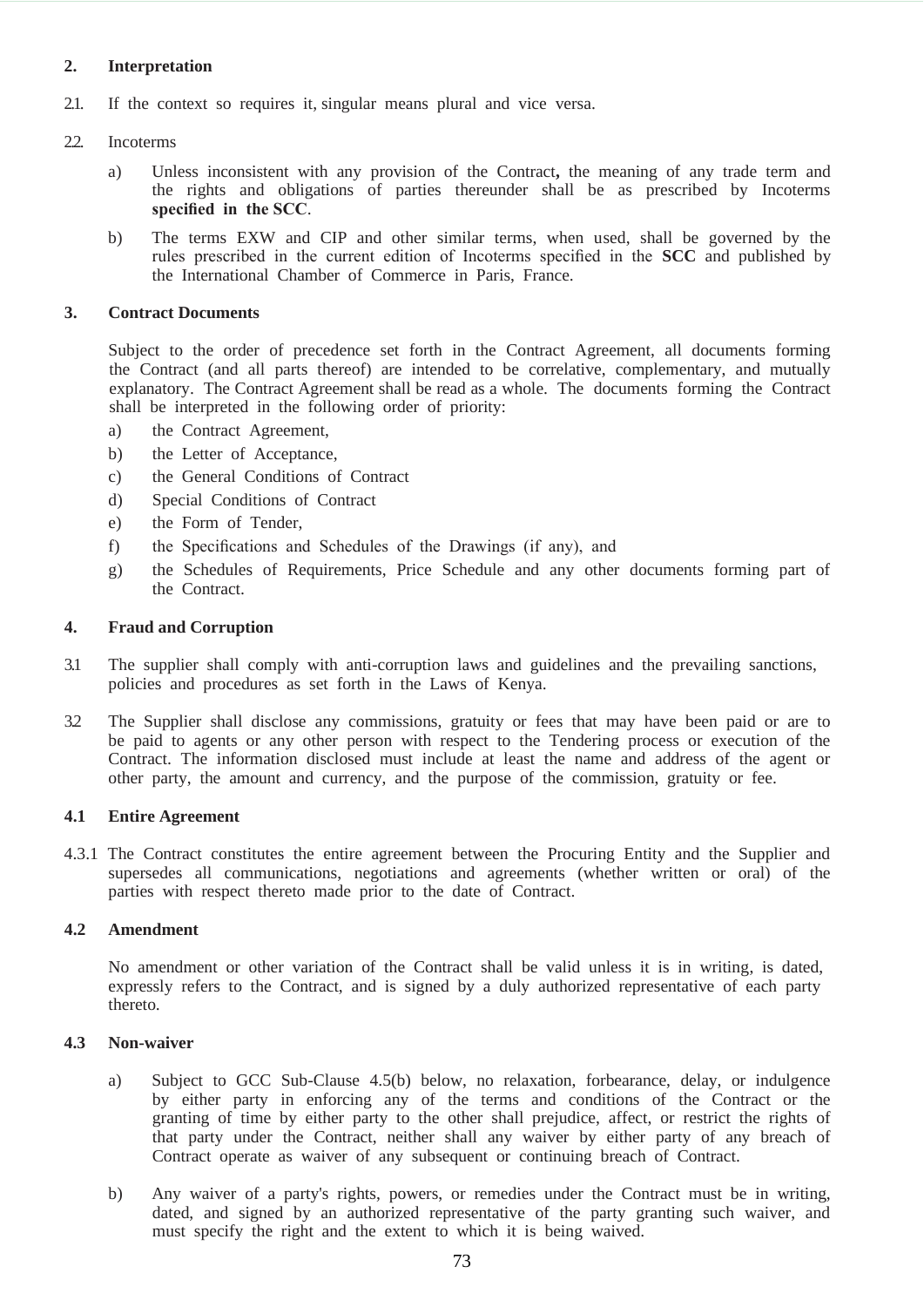## **4.4 Severability**

If any provision or condition of the Contract is prohibited or rendered invalid or unenforceable, such prohibition, invalidity or unenforceability shall not affect the validity or enforceability of any other provisions and conditions of the Contract.

### **5. Language**

- 5.1 The Contract as well as all correspondence and documents relating to the Contract exchanged by the Supplier and the Procuring Entity, shall be written in the **English Language.** Supporting documents and printed literature that are part of the Contract may be in another language provided they are accompanied by an accurate and certified translation of the relevant passages in the **English Language,** in which case, for purposes of interpretation of the Contract, the English language is translation shall govern.
- 5.2 The Supplier shall bear all costs of translation to the governing language and all risks of the accuracy of such translation, for documents provided by the Supplier.

#### **6. Joint Venture, Consortium or Association**

6.1 If the Supplier is a joint venture, consortium, or association, all of the parties shall be jointly and severally liable to the Procuring Entity for the fulfilment of the provisions of the Contract and shall designate one member of the joint venture, consortium, or association to act as a leader with authority to bind the joint venture, consortium, or association. The composition or the constitution of the joint venture, consortium, or association shall not be altered without the prior written consent of the Procuring Entity.

### **7. Eligibility**

- 7.1 The Supplier and its Subcontractors shall have the nationality of an eligible country. A Supplier or Sub- contractor shall be deemed to have the nationality of a country if it is a citizen or constituted, incorporated, or registered, and operates in conformity with the provisions of the laws of that country.
- 7.2 All Goods and Related Services to be supplied under the Contract shall have their origin in Eligible Countries. For the purpose of this Clause, origin means the country where the goods have been grown, mined, cultivated, produced, manufactured, or processed; or through manufacture, processing, or assembly, another commercially recognized article results that differs substantially in its basic characteristics from its components.
- 7.3 The Tenderer, if a Kenyan firm, must submit with its tender a valid tax compliance certificate from the Kenya Revenue Authority.

#### **8. Notices**

- 8.1 Any notice given by one party to the other pursuant to the Contract shall be in writing to the address specified in the **SCC.** The term "in writing" means communicated in written form with proof of receipt.
- 8.2 A notice shall be effective when delivered or on the notice's effective date, whichever is later.

## **9. Governing Law**

- 9.1 The Contract shall be governed by and interpreted in accordance with the laws of Kenya.
- 9.2 Throughout the execution of the Contract, the Supplier shall comply with the import of goods and services prohibitions in Kenya:
	- a) where, as a matter of law, compliance or official regulations, Kenya prohibits commercial relations with that country or any import of goods from that country or any payments to any country, person, or entity in that country ; or
	- b) by an act of compliance with a decision of the United Nations Security Council taken under Chapter VII of the Charter of the United Nations, Kenya prohibits any import of goods from that country or any payments to any country, person, or entity.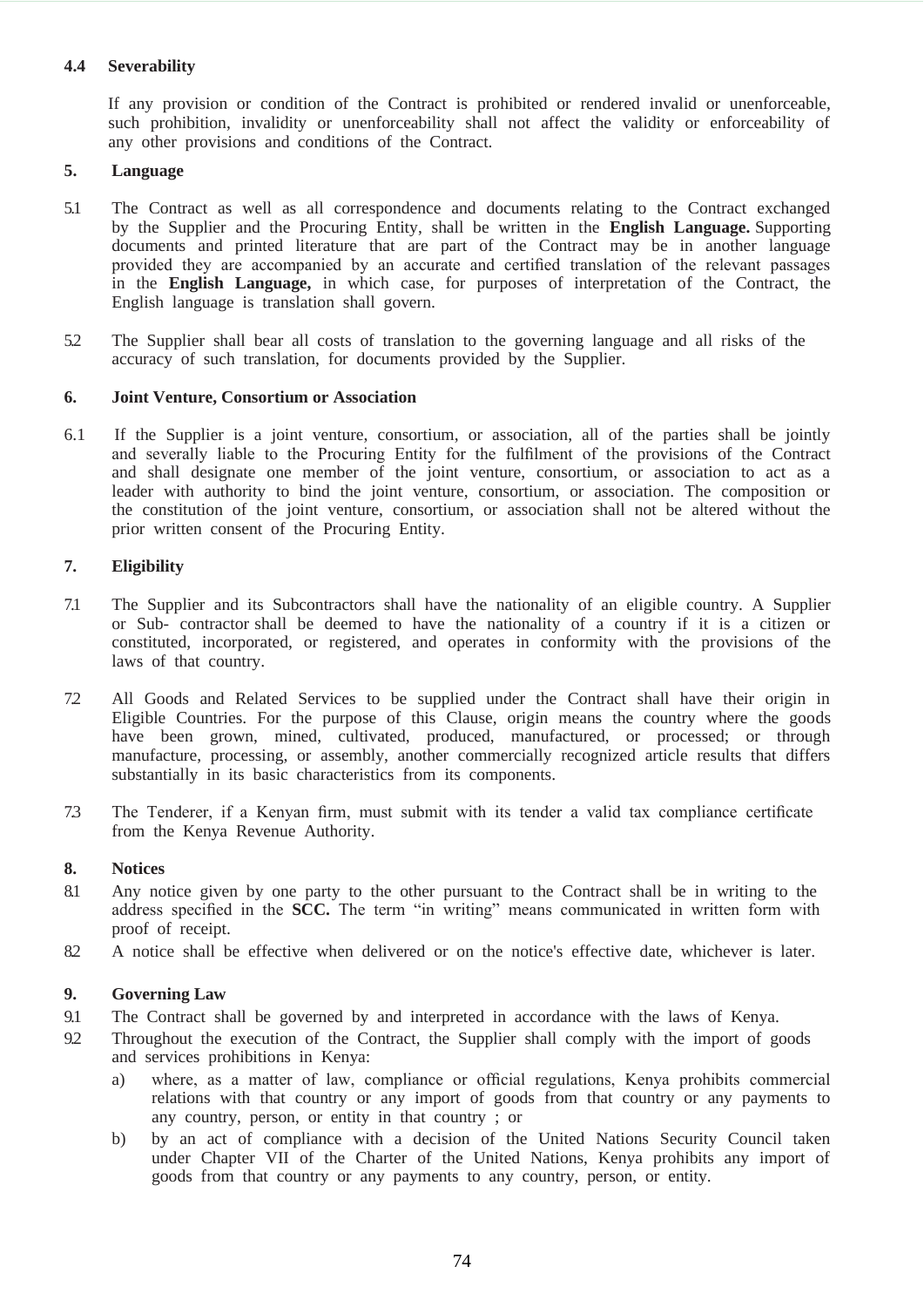#### **10. Settlement of Disputes**

- 10.1 The Procuring Entity and the Supplier shall make every effort to resolve amicably by direct negotiation any disagreement or dispute arising between them under or in connection with the Contract.
- 10.2 If, after thirty (30) days, the parties have failed to resolve their dispute or difference by such mutual consultation, then either the Procuring Entity or the Supplier may give notice to the other party of its intention to commence arbitration, as hereinafter provided, as to the matter in dispute, and no arbitration in respect of this matter may be commenced unless such notice is given. Any dispute or difference in respect of which a notice of intention to commence arbitration has been given in accordance with this Clause shall be finally settled by arbitration. Arbitration may be commenced prior to or after delivery of the Goods under the Contract.

#### **10.2 Arbitration proceedings shall be conducted as follows:**

- 10.2.1 Any claim or dispute between the Parties arising out of or in connection with the Contract not settled amicably in accordance with Sub-Clause 10.1 shall be finally settled by arbitration.
- 10.2.2 No arbitration proceedings shall be commenced on any claim or dispute where notice of a claim or dispute has not been given by the applying party within thirty days of the occurrence or discovery of the matter or issue giving rise to the dispute.
- 10.2.3 Notwithstanding the issue of a notice as stated above, the arbitration of such a claim or dispute shall not commence unless an attempt has in the first instance been made by the parties to settle such claim or dispute amicably with or without the assistance of third parties. Proof of such attempt shall be required.
- 10.2.4 The Arbitrator shall, without prejudice to the generality of his powers, have powers to direct such measurements, computations, or valuations as may in his opinion be desirable in order to determine the rights of the parties and assess and award any sums which ought to have been the subject of or included in any due payments.
- 10.2.5 Neither Party shall be limited in the proceedings before the arbitrators to the evidence, or to the reasons for the dispute given in its notice of a claim or dispute.
- 10.2.6 Arbitration may be commenced prior to or after delivery of the goods. The obligations of the Parties shall not be altered by reason of any arbitration being conducted during the progress of the delivery of goods.
- 10.2.7 The terms of the remuneration of each or all the members of Arbitration shall be mutually agreed upon by the Parties when agreeing the terms of appointment. Each Party shall be responsible for paying one-half of this remuneration.

#### **10.3 Arbitration Proceedings**

- 10.3.1 Arbitration proceedings with national suppliers will be conducted in accordance with the Arbitration Laws of Kenya. In case of any claim or dispute, such claim or dispute shall be notified in writing by either party to the other with a request to submit it to arbitration and to concur in the appointment of an Arbitrator within thirty days of the notice. The dispute shall be referred to the arbitration and final decision of a person or persons to be agreed between the parties. Failing agreement to concur in the appointment of an Arbitrator, the Arbitrator shall be appointed, on the request of the applying party, by the Chairman or Vice Chairman of any of the following professional institutions;
	- i) Kenya National Chamber of Commerce
	- ii) Chartered Institute of Arbitrators (Kenya Branch)
	- iii) The Law Society of Kenya
- 1032 The institution written to first by the aggrieved party shall take precedence over all other institutions.

#### **10.3.3 Alternative Arbitration Proceedings**

Alternatively, the Parties may refer the matter to the Nairobi Centre for International Arbitration (NCIA) which offers a neutral venue for the conduct of national and international arbitration with commitment to providing institutional support to the arbitral process.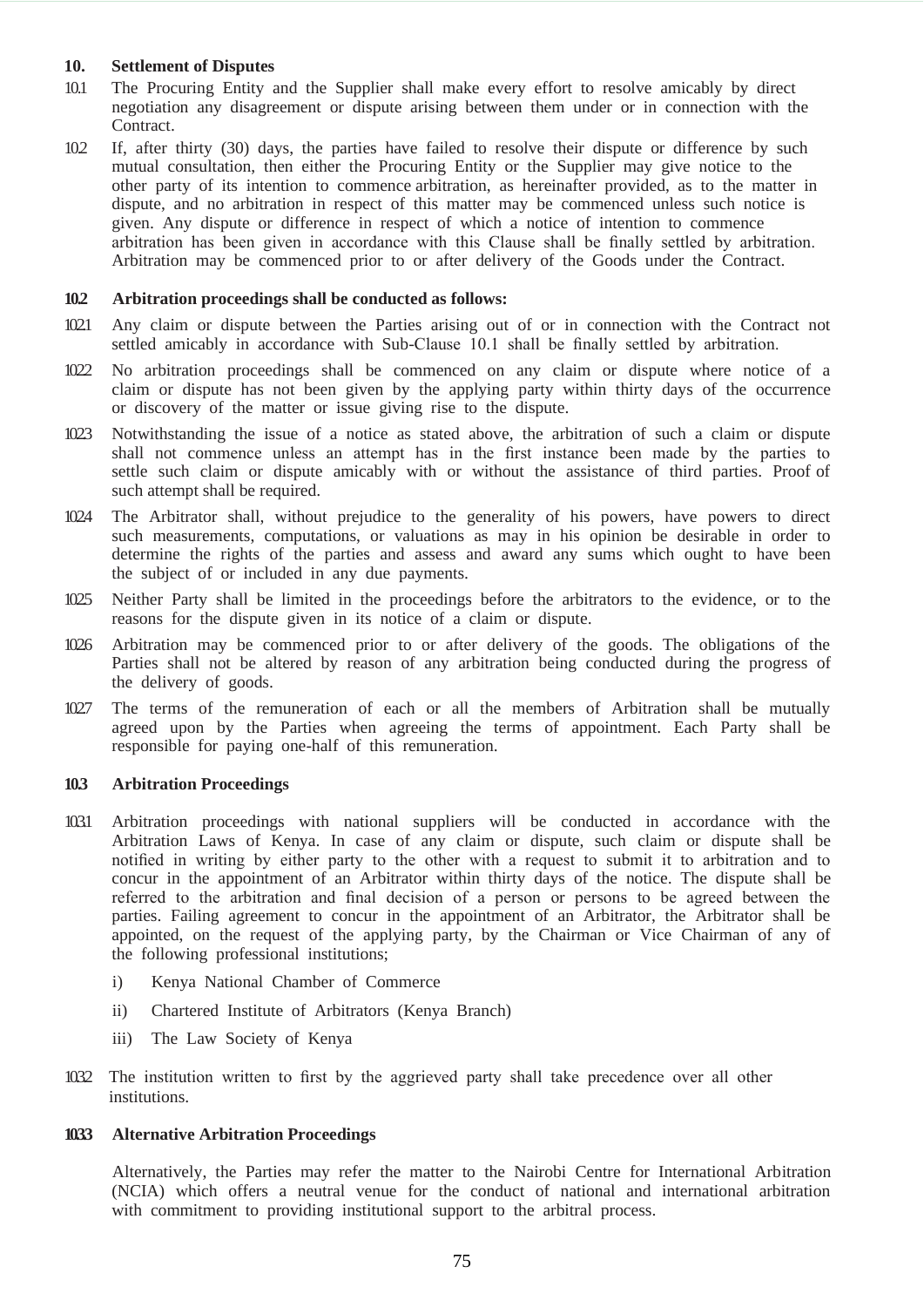#### **10.4 Arbitration with Foreign Suppliers**

- 10.4.1 Arbitration with foreign suppliers shall be conducted in accordance with the arbitration rules of the United Nations Commission on International Trade Law (UNCITRAL); or with proceedings administered by the International Chamber of Commerce (ICC) and conducted under the ICC Rules of Arbitration; by one or more arbitrators appointed in accordance with said arbitration rules.
- 10.4.2 The place of arbitration shall be a location specified in the **SCC;** and the arbitration shall be conducted in the language for communications defined in Sub-Clause 1.4 [Law and Language].

#### **10.5 Alternative Arbitration Proceedings**

Alternatively, the Parties may refer the matter to the Nairobi Centre for International Arbitration (NCIA) which offers a neutral venue for the conduct of national and international arbitration with commitment to providing institutional support to the arbitral process.

#### **10.6 Failure to Comply with Arbitrator's Decision**

- 10.6.1 The award of such Arbitrator shall be final and binding upon the parties.
- 10.6.1 In the event that a Party fails to comply with a final and binding Arbitrator's decision, then the other Party may, without prejudice to any other rights it may have, refer the matter to a competent court of law.

#### **10.7 Contract operations continue**

Notwithstanding any reference to arbitration herein,

- a) the parties shall continue to perform their respective obligations under the Contract unless they otherwise agree; and
- b) the Procuring Entity shall pay the Supplier any monies due the Supplier.

#### **11. Inspections and Audit by the Procuring Entity**

- 11.1 The Supplier shall keep, and shall cause its Subcontractors to keep, accurate and systematic accounts and records in respect of the Goods in such form and details as will clearly identify relevant time, changes and costs.
- 11.2 Pursuant to paragraph 2.2 of Instruction to Tenderers, the Supplier shall permit and shall cause its subcontractors to permit, the Procuring Entity and/or persons appointed by the Procuring Entity or by other statutory bodies of the Government to inspect the Site and/or the accounts and records relating to the procurement process, selection and/or contract execution, and to have such accounts and records audited by auditors appointed by the Procuring Entity. The Supplier's and its Subcontractors' attention is drawn to Sub- Clause 3.1 which provides, inter alia, that acts intended to materially impede the exercise of the Procuring Entity's inspection and audit rights constitute a prohibited practice subject to contract termination, as well as to a determination of ineligibility.

#### **12. Scope of Supply**

12.1 The Goods and Related Services to be supplied shall be as specified in the Schedule of Requirements.

#### **13. Delivery and Documents**

13.1 Subject to GCC Sub-Clause 33.1, the delivery of the Goods and completion of the Related Services shall be in accordance with the List of Goods and Delivery Schedule specified in the Supply Requirements. The details of shipping and other documents to be furnished by the Supplier are specified in the **SCC.**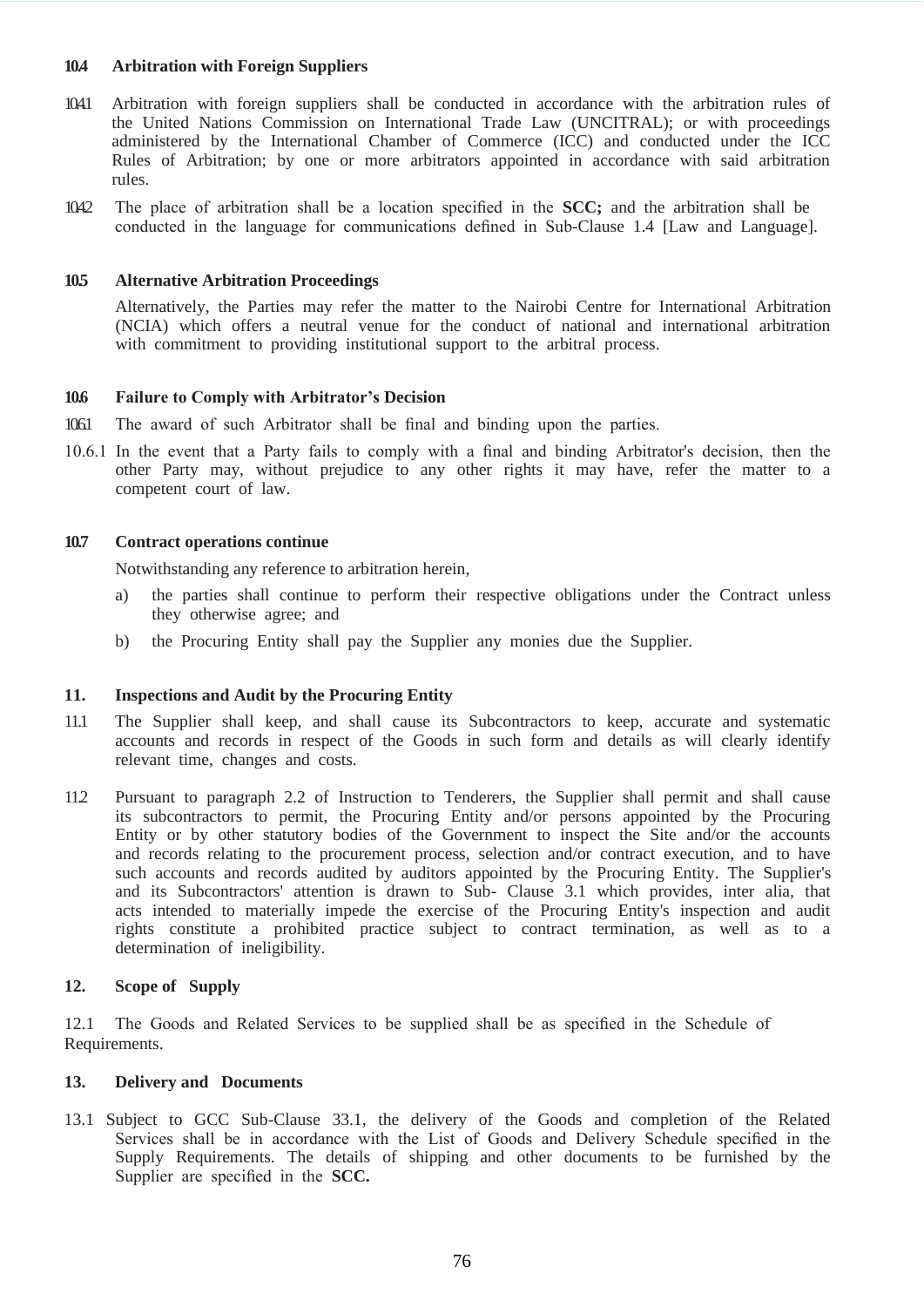#### **14. Supplier's Responsibilities**

14.1 The Supplier shall supply all the Goods and Related Services included in the Scope of Supply in accordance with GCC Clause 12, and the Delivery and Completion Schedule, as per GCC Clause 13.

# **15. Contract Price**

- **15.1** Prices charged by the Supplier for the Goods supplied and the Related Services performed under the Contract shall not vary from the prices quoted by the Supplier in its Tender, with the exception of any price adjustments authorized in the **SCC.**
- 15.2 Where the contract price is different from the corrected tender price, in order to ensure the supplier is not paid less or more relative to the contract price (*which would be the tender price*), any partial payment valuation based on rates in the schedule of prices in the Tender, will be adjusted by a plus or minus percentage. The percentage already worked out during tender evaluation is worked out as follows: *(corrected tender price – tender price)/tender price X 100*.

#### **16. Terms of Payment**

- 16.1 The Supplier shall request for payment by submitting invoice(s), delivery note(s) and any other relevant documents as specified in the **SCC** to the Procuring Entity.
- 16.2 Payments shall be made promptly by the Procuring Entity, but not later than thirty (30) days after submission of an invoice by the Supplier, and after the Procuring Entity has accepted it.
- 16.3 Where a Procuring Entity rejects Goods and Related Services, in part or wholly, the procuring Entity shall promptly inform the Supplier to collect, replace or rectify as appropriate and give reasons for rejection. The Supplier shall submit a fresh invoice, delivery note and any other relevant documents as specified in the **SCC**.
- 16.4 The currencies in which payments shall be made to the Supplier under this Contract shall be those in which the Tender price is expressed.
- 16.5 In the event that the Procuring Entity fails to pay the Supplier any payment by its due date or within the period set forth in the **SCC,** the Procuring Entity may pay to the Supplier interest on the amount of such delayed payment at the rate shown in the **SCC,** for the period of delay until payment has been made in full, whether before or after judgment or arbitrage award.

#### **17. Taxes and Duties**

- 17.1 The Supplier shall be entirely responsible for all taxes, duties, license fees, and other such levies incurred to deliver the Goods and Related Services to the Procuring Entity at the final delivery point.
- 17.3 If any tax exemptions, reductions, allowances or privileges may be available to the Supplier in Kenya, the Supplier shall inform the Procuring Entity and the Procuring Entity shall use its best efforts to enable the Supplier to benefit from any such tax savings to the maximum allowable extent.

#### **18. Performance Security**

- **18.1** If required as specified in the **SCC**, the Supplier shall, within twenty-eight (28) days of the notification of contract award, provide a performance security for the performance of the Contract in the amount specified in the **SCC.**
- 18.2 The proceeds of the Performance Security shall be payable to the Procuring Entity as compensation for any loss resulting from the Supplier's failure to complete its obligations under the Contract.
- 18.3 As specified in **the SCC**, the Performance Security, if required, shall be denominated in the currency(ies) of the Contract, or in a freely convertible currency acceptable to the Procuring Entity; and shall be in one of the formats stipulated by the Procuring Entity in **the SCC**, or in another format acceptable to the Procuring Entity.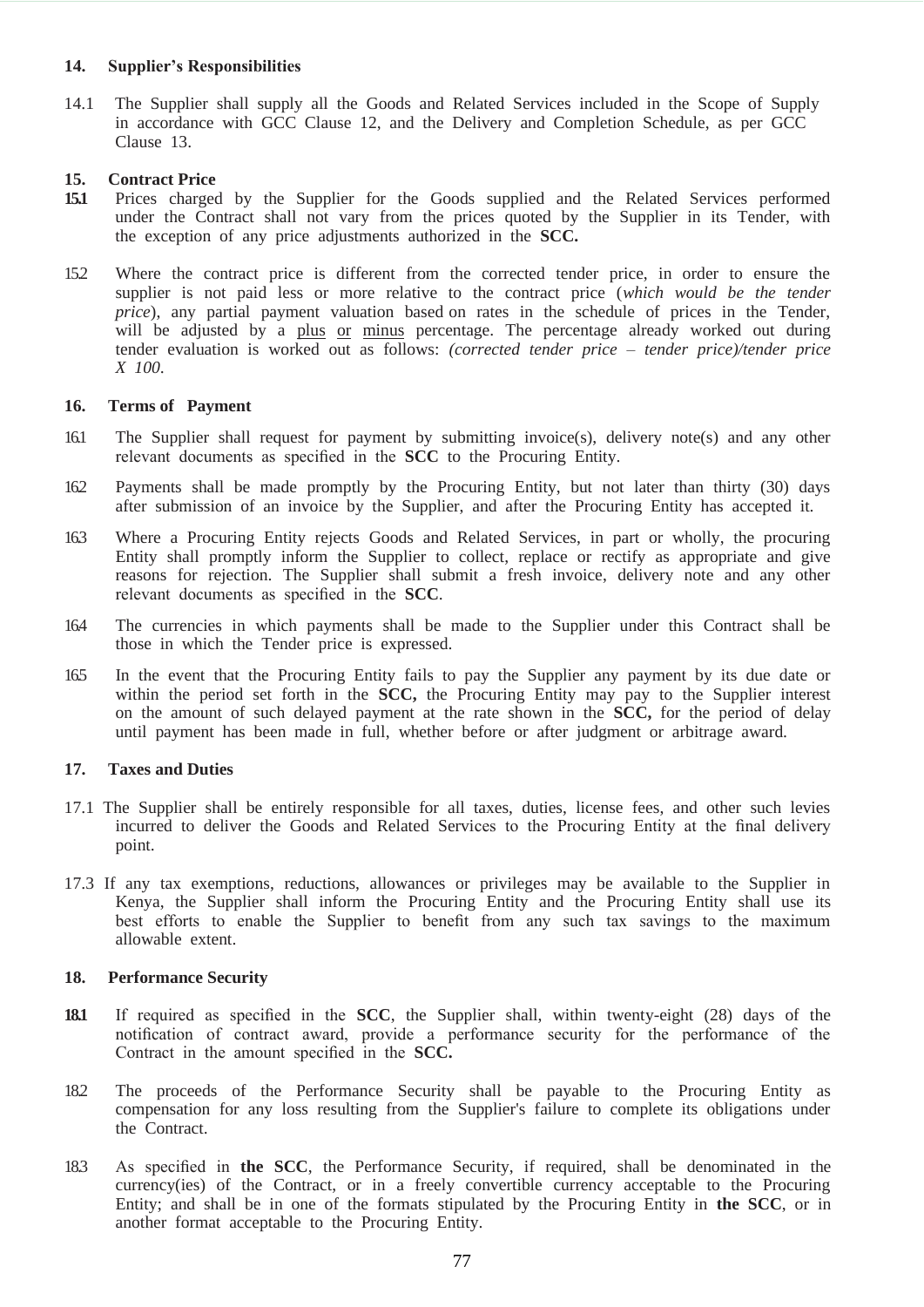**18.4** The Performance Security shall be discharged by the Procuring Entity and returned to the Supplier not later than thirty (30) days following the date of Completion of the Supplier's performance obligations under the Contract, including any warranty obligations, unless specified otherwise in the **SCC.**

### **19. Copyright**

19.1 The copyright in all drawings, documents, and other materials containing data and information furnished to the Procuring Entity by the Supplier herein shall remain vested in the Supplier, or, if they are furnished to the Procuring Entity directly or through the Supplier by any third party, including suppliers of materials, the copyright in such materials shall remain vested in such third party.

#### **20. Confidential Information**

- 20.1 The Procuring Entity and the Supplier shall keep confidential and shall not, without the written consent of the other party hereto, divulge to any third party any documents, data, or other information furnished directly or indirectly by the other party hereto in connection with the Contract, whether such information has been furnished prior to, during or following completion or termination of the Contract. Notwithstanding the above, the Supplier may furnish to its Sub-Supplier such documents, data, and other information it receives from the Procuring Entity to the extent required for the Sub Supplier to perform its work under the Contract, in which event the Supplier shall obtain from such Sub Supplier undertaking of confidentiality similar to that imposed on the Supplier under GCC Clause 20.
- 20.2 The Procuring Entity shall not use such documents, data, and other information received from the Supplier for any purposes unrelated to the contract. Similarly, the Supplier shall not use such documents, data, and other information received from the Procuring Entity for any purpose other than the performance of the Contract.
- 20.3 The obligation of a party under GCC Sub-Clauses 20.1 and 20.2 above, however, shall not apply to information that:
	- **a)** the Procuring Entity or Supplier need to share with other arms of Government or other bodies participating in the financing of the Contract; such parties shall de disclosed in **the SCC;**
	- b) now or hereafter enters the public domain through no fault of that party;
	- c) can be proven to have been possessed by that party at the time of disclosure and which was not previously obtained, directly or indirectly, from the other party; or
	- d) otherwise lawfully becomes available to that party from a third party that has no obligation of confidentiality.
- 20.4 The above provisions of GCC Clause 20 shall not in any way modify any undertaking of confidentiality given by either of the parties hereto prior to the date of the Contract in respect of the Supply or any part thereof.
- 20.5 The provisions of GCC Clause 20 shall survive completion or termination, for whatever reason, of the Contract.

#### **21. Subcontracting**

- 21.1 The Supplier shall notify the Procuring Entity in writing of all subcontracts awarded under the Contract if not already specified in the Tender. Such notification, in the original Tender or later shall not relieve the Supplier from any of its obligations, duties, responsibilities, or liability under the Contract.
- 21.2 Subcontracts shall comply with the provisions of GCC Clauses 3 and 7.

#### **22. Specifications and Standards**

22.1 Technical Specifications and Drawings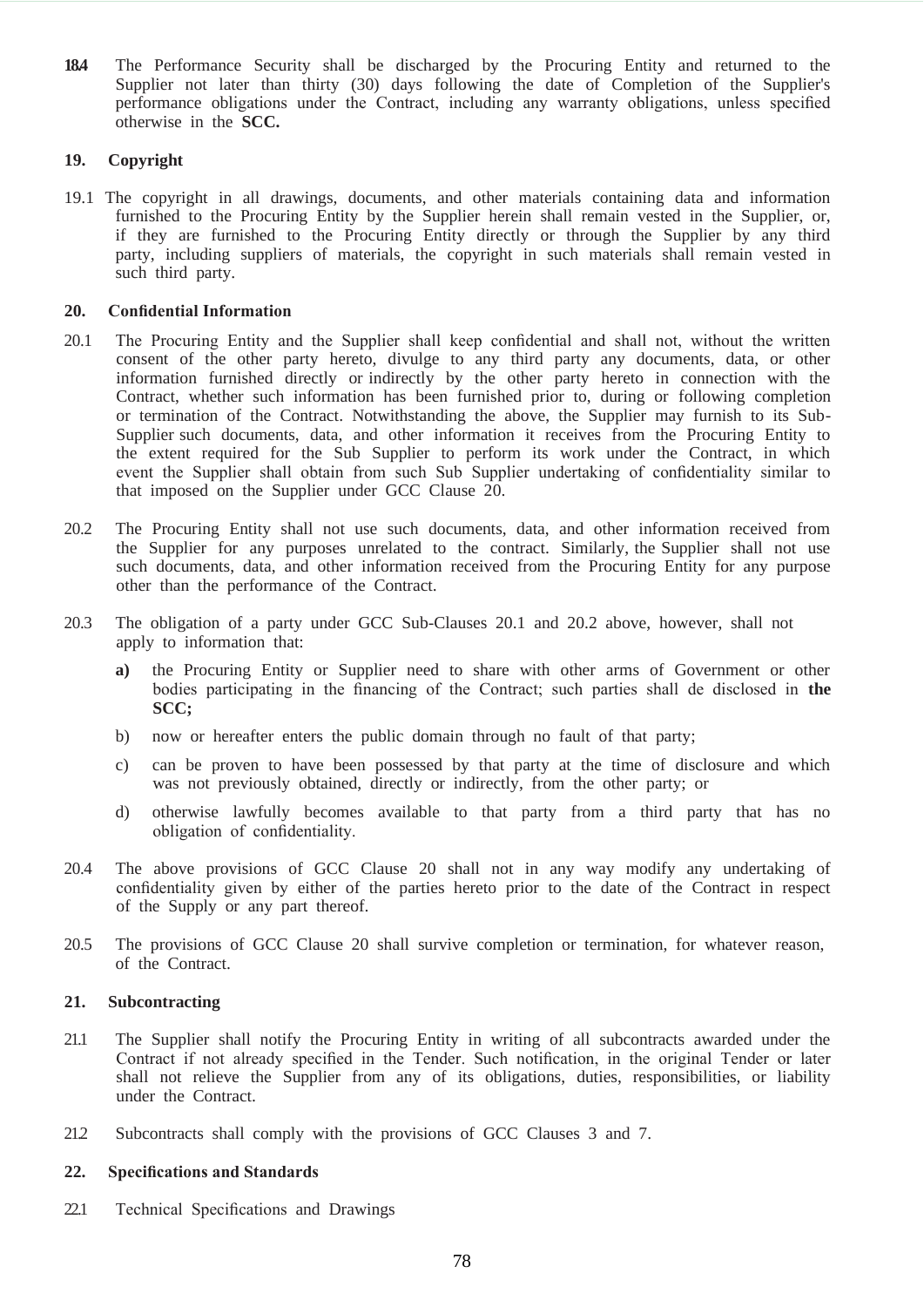- a) The Goods and Related Services supplied under this Contract shall conform to the technical specifications and standards mentioned in Section VI, Schedule of Requirements and, when no applicable standard is mentioned, the standard shall be equivalent or superior to the official standards whose application is appropriate to the Goods' country of origin.
- b) The Supplier shall be entitled to disclaim responsibility for any design, data, drawing, specification or other document, or any modification thereof provided or designed by or on behalf of the Procuring Entity, by giving a notice of such disclaimer to the Procuring Entity.
- c) Wherever references are made in the Contract to codes and standards in accordance with which it shall be executed, the edition or the revised version of such codes and standards shall be those specified in the Schedule of Requirements. During Contract execution, any changes in any such codes and standards shall be applied only after approval by the Procuring Entity and shall be treated in accordance with GCC Clause 33.

#### **23. Packing and Documents**

- 23.1 The Supplier shall provide such packing of the Goods as is required to prevent their damage or deterioration during transit to their final destination, as indicated in the Contract. During transit, the packing shall be sufficient to withstand, without limitation, rough handling and exposure to extreme temperatures, salt and precipitation, and open storage. Packing case size and weights shall take into consideration, where appropriate, the remoteness of the goods' final destination and the absence of heavy handling facilities at all points in transit.
- 23.2 The packing, marking, and documentation within and outside the packages shall comply strictly with such special requirements as shall be expressly provided for in the Contract, including additional requirements, if any, specified **in the SCC**, and in any other instructions ordered by the Procuring Entity.

#### **24. Insurance**

24.1 Unless otherwise specified in the **SCC,** the Goods supplied under the Contract shall be fully insured—in a freely convertible currency from an eligible country—against loss or damage incidental to manufacture or acquisition, transportation, storage, and delivery, in accordance with the applicable Incoterms or in the manner specified in the **SCC.**

#### **25. Transportation and Incidental Services**

- 25.1 Unless otherwise specified in the **SCC,** responsibility for arranging transportation of the Goods shall be in accordance with the specified Incoterms.
- **25.2** The Supplier may be required to provide any or all of the following services, including additional services, if any, specified **in SCC:**
	- a) performance or supervision of on-site assembly and/or start-up of the supplied Goods;
	- b) furnishing of tools required for assembly and/or maintenance of the supplied Goods;
	- c) furnishing of a detailed operations and maintenance manual for each appropriate unit of the supplied Goods;
	- d) performance or supervision or maintenance and/or repair of the supplied Goods, for a period of time agreed by the parties, provided that this service shall not relieve the Supplier of any warranty obligations under this Contract; and
	- e) training of the Procuring Entity's personnel, at the Supplier's plant and/or on-site, in assembly, start-up, operation, maintenance, and/or repair of the supplied Goods.
- 25.3 Prices charged by the Supplier for incidental services, if not included in the Contract Price for the Goods, shall be agreed upon in advance by the parties and shall not exceed the prevailing rates charged to other parties by the Supplier for similar services

#### **26. Inspections and Tests**

26.1 The Supplier shall at its own expense and at no cost to the Procuring Entity carry out all such tests and/or inspections of the Goods and Related Services as are specified in the **SCC.**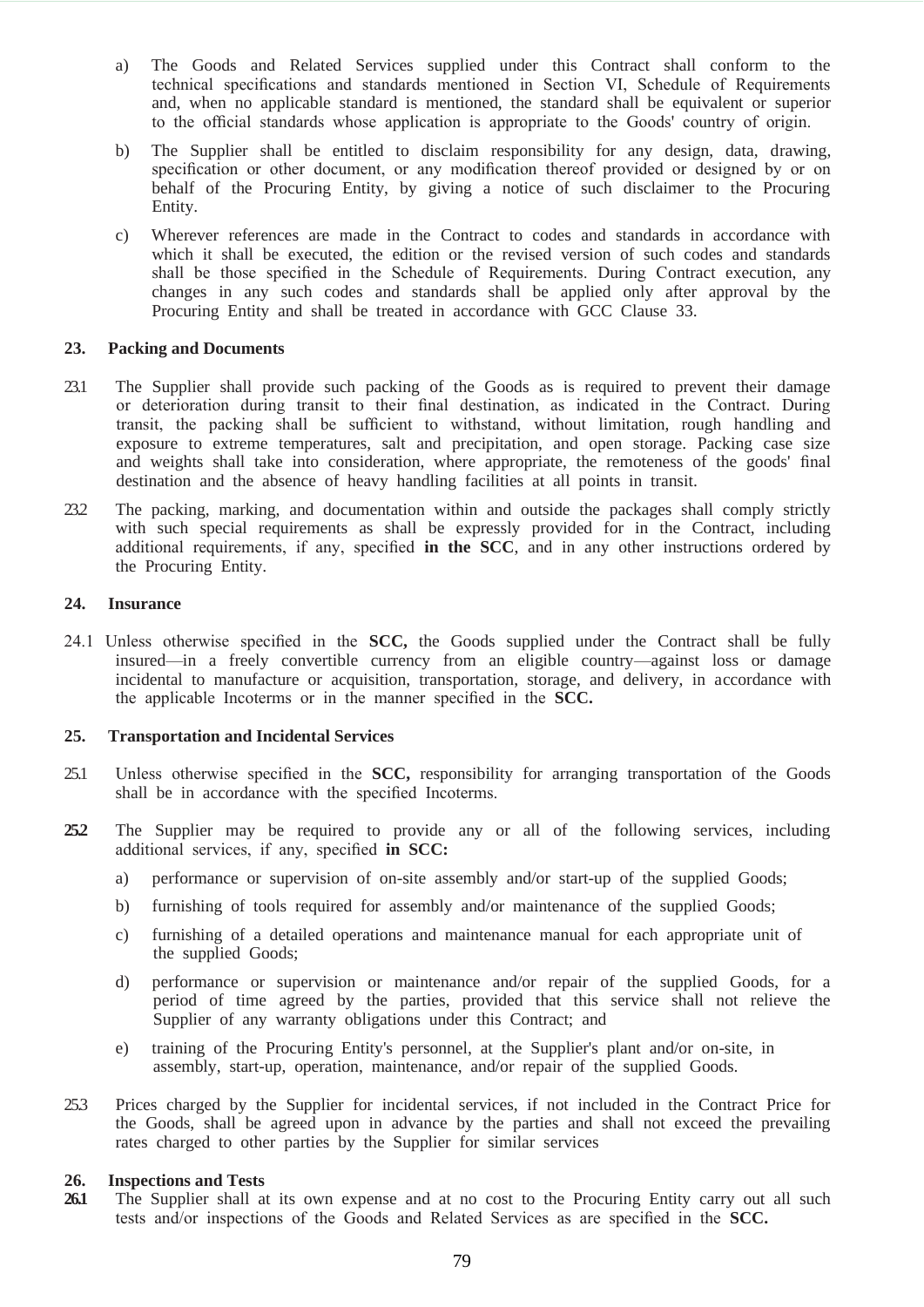- 26.2 The inspections and tests may be conducted on the premises of the Supplier or its Subcontractor, at point of delivery, and/or at the Goods' final destination, or in another place in Kenya as specified in the **SCC.** Subject to GCC Sub-Clause 26.3, if conducted on the premises of the Supplier or its Subcontractor, all reasonable facilities and assistance, including access to drawings and production data, shall be furnished to the inspectors at no charge to the Procuring Entity.
- 26.3 The Procuring Entity or its designated representative shall be entitled to attend the tests and/or inspections referred to in GCC Sub-Clause 26.2, provided that the Procuring Entity bear all of its own costs and expenses incurred in connection with such attendance including, but not limited to, all travelling and board and lodging expenses.
- 26.4 Whenever the Supplier is ready to carry out any such test and inspection, it shall give a reasonable advance notice, including the place and time, to the Procuring Entity. The Supplier shall obtain from any relevant third party or manufacturer any necessary permission or consent to enable the Procuring Entity or its designated representative to attend the test and/or inspection.
- 26.5 The Procuring Entity may require the Supplier to carry out any test and/or inspection not required by the Contract but deemed necessary to verify that the characteristics and performance of the Goods comply with the technical specifications codes and standards under the Contract, provided that the Supplier's reasonable costs and expenses incurred in the carrying out of such test and/or inspection shall be added to the Contract Price. Further, if such test and/or inspection impedes the progress of manufacturing and/or the Supplier's performance of its other obligations under the Contract, due allowance will be made in respect of the Delivery Dates and Completion Dates and the other obligations so affected.
- 26.6 The Supplier shall provide the Procuring Entity with a report of the results of any such test and/or inspection.
- 26.7 The Procuring Entity may reject any Goods or any part thereof that fail to pass any test and/or inspection or do not conform to the specifications. The Supplier shall either rectify or replace such rejected Goods or parts thereof or make alterations necessary to meet the specifications at no cost to the Procuring Entity, and shall repeat the test and/or inspection, at no cost to the Procuring Entity, upon giving a notice pursuant to GCC Sub- Clause 26.4.
- 26.8 The Supplier agrees that neither the execution of a test and/or inspection of the Goods or any part thereof, nor the attendance by the Procuring Entity or its representative, nor the issue of any report pursuant to GCC Sub-Clause 26.6, shall release the Supplier from any warranties or other obligations under the Contract.

#### **27. Liquidated Damages**

27.1 Except as provided under GCC Clause 32, if the Supplier fails to deliver any or all of the Goods by the Date(s) of delivery or perform the Related Services within the period specified in the Contract, the Procuring Entity may without prejudice to all its other remedies under the Contract, deduct from the Contract Price, as liquidated damages, a sum equivalent to the percentage specified in the **SCC** of the delivered price of the delayed Goods or unperformed Services for each week or part thereof of delay until actual delivery or performance, up to a maximum deduction of the percentage specified in those **SCC.** Once the maximum is reached, the Procuring Entity may terminate the Contract pursuant to GCC Clause 35.

#### **28. Warranty**

- 28.1 The Supplier warrants that all the Goods are new, unused, and of the most recent or current models, and that they incorporate all recent improvements in design and materials, unless provided otherwise in the Contract.
- 28.2 Subject to GCC Sub-Clause 22.1(b), the Supplier further warrants that the Goods shall be free from defects arising from any act or omission of the Supplier or arising from design, materials, and workmanship, under normal use in the conditions prevailing in the country of final destination.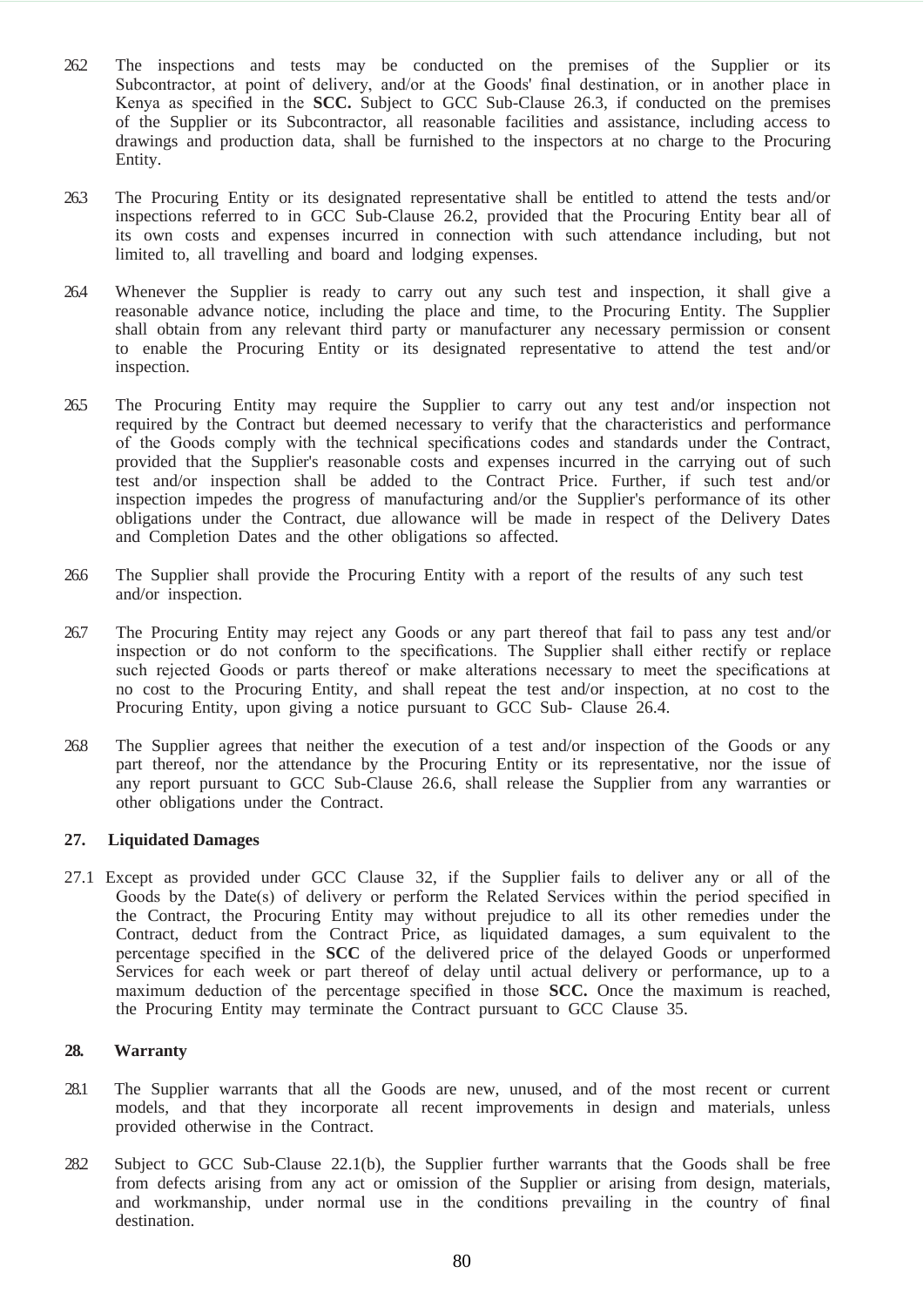- 28.3 Unless otherwise specified in the **SCC,** the warranty shall remain valid for twelve (12) months after the Goods, or any portion thereof as the case may be, have been delivered to and accepted at the final destination indicated in the **SCC,** or for eighteen (18) months after the date of shipment from the port or place of loading in the country of origin, whichever period concludes earlier.
- 28.4 The Procuring Entity shall give notice to the Supplier stating the nature of any such defects together with all available evidence thereof, promptly following the discovery thereof. The Procuring Entity shall afford all reasonable opportunity for the Supplier to inspect such defects.
- 28.5 Upon receipt of such notice, the Supplier shall, within the period specified in the **SCC,**  expeditiously repair or replace the defective Goods or parts thereof, at no cost to the Procuring Entity.
- 28.6 If having been notified, the Supplier fails to remedy the defect within the period specified in the **SCC,** the Procuring Entity may proceed to take within a reasonable period such remedial action as may be necessary, at the Supplier's risk and expense and without prejudice to any other rights which the Procuring Entity may have against the Supplier under the Contract.

#### **29. Patent Indemnity**

- 29.1 The Supplier shall, subject to the Procuring Entity's compliance with GCC Sub-Clause 29.2, indemnify and hold harmless the Procuring Entity and its employees and officers from and against any and all suits, actions or administrative proceedings, claims, demands, losses, damages, costs, and expenses of any nature, including attorney's fees and expenses, which the Procuring Entity may suffer as a result of any infringement or alleged infringement of any patent, utility model, registered design, trademark, copyright, or other intellectual property right registered or otherwise existing at the date of the Contract by reason of:
	- a) the installation of the Goods by the Supplier or the use of the Goods in the country where the Site is located; and
	- b) the sale in any country of the products produced by the Goods.

Such indemnity shall not cover any use of the Goods or any part thereof other than for the purpose indicated by or to be reasonably inferred from the Contract, neither any infringement resulting from the use of the Goods or any part thereof, or any products produced thereby in association or combination with any other equipment, plant, or materials not supplied by the Supplier, pursuant to the Contract.

- 29.2 If any proceedings are brought or any claim is made against the Procuring Entity arising out of the matters referred to in GCC Sub-Clause 29.1, the Procuring Entity shall promptly give the Supplier a notice thereof, and the Supplier may at its own expense and in the Procuring Entity's name conduct such proceedings or claim and any negotiations for the settlement of any such proceedings or claim.
- 29.3 If the Supplier fails to notify the Procuring Entity within twenty-eight (28) days after receipt of such notice that it intends to conduct any such proceedings or claim, then the Procuring Entity shall be free to conduct the same on its own behalf.
- 29.4 The Procuring Entity shall, at the Supplier's request, afford all available assistance to the Supplier in conducting such proceedings or claim, and shall be reimbursed by the Supplier for all reasonable expenses incurred in so doing.
- 29.5 The Procuring Entity shall indemnify and hold harmless the Supplier and its employees, officers, and Subcontractors from and against any and all suits, actions or administrative proceedings, claims, demands, losses, damages, costs, and expenses of any nature, including attorney's fees and expenses, which the Supplier may suffer as a result of any infringement or alleged infringement of any patent, utility model, registered design, trademark, copyright, or other intellectual property right registered or otherwise existing at the date of the Contract arising out of or in connection with any design, data, drawing, specification, or other documents or materials provided or designed by or on behalf of the Procuring Entity.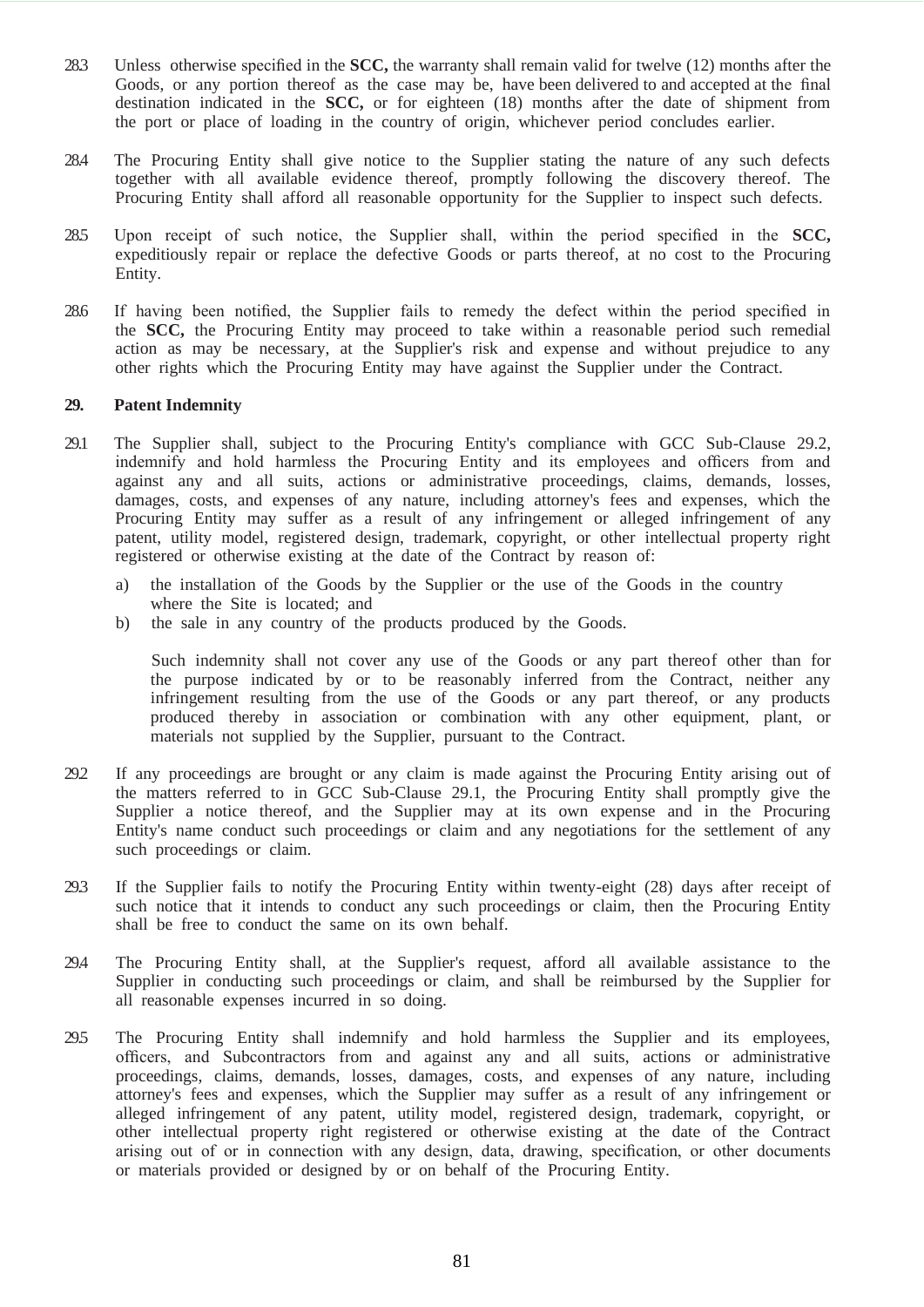#### **30. Limitation of Liability**

30.1 Except in cases of criminal negligence or willful misconduct,

a) the Supplier shall not be liable to the Procuring Entity, whether in contract, tort, or otherwise, for any indirect or consequential loss or damage, loss of use, loss of production, or loss of profits or interest costs, provided that this exclusion shall not apply to any obligation of the Supplier to pay liquidated damages to the Procuring Entity, and

b) the aggregate liability of the Supplier to the Procuring Entity, whether under the Contract, in tort or otherwise, shall not exceed the total Contract Price, provided that this limitation shall not apply to the cost of repairing or replacing defective equipment, or to any obligation of the supplier to indemnify the Procuring Entity with respect to patent infringement.

#### **31. Change in Laws and Regulations**

31.1 Unless otherwise specified in the Contract, if after the date of 30 days prior to date of Tender submission, any law, regulation, ordinance, order or bylaw having the force of law is enacted, promulgated, abrogated, or changed in Kenya (which shall be deemed to include any change in interpretation or application by the competent authorities) that subsequently affects the Delivery Date and/or the Contract Price, then such Delivery Date and/or Contract Price shall be correspondingly increased or decreased, to the extent that the Supplier has thereby been affected in the performance of any of its obligations under the Contract. Notwithstanding the foregoing, such additional or reduced cost shall not be separately paid or credited if the same has already been accounted for in the price adjustment provisions where applicable, in accordance with GCC Clause 15.

#### **32. Force Majeure**

- 32.1 The Supplier shall not be liable for forfeiture of its Performance Security, liquidated damages, or termination for default if and to the extent that its delay in performance or other failure to perform its obligations under the Contract is the result of an event of Force Majeure.
- 32.2 For purposes of this Clause, "Force Majeure" means an event or situation beyond the control of the Supplier that is not foreseeable, is unavoidable, and its origin is not due to negligence or lack of care on the part of the Supplier. Such events may include, but not be limited to, acts of the Procuring Entity in its sovereign capacity, wars or revolutions, fires, floods, epidemics, quarantine restrictions, and freight embargoes.
- 32.3 If a Force Majeure situation arises, the Supplier shall promptly notify the Procuring Entity in writing of such condition and the cause thereof. Unless otherwise directed by the Procuring Entity in writing, the Supplier shall continue to perform its obligations under the Contract as far as is reasonably practical, and shall seek all reasonable alternative means for performance not prevented by the Force Majeure event.

#### **33. Change Orders and Contract Amendments**

- 33.1 The Procuring Entity may at any time order the Supplier through notice in accordance GCC Clause 8, to make changes within the general scope of the Contract in any one or more of the following:
	- a) drawings, designs, or specifications, where Goods to be furnished under the Contract are to be specifically manufactured for the Procuring Entity;
	- b) the method of shipment or packing;
	- c) the place of delivery; and
	- d) the Related Services to be provided by the Supplier.
- 33.2 If any such change causes an increase or decrease in the cost of, or the time required for, the Supplier's performance of any provisions under the Contract, an equitable adjustment shall be made in the Contract Price or in the Delivery/Completion Schedule, or both, and the Contract shall accordingly be amended. Any claims by the Supplier for adjustment under this Clause must be asserted within twenty-eight (28) days from the date of the Supplier's receipt of the Procuring Entity's change order.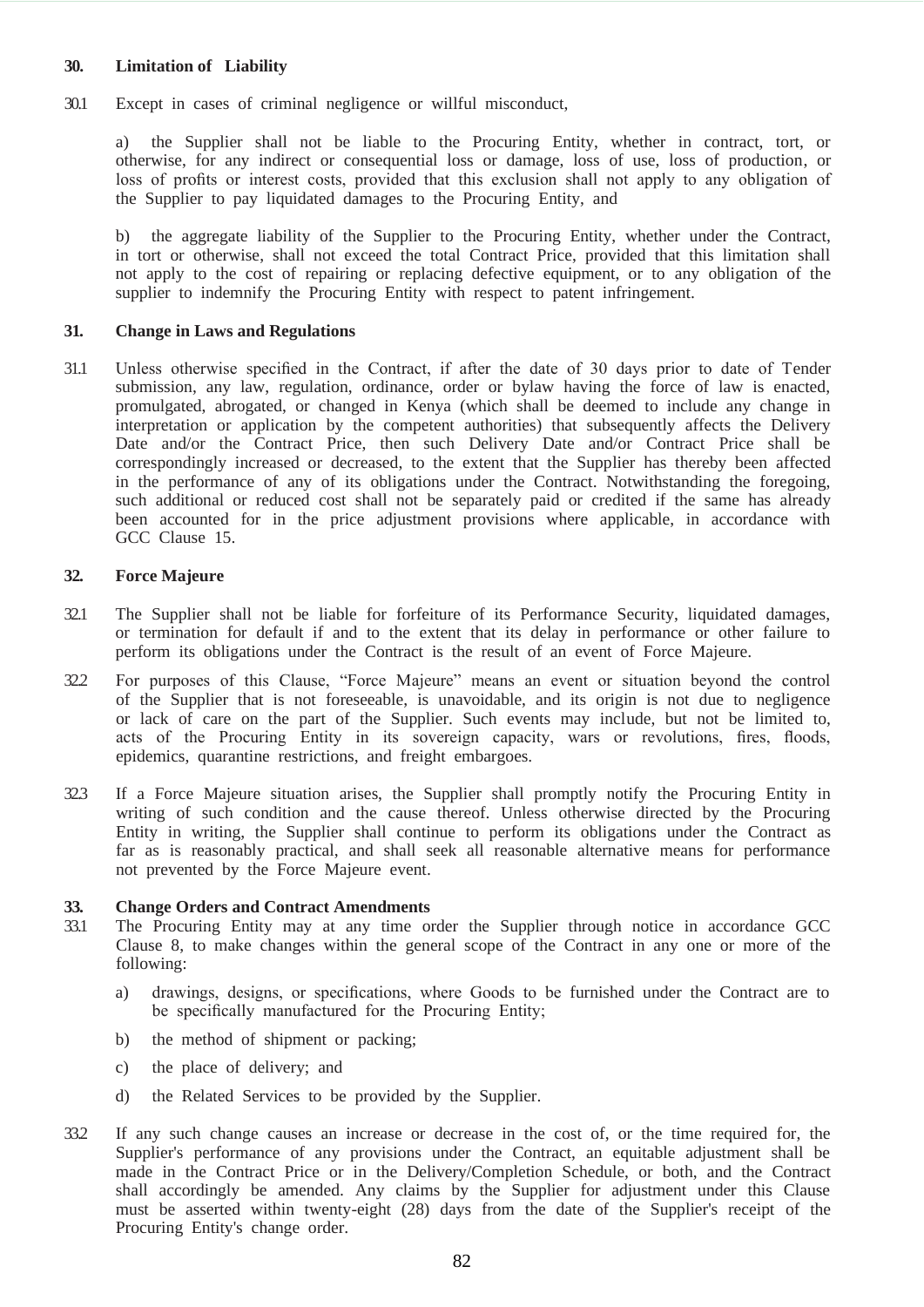- 33.3 Prices to be charged by the Supplier for any Related Services that might be needed but which were not included in the Contract shall be agreed upon in advance by the parties and shall not exceed the prevailing rates charged to other parties by the Supplier for similar services.
- 33.4 **Value Engineering:** The Supplier may prepare, at its own cost, a value engineering proposal at any time during the performance of the contract. The value engineering proposal shall, at a minimum, include the following;
	- a) the proposed change(s), and a description of the difference to the existing contract requirements;
	- b) a full cost/benefit analysis of the proposed change(s) including a description and estimate of costs (including life cycle costs) the Procuring Entity may incur in implementing the value engineering proposal; and
	- c) a description of any effect(s) of the change on performance/functionality.
- 33.5 The Procuring Entity may accept the value engineering proposal if the proposal demonstrates benefits that:
	- a) accelerates the delivery period; or
	- b) reduces the Contract Price or the life cycle costs to the Procuring Entity; or
	- c) improves the quality, efficiency or sustainability of the Goods; or
	- d) yields any other benefits to the Procuring Entity, without compromising the necessary functions of the Facilities.
- 33.6 If the value engineering proposal is approved by the Procuring Entity and results in:
	- a) a reduction of the Contract Price; the amount to be paid to the Supplier shall be the percentage specified **in the SCC** of the reduction in the Contract Price; or
	- b) an increase in the Contract Price; but results in a reduction in life cycle costs due to any benefit described in (a)to (d) above, the amount to be paid to the Supplier shall be the full increase in the Contract Price.
- 33.7 Subject to the above, no variation in or modification of the terms of the Contract shall be made except by written amendment signed by the parties.

#### **34. Extensions of Time**

- 34.1 If at any time during performance of the Contract, the Supplier or its subcontractors should encounter conditions impeding timely delivery of the Goods or completion of Related Services pursuant to GCC Clause 13, the Supplier shall promptly notify the Procuring Entity in writing of the delay, its likely duration, and its cause. As soon as practicable after receipt of the Supplier's notice, the Procuring Entity shall evaluate the situation and may at its discretion extend the Supplier's time for performance, in which case the extension shall be ratified by the parties by amendment of the Contract.
- 34.2 Except in case of Force Majeure, as provided under GCC Clause 32, a delay by the Supplier in the performance of its Delivery and Completion obligations shall render the Supplier liable to the imposition of liquidated damages pursuant to GCC Clause 26, unless an extension of time is agreed upon, pursuant to GCC Sub-Clause 34.1.

#### **35. Termination**

- 35.1 Termination for Default
	- a) The Procuring Entity, without prejudice to any other remedy for breach of Contract, by written notice of default sent to the Supplier, may terminate the Contract in whole or in part:
		- i) if the Supplier fails to deliver any or all of the Goods within the period specified in the Contract, or within any extension thereof granted by the Procuring Entity pursuant to GCC Clause 34;
		- ii) if the Supplier fails to perform any other obligation under the Contract; or
		- iii) if the Supplier, in the judgment of the Procuring Entity has engaged in Fraud and Corruption, as defined in paragraph 2.2 a of the Appendix to the GCC, in competing for or in executing the Contract.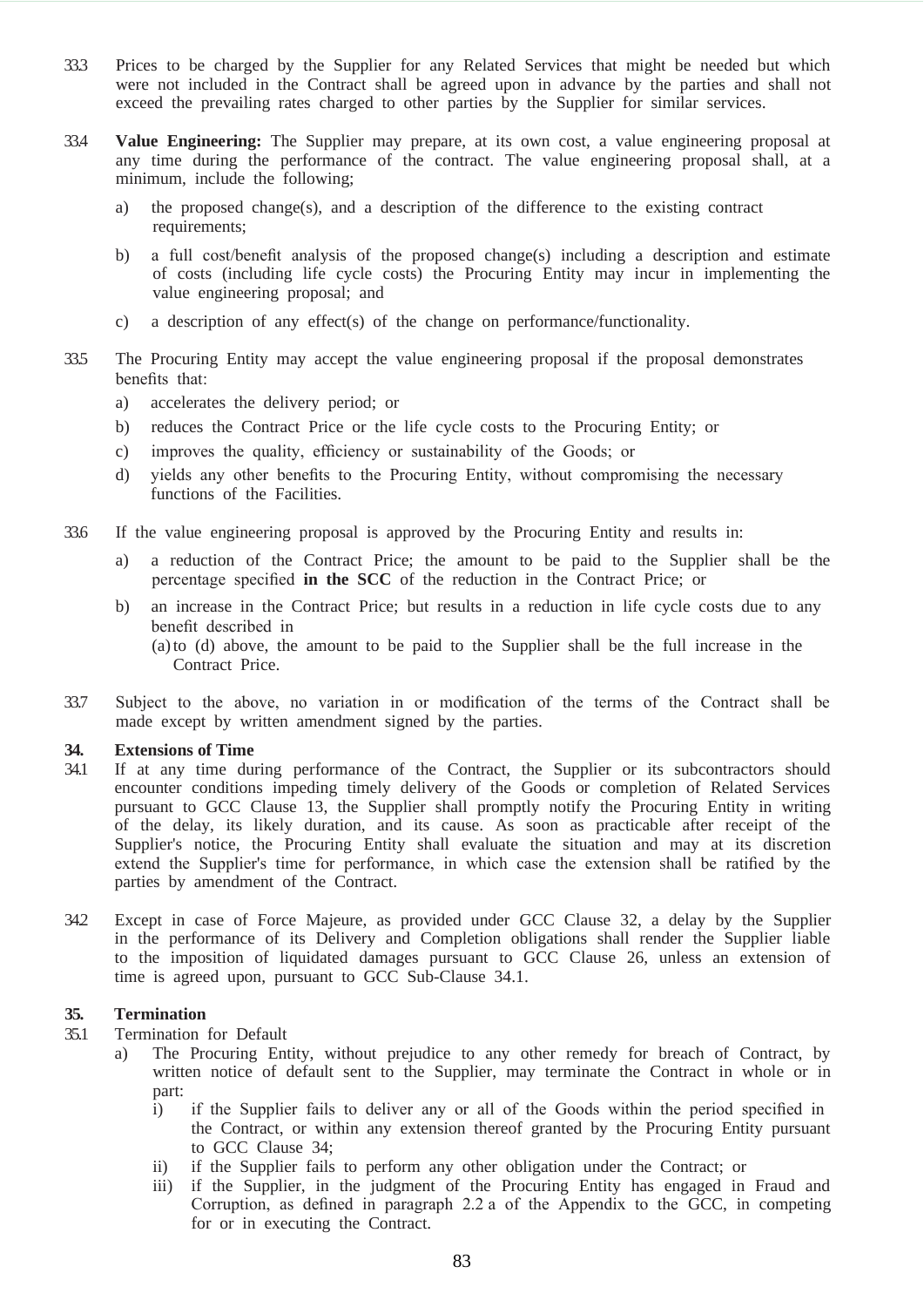- b) In the event the Procuring Entity terminates the Contract in whole or in part, pursuant to GCC Clause 35.1(a), the Procuring Entity may procure, upon such terms and in such manner as it deems appropriate, Goods or Related Services similar to those undelivered or not performed, and the Supplier shall be liable to the Procuring Entity for any additional costs for such similar Goods or Related Services. However, the Supplier shall continue performance of the Contract to the extent not terminated.
- 35.2 Termination for Insolvency.

The Procuring Entity may at any time terminate the Contract by giving notice to the Supplier if the Supplier becomes bankrupt or otherwise insolvent. In such event, termination will be without compensation to the Supplier, provided that such termination will not prejudice or affect any right of action or remedy that has accrued or will accrue thereafter to the Procuring Entity

- 35.2 Termination for Convenience.
	- a) The Procuring Entity, by notice sent to the Supplier, may terminate the Contract, in whole or in part, at any time for its convenience. The notice of termination shall specify that termination is for the Procuring Entity's convenience, the extent to which performance of the Supplier under the Contract is terminated, and the date upon which such termination becomes effective.
	- b) The Goods that are complete and ready for shipment within twenty-eight (28) days after the Supplier's receipt of notice of termination shall be accepted by the Procuring Entity at the Contract terms and prices. For the remaining Goods, the Procuring Entity may elect:
		- i) to have any portion completed and delivered at the Contract terms and prices; and/or ii) to cancel the remainder and pay to the Supplier an agreed amount for partially completed Goods and Related Services and for materials and parts previously procured by the Supplier.

### **36. Assignment**

36.1 Neither the Procuring Entity nor the Supplier shall assign, in whole or in part, their obligations under this Contract, except with prior written consent of the other party.

## **37. Export Restriction**

37.1 Notwithstanding any obligation under the Contract to complete all export formalities, any export restrictions attributable to the Procuring Entity, to Kenya, or to the use of the products/goods, systems or services to be supplied, which arise from trade regulations from a country supplying those products/goods, systems or services, and which substantially impede the Supplier from meeting its obligations under the Contract, shall release the Supplier from the obligation to provide deliveries or services, always provided, however, that the Supplier can demonstrate to the satisfaction of the Procuring Entity that it has completed all formalities in a timely manner, including applying for permits, authorizations and licenses necessary for the export of the products/goods, systems or services under the terms of the Contract. Termination of the Contract on this basis shall be for the Procuring Entity's convenience pursuant to Sub-Clause 35.3.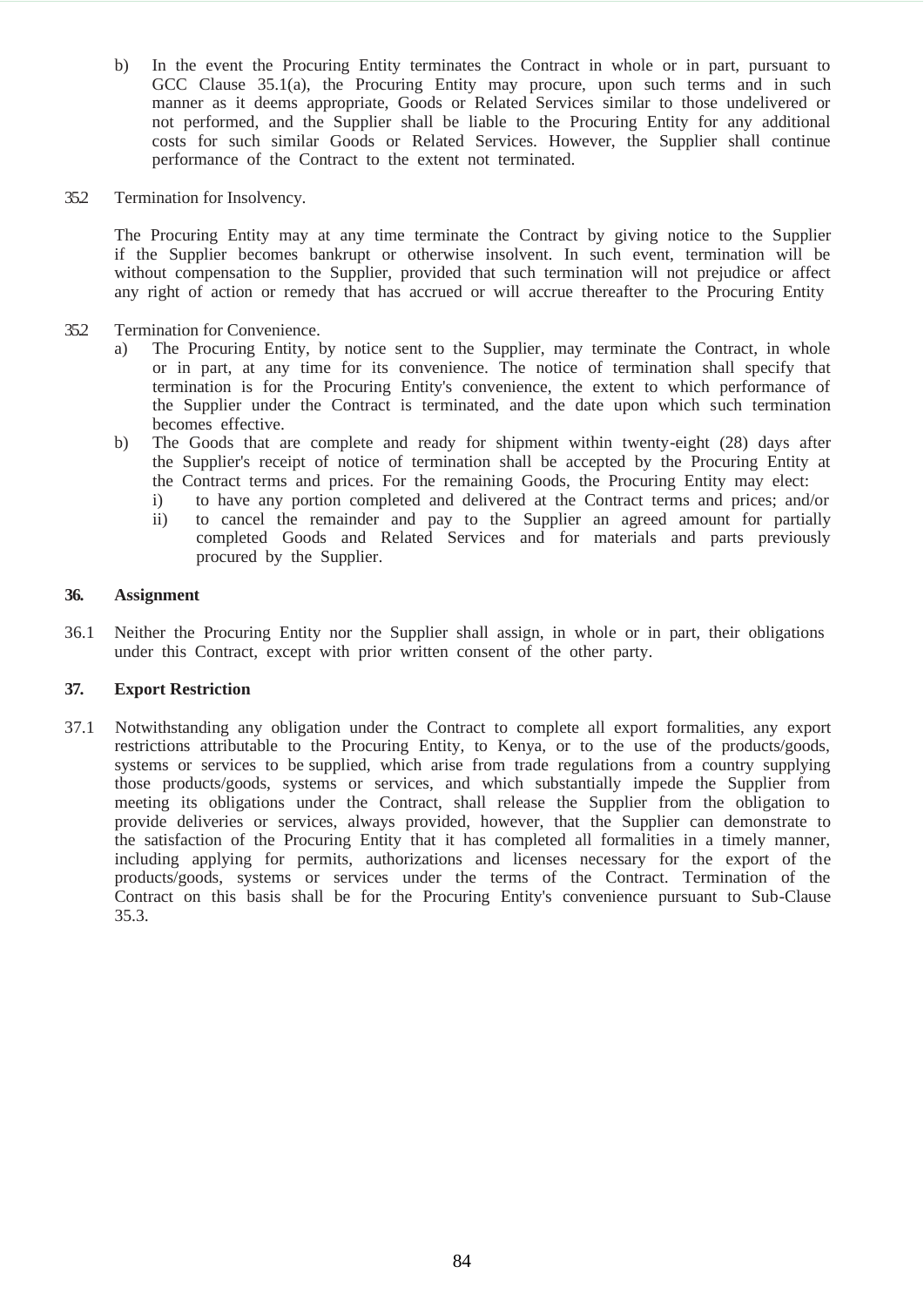## **SECTION VII - SPECIAL CONDITIONS OF CONTRACT**

The following Special Conditions of Contract (SCC) shall supplement and/or amend the General Conditions of Contract (GCC).Whenever there is a conflict, the provisions herein shall prevail over those in the GCC*.*

*[The Procuring Entity shall select insert the appropriate wording using the samples below or other acceptable wording, and delete the text in italics].*

| Number of GC<br><b>Clause</b> | Amendments of, and Supplements to, Clauses in the General Conditions of Contract                                                                                                                                                                                                                                                                                                                                                                                                                                                                  |  |  |
|-------------------------------|---------------------------------------------------------------------------------------------------------------------------------------------------------------------------------------------------------------------------------------------------------------------------------------------------------------------------------------------------------------------------------------------------------------------------------------------------------------------------------------------------------------------------------------------------|--|--|
| GCC 1.1(h)                    | The Procuring Entity is: The National Assembly                                                                                                                                                                                                                                                                                                                                                                                                                                                                                                    |  |  |
| $CCC$ 8.1                     | For <b>notices</b> , the Procuring Entity's address shall be:                                                                                                                                                                                                                                                                                                                                                                                                                                                                                     |  |  |
|                               | <b>Chief Procurement Officer</b><br>The National Assembly<br>P.O BOX 41842-00100 Nairobi<br>13 <sup>th</sup> Floor Protection House<br>procurementna.2042@gmail.com                                                                                                                                                                                                                                                                                                                                                                               |  |  |
| GCC 10.4.2                    | The place of arbitration shall be Nairobi, Kenya.                                                                                                                                                                                                                                                                                                                                                                                                                                                                                                 |  |  |
| <b>GCC 13.1</b>               | Details of Shipping and other Documents to be furnished by the Supplier are <i>[insert the</i><br>required documents, such as a negotiable bill of lading, a non-negotiable sea way bill, an<br>airway bill, a railway consignment note, a road consignment note, insurance certificate,<br>Manufacturer's or Supplier's warranty certificate, inspection certificate issued by<br>nominated inspection agency, Supplier's factory shipping details etc.].<br>The above documents shall be received by the Procuring Entity before arrival of the |  |  |
|                               | Goods and, if not received, the Supplier will be responsible for any consequent expenses.                                                                                                                                                                                                                                                                                                                                                                                                                                                         |  |  |
| <b>GCC 15.1</b>               | The prices charged for the Goods supplied and the related Services performed <i>shall not</i><br>be adjustable.                                                                                                                                                                                                                                                                                                                                                                                                                                   |  |  |
| <b>GCC 16.1</b>               | <b>Sample provision</b>                                                                                                                                                                                                                                                                                                                                                                                                                                                                                                                           |  |  |
|                               | GCC 16.1—The method and conditions of payment to be made to the Supplier under this<br>Contract shall be as follows:                                                                                                                                                                                                                                                                                                                                                                                                                              |  |  |
|                               | A. Payment for Goods supplied from abroad:<br>Payment of foreign currency portion shall be made in [insert currency of the Contract<br><i>Price]</i> in the following manner:                                                                                                                                                                                                                                                                                                                                                                     |  |  |
|                               | (iv) <b>Advance Payment:</b> [N/A] percent of the Contract Price shall be paid within thirty<br>(30) days of signing of the Contract, and upon submission of claim and a bank<br>guarantee for equivalent amount valid until the Goods are delivered and, in the form,<br>provided in the Tendering document or another form acceptable to the Procuring<br>Entity.                                                                                                                                                                               |  |  |
|                               | <b>On Shipment:</b> [N/A] percent of the Contract Price of the Goods shipped shall be<br>(ii)<br>paid through irrevocable confirmed letter of credit opened in favour of the Supplier<br>in a bank in its country, upon submission of documents specified in GCC Clause 12.                                                                                                                                                                                                                                                                       |  |  |
|                               | <b>On Acceptance:</b> [N/A] percent of the Contract Price of Goods received shall be<br>(iii)<br>paid within thirty (30) days of receipt of the Goods upon submission of claim<br>supported by the acceptance certificate issued by the Procuring Entity.                                                                                                                                                                                                                                                                                         |  |  |
|                               |                                                                                                                                                                                                                                                                                                                                                                                                                                                                                                                                                   |  |  |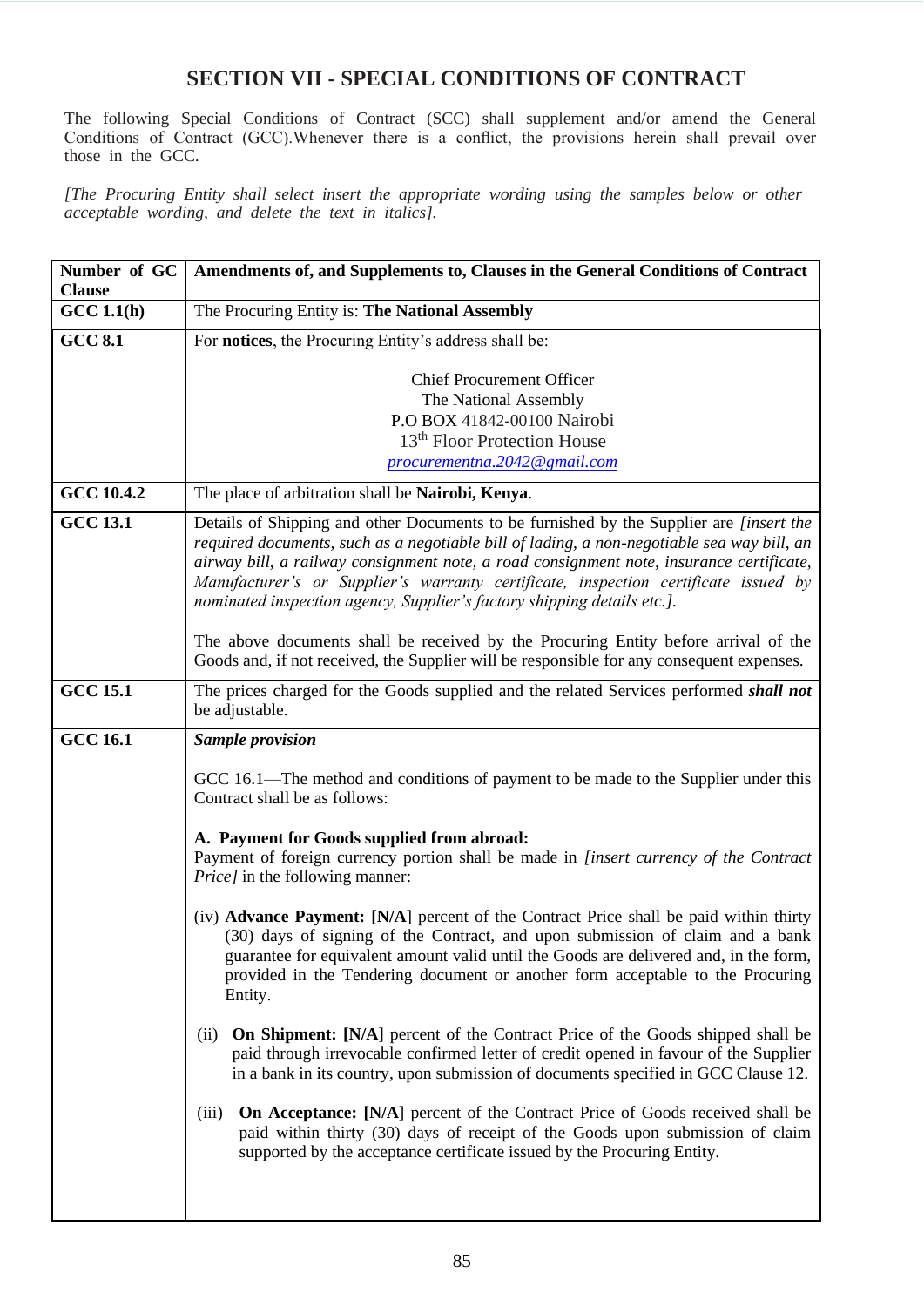|                 | B. Payment of local currency portion of a foreign Supplier shall be made in Kenya<br>shillings within thirty (30) days of presentation of claim supported by a certificate from<br>the Procuring Entity declaring that the Goods have been delivered and that all other<br>contracted Services have been performed.                                                                                                                                                                                                                                                                                                              |  |  |  |  |
|-----------------|----------------------------------------------------------------------------------------------------------------------------------------------------------------------------------------------------------------------------------------------------------------------------------------------------------------------------------------------------------------------------------------------------------------------------------------------------------------------------------------------------------------------------------------------------------------------------------------------------------------------------------|--|--|--|--|
|                 | C. Payment for Goods and Services supplied from within Kenya:                                                                                                                                                                                                                                                                                                                                                                                                                                                                                                                                                                    |  |  |  |  |
|                 | Payment for Goods and Services supplied from within Kenya shall be made in Kenya<br>Shillings, as follows:                                                                                                                                                                                                                                                                                                                                                                                                                                                                                                                       |  |  |  |  |
|                 | (i) <b>Advance Payment:</b> [N/A] percent of the Contract Price shall be paid within thirty<br>(30) days of signing of the Contract against an invoice and a bank guarantee for the<br>equivalent amount and in the form provided in the Tendering document or another<br>form acceptable to the Procuring Entity.                                                                                                                                                                                                                                                                                                               |  |  |  |  |
|                 | (ii) <b>On Delivery:</b> [N/A] percent of the Contract Price shall be paid on receipt of the<br>Goods and upon submission of the documents specified in GCC Clause 13. The bank<br>guarantee shall then be released.                                                                                                                                                                                                                                                                                                                                                                                                             |  |  |  |  |
|                 | (iii) <b>On Acceptance:</b> The remaining [N/A] percent of the Contract Price shall be paid to<br>the Supplier within thirty (30) days after the date of the acceptance certificate for the<br>respective delivery issued by the Procuring Entity.                                                                                                                                                                                                                                                                                                                                                                               |  |  |  |  |
| <b>GCC 16.2</b> | Payment shall be made within 60 days of receipt of the invoice and the relevant<br>documents                                                                                                                                                                                                                                                                                                                                                                                                                                                                                                                                     |  |  |  |  |
| <b>GCC 16.5</b> | The payment-delay period after which the Procuring Entity shall pay interest to the<br>supplier shall be N/A days.                                                                                                                                                                                                                                                                                                                                                                                                                                                                                                               |  |  |  |  |
|                 | The interest rate that shall be applied is $[N/A]$ %                                                                                                                                                                                                                                                                                                                                                                                                                                                                                                                                                                             |  |  |  |  |
| <b>GCC 18.1</b> | A Performance Security shall be required                                                                                                                                                                                                                                                                                                                                                                                                                                                                                                                                                                                         |  |  |  |  |
|                 | Performance security shall be in the sum of 10% of Contract Sum.                                                                                                                                                                                                                                                                                                                                                                                                                                                                                                                                                                 |  |  |  |  |
| <b>GCC 18.3</b> | The Performance Security shall be in the form of a Performance Bond                                                                                                                                                                                                                                                                                                                                                                                                                                                                                                                                                              |  |  |  |  |
| <b>GCC 18.4</b> | Discharge of the Performance Security shall take place: [ insert date if different from the<br>one indicated in sub clause GCC 18.4]                                                                                                                                                                                                                                                                                                                                                                                                                                                                                             |  |  |  |  |
| <b>GCC 23.2</b> | The packing, marking and documentation within and outside the packages shall be:<br><i>linsert in detail the type of packing required, the markings in the packing and all</i><br>documentation required]                                                                                                                                                                                                                                                                                                                                                                                                                        |  |  |  |  |
| <b>GCC 24.1</b> | The insurance coverage shall be as specified in the Incoterms.<br>If not in accordance with Incoterms, insurance shall be as follows:<br>[insert specific insurance provisions agreed upon, including coverage, currency and<br>amount]                                                                                                                                                                                                                                                                                                                                                                                          |  |  |  |  |
| <b>GCC 25.1</b> | Responsibility for transportation of the Goods shall be as specified in the Incoterms.                                                                                                                                                                                                                                                                                                                                                                                                                                                                                                                                           |  |  |  |  |
|                 | If not in accordance with Incoterms, responsibility for transportations shall be as follows:<br>[insert "The Supplier is required under the Contract to transport the Goods to a specified<br>place of final destination within Kenya, defined as the Project Site, transport to such<br>place of destination in Kenya, including insurance and storage, as shall be specified in<br>the Contract, shall be arranged by the Supplier, and related costs shall be included in the<br>Contract Price"; or any other agreed upon trade terms (specify the respective<br>responsibilities of the Procuring Entity and the Supplier)] |  |  |  |  |
| <b>GCC 25.2</b> | Incidental services to be provided are:<br>[Selected services covered under GCC Clause 25.2 and/or other should be specified with<br>the desired features. The price quoted in the Tender price or agreed with the selected<br>Supplier shall be included in the Contract Price.]                                                                                                                                                                                                                                                                                                                                                |  |  |  |  |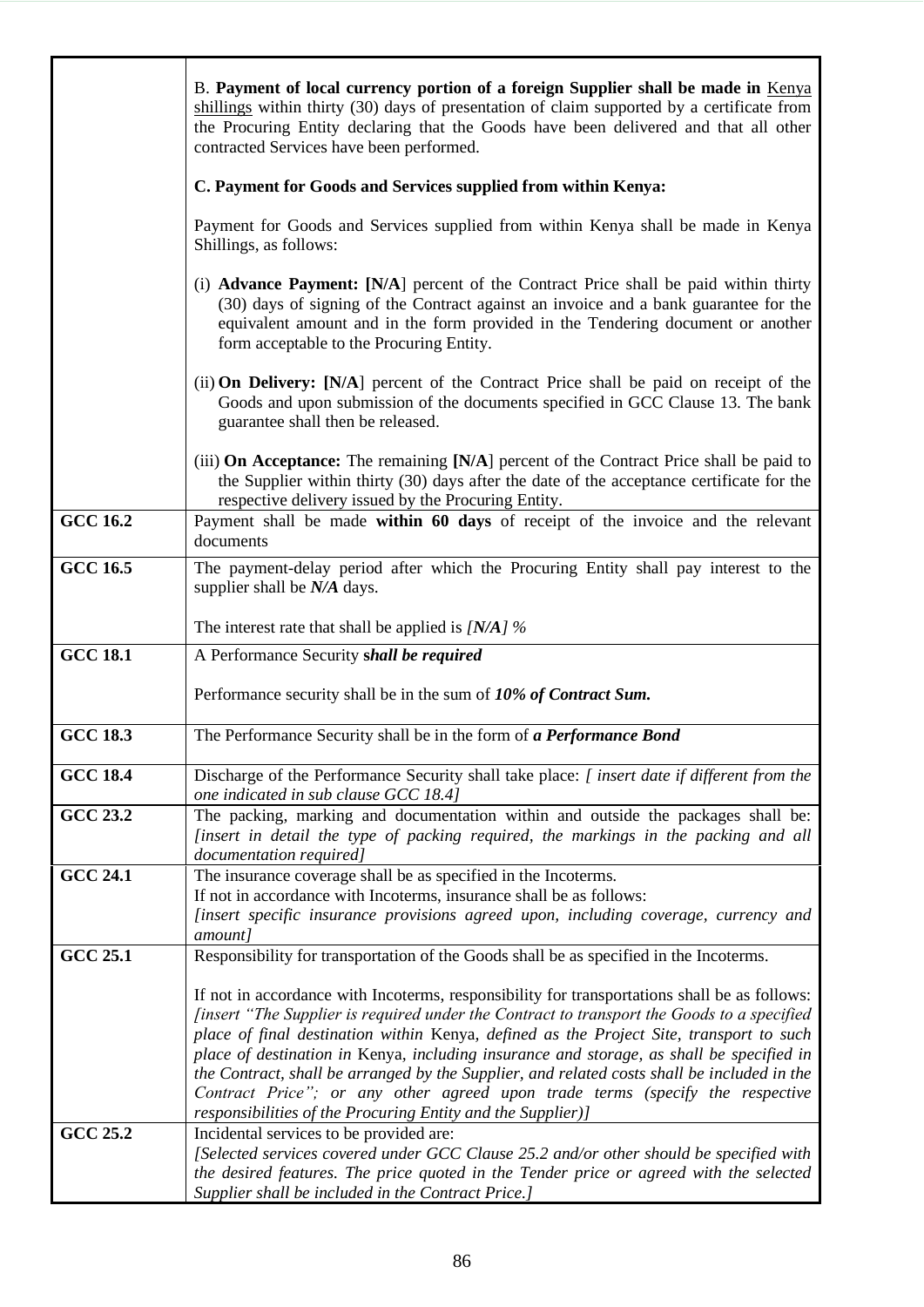| <b>GCC 26.1</b> | The inspections and tests shall be: [insert nature, frequency, procedures for carrying out    |  |  |  |  |
|-----------------|-----------------------------------------------------------------------------------------------|--|--|--|--|
|                 | the inspections and tests]                                                                    |  |  |  |  |
|                 |                                                                                               |  |  |  |  |
| <b>GCC 26.2</b> | The Inspections and tests shall be conducted at: [insert name(s) of $location(s)$ ]           |  |  |  |  |
|                 |                                                                                               |  |  |  |  |
| <b>GCC 27.1</b> | The liquidated damage shall be: [insert number] % per week                                    |  |  |  |  |
| <b>GCC 27.1</b> | The maximum amount of liquidated damages shall be: [insert number] %                          |  |  |  |  |
| <b>GCC 28.3</b> | The period of validity of the Warranty shall be: [insert number] days                         |  |  |  |  |
|                 | For purposes of the Warranty, the place(s) of final destination(s) shall be:                  |  |  |  |  |
|                 | [insert name(s) of location(s)]                                                               |  |  |  |  |
|                 |                                                                                               |  |  |  |  |
|                 | <b>Sample provision</b>                                                                       |  |  |  |  |
|                 | GCC 28.3—In partial modification of the provisions, the warranty period shall be              |  |  |  |  |
|                 | hours of operation or _______ months from date of acceptance of the Goods or (_____)          |  |  |  |  |
|                 | months from the date of shipment, whichever occurs earlier. The Supplier shall, in            |  |  |  |  |
|                 | addition, comply with the performance and/or consumption guarantees specified under           |  |  |  |  |
|                 | the Contract. If, for reasons attributable to the Supplier, these guarantees are not attained |  |  |  |  |
|                 | in whole or in part, the Supplier shall, at its discretion, either:                           |  |  |  |  |
|                 |                                                                                               |  |  |  |  |
|                 | make such changes, modifications, and/or additions to the Goods or any part thereof<br>(a)    |  |  |  |  |
|                 | as may be necessary in order to attain the contractual guarantees specified in the            |  |  |  |  |
|                 | Contract at its own cost and expense and to carry out further performance tests in            |  |  |  |  |
|                 | accordance with GCC 26.7,                                                                     |  |  |  |  |
|                 | <b>Or</b>                                                                                     |  |  |  |  |
|                 |                                                                                               |  |  |  |  |
|                 | (b) Pay liquidated damages to the Procuring Entity with respect to the failure to meet the    |  |  |  |  |
|                 | contractual guarantees. The rate of these liquidated damages shall be (                       |  |  |  |  |
|                 | [The rate should be higher than the adjustment rate used in the Tender evaluation under       |  |  |  |  |
|                 | TDS $34.6(f)$                                                                                 |  |  |  |  |
| GCC<br>28.5,    | The period for repair or replacement shall be: [insert number(s)] days.                       |  |  |  |  |
| <b>GCC 28.6</b> |                                                                                               |  |  |  |  |
| <b>GCC 33.6</b> | If the value engineering proposal is approved by the Procuring Entity the amount to be        |  |  |  |  |
|                 | paid to the Supplier shall be __% (insert appropriate percentage.                             |  |  |  |  |
|                 |                                                                                               |  |  |  |  |
|                 | The percentage is normally up to 50%) of the reduction in the Contract Price.                 |  |  |  |  |
|                 |                                                                                               |  |  |  |  |

 $\overline{\phantom{a}}$ 

 $\frac{1}{2} \left( \frac{1}{2} \right)$  .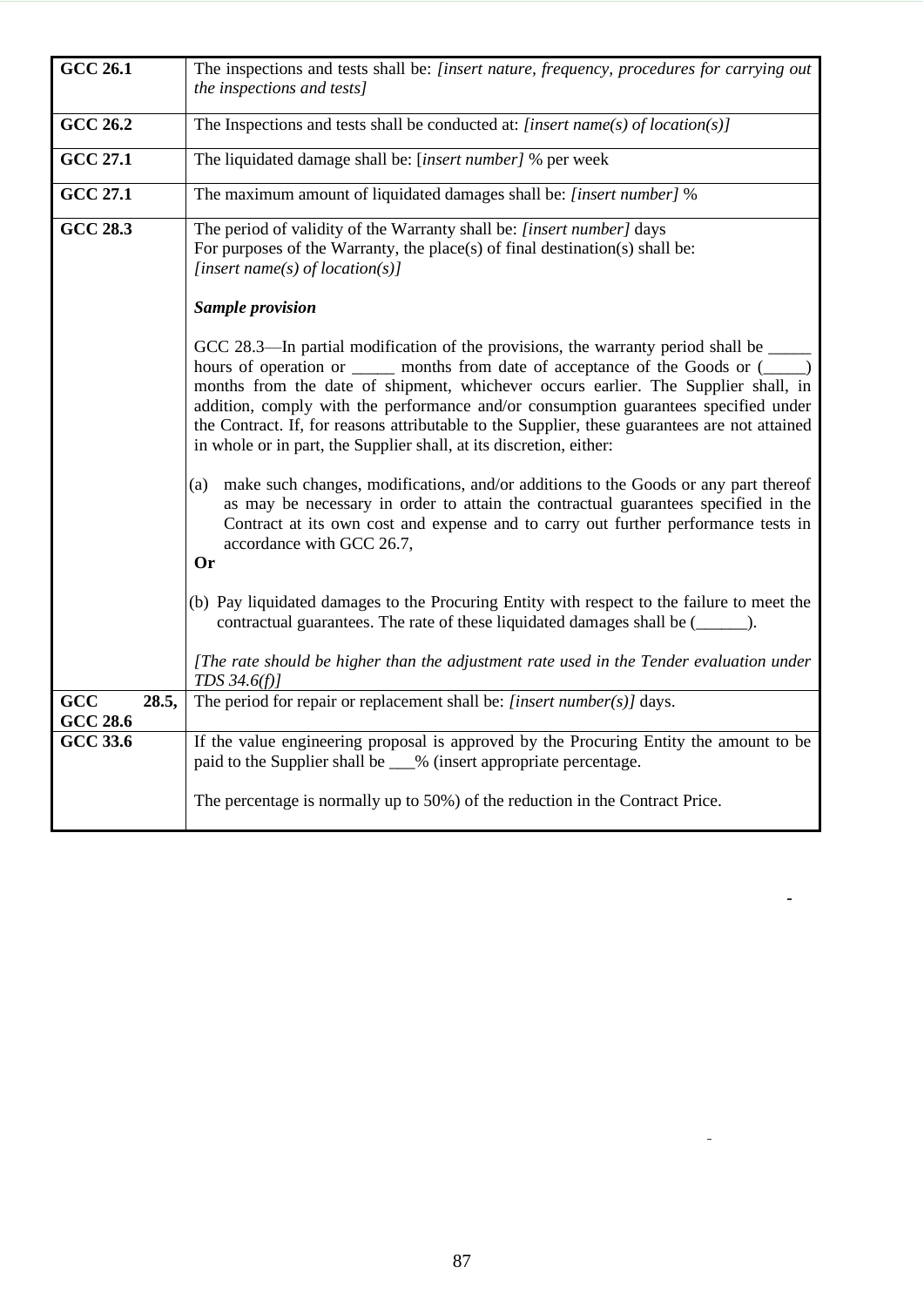## **SECTION VIII - CONTRACT FORMS**

## **FORM No. 1: NOTIFICATION OF INTENTION TO AWARD**

1. For the attention of Tenderer's Authorized Representative

- *I)* Name: *[insert Authorized Representative's name]*
- *ii)* Address: *[insert Authorized Representative's Address]*
- *iii)* Telephone: *[insert Authorized Representative's telephone/fax numbers]*
- *iv)* Email Address: *[insert Authorized Representative's email address]*
- 2 Date of transmission: *[email]* on [*date*] (local time)

This Notification is sent by (*Name and designation*)

- 3. Notification of Intention to Award
	- *I)* Employer: *[insert the name of the Employer]*
	- *ii)* Project: *[insert name of project]*
	- *iii)* Contract title: *[insert the name of the contract]*
	- *iv)* Country: *[insert country where ITT is issued]*
	- *v)* ITT No: *[insert ITT reference number from Procurement Plan]*

This Notification of Intention to Award (Notification) notifies you of our decision to award the above contract. The transmission of this Notification begins the Standstill Period. During the Standstill Period, you may:

4. Request a debriefing in relation to the evaluation of your tender

Submit a Procurement-related Complaint in relation to the decision to award the contract.

- a) The successful tenderer
	- i) Name of successful Tender<br>ii) Address of the successful T
	- Address of the successful Tender
	- iii) Contract price of the successful Tender Kenya Shillings (in words )
- b) Other Tenderers

Names of all Tenderers that submitted a Tender. If the Tender's price was evaluated include the evaluated price as well as the Tender price as read out. For Tenders not evaluated, give one main reason the Tender was unsuccessful.

| S/No.   Name of Tender |          | Tender Price as   Tender's evaluated   One Reason Why |           | Not |
|------------------------|----------|-------------------------------------------------------|-----------|-----|
|                        | read out | price (Note a)                                        | Evaluated |     |
|                        |          |                                                       |           |     |
|                        |          |                                                       |           |     |
|                        |          |                                                       |           |     |
|                        |          |                                                       |           |     |
|                        |          |                                                       |           |     |
|                        |          |                                                       |           |     |

*(Note a) State NE if not evaluated*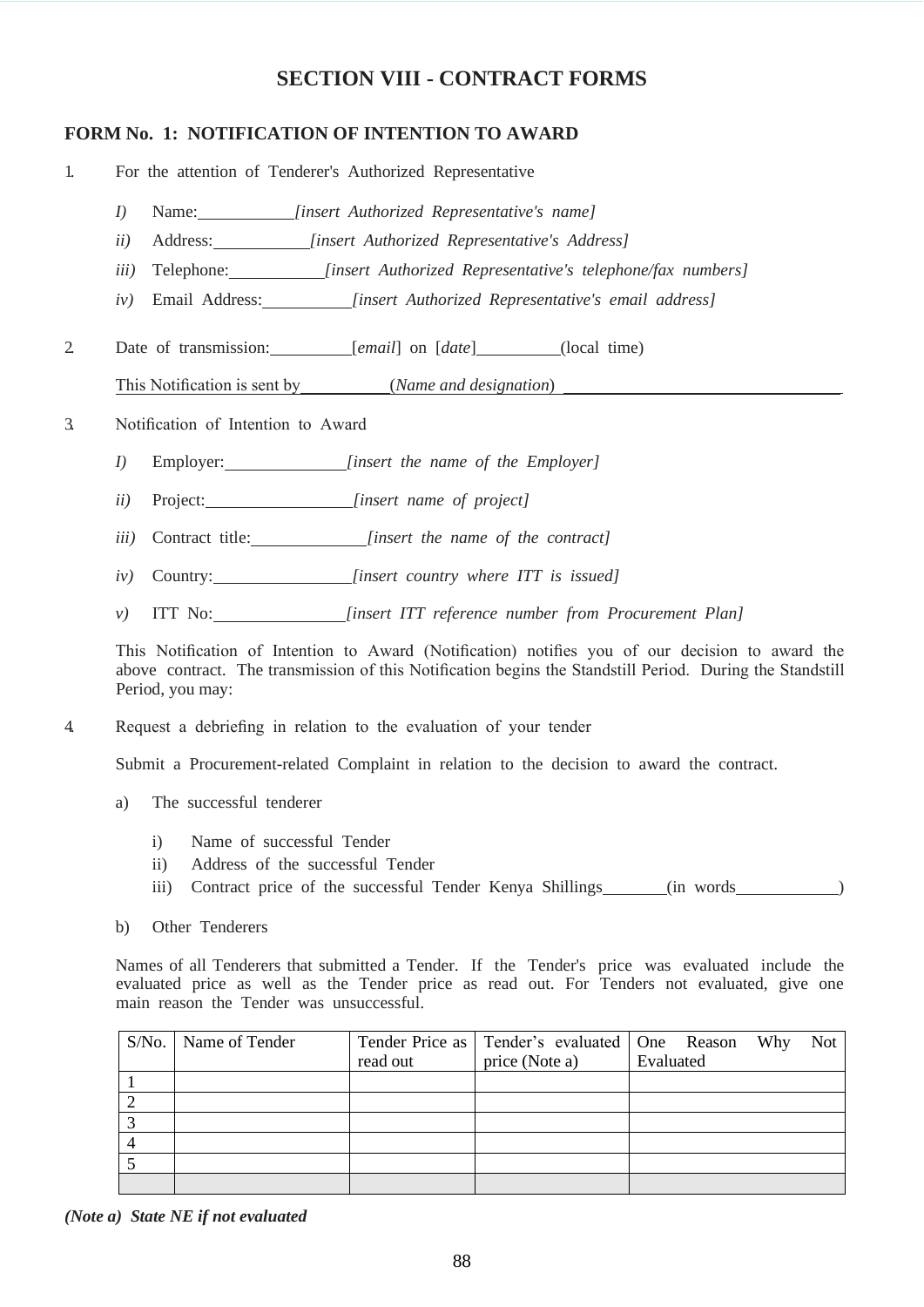- 5. How to request a debriefing
	- a) DEADLINE: The deadline to request a debriefing expires at midnight on [*insert date*] (*local time*).
	- b) You may request a debriefing in relation to the results of the evaluation of your Tender. If you decide to request a debriefing your written request must be made within three (5) Business Days of receipt of this Notification of Intention to Award.
	- c) Provide the contract name, reference number, name of the Tenderer, contact details; and address the request for debriefing as follows:
		- I) Attention: [*insert full name of person, if applicable*]
		- ii) Title/position: [*insert title/position*]
		- ii) Agency: [*insert name of Employer*]
		- iii) Email address: *[insert email address]*
	- d) If your request for a debriefing is received within the 3 Days deadline, we will provide the debriefing within five (3) Business Days of receipt of your request. If we are unable to provide the debriefing within this period, the Standstill Period shall be extended by five (3) Days after the date that the debriefing is provided. If this happens, we will notify you and confirm the date that the extended Standstill Period will end.
	- e) The debriefing may be in writing, by phone, video conference call or in person. We shall promptly advise you in writing how the debriefing will take place and confirm the date and time.
	- f) If the deadline to request a debriefing has expired, you may still request a debriefing. In this case, we will provide the debriefing as soon as practicable, and normally no later than fifteen (15) Days from the date of publication of the Contract Award Notice.
- 6. How to make a complaint
	- a) Period: Procurement-related Complaint challenging the decision to award shall be submitted by midnight, [*insert date*] (local time).
	- b) Provide the contract name, reference number, name of the Tenderer, contact details; and address the Procurement-related Complaint as follows:
		- I) Attention: [*insert full name of person, if applicable*]
		- ii) Title/position: [*insert title/position*]
		- iii) Agency: [*insert name of Employer*]
		- iv) Email address: *[insert email address]*
	- c) At this point in the procurement process, you may submit a Procurement-related Complaint challenging the decision to award the contract. You do not need to have requested, or received, a debriefing before making this complaint. Your complaint must be submitted within the Standstill Period and received by us before the Standstill Period ends.
	- d) Further information: For more information refer to the Public Procurement and Disposals Act 2015 and its Regulations available from the Website [www.ppra.go.ke o](http://www.ppra.go.ke/)r emai[l](mailto:complaints@ppra.go.ke)  [complaints@ppra.go.ke.](mailto:complaints@ppra.go.ke)

You should read these documents before preparing and submitting your complaint.

- e) There are four essential requirements:
- i) You must be an 'interested party'. In this case, that means a Tenderer who submitted a Tender in this tendering process, and is the recipient of a Notification of Intention to Award.
- ii) The complaint can only challenge the decision to award the contract.
- iii) You must submit the complaint within the period stated above.
- iv) You must include, in your complaint, all of the information required to support your complaint.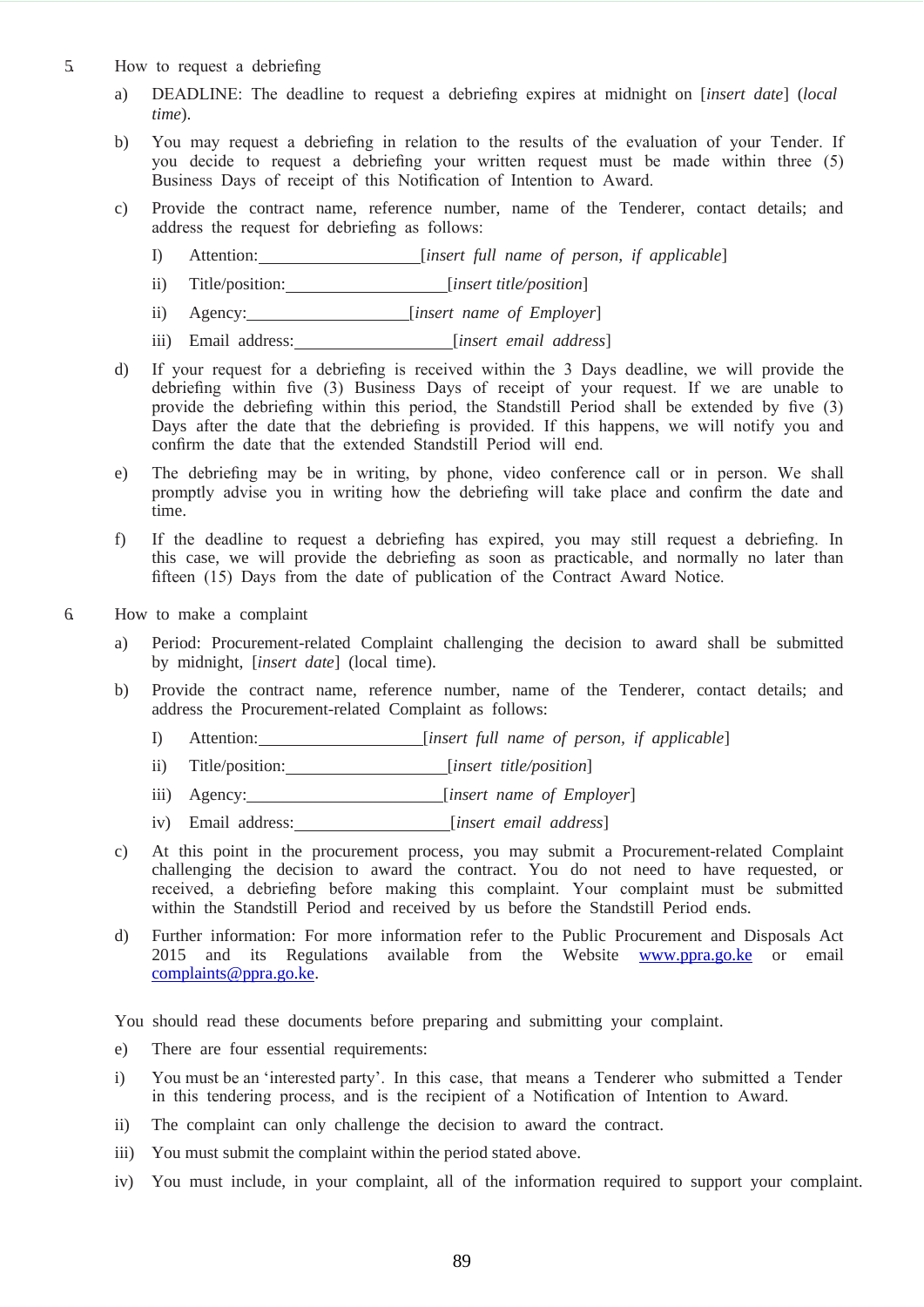## 7. **Standstill Period**

- i) DEADLINE: The Standstill Period is due to end at midnight on [*insert date*] (local time).
- ii) The Standstill Period lasts ten (14) Days after the date of transmission of this Notification of Intention to Award.
- iii) The Standstill Period may be extended as stated in paragraph Section 5 (d) above.

If you have any questions regarding this Notification please do not hesitate to contact us.

On behalf of the Employer:

| <b>Email:</b><br><u> 1989 - Johann Barnett, fransk politiker (d. 1989)</u> |
|----------------------------------------------------------------------------|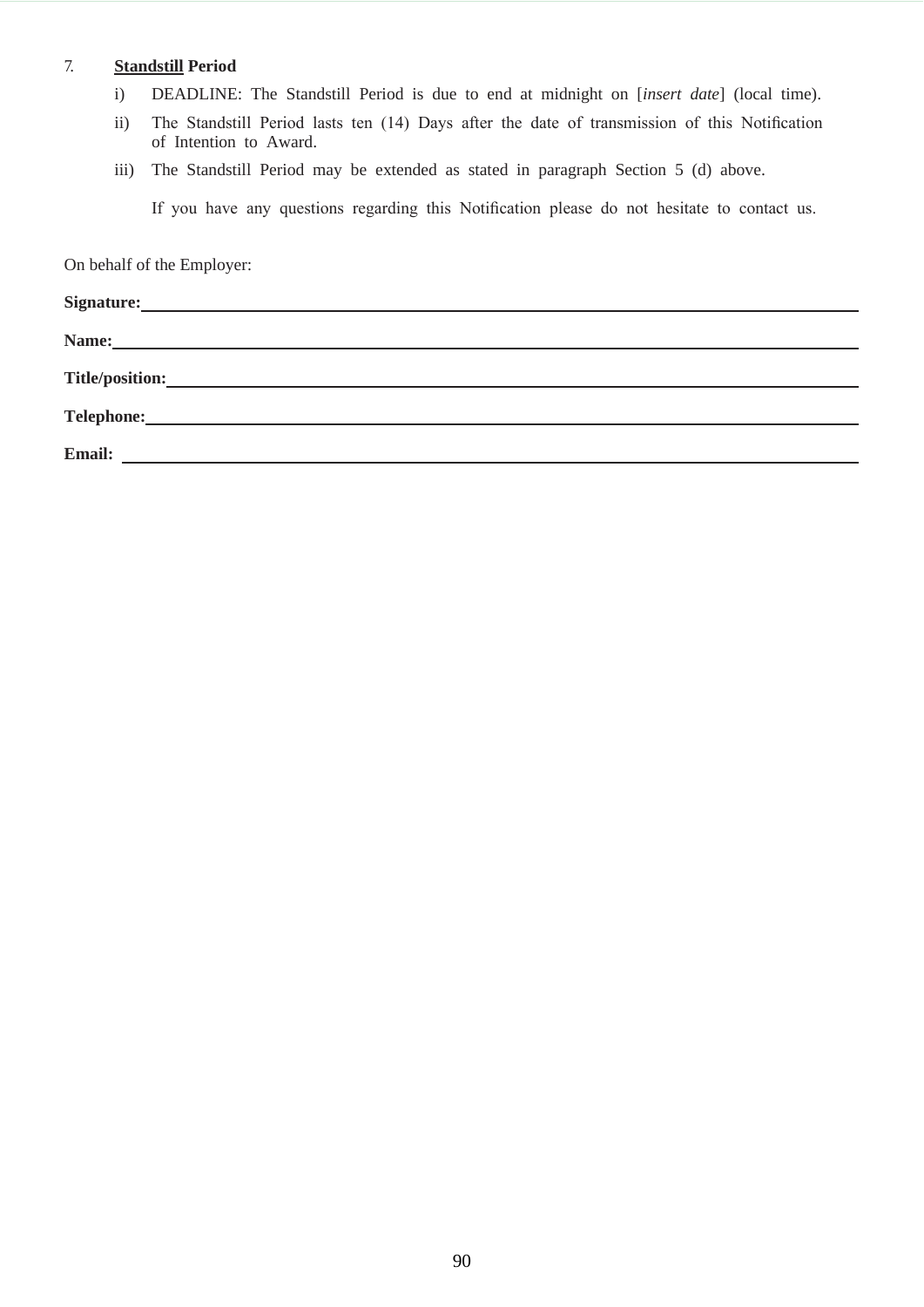## **FORM NO. 2 - REQUEST FOR REVIEW**

## **FORM FOR REVIEW (r.203 (1))**

#### **PUBLIC PROCUREMENT ADMINISTRATIVE REVIEW BOARD**

## **APPLICATION NO…………….OF……….….20……...**

#### **BETWEEN**

**…………………………...……………………………….APPLICANT** 

#### **AND**

**…………………………………RESPONDENT (Procuring Entity)**

Request for review of the decision of the………… (Name of the Procuring Entity of ………dated the…day of …….20….in the matter of Tender No……..of ……..20…..for ………. (Tender description)

## **REQUEST FOR REVIEW**

I/We………………the above named Applicant(s), of address: Physical address……….P.O Box No…….Tel. No……..Email ………, hereby request the Public Procurement Administrative Review Board to review the whole/part of the above mentioned decision on the following grounds, namely:

1.

2.

By this memorandum, the Applicant requests the Board for an order/orders that:

**\_\_\_\_\_\_\_\_\_\_\_\_\_\_\_\_\_\_\_\_\_\_\_\_\_\_\_\_\_\_\_\_\_\_\_\_\_\_\_\_\_\_\_\_\_\_\_\_\_\_\_\_\_\_\_\_\_\_\_\_\_\_\_\_\_\_\_\_\_\_\_\_\_\_\_**

1.

2.

SIGNED ………………..(Applicant) Dated on……………day of ……………/…20……

FOR OFFICIAL USE ONLY Lodged with the Secretary Public Procurement Administrative Review Board on…………day of ………....20….………

#### **SIGNED**

#### **Board Secretary**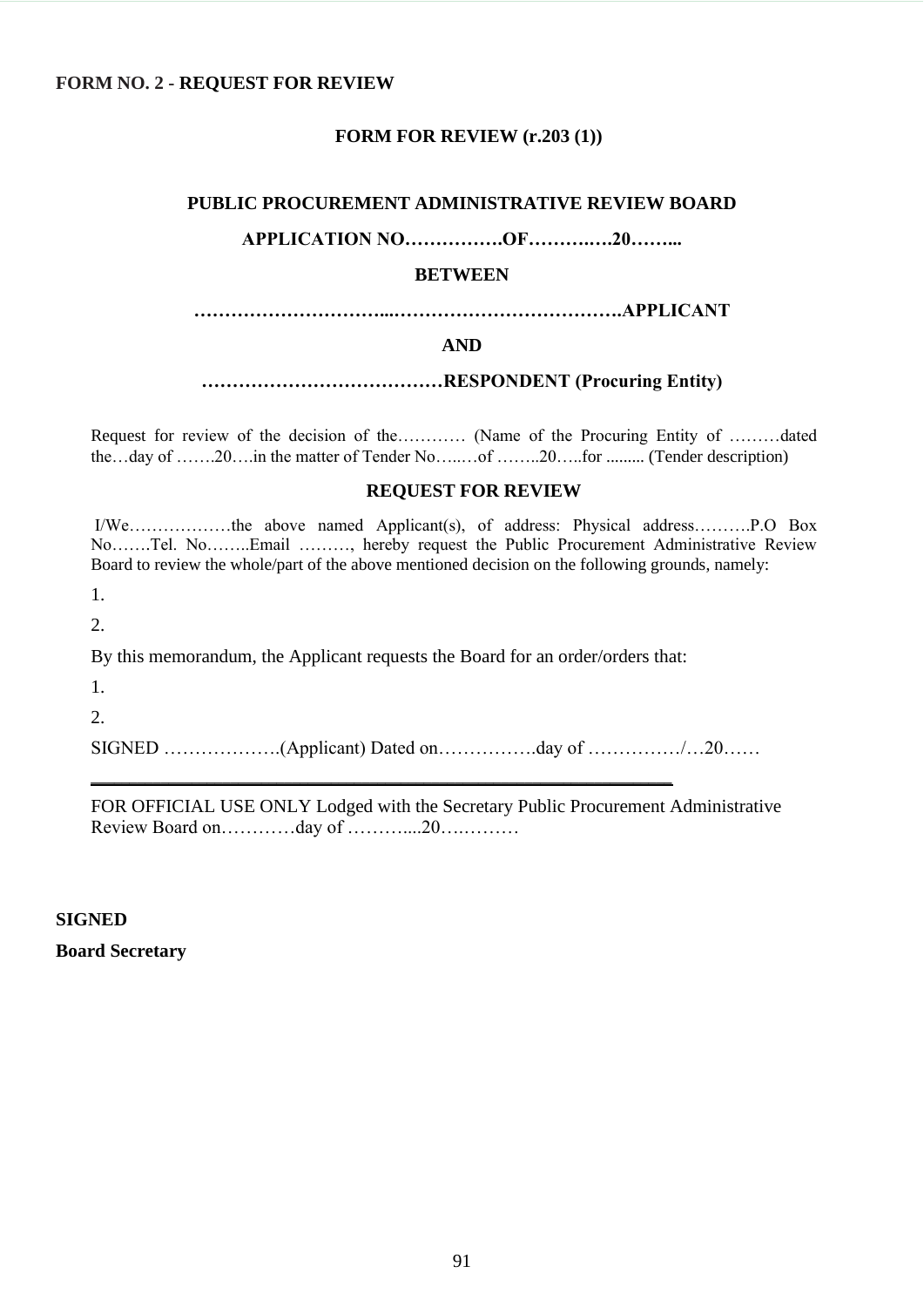## **FORM NO. 3 LETTER OF AWARD**

*[Use letter head paper of the Procuring Entity]*

 *[Date]* To: *[name and address of the Supplier]* Subject: *Notification of Award Contract No.* ………………………. This is to notify you that your Tender dated *[insert date]* for execution of the *<i>[insert name of the contract and identification number, as given in the SCC]* for the Accepted Contract Amount of *[insert amount in numbers and words and name of currency]*, as corrected and modified in accordance with the Instructions to tenderers is hereby accepted by our Agency.

You are requested to furnish the Performance Security within 30 days in accordance with the Conditions of Contract, using for that purpose the of the Performance Security Form included in Section X, Contract Forms, of the Tendering document.

Authorized Signature:

Name and Title of Signatory:

Name of Agency:

**Attachment: Contract Agreement**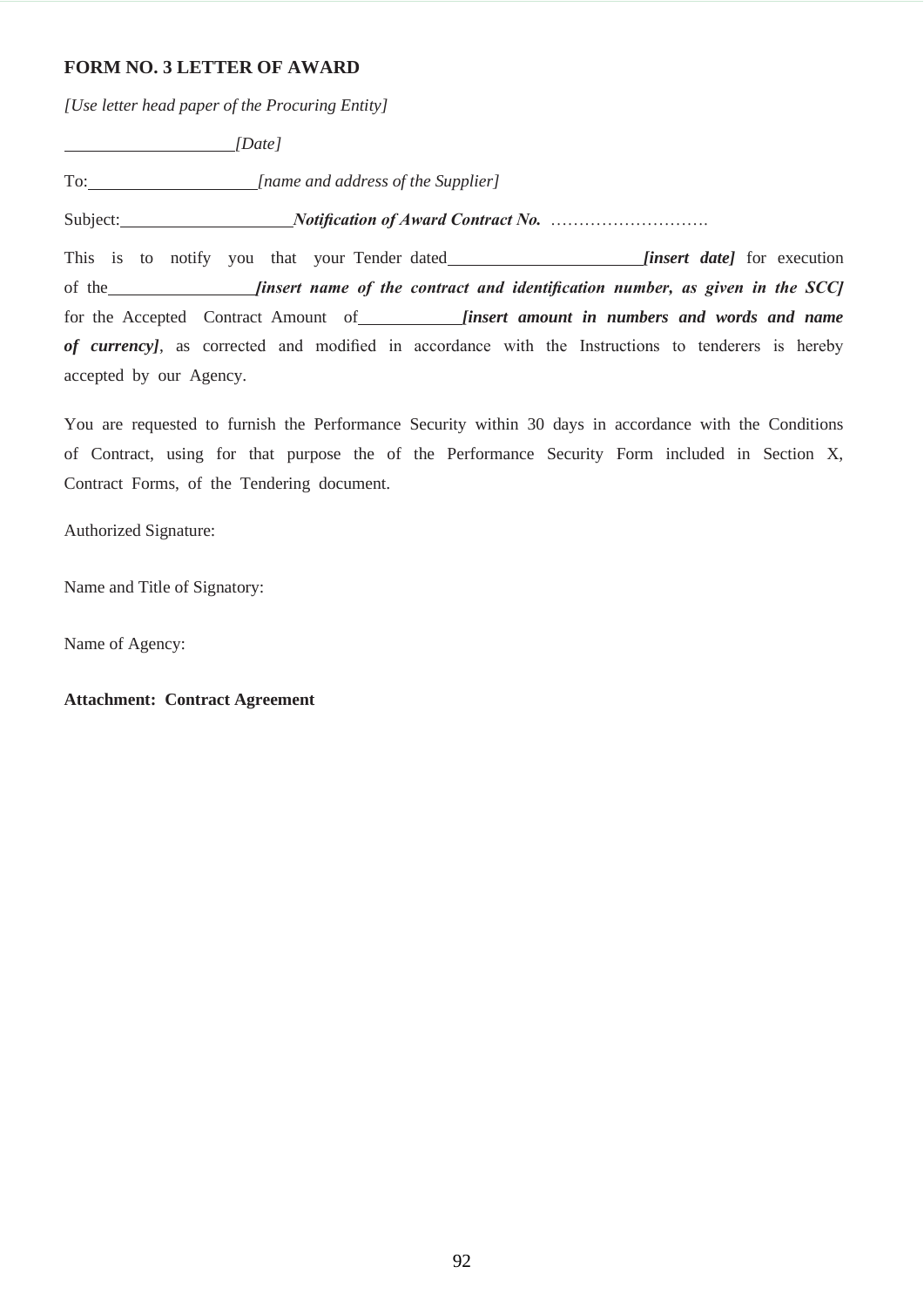## **FORM NO. 4 - CONTRACT AGREEMENT**

*[The successful tenderer shall fill in this form in accordance with the instructions indicated]*

THIS AGREEMENT made the *[insert: number] day* of *[insert: <i>nonth*], [insert: *year]*. BETWEEN (1) *[insert complete name of Procuring Entity* and having its principal place of business at *[insert: address of Procuring Entity]* (hereinafter called "Procuring Entity"), of the one part; and (2) *[insert name of Supplier]*, a corporation incorporated under the laws of *[insert: country of Supplier*] and having its principal place of business at *[insert: address of Supplier]* (hereinafter called "the Supplier"), of the other part.

1. WHEREAS the Procuring Entity invited Tenders for certain Goods and ancillary services, viz., *[insert* 

*brief description of Goods and Services]* and has accepted a Tender by the Supplier for the supply of those Goods and Services, the Procuring Entity and the Supplier agree as follows:

- i) In this Agreement words and expressions shall have the same meanings as are respectively assigned to them in the Contract documents referred to.
- ii) The following documents shall be deemed to form and be read and construed as part of this Agreement. This Agreement shall prevail over all other contract documents.
	- a) the Letter of Acceptance
	- b) the Letter of Tender
	- c) the Addenda Nos.  $(if \text{ any})$
	- d) Special Conditions of Contract
	- e) General Conditions of Contract
	- f) the Specification (including Schedule of Requirements and Technical Specifications)
	- g) the completed Schedules (including Price Schedules)
	- h) any other document listed in GCC as forming part of the Contract
- iii) In consideration of the payments to be made by the Procuring Entity to the Supplier as specified in this Agreement, the Supplier hereby covenants with the Procuring Entity to provide the Goods and Services and to remedy defects therein in conformity in all respects with the provisions of the Contract.
- 2. The Procuring Entity hereby covenants to pay the Supplier in consideration of the provision of the Goods and Services and the remedying of defects therein, the Contract Price or such other sum as may become payable under the provisions of the Contract at the times and in the manner prescribed by the Contract.
- 3. IN WITNESS whereof the parties hereto have caused this Agreement to be executed in accordance with the laws of Kenya on the day, month and year indicated above.

#### **For and on behalf of the Procuring Entity**

Signed: *[insert signature]*

in the capacity of *[insert title or other appropriate designation]* In the presence of

*<u><i>finsert identification of official witness]* **For and on behalf of the Supplier**</u>

Signed: *[insert signature of authorized representative(s) of the Supplier]* in the capacity of

*[insert title or other appropriate designation]* in the presence of

*[insert identification of official witness]*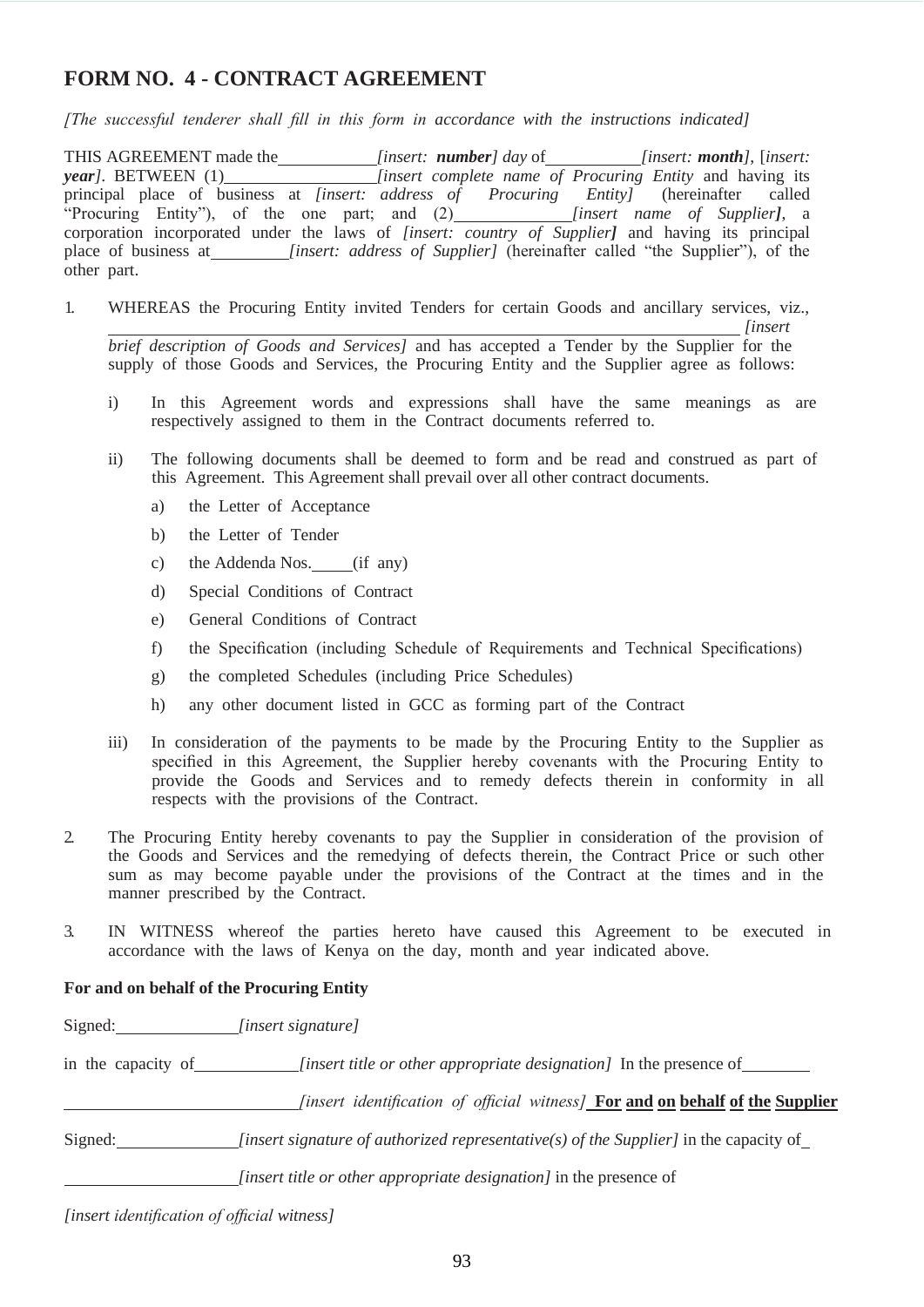## **FORM NO. 5 - PERFORMANCE SECURITY [Option 1-Unconditional Demand Bank Guarantee]**

*[Guarantor letterhead]*

**Beneficiary**: *[insert name and Address of Employer]*  **Date**: *[Insert date of issue]* **Guarantor**: *[Insert name and address of place of issue, unless indicated in the letterhead]*

- 1. We have been informed that 1. (hereinafter called "the Contractor") has entered into Contract No. dated with with with the contract of the contract of the contract of the contract of the contract of the contract of the contract of the contract of the contract of the contract of the contract of the contract of the contr *(name of Employer)* (*name of Employer*) **(***name of Employer* as the Beneficiary), for the execution of (hereinafter called "the Contract").
- 2. Furthermore, we understand that, according to the conditions of the Contract, a performance guarantee is required.
- 3. At the request of the Contractor, we as Guarantor, hereby irrevocably undertake to pay the Beneficiary any sum or sums not exceeding in total an amount of (*in words* ), such sum being payable in the types and proportions of currencies in which the Contract Price is payable, upon receipt by us of the Beneficiary's complying demand supported by the Beneficiary's statement, whether in the demand itself or in a separate signed document accompanying or identifying the demand, stating that the Applicant is in breach of its obligation(s) under the Contract, without the Beneficiary needing to prove or to show grounds for your demand or the sum specified therein.
- 4. This guarantee shall expire, no later than the …. Day of …………, 2...…, and any demand for payment under it must be received by us at the office indicated above on or before that date.
- 5. The Guarantor agrees to a one-time extension of this guarantee for a period not to exceed *[six months] [one year]*, in response to the Beneficiary's written request for such extension, such request to be presented to the Guarantor before the expiry of the guarantee."

*[Name of Authorized Official, signature(s) and seals/stamps*]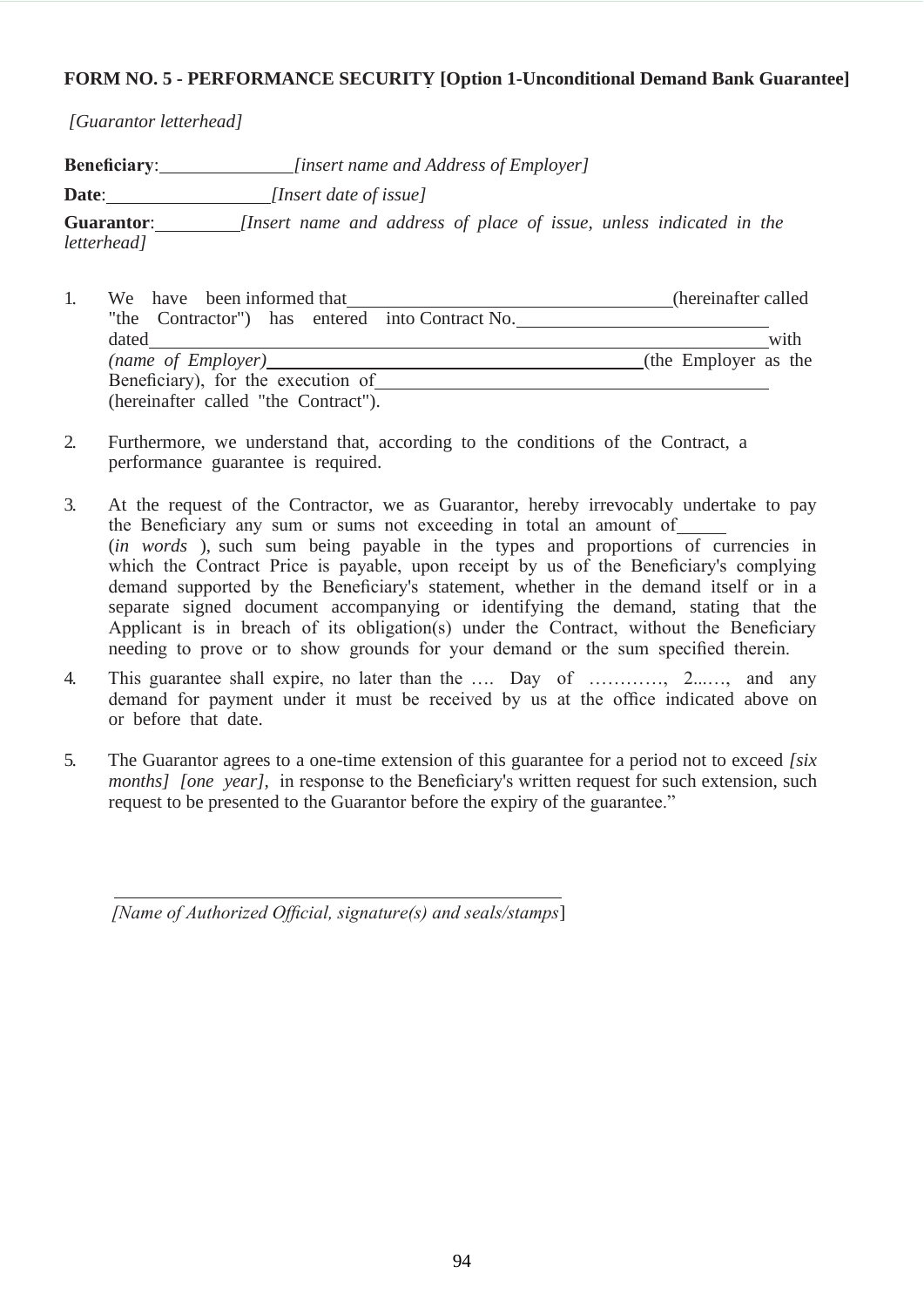## **FORM No. 6 - PERFORMANCE SECURITY [Option 2– Performance Bond]**

*[Guarantor letterhead or SWIFT identifier code]*

**Beneficiary:** *[insert name and Address of Employer] Date***:** *[Insert date of issue]*

## **PERFORMANCE BOND No.:**

**Guarantor:** *[Insert name and address of place of issue, unless indicated in the letterhead]*

- 1. By this Bond\_\_\_\_\_\_\_\_\_\_\_\_\_\_\_\_\_\_\_\_\_\_\_\_\_\_\_\_ as Principal (hereinafter called "the Contractor") and ] as Surety (hereinafter called "the Surety"), are held and firmly bound unto\_\_\_] as Obligee (hereinafter called "the Employer") in the amount of **for the payment** of which sum well and truly to be made in the types and proportions of currencies in which the Contract Price is payable, the Contractor and the Surety bind themselves, their heirs, executors, administrators, successors and assigns, jointly and severally, firmly by these presents.
- 2. WHEREAS the Contractor has entered into a written Agreement with the Employer dated the day of , 20 help in accordance with the same state of the set of the set of the set of the set of the set of the set of the set of the set of the set of the set of the set of the set of the set of the set of the set of the the documents, plans, specifications, and amendments thereto, which to the extent herein provided for, are by reference made part hereof and are hereinafter referred to as the Contract.
- 3. NOW, THEREFORE, the Condition of this Obligation is such that, if the Contractor shall promptly and faithfully perform the said Contract (including any amendments thereto), then this obligation shall be null and void; otherwise, it shall remain in full force and effect. Whenever the Contractor shall be, and declared by the Employer to be, in default under the Contract, the Employer having performed the Employer's obligations thereunder, the Surety may promptly remedy the default, or shall promptly:
	- 1) complete the Contract in accordance with its terms and conditions; or
	- 2) obtain a tender or tenders from qualified tenderers for submission to the Employer for completing the Contract in accordance with its terms and conditions, and upon determination by the Employer and the Surety of the lowest responsive Tenderers, arrange for a Contract between such Tenderer, and Employer and make available as work progresses (even though there should be a default or a succession of defaults under the Contract or Contracts of completion arranged under this paragraph) sufficient funds to pay the cost of completion less the Balance of the Contract Price; but not exceeding, including other costs and damages for which the Surety may be liable hereunder, the amount set forth in the first paragraph hereof. The term "Balance of the Contract Price," as used in this paragraph, shall mean the total amount payable by Employer to Contractor under the Contract, less the amount properly paid by Employer to Contractor; or
	- 3) pay the Employer the amount required by Employer to complete the Contract in accordance with its terms and conditions up to a total not exceeding the amount of this Bond.
- 4. The Surety shall not be liable for a greater sum than the specified penalty of this Bond.
- 5. Any suit under this Bond must be instituted before the expiration of one year from the date of the issuing of the Taking-Over Certificate. No right of action shall accrue on this Bond to or for the use of any person or corporation other than the Employer named herein or the heirs, executors, administrators, successors, and assigns of the Employer.
- 6. In testimony whereof, the Contractor has hereunto set his hand and affixed his seal, and the Surety has caused these presents to be sealed with his corporate seal duly attested by the signature of his legal representative, this day \_\_\_\_\_\_\_\_\_\_\_\_\_\_\_\_\_\_of \_\_\_\_\_\_\_\_\_\_\_\_\_\_\_\_\_\_ 20\_\_\_\_\_\_\_.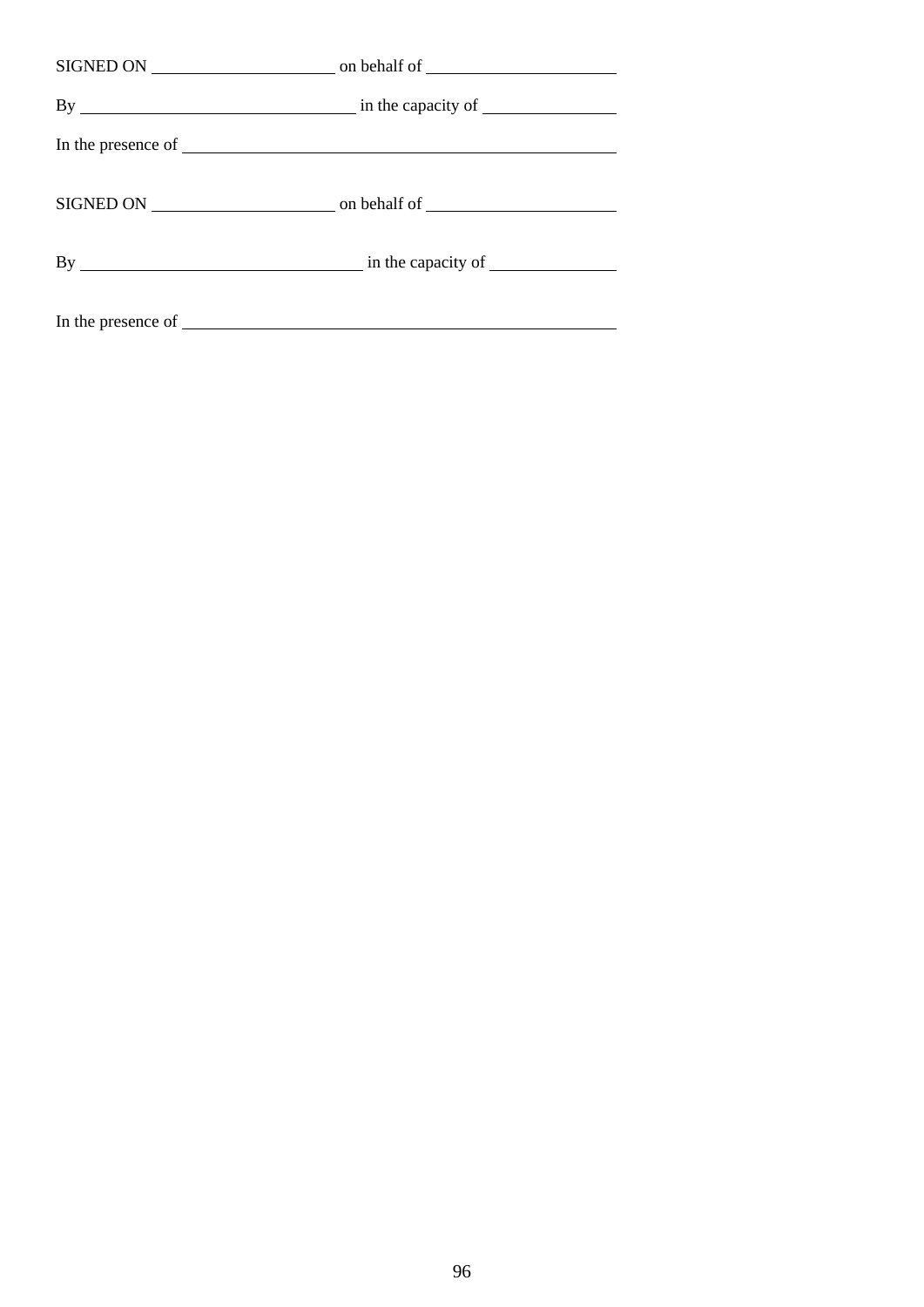## **FORM NO. 7 - ADVANCE PAYMENT SECURITY [Demand Bank Guarantee]**

*[Guarantor letterhead]* 

**Beneficiary:** \_\_\_\_\_\_\_\_\_\_\_\_\_\_\_\_\_\_\_ *[Insert name and Address of* Employer*]*

**Date:** \_\_\_\_\_\_\_\_\_\_\_\_\_\_\_\_ *[Insert date of issue]*

**ADVANCE PAYMENT GUARANTEE No.:** *[Insert guarantee reference number]*

**Guarantor: [***Insert name and address of place of issue, unless indicated in the letterhead]*

(v) We have been informed that \_\_\_\_\_\_\_\_\_\_\_\_\_\_\_\_ (hereinafter called "the Contractor") has entered into Contract No. \_\_\_\_\_\_\_\_\_\_\_\_\_ *dated* \_\_\_\_\_\_\_\_\_\_\_\_ with the Beneficiary, for the execution of \_\_\_\_\_\_\_\_\_\_\_\_\_\_\_\_\_\_\_\_\_ (hereinafter called "the Contract").

2. Furthermore, we understand that, according to the conditions of the Contract, an advance payment in the sum  $(in words)$  is to be made against an advance payment guarantee.

3. At the request of the Contractor, we as Guarantor, hereby irrevocably undertake to pay the Beneficiary any sum or sums not exceeding in total an amount of \_\_\_\_\_\_\_\_\_\_\_\_\_\_\_\_\_\_\_\_\_ (*in words* **EXECUTE:** The Density's complying demand supported by the Beneficiary's statement, whether in the demand itself or in a separate signed document accompanying or identifying the demand, stating either that the Applicant:

(a) has used the advance payment for purposes other than the costs of mobilization in respect of the goods; or

(b) has failed to repay the advance payment in accordance with the Contract conditions, specifying the amount which the Applicant has failed to repay.

4. A demand under this guarantee may be presented as from the presentation to the Guarantor of a certificate from the Beneficiary's bank stating that the advance payment referred to above has been credited to the Contractor on its account number  $\qquad \qquad$  at

5. The maximum amount of this guarantee shall be progressively reduced by the amount of the advance payment repaid by the Contractor as specified in copies of interim statements or payment certificates which shall be presented to us. This guarantee shall expire, at the latest, upon our receipt of a copy of the interim payment certificate indicating that ninety (90) percent of the Accepted Contract Amount, less provisional sums, has been certified for payment, or on the  $\_\_\_$  day of  $\_\_\_\_\_\_\_\_$ , 2 $\_\_\_\_\$ , whichever is earlier. Consequently, any demand for payment under this guarantee must be received by us at this office on or before that date.

7.The Guarantor agrees to a one-time extension of this guarantee for a period not to exceed *[six months] [one year]*, in response to the Beneficiary's written request for such extension, such request to be presented to the Guarantor before the expiry of the guarantee.

\_\_\_\_\_\_\_\_\_\_\_\_\_\_\_\_\_\_\_\_\_\_\_\_\_\_\_\_\_\_\_\_\_\_\_\_\_\_\_\_\_\_\_\_\_\_\_\_ *[Name of Authorized Official, signature(s) and seals/stamps*]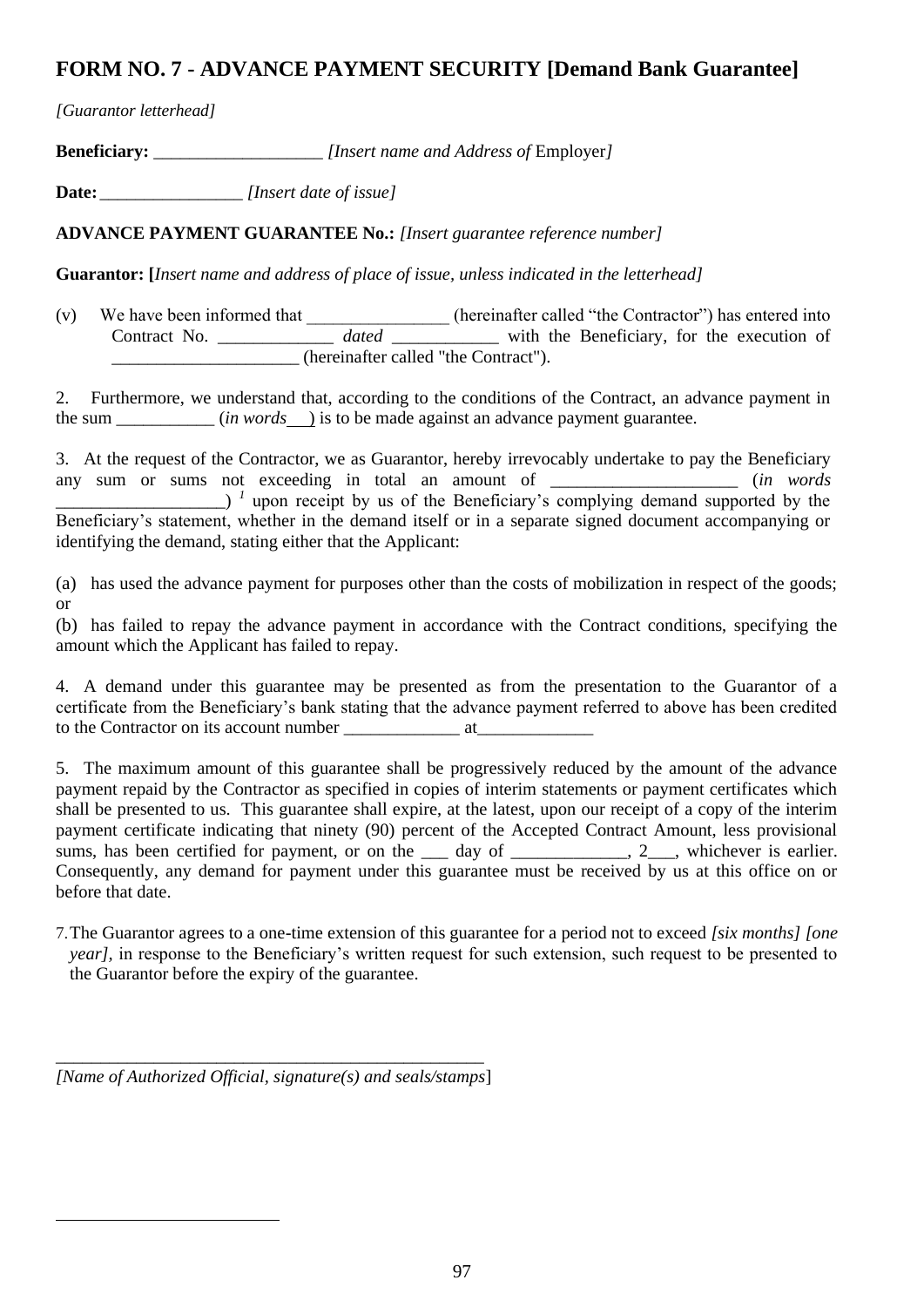## **FORM NO. 8 BENEFICIAL OWNERSHIP DISCLOSURE FORM**

## *INSTRUCTIONS TO TENDERERS: DELETE THIS BOX ONCE YOU HAVE COMPLETED THE FORM*

*This Beneficial Ownership Disclosure Form ("Form") is to be completed by the successful tenderer. In case of joint venture, the tenderer must submit a separate Form for each member. The beneficial ownership information to be submitted in this Form shall be current as of the date of its submission.*

*For the purposes of this Form, a Beneficial Owner of a Tenderer is any natural person who ultimately owns or controls the Tenderer by meeting one or more of the following conditions:*

- *Directly or indirectly holding 25% or more of the shares.*
- *Directly or in directly holding 25% or more of the voting rights.*
- *Directly or indirectly having the right to appoint a majority of the board of directors or equivalent governing body of the Tenderer.*

| Tender Reference No.:               | <i>linsert identification</i>                     |
|-------------------------------------|---------------------------------------------------|
| <i>no</i> ] Name of the Assignment: | <i>linsert name of the assignment]</i>            |
| to:                                 | <i>linsert complete name of Procuring Entity]</i> |

In response to your notification of award dated *[insert date of notification of award]* to furnish additional information on beneficial ownership: *[select one option as applicable and delete the options that are not applicable]*

I) We here by provide the following beneficial ownership information.

## *Details of beneficial ownership*

| <b>Identity of Beneficial</b><br>Owner                                                    | Directly or<br>indirectly holding<br>25% or more of the<br>shares<br>(Yes/No) | Directly or<br>indirectly holding<br>25 % or more of the<br><b>Voting Rights</b><br>(Yes/No) | Directly or indirectly having the right<br>to appoint a majority of the board of<br>the directors or an equivalent<br>governing body of the Tenderer<br>(Yes/No) |
|-------------------------------------------------------------------------------------------|-------------------------------------------------------------------------------|----------------------------------------------------------------------------------------------|------------------------------------------------------------------------------------------------------------------------------------------------------------------|
| <i>linclude full name (last,</i><br>middle, first), nationality,<br>country of residence] |                                                                               |                                                                                              |                                                                                                                                                                  |

#### *OR*

*ii) We declare that there is no Beneficial Owner meeting one or more of the following conditions: directly or indirectly holding 25% or more of the shares. Directly or indirectly holding 25% or more of the voting rights. Directly or indirectly having the right to appoint a majority of the board of directors or equivalent governing body of the Tenderer.*

*OR*

*We declare that we are unable to identify any Beneficial Owner meeting one or more of the following conditions. [If this option is selected, the Tenderer shall provide explanation on why it is unable to identify any Beneficial Owner]*

*Directly or indirectly holding 25% or more of the shares. Directly or indirectly holding25% or more of the voting rights.*

*Directly or indirectly having the right to appoint a majority of the board of directors or equivalent governing body of the Tenderer]"*

*Name of the Tenderer: .......................\*[insert complete name of the Tenderer]*